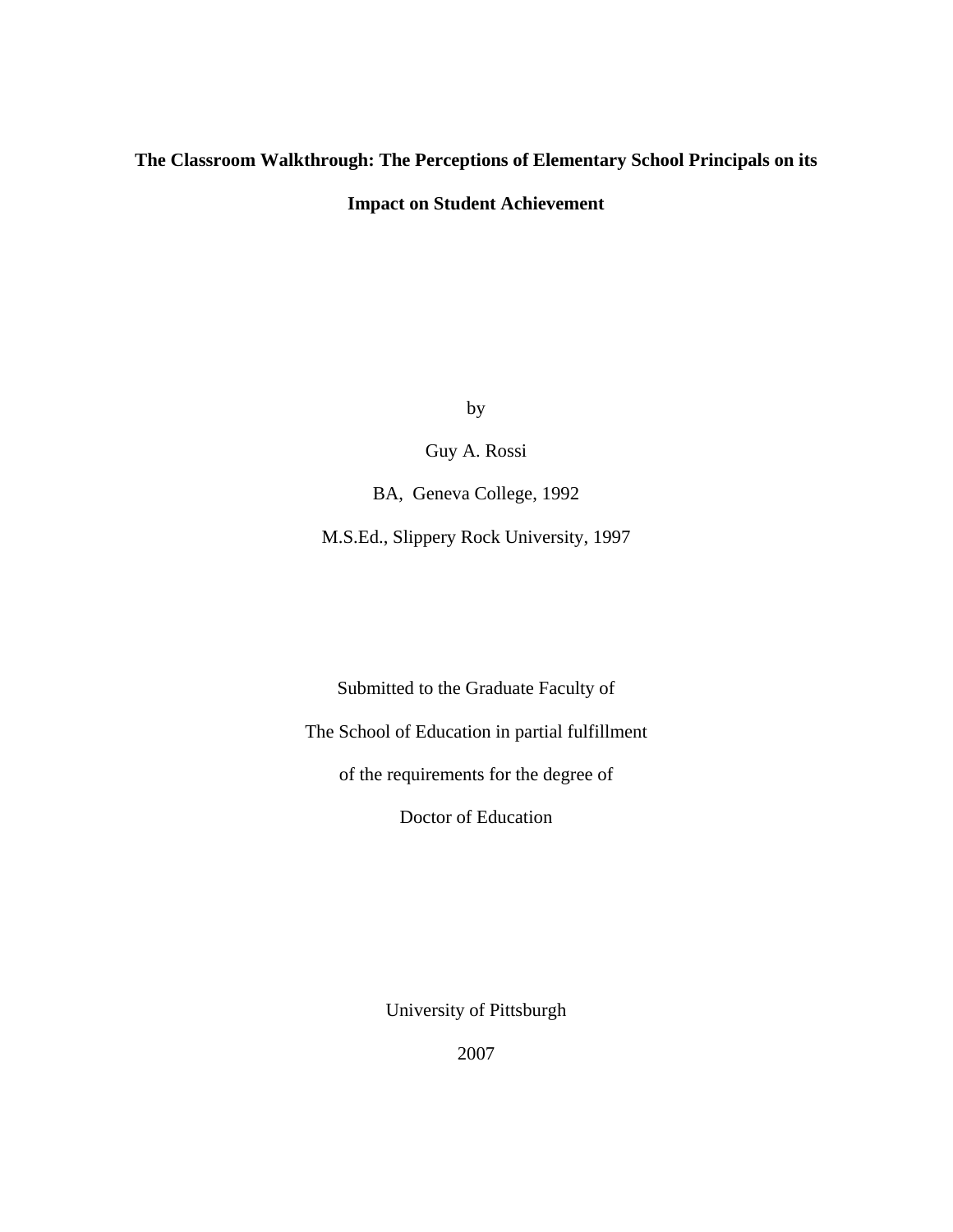### UNIVERSITY OF PITTSBURGH

The School of Education

This dissertation was presented

By

Guy A. Rossi

It was defended on

June 6, 2007

and approved by

Joseph Werlinich, M.Ed., Associate Professor

Otto Graf, Ed.D., Clinical Professor

Sue Goodwin, Ph.D., Clinical Professor

Richard Seckinger, PhD., Associate Professor

Dissertation Advisor: Joseph S. Werlinich, M.Ed., Associate Professor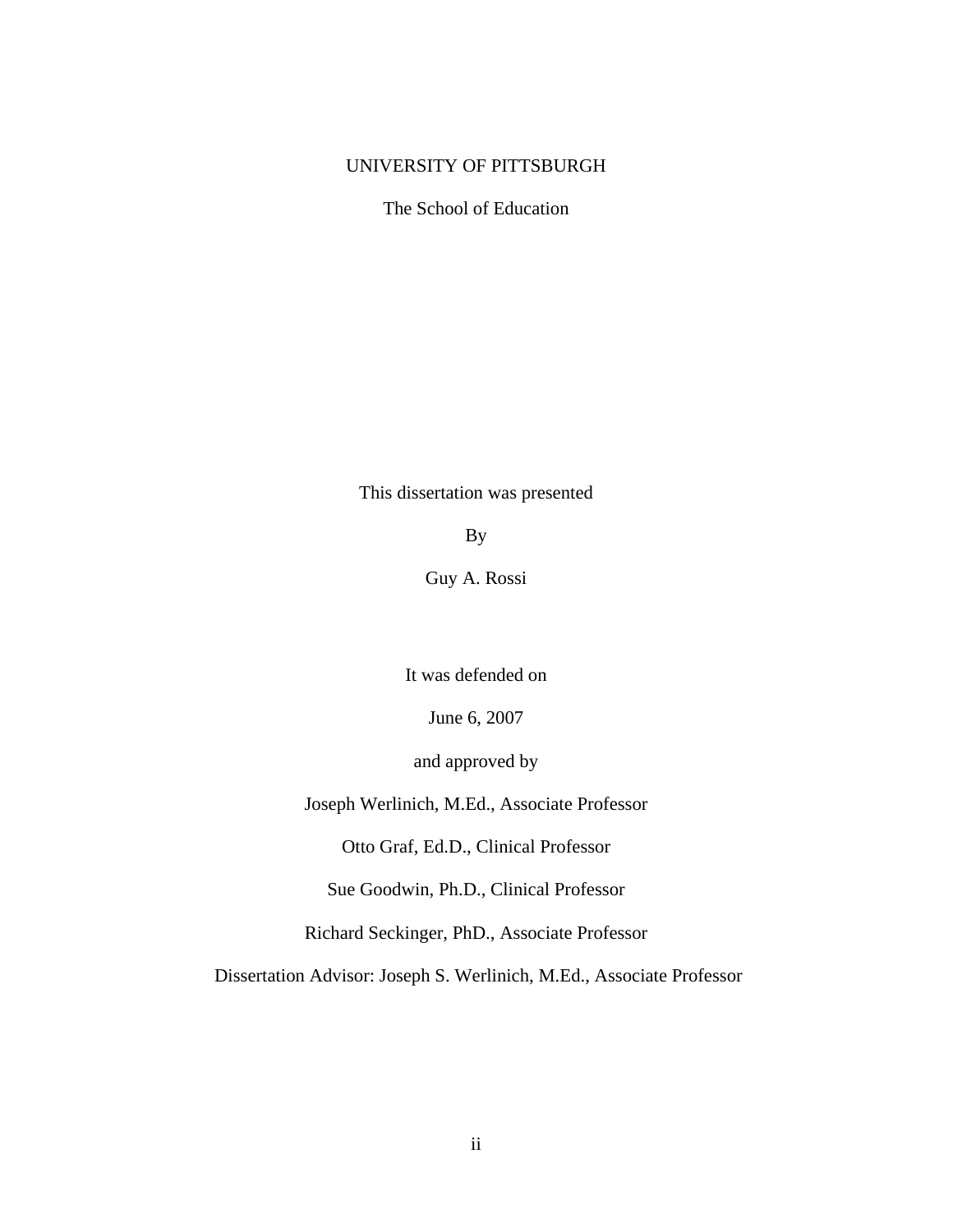# Copyright © by Guy A. Rossi

2007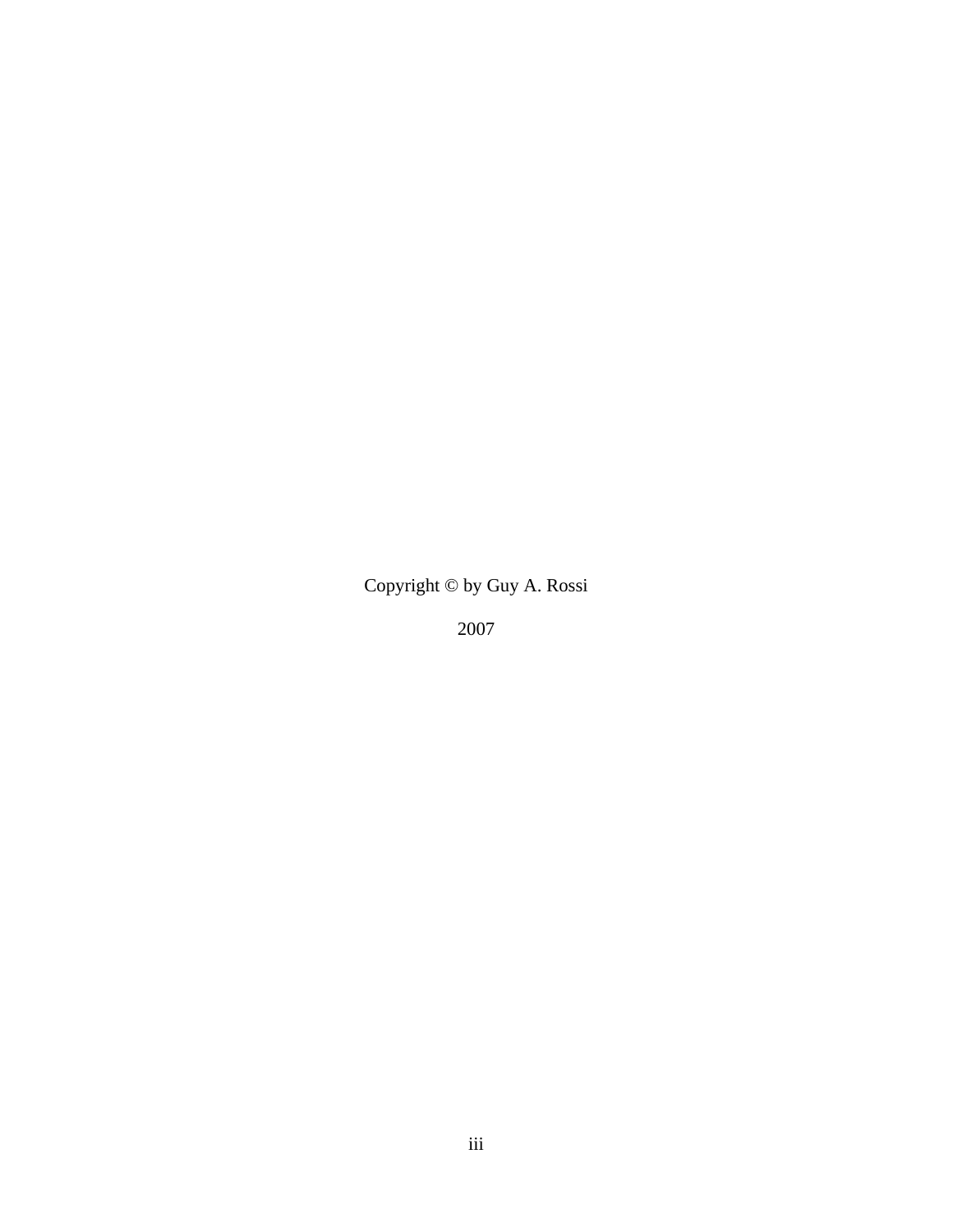# **The Classroom Walkthrough: The Perceptions of Elementary School Principals on its Impact on Student Achievement**

Guy A. Rossi Ed.D.

#### ABSTRACT

The purpose of this qualitative study was to focus on elementary school principals using the walkthrough model and to evaluate how the walkthrough model improves student learning. The goal was to identify the key indicators of success from elementary principals that used the Walkthrough Observation Tool from the Principals Academy of Western Pennsylvania.

The research questions investigated elementary school principals' perceptions of the impact of the classroom walkthrough model. Participants were selected because of their involvement and experiences with the walkthrough model developed by Joseph Werlinich and Otto Graf, Co-directors of the Principals Academy of Western Pennsylvania. Methods of data collection were face-to-face semi-structured interviews. The interviews were transcribed verbatim and content analysis was used to identify consensus, supported, and individual themes.

Key findings of this study indicate that the classroom walkthrough did affect instructional practices and student achievement from the perspective of the elementary school principals. The study showed that teachers are sharing and more aware of best practices, principals are more aware of what is occurring in the classrooms, principals have meaningful data to share with teachers, and principals are better-informed instructional leaders.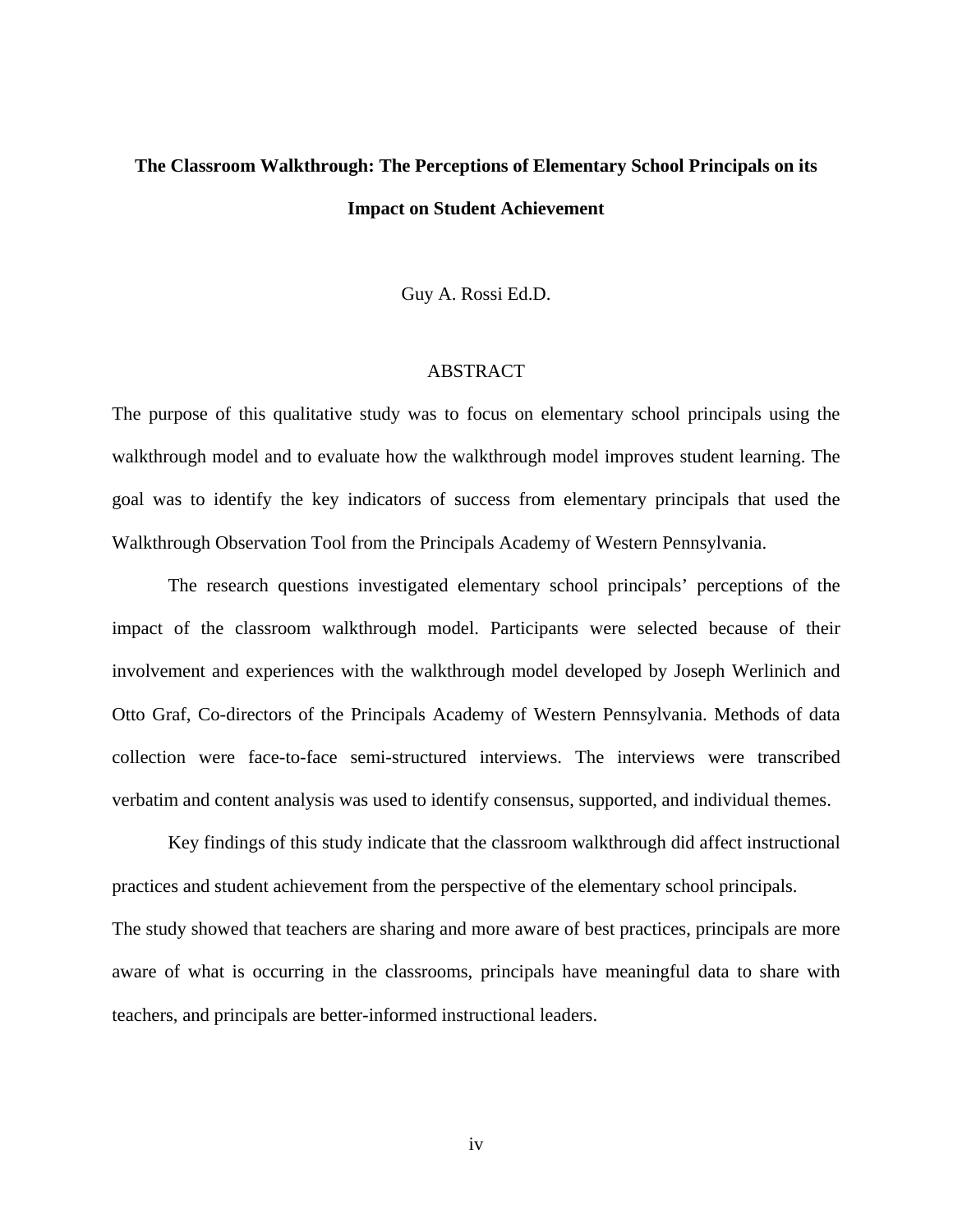## **TABLE OF CONTENTS**

| 1.0 |     |       |                                                        |  |
|-----|-----|-------|--------------------------------------------------------|--|
|     | 1.1 |       |                                                        |  |
|     |     | 1.1.1 |                                                        |  |
|     |     | 1.1.2 |                                                        |  |
|     |     | 1.1.3 | The National Education Summit & The Glenn Commission 4 |  |
|     |     | 1.1.4 |                                                        |  |
|     | 1.2 |       |                                                        |  |
|     | 1.3 |       |                                                        |  |
|     | 1.4 |       |                                                        |  |
|     | 1.5 |       |                                                        |  |
|     | 1.6 |       |                                                        |  |
| 2.0 |     |       |                                                        |  |
|     | 2.1 |       |                                                        |  |
|     | 2.2 |       | A HISTORY OF TEACHER SUPERVISORY PRACTICES 11          |  |
|     |     | 2.2.1 |                                                        |  |
|     |     | 2.2.2 |                                                        |  |
|     |     | 2.2.3 |                                                        |  |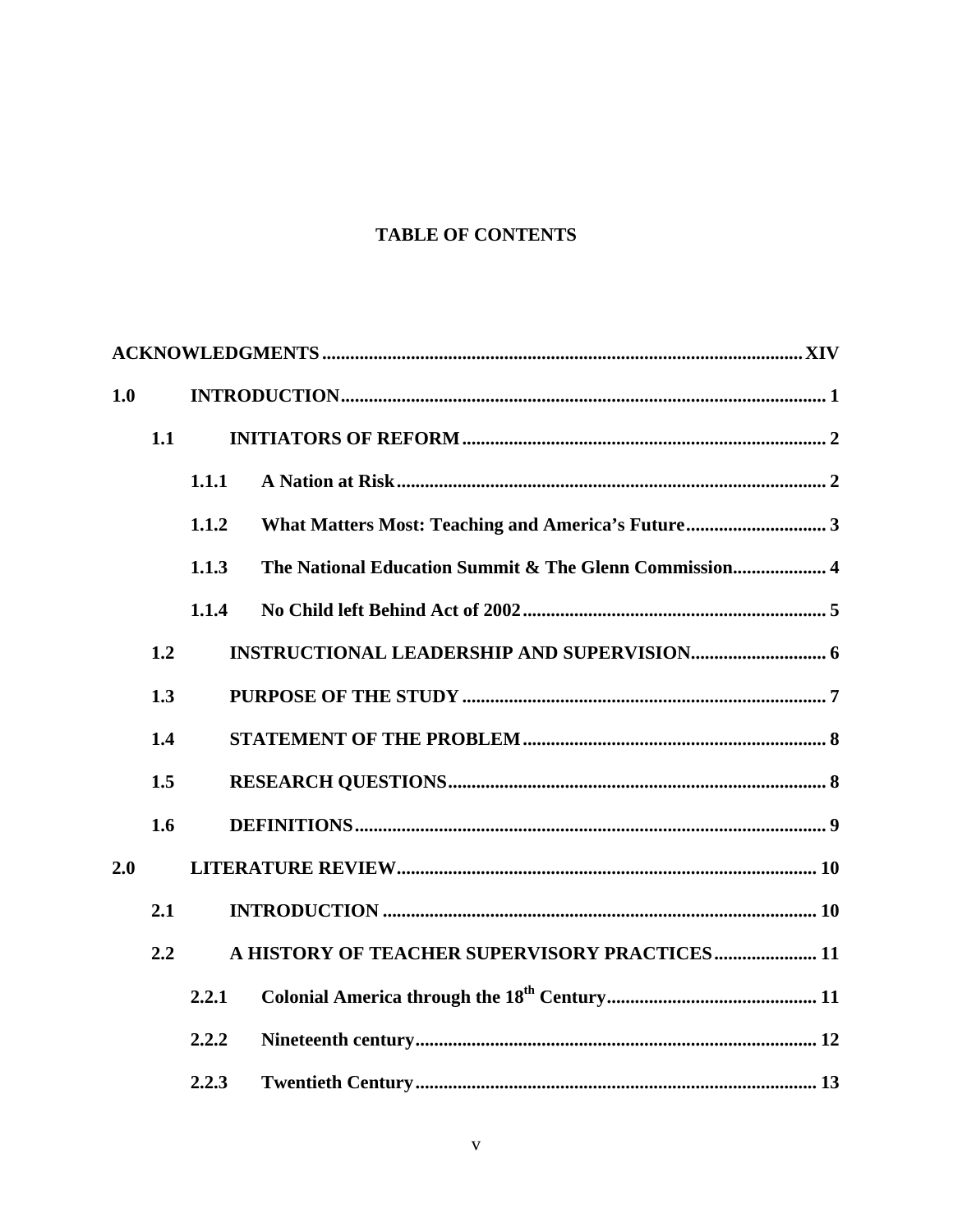|     | 2.2.3.1 |                                                                  |
|-----|---------|------------------------------------------------------------------|
|     | 2.2.3.2 | Human Relations Supervision & Behavior Science Approach 15       |
|     | 2.2.3.3 | Late 1960's and early 1970's: Clinical Supervision 16            |
|     |         |                                                                  |
| 2.3 |         | PROBLEMS ASSOCIATED WITH TEACHER SUPERVISION  17                 |
| 2.4 |         |                                                                  |
| 2.5 |         |                                                                  |
|     | 2.5.1   |                                                                  |
| 2.6 |         |                                                                  |
|     | 2.6.1   |                                                                  |
|     | 2.6.1.1 |                                                                  |
|     | 2.6.1.2 |                                                                  |
|     | 2.6.1.3 |                                                                  |
|     | 2.6.2   |                                                                  |
|     | 2.6.3   |                                                                  |
|     | 2.6.4   |                                                                  |
|     |         |                                                                  |
|     | 2.7.1   |                                                                  |
|     | 2.7.2   |                                                                  |
|     | 2.7.3   | The Western Pennsylvania Principals Academy Walkthrough Protocol |
|     | 38      |                                                                  |
| 2.8 |         | THE WALKTHROUGH AND TEACHER FLOW EXPERIENCE  41                  |
| 2.9 |         |                                                                  |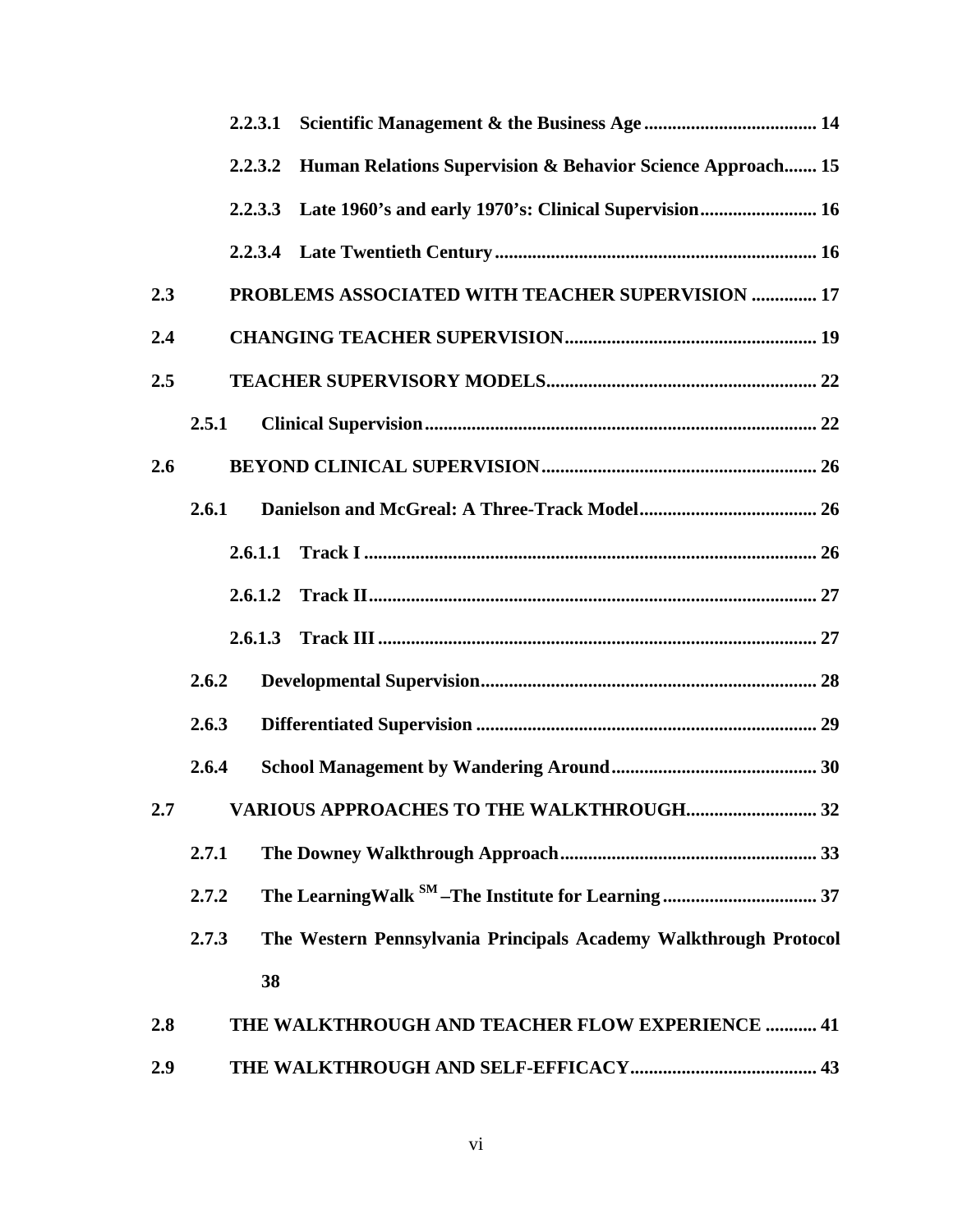|     | 2.10 |          | THE WALKTHROUGH AND PROFESSIONAL DEVELOPMENT  44       |  |
|-----|------|----------|--------------------------------------------------------|--|
|     | 2.11 |          | THE WALKTHROUGH AND IMPROVED INSTRUCTION  44           |  |
|     | 2.12 |          | THE WALKTHROUGH AND TEACHER ATTITUDE TOWARD            |  |
|     |      |          |                                                        |  |
|     | 2.13 |          | THE WALKTHROUGH AND IMPROVED TEACHER PERCEPTIONS       |  |
|     |      |          |                                                        |  |
|     | 2.14 |          | <b>THE WALKTHROUGH AND INSTRUCTIONAL LEADERSHIP 48</b> |  |
|     | 2.15 |          | THE WALKTHROUGH AND PERCEPTIONS OF HIGH SCHOOL         |  |
|     |      |          |                                                        |  |
| 3.0 |      |          |                                                        |  |
|     | 3.1  |          |                                                        |  |
|     | 3.2  |          |                                                        |  |
|     | 3.3  |          |                                                        |  |
|     | 3.4  |          |                                                        |  |
|     | 3.5  |          |                                                        |  |
|     | 3.6  |          |                                                        |  |
|     |      |          |                                                        |  |
|     |      | 3.6.2    |                                                        |  |
|     |      | 3.6.3    |                                                        |  |
|     | 3.7  |          |                                                        |  |
| 4.0 |      |          |                                                        |  |
|     | 4.1  |          | DEMOGRAPHIC DATA FOR SCHOOLS REPRESENTED IN THE        |  |
|     |      | STUDY 59 |                                                        |  |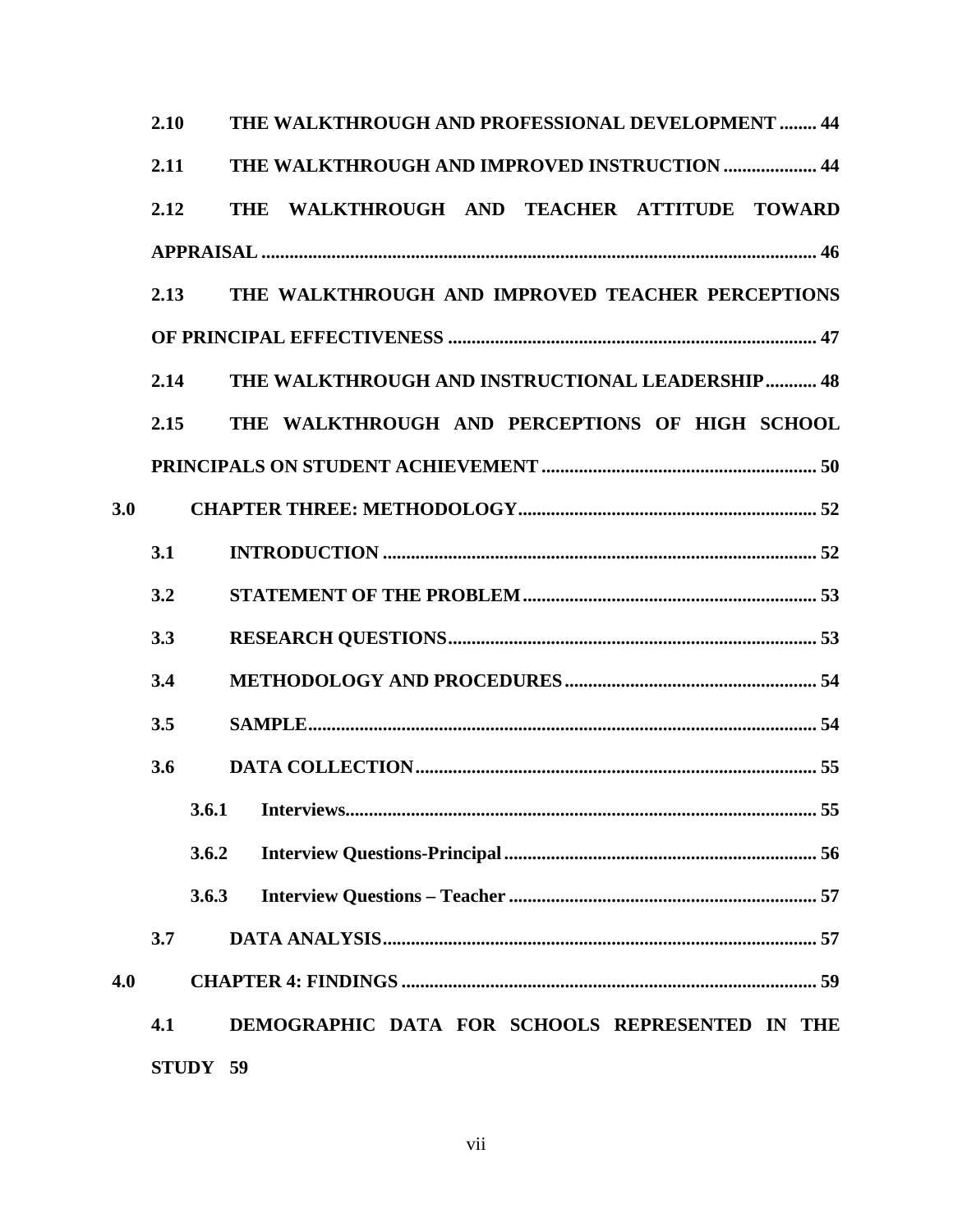| 4.2 |       | DEMOGRAPHIC DATA FOR THE PARTICIPANTS OF THE STUDY . 61                        |
|-----|-------|--------------------------------------------------------------------------------|
|     | 4.2.1 |                                                                                |
|     | 4.2.2 |                                                                                |
| 4.3 |       |                                                                                |
|     | 4.3.1 | Research Question 1: What are the key elements and procedures of               |
|     |       |                                                                                |
|     | 4.3.2 | Research Question 2: What elements and procedures appear in the                |
|     |       | Principals Academy walkthrough protocol but do not appear in the elementary    |
|     |       |                                                                                |
|     | 4.3.3 | Research Question 3: What are the indicators identified by the                 |
|     |       | elementary principals of how the walkthroughs impacts student achievement?. 77 |
|     | 4.3.4 | Research Question 4: What are the indicators of how the walkthrough            |
|     |       |                                                                                |
|     | 4.3.5 | Research Question 5: What is the congruence between the principals'            |
|     |       | perspective and the teachers' perspective with respect to the walkthroughs     |
|     |       |                                                                                |
|     |       | 4.3.6 Research Question 6: How has the walkthrough affected elementary         |
|     |       |                                                                                |
|     | 4.3.7 | Research Question 7: What is the congruence between this study of              |
|     |       | elementary principals and Keruskin's study of High School Principals?  98      |
|     |       | 4.3.7.1 A Comparison: The Walkthroughs Impact on Instruction  98               |
|     |       | 4.3.7.2 A Comparison: The Walkthroughs<br>Impact on<br><b>Student</b>          |
|     |       |                                                                                |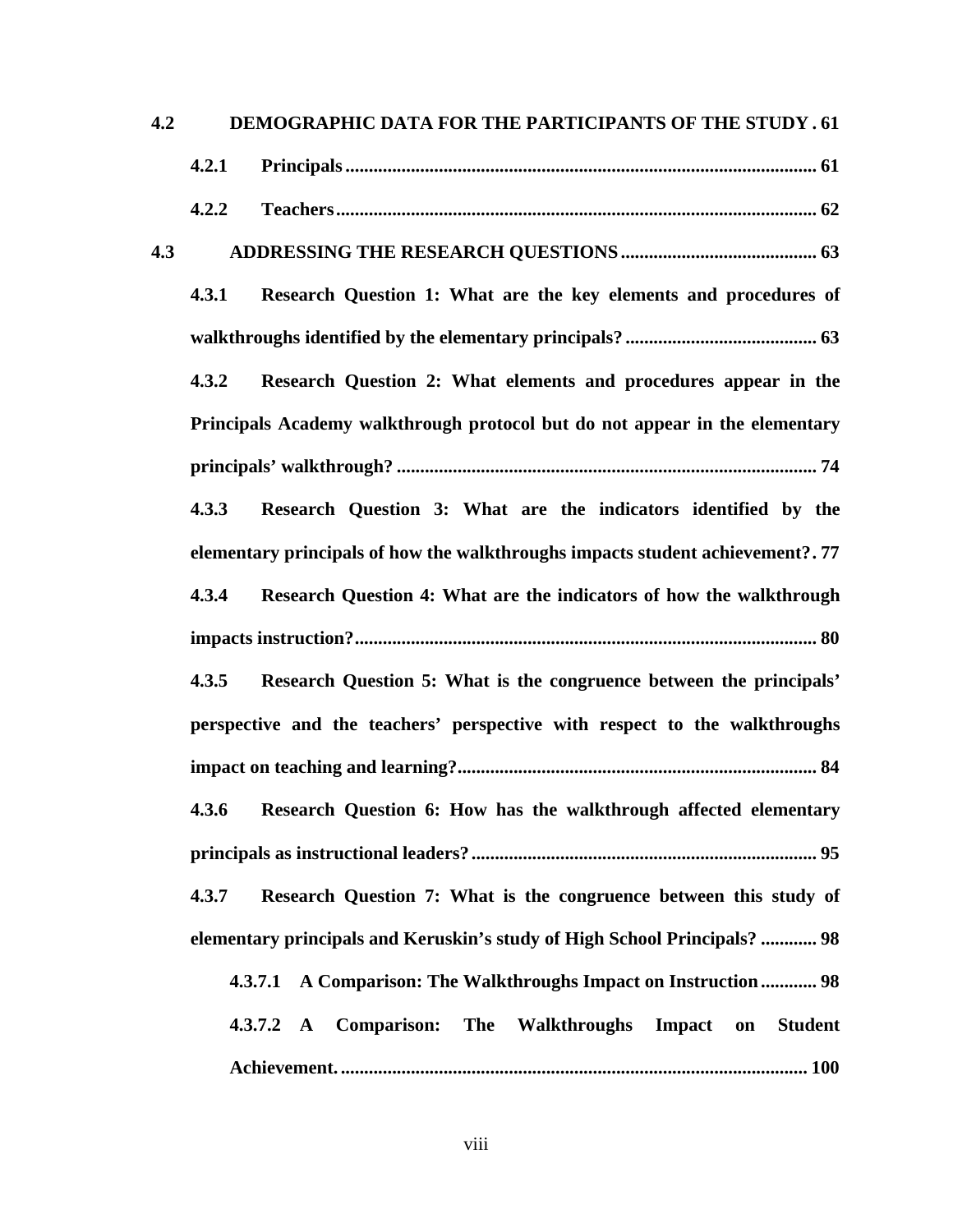| 4.3.7.3 A Comparison: The Walkthroughs Impact on Principals as                    |
|-----------------------------------------------------------------------------------|
|                                                                                   |
| 4.3.7.4 A Comparison: The Most Important Steps of the Walkthrough for             |
|                                                                                   |
| 4.3.7.5                                                                           |
| 4.3.7.6                                                                           |
| 4.3.7.7                                                                           |
| 5.0<br><b>CHAPTER</b><br>5                                                        |
| CONCLUSIONS, PERSONAL REFLECTIONS, AND RECOMMENDATIONS  107                       |
| Addressing the First Research Question: What are the key elements and<br>5.1.1    |
| procedures of walkthroughs that are identified by the elementary school           |
|                                                                                   |
| Addressing the Second Research Question: What elements and<br>5.1.2               |
| procedures appear in the Principals Academy walkthrough protocol but do not       |
|                                                                                   |
| 5.1.3<br>Addressing the Third Research Question: What are the indicators          |
| identified by the elementary principals of how the walkthrough impacts student    |
|                                                                                   |
| Addressing the Fourth Research Question: What are the indicators of<br>5.1.4      |
|                                                                                   |
| 5.1.5<br>Addressing the Fifth Research Question: What is the congruence           |
| between the principals' perspective and the teachers' perspective with respect to |
|                                                                                   |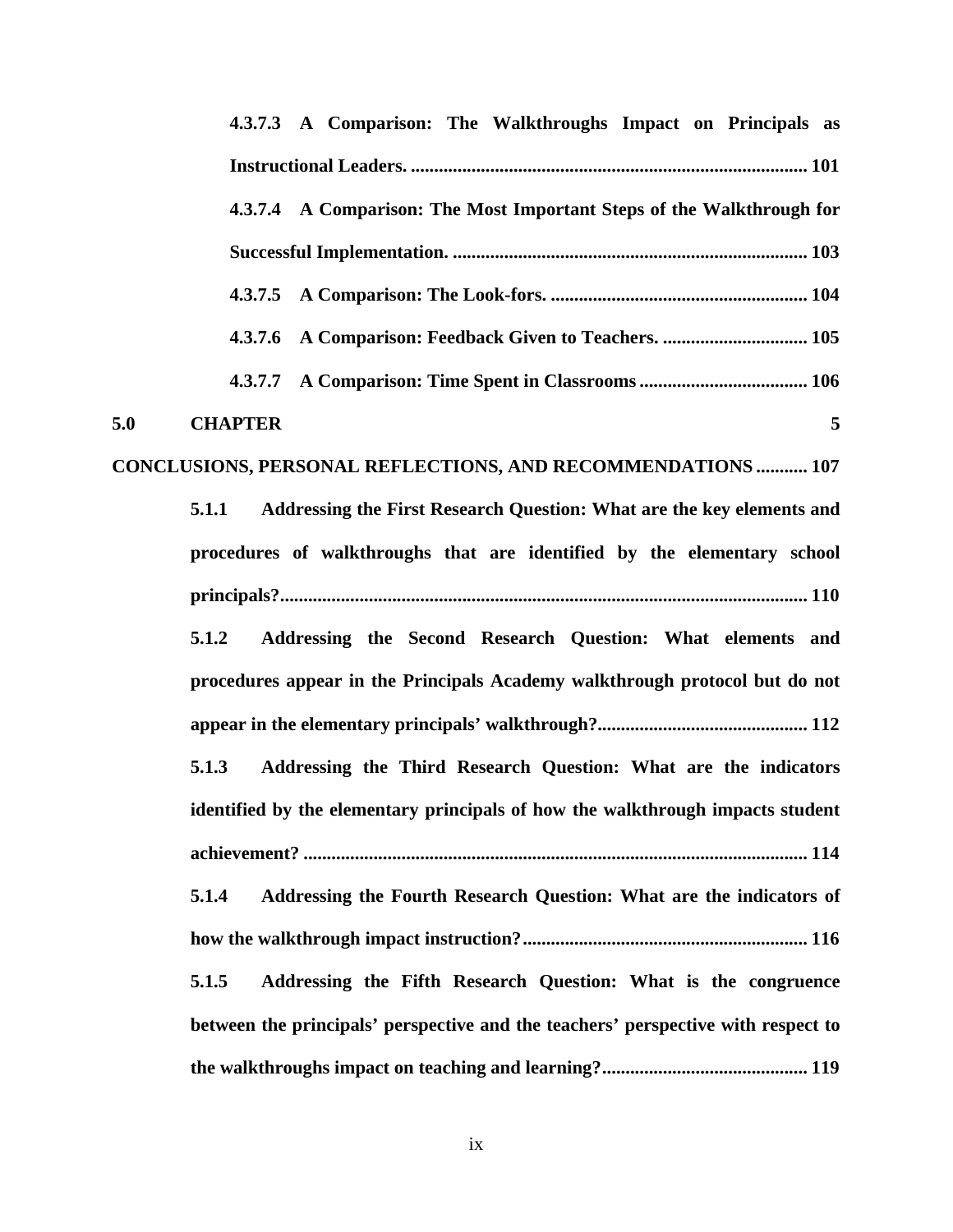| 5.1.6  | Addressing the Sixth Research Question: How has the walkthrough              |
|--------|------------------------------------------------------------------------------|
|        |                                                                              |
| 5.1.7  | Addressing the Seventh Research Question: What is the congruence             |
|        | between the perceptions of high school principals (Keruskin's study) and the |
|        |                                                                              |
| 5.1.8  |                                                                              |
| 5.1.9  |                                                                              |
| 5.1.10 | Recommendations for Elementary School Principals 130                         |
| 5.1.11 |                                                                              |
|        |                                                                              |
|        |                                                                              |
|        |                                                                              |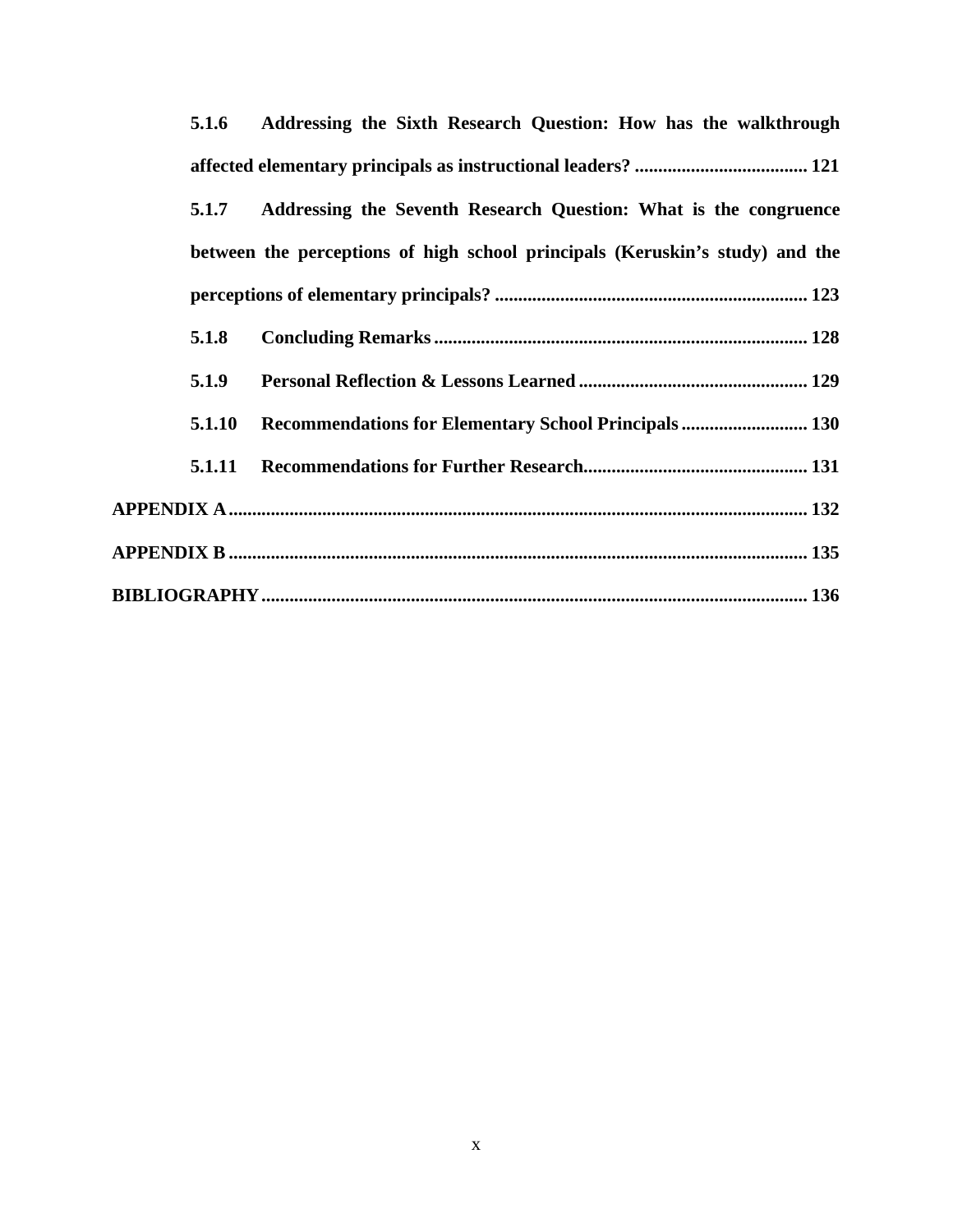# **LIST OF TABLES**

| Table 5: A Comparison of the Indicators of How the Walkthrough Affects Instruction.  92    |  |
|--------------------------------------------------------------------------------------------|--|
|                                                                                            |  |
| Table 7: A Comparison of Individual Themes of How the Walkthrough Affects Instruction.  94 |  |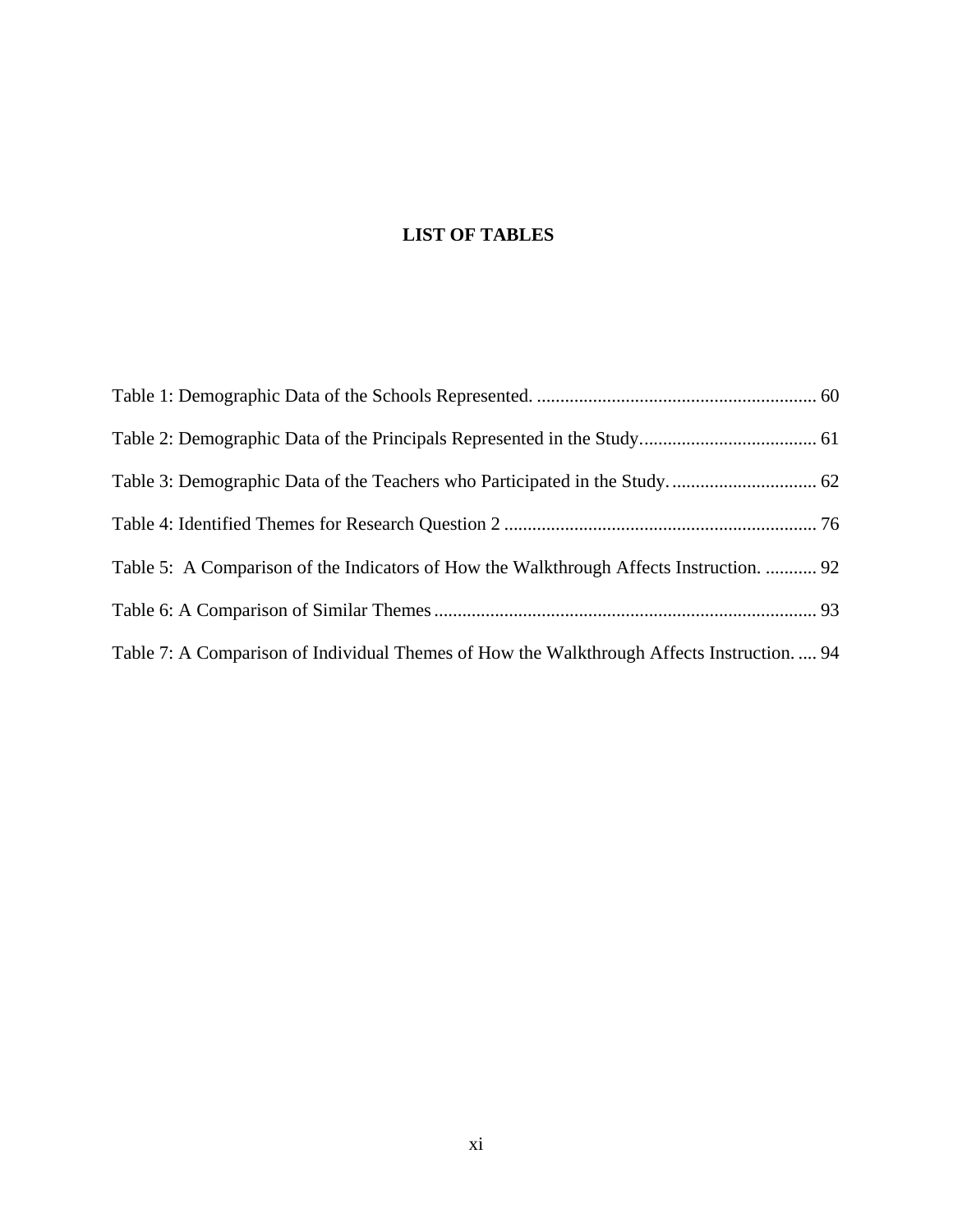## **LIST OF FIGURES**

| Figure 1: Research Question 1: Key elements and procedures of the walkthrough as identified by |
|------------------------------------------------------------------------------------------------|
|                                                                                                |
| Research Question 3: Indicators of how the walkthrough impacts student<br>Figure $2$ :         |
|                                                                                                |
| Figure 3: Research Question 4: Indicators of how the walkthrough has impacted instruction.  83 |
| Figure 4: Research Question 5A: What are the indicators of how the walkthrough has impacted    |
|                                                                                                |
| Figure 5: Research Question 5B: What are the indicators of how the walkthrough has impacted    |
|                                                                                                |
| Figure 6: Research Question 5C: What advice would you give to an administrator that was about  |
|                                                                                                |
| Figure 7: Research Question 5D: In your own words, what does the walkthrough mean to you?90    |
| Figure 8: Research Question 5E: What type of feedback do you receive from the principal? 91    |
| Figure 9: Research Question 6-Impact of the walkthrough on elementary principals.  97          |
| Figure 10: A comparison of the perceptions of high school and elementary principals on the     |
|                                                                                                |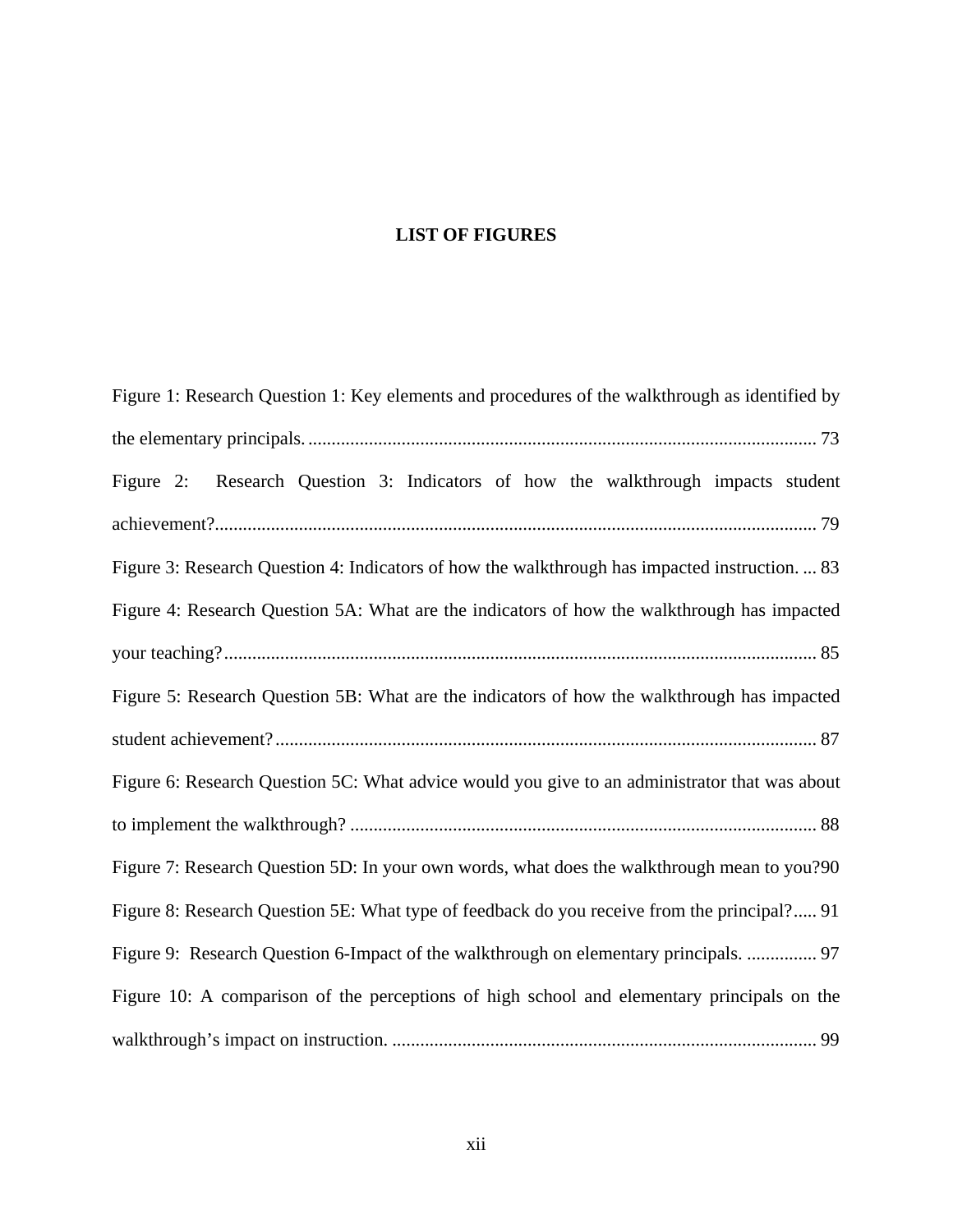| Figure 11: A comparison of the perceptions of high school and elementary principals on the |
|--------------------------------------------------------------------------------------------|
|                                                                                            |
| Figure 12: A comparison of the perceptions of high school and elementary principals on the |
|                                                                                            |
| Figure 13: A comparison of the most important steps for successful implementation 103      |
| Figure 14: A comparison of the high school and elementary principals' look-fors.  104      |
|                                                                                            |
|                                                                                            |
| Figure A17: Research Question 1B: Were there any internal barriers when implementing the   |
|                                                                                            |
| Figure A18: Research Question 1D: How much time do you spend in each walkthrough?  132     |
| Figure A19: Research Question 1C: What are the most important procedures for successful    |
|                                                                                            |
| Figure A20: Research Question 1E: What are you looking for during your walkthroughs? 134   |
|                                                                                            |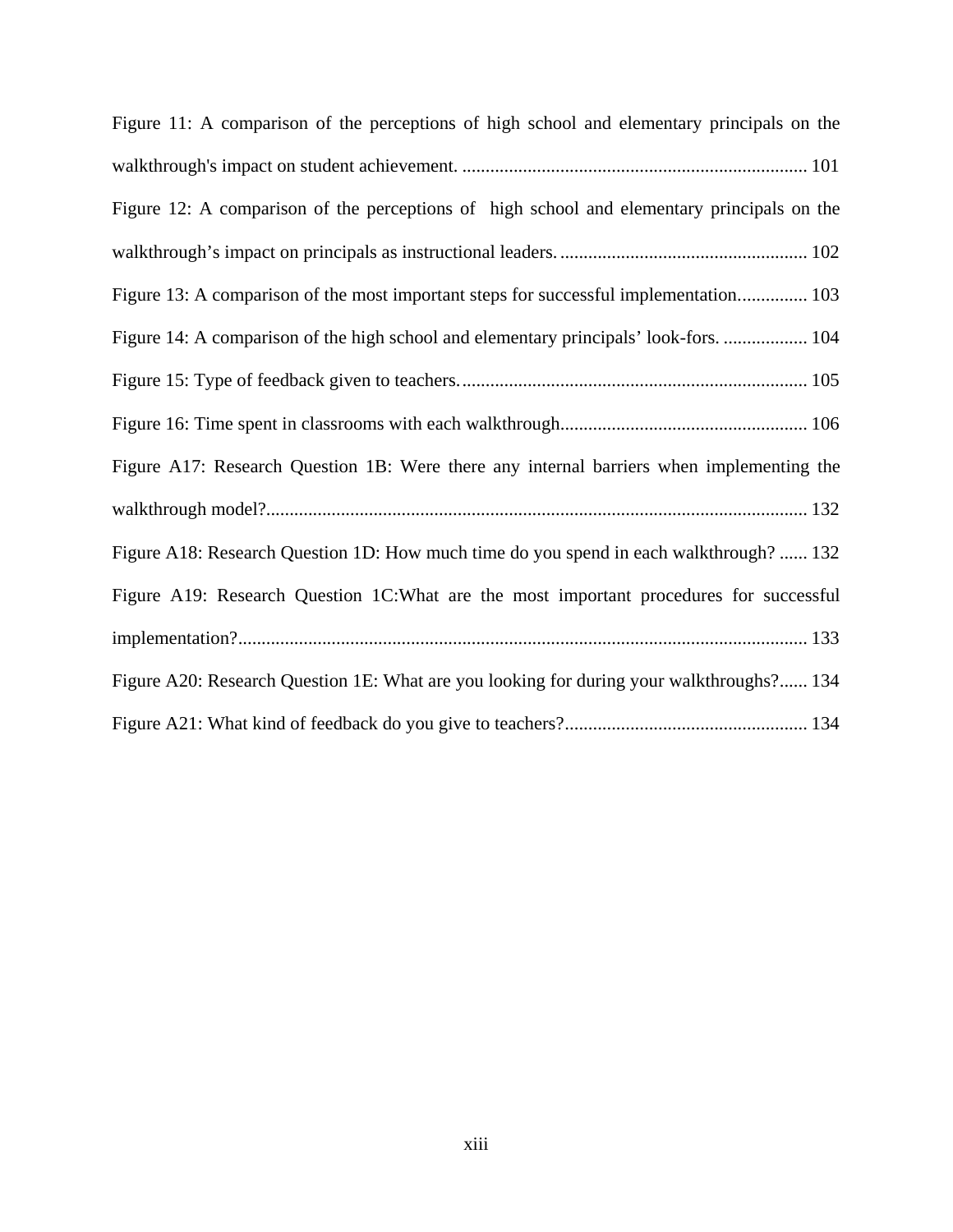#### **ACKNOWLEDGMENTS**

<span id="page-13-0"></span>I would like to express my gratitude to those individuals who have encouraged, guided, and supported me throughout this project.

I am grateful to my committee for their keen insights about leadership, teaching, and learning. Joe Werlinich, Otto Graf, and Sue Goodwin have each played a role in shaping who I am as an administrator.

 I would like to thank Joe Werlinich and Otto Graf for introducing me to the classroom walkthrough and providing me with firsthand experiences.

 I owe a debt of gratitude to my research advisor, Joe Werlinich. Thank you for your time, guidance, and expertise throughout this endeavor.

I want to acknowledge the sacrifices of my family throughout this project. To my wife Heather, thank you for your patience, support, and encouragement. Thank you for being a wonderful mother and taking care of our two little boys on those Saturday morning library visits and many evening classes. I appreciate the many personal sacrifices that you have made in order for me to pursue this endeavor. To my two sons, Ryan and Brett, I dedicate this work to you. Know that you can realize your hopes and dreams through education, ambition, and commitment.

xiv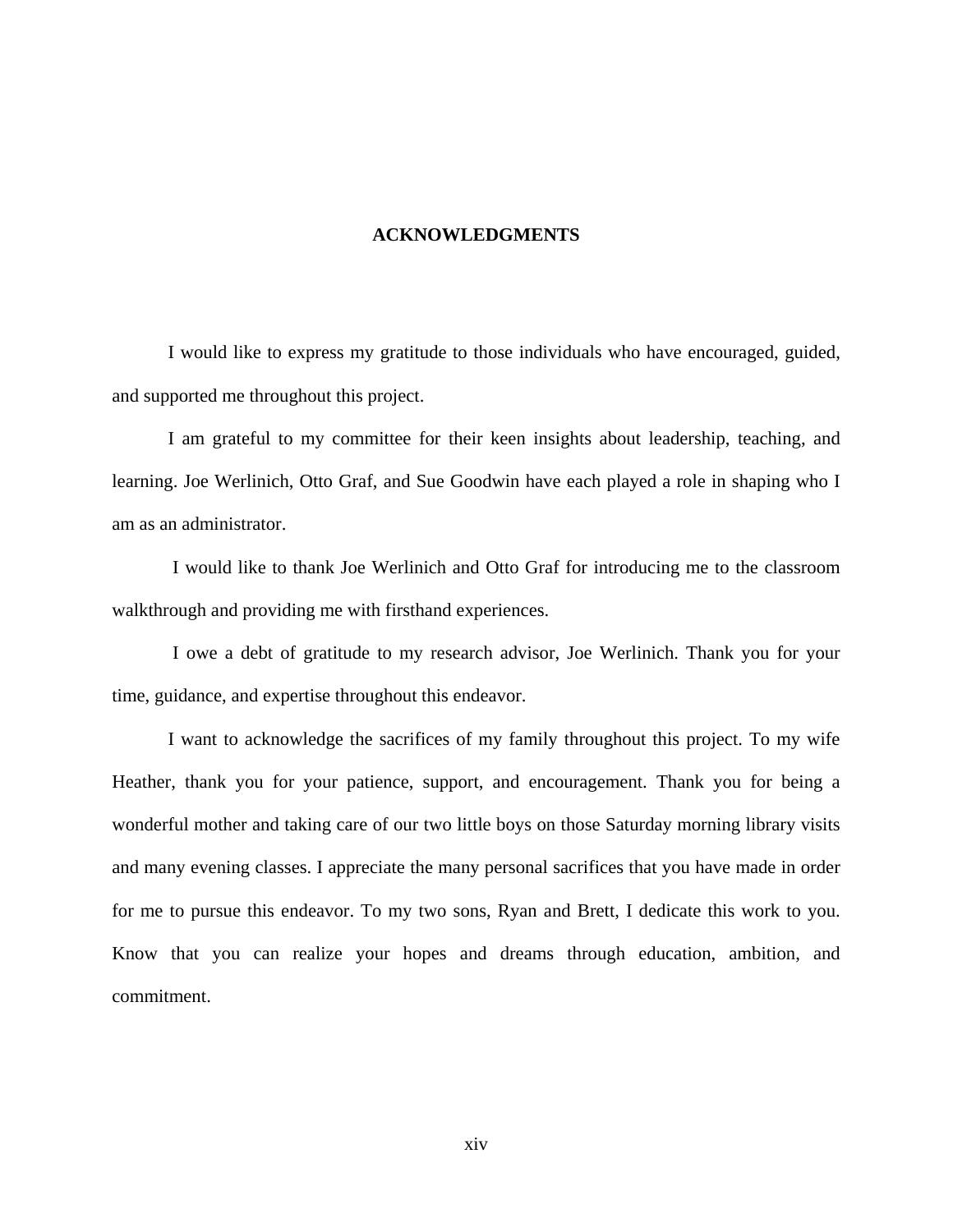#### **1.0 INTRODUCTION**

<span id="page-14-0"></span>School districts across America are being held to unprecedented levels of accountability for student achievement. Schools are faced with increasing demands from the state and federal departments of education to ensure that students are meeting standards. Hence, the desire for renewing education continues to be at the forefront in the minds of policymakers, administrators, teachers, parents, and citizens throughout the country (Glickman, Gordon, and Ross-Gordon, 2004). As accountability for student achievement intensifies, educational reform movements over the past several decades have focused on teacher quality. In fact, as Darling-Hammond reports (1990), improving the quality of teachers was the most frequent response from a 1979 Gallup poll that asked what public schools could do to earn an "A" letter grade. Public opinion on the importance of teacher quality out scored such changes as lowering class size, making curriculum updates, improving school leadership, and emphasizing the basics (Darling-Hammond, 1990). More specifically, doubts about the quality of American education began to emerge. These doubts prompted several reports over the past twenty-five years and have helped shape current educational policy and public perception.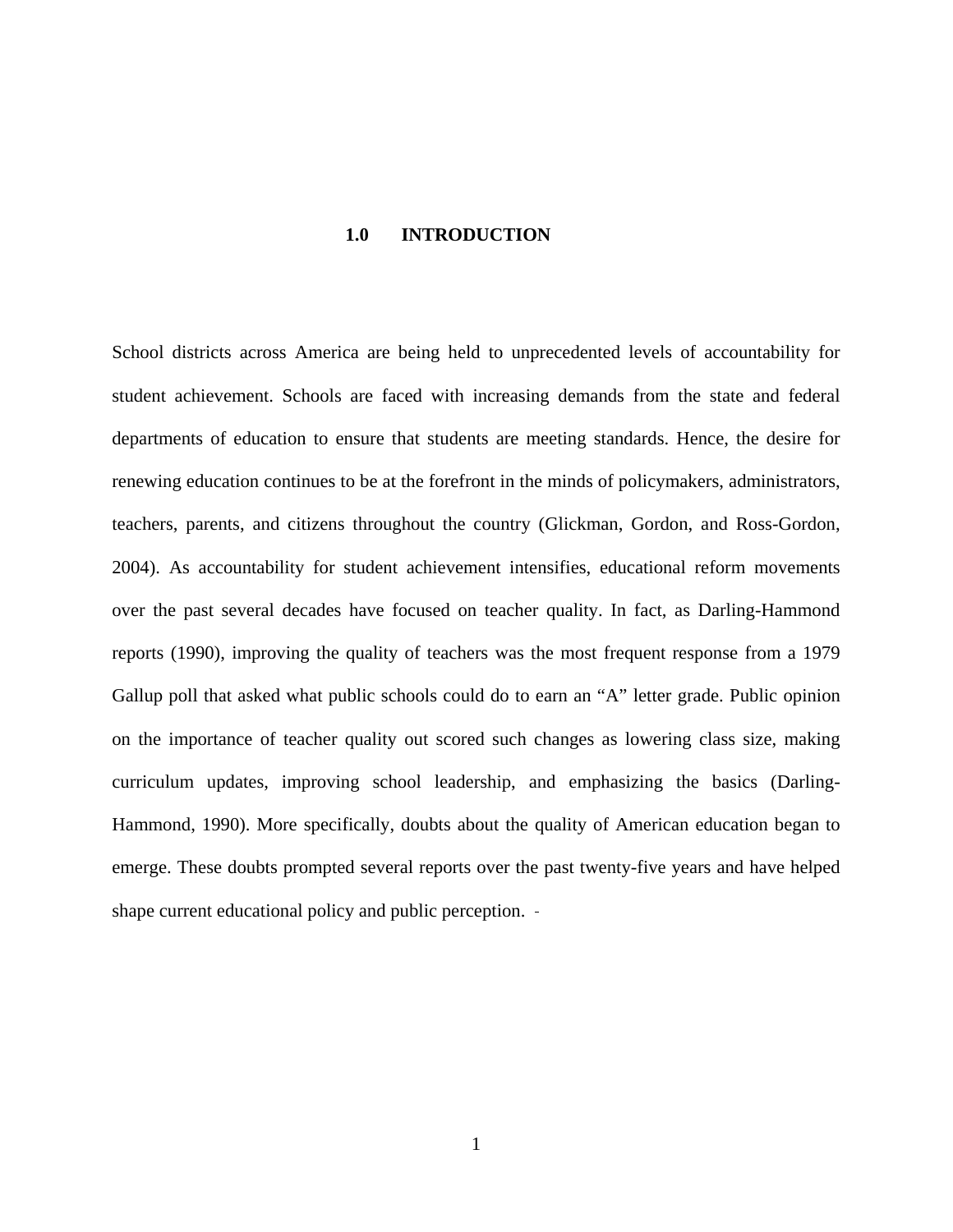#### **1.1 INITIATORS OF REFORM**

#### <span id="page-15-0"></span>**1.1.1 A Nation at Risk**

 In 1983, the National Commission on Excellence in Education published *A Nation At Risk.* This document called for substantial changes to assist schools in improving the quality of education and warned of the "rising tide of mediocrity" invading our schools (Blasé & Blasé, 2001). This report got the attention of lawmakers and prompted action by raising standards for students and teachers, raising course requirement for graduation, increasing student assessments, and tightening teacher certification requirements (Fuhrman, 2003). Moreover, several specific recommendations for the teaching profession were stipulated:

- Teachers should meet high educational standards and demonstrate an aptitude for teaching.
- Salary, promotion, tenure, and retention decisions should be tied to an effective evaluation system that includes peer review so that superior teachers can be rewarded, average ones encouraged, and poor ones either improved or terminated.
- School boards, administrators, and teachers should cooperate to develop career ladders for teachers that distinguish among the beginning instructor, the experienced teacher, and the master teacher.
- Master teachers should be involved in designing teacher preparation programs and in supervising teachers during their probationary years. (A Nation At Risk, April 1983, Recommendation D).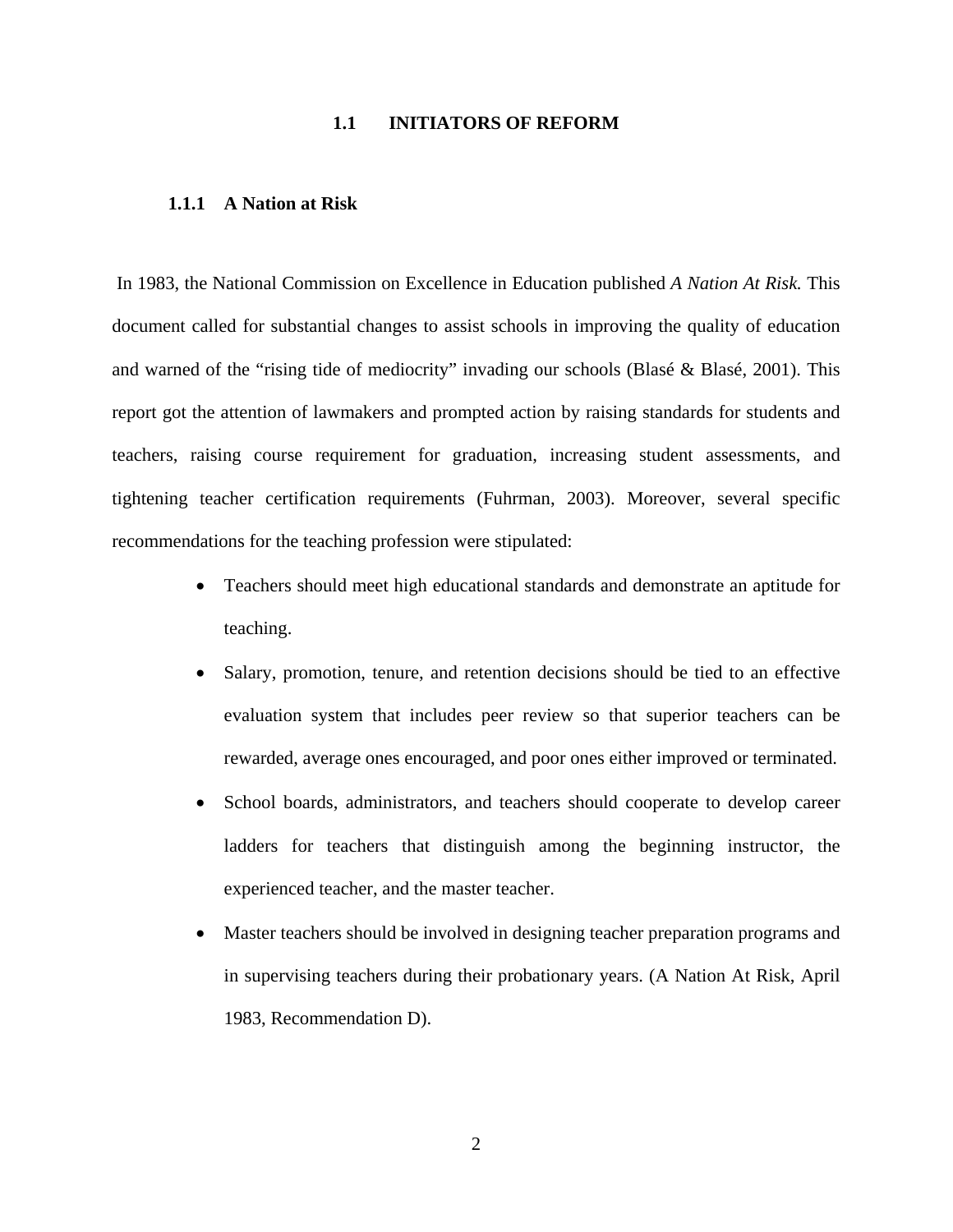#### <span id="page-16-0"></span>**1.1.2 What Matters Most: Teaching and America's Future**

In September of 1996, The National Commission on Teaching and America's Future published *What Matters Most: Teaching and America's Future*. After two years of research, this report concluded that reform of public education depends on overhauling its foundation, the teaching profession (Darling-Hammond, 1996). The report is based upon three principles:

- What teachers know and can do is the most important influence on what students learn.
- Recruiting, preparing, and retaining good teachers is the central strategy for improving our schools.
- School reform cannot succeed unless it focuses on creating the conditions in which teachers can teach, and teach well. (National Commission on Teaching  $\&$ Americas Future; Executive Summary)

Keeping these principles in mind, the commission proposed five recommendations to improve schools. First, the commission recommended that standards be at the forefront for teachers and students. It encouraged each state to establish professional standards, accreditation for schools of education, closing poor performing schools, tightening teacher licensing procedures, and using the National Board standards as the standard for quality teaching (National Commission on Teaching & America's Future, 1996). The second recommendation cited teacher preparation institutions and professional development. It urged teacher education institutions to focus their programs around standards for students, create professional development schools for teacher candidates to serve in a yearlong internship, establish mentoring programs, and institute high-quality professional development (National Commission on Teaching & America's Future,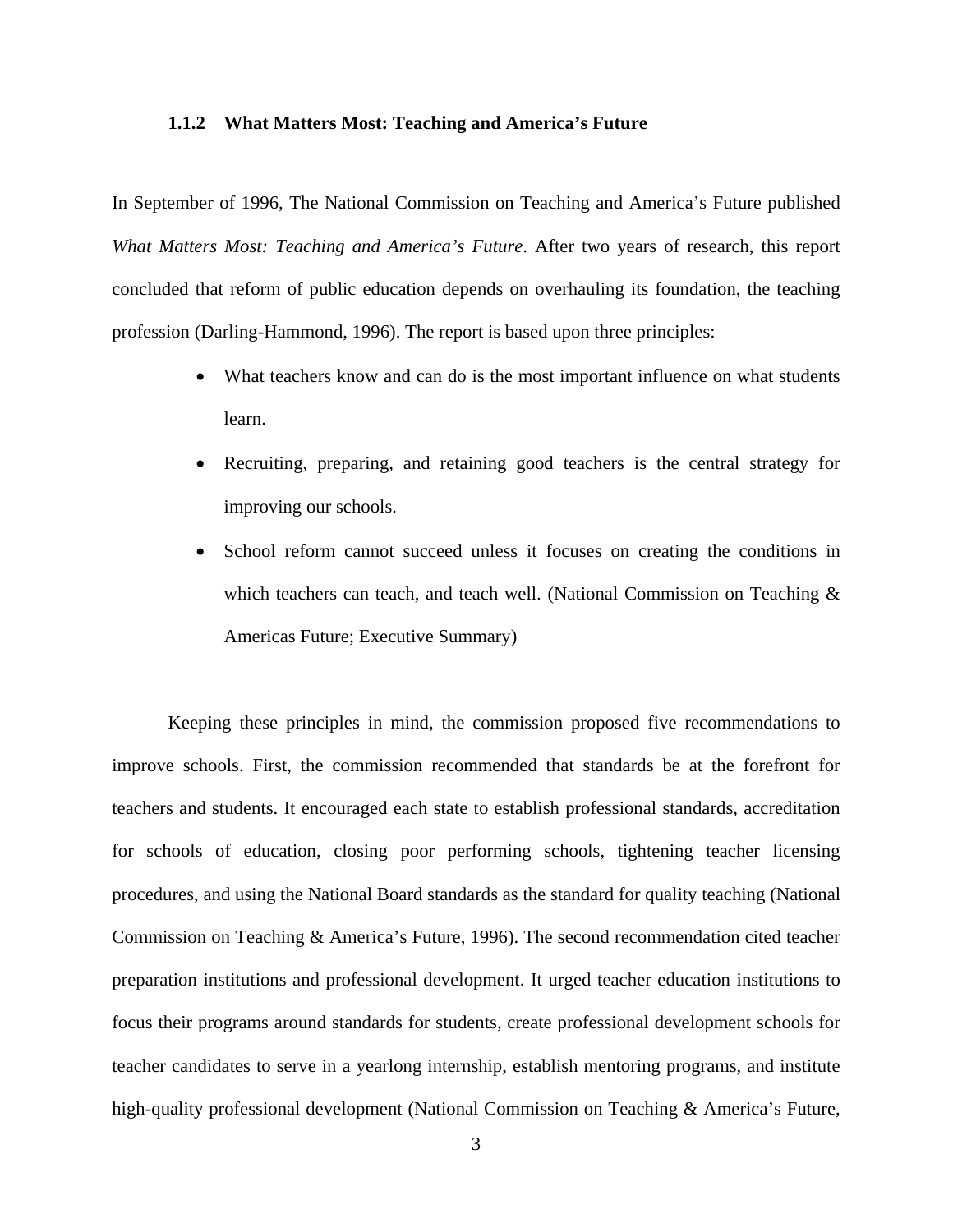<span id="page-17-0"></span>1996). Third, the commission recognized the value in teacher recruitment and having qualified teachers in classrooms. Its recommendation included giving poor districts assistance to pay for qualified teachers, revamping hiring practices at the district level, and significantly reducing teacher mobility (National Commission on Teaching & America's Future, 1996). A fourth recommendation was written to address teacher knowledge and skill. The commission set a lofty goal that called for each state and district to provide incentives for National Board Certification. Moreover, the commission called for the removal of incompetent teachers and the development of a career ladder for teachers that was linked to assessment and compensation systems. Ideally, this would reward exemplary teaching (National Commission on Teaching & America's Future, 1996).

Finally, the commission recognized the importance of school organization. It calls for the reallocation of resources and more of an investment in teachers and technology. Additionally, it recommended hiring and retaining principals who understand the teaching and learning process. (National Commission on Teaching & America's Future, 1996).

#### **1.1.3 The National Education Summit & The Glenn Commission**

Three years later in 1999, the National Education Summit was convened. Business, government, industry, and education leaders collaborated and pledged to set priorities to assure that high academic standards were a part of every classroom. Each state agreed to focus on three issues: "improving teacher quality, providing all students a fair opportunity to meet higher standards, and holding schools accountable for results" (National Education Summit, 1999, p.2). Co-Vice Chair of the Summit, Governor James Hunt of North Carolina, remarked, "Every child has a birthright to a good teacher" (p.5).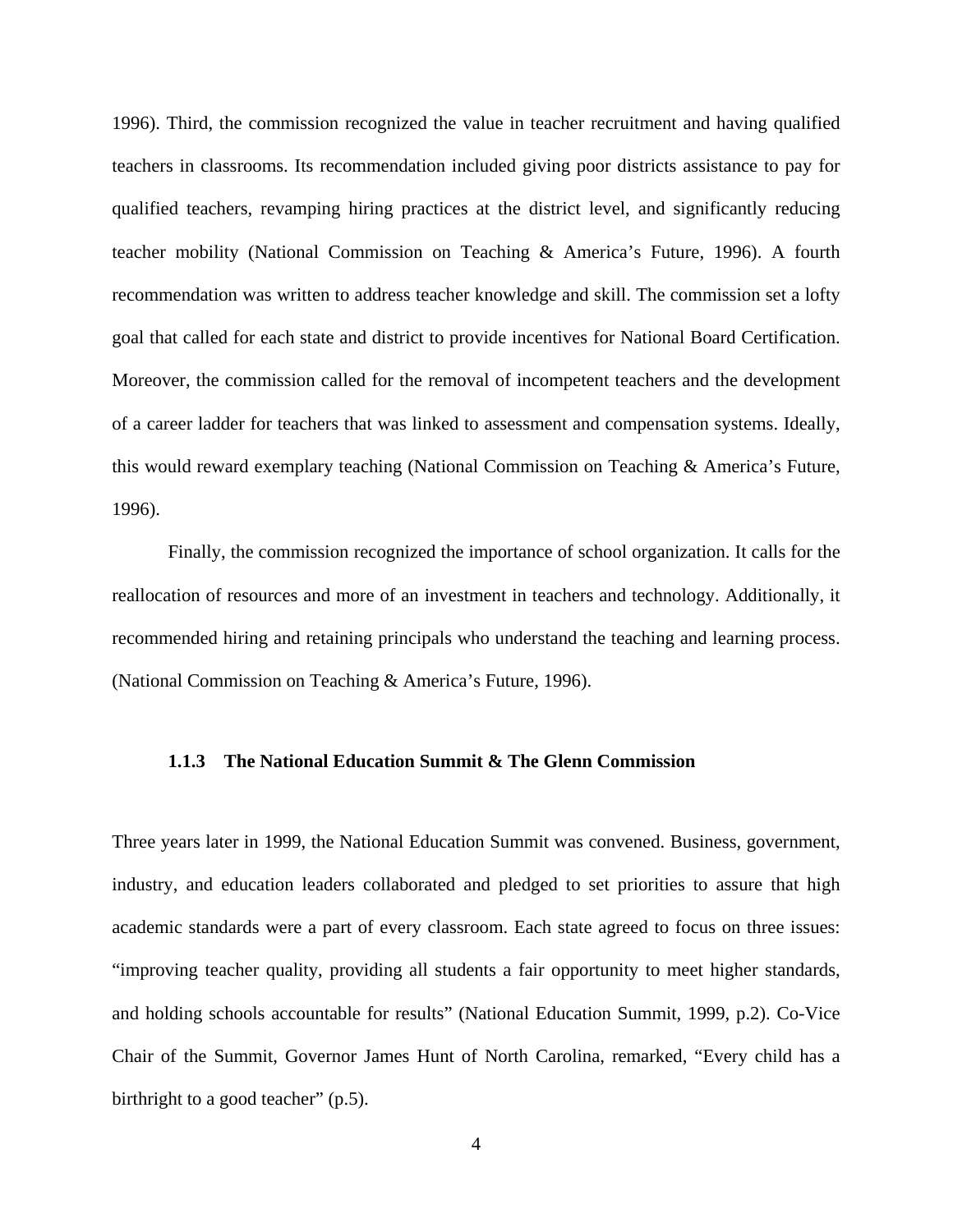<span id="page-18-0"></span>Then, in 2000, the Glenn Commission published Before It's Too Late: A Report to the Nation from The National Commission on Mathematics and Science Teaching in the 21<sup>st</sup> Century. The Commission recommended the improvement of the quality of science and mathematics instruction in our nation's public schools.

The National Commission on Teaching and America's Future, The National Education Summit, and the Glenn Commission paved the way for the most comprehensive and far-reaching legislation to date, the No Child Left Behind Act.

#### **1.1.4 No Child left Behind Act of 2002**

The *No Child Left Behind Act* of 2002 is the latest initiative by the federal government to help reform the educational system in the United States. The federal government now has a greater role in public education across America. It stresses the importance of providing all students the opportunity to achieve and excel (Estacion, McMahon, & Quint, 2004). As Elmore (2004) reports, NCLB requires states to "…adhere to a narrow set of design criteria for accountability systems-annual testing of all students between grades 3-8" (p. 2). Additionally, it requires states to ensure that teachers are considered "highly qualified" by the year 2006. NCLB gives the federal government more authority over holding states and districts accountable for student achievement.

In summary, each of these reports has called attention to the importance of teacher quality and its impact on student achievement. The role of the teacher is essential to school improvement. For schools to improve, teachers must be at the core of any reform effort (Strong, 1997.) Additionally, English (2005) posits that having skilled teachers is the most important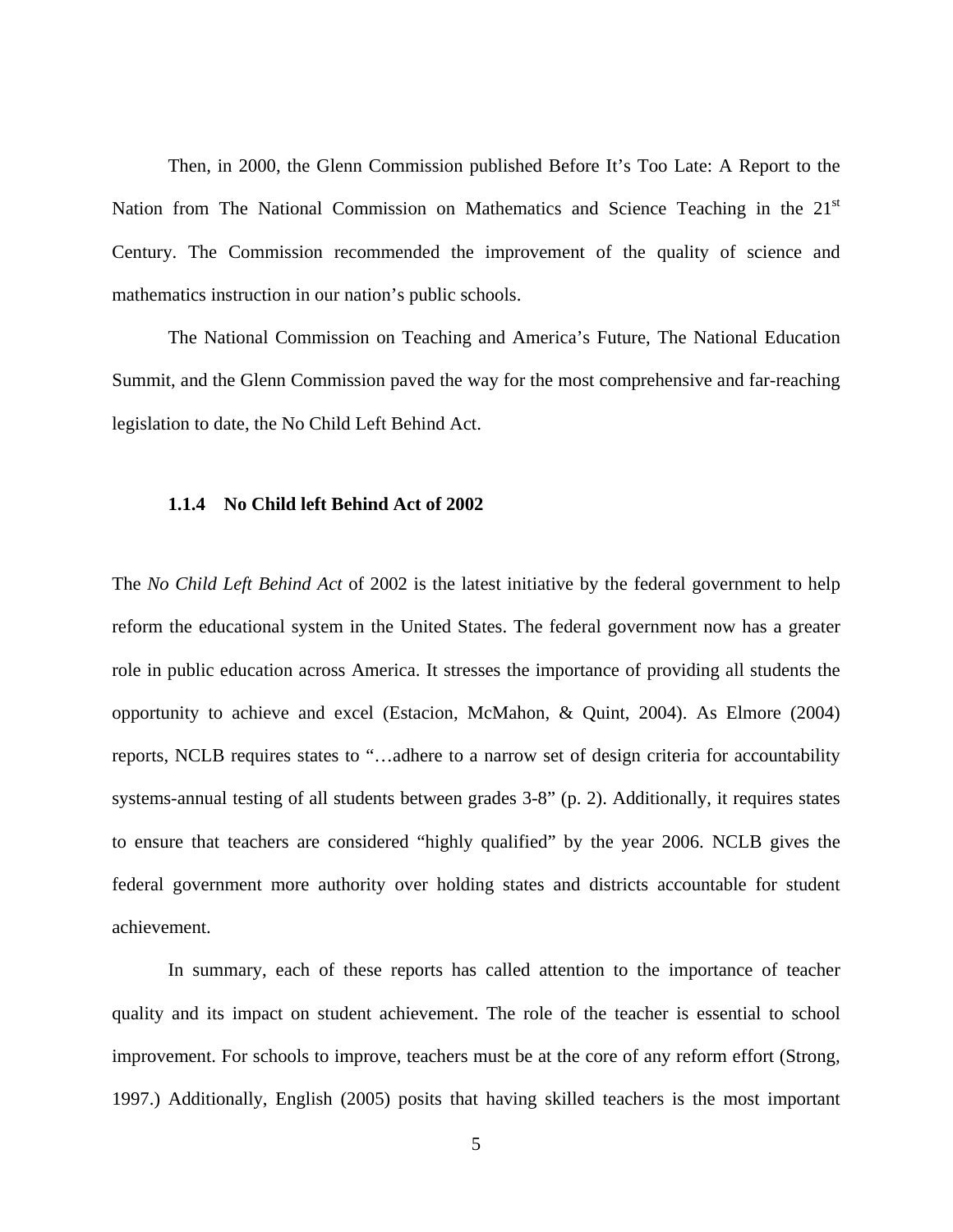<span id="page-19-0"></span>factor in the education of students. Research suggests that the key to improving student learning relates directly to classroom practices of the teacher (Hoy & Hoy 2006; Bickers, 1988; Stufflebeam, 1994). Therefore, enhancing teacher quality has become the touchstone in this era of accountability.

#### **1.2 INSTRUCTIONAL LEADERSHIP AND SUPERVISION**

In this era of accountability, principals must demonstrate proficient skills in providing instructional leadership to teachers. Mentoring, coaching, and collaborating with teachers is now an expectation for principals. In addition, instructional leaders must support, guide, and foster reflective teaching (Schon, 1988). Consequently, instructional leadership is a critical component of changing any supervision model (Iwanicki, 2001). Leithwood, Louis, Anderson, & Wahlstrom (2004) suggest that effective leadership plays a significant role on student achievement. In fact, the authors posit that, "Leadership is second only to classroom instruction among all school related factors that contribute to what students learn at school" (p.5). If teaching is the most important element in student learning, then principals need to be instructional leaders who spend considerable amounts of time in classrooms. When principals spend more time in classrooms coaching and conferencing with teachers, teacher performance will be enhanced (Frase, Downey, & Canciamilla, 1999). Moreover, Blasé and Blasé (2004) report that teachers have a positive view of principals who spend time in their classrooms. In order to understand the school and the classroom, Eisner (2002) suggests that principals need to spend a third of their time in classrooms, reporting that in the business community this is called *Management By Wandering Around.*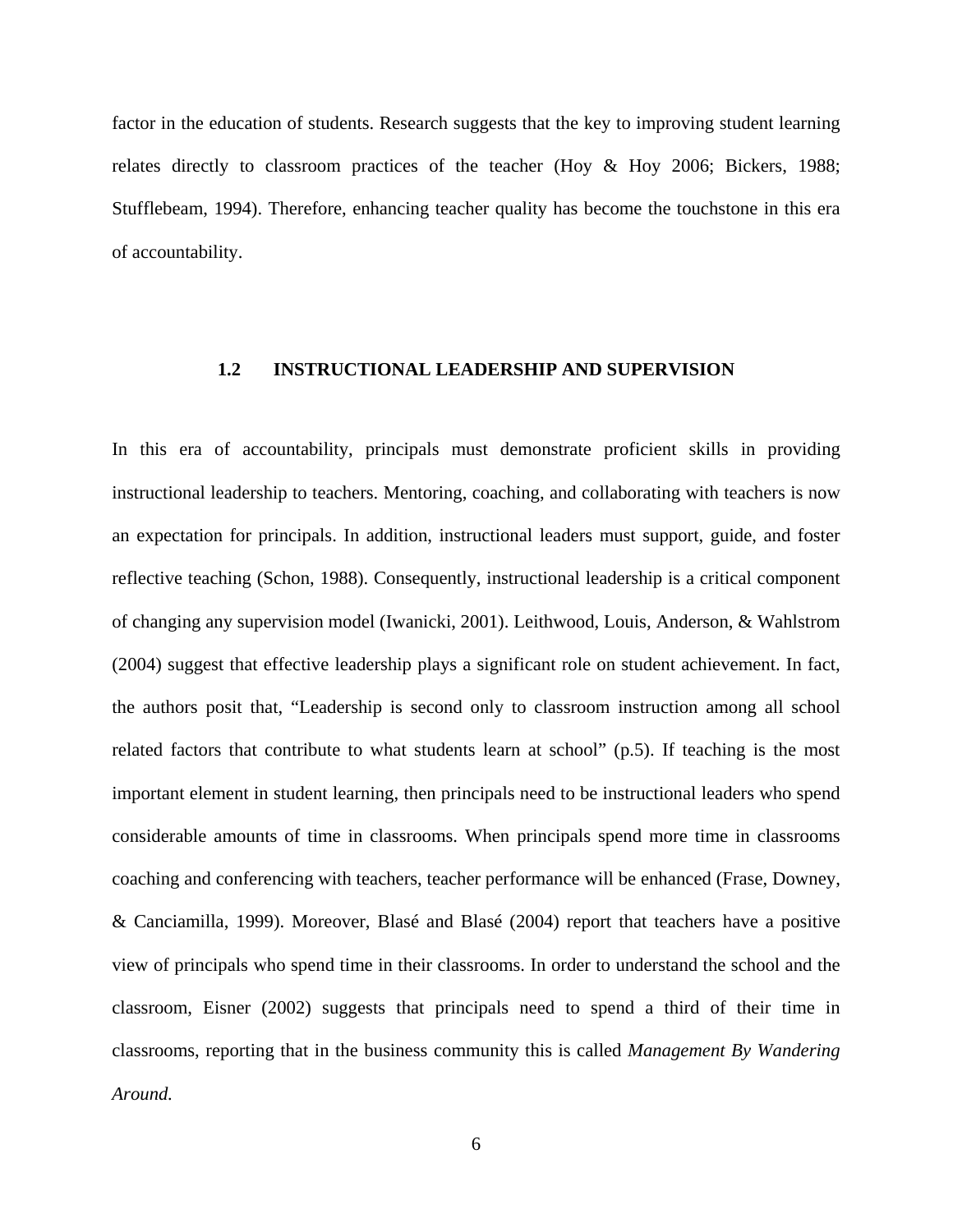<span id="page-20-0"></span>In summary, for teacher quality to improve, Sergiovanni (2005) asserts, "virtually every variable that affects student achievement in school is itself likely to be affected by leadership" (p. 133). Hence, instructional leadership is a critical component for principals in the improvement of teaching and learning.

#### **1.3 PURPOSE OF THE STUDY**

This study is a replication of Todd Keruskin's Dissertation entitled, *The Perceptions of High School Principals on Student Achievement by Conducting Walkthroughs* (University of Pittsburgh, 2005). The purpose of this study is to focus on elementary principals using the walkthrough model and to evaluate how the walkthrough model improves student learning. The goal is to identify the key indicators of success from elementary school principals that use the Walkthrough Observation Tool from the Principals Academy of Western Pennsylvania (Keruskin, 2005). According to Best & Kahn (2003), "Replication, a combination of terms, repetition, and duplication, is an important method of challenging or verifying the conclusions of previous studies" (p. 137).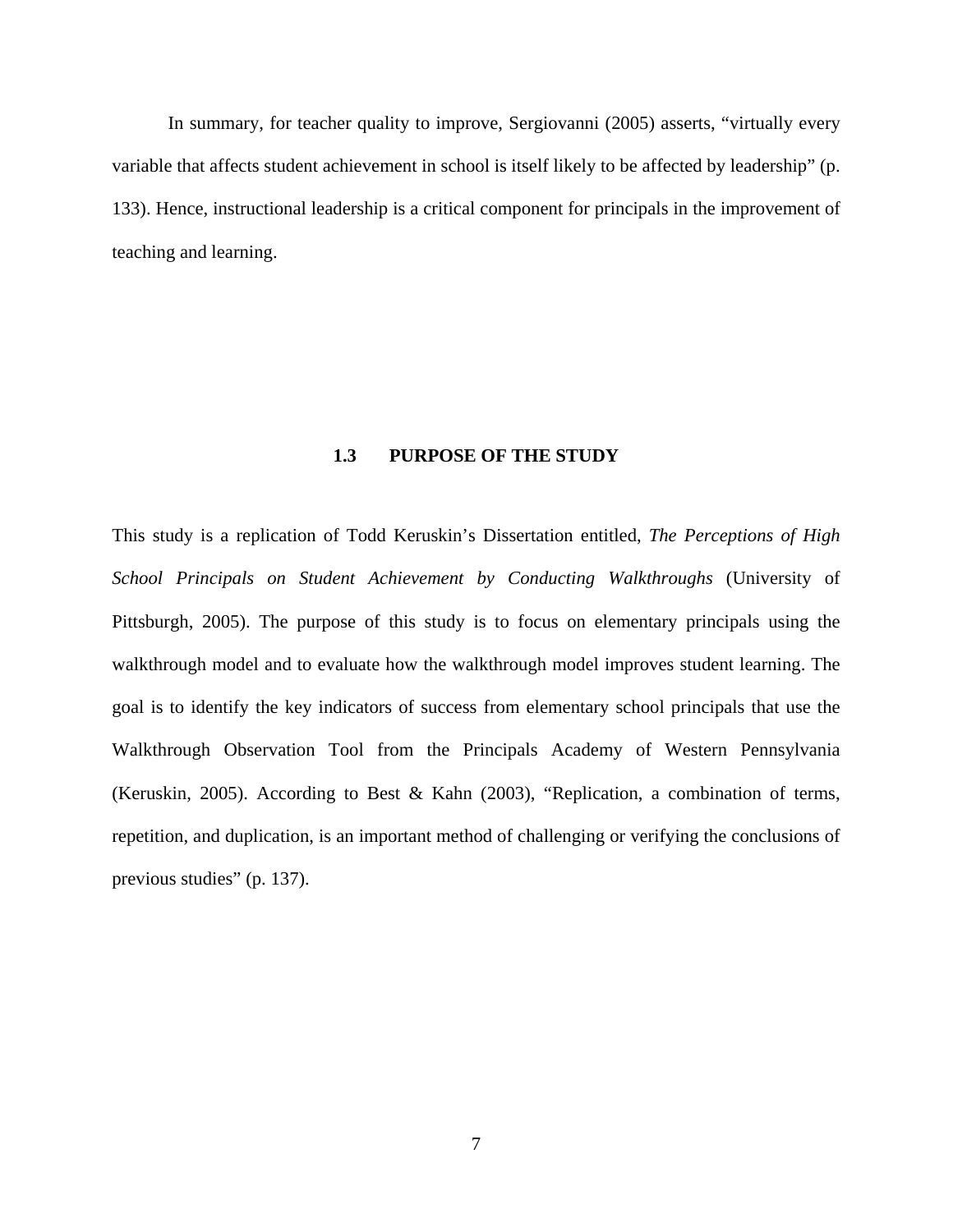#### **1.4 STATEMENT OF THE PROBLEM**

<span id="page-21-0"></span>What is the impact of the walkthrough conducted by elementary principals on student achievement?

#### **1.5 RESEARCH QUESTIONS**

- 1. What are the key elements and procedures of walkthroughs that are identified by the elementary principals?
- 2. What elements and procedures appear in the Principals Academy Walkthrough protocol but do not appear in the elementary principals' walkthroughs?
- 3. What are the indicators identified by elementary principals of how the walkthroughs impact student achievement?
- 4. What are the indicators identified by elementary principals of how the walkthroughs impact instruction?
- 5. What is the congruence between the principals' perspectives and the teachers' perspectives with respect to the walkthroughs impact on teaching and learning?
- 6. How has the walkthrough impacted elementary principals as instructional leaders?
- 7. What is the congruence between this study of elementary principals and Keruskin's study of high school principals?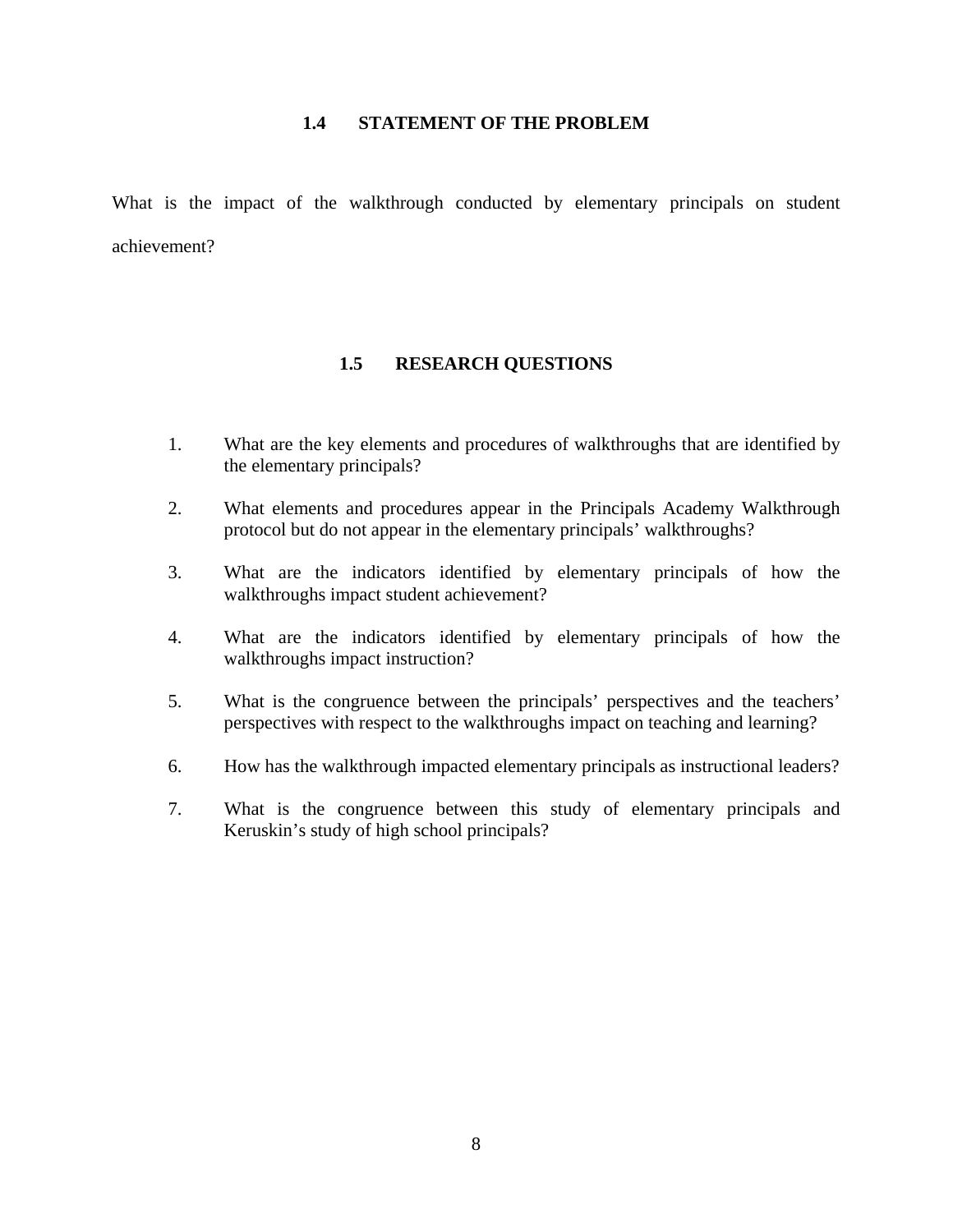### **1.6 DEFINITIONS**

#### <span id="page-22-0"></span>**Classroom walkthrough-**

Frequent, focused, brief visits to classrooms that allow principals to observe first hand the teaching and learning that are occurring in the classroom.

#### **Look-fors-**

A precise indicator of teaching strategies that tell the observer what the strategy looks like when applied in the classroom (Graf 2004, p. 202).

#### **Flow Experience-**

Flow experience is a state of deep and passionate involvement in an endeavor that pushes oneself without overwhelming the person's capacity to complete the activity (Basom & Frase, 2004).

#### **Self-efficacy-**

People who have high levels of self-efficacy believe they can make a difference and have confidence in their abilities to positively manage and shape events that occur in their lives (Bandura, 1994).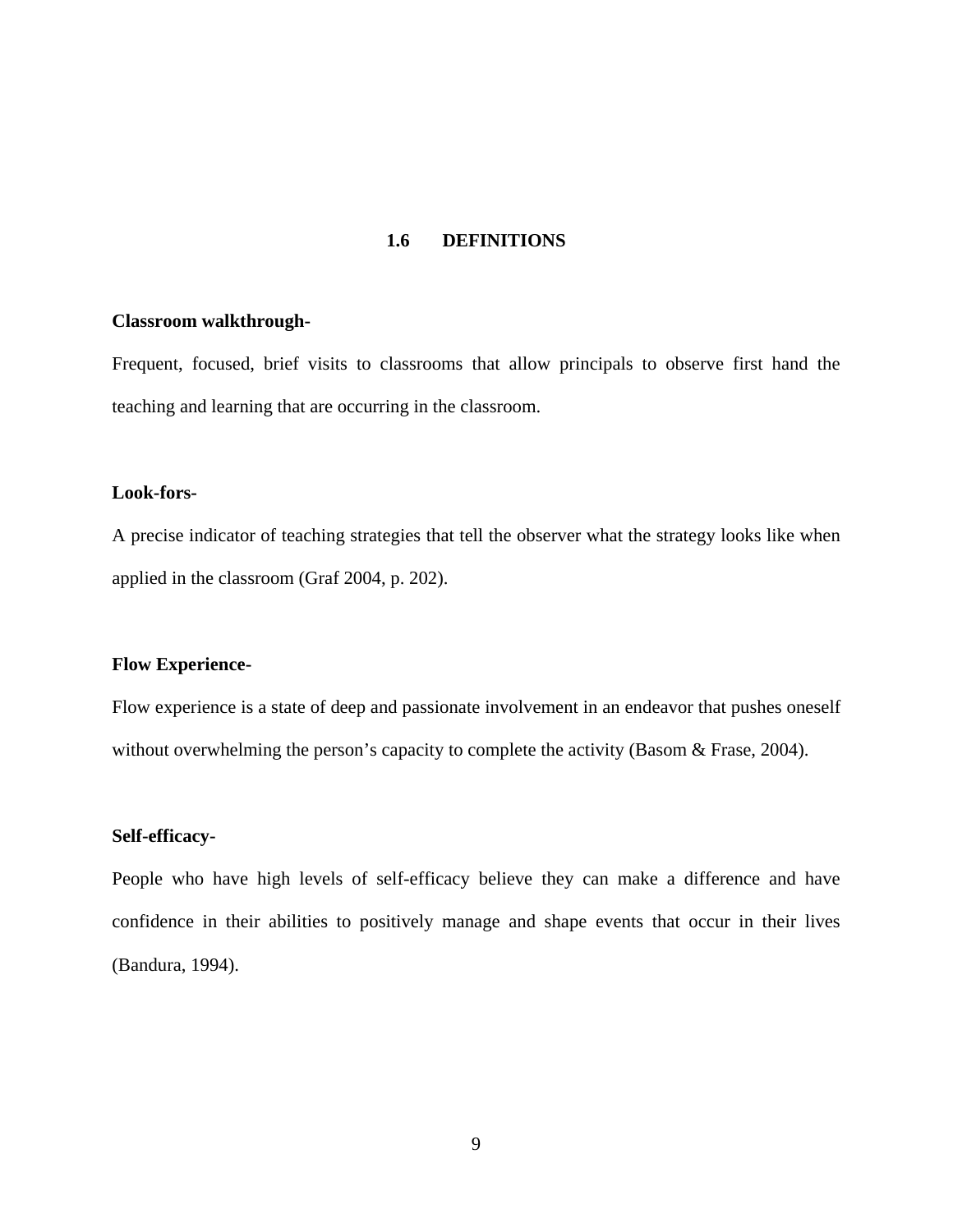#### <span id="page-23-0"></span>**2.0 LITERATURE REVIEW**

"Behind every successful school is an effective supervision program"

(Glickman, 1990, p. 4).

### **2.1 INTRODUCTION**

This chapter outlines the literature relevant to the research questions of this study.

The first section explains the history of teacher supervisory practices, past attitudes towards supervision, and problems associated with teacher supervision. The second section describes specific teacher supervision models including, clinical supervision, Danielson and McGreal's three-track model, developmental supervision, differentiated supervision, management by wandering around, and the classroom walkthrough. The third section provides a literature review relevant to the impact of the walkthrough on the following: teacher flow experience, selfefficacy, professional development, improved instruction, teacher attitude towards appraisal, perceived principal effectiveness, and the perceptions of high school principals on student achievement.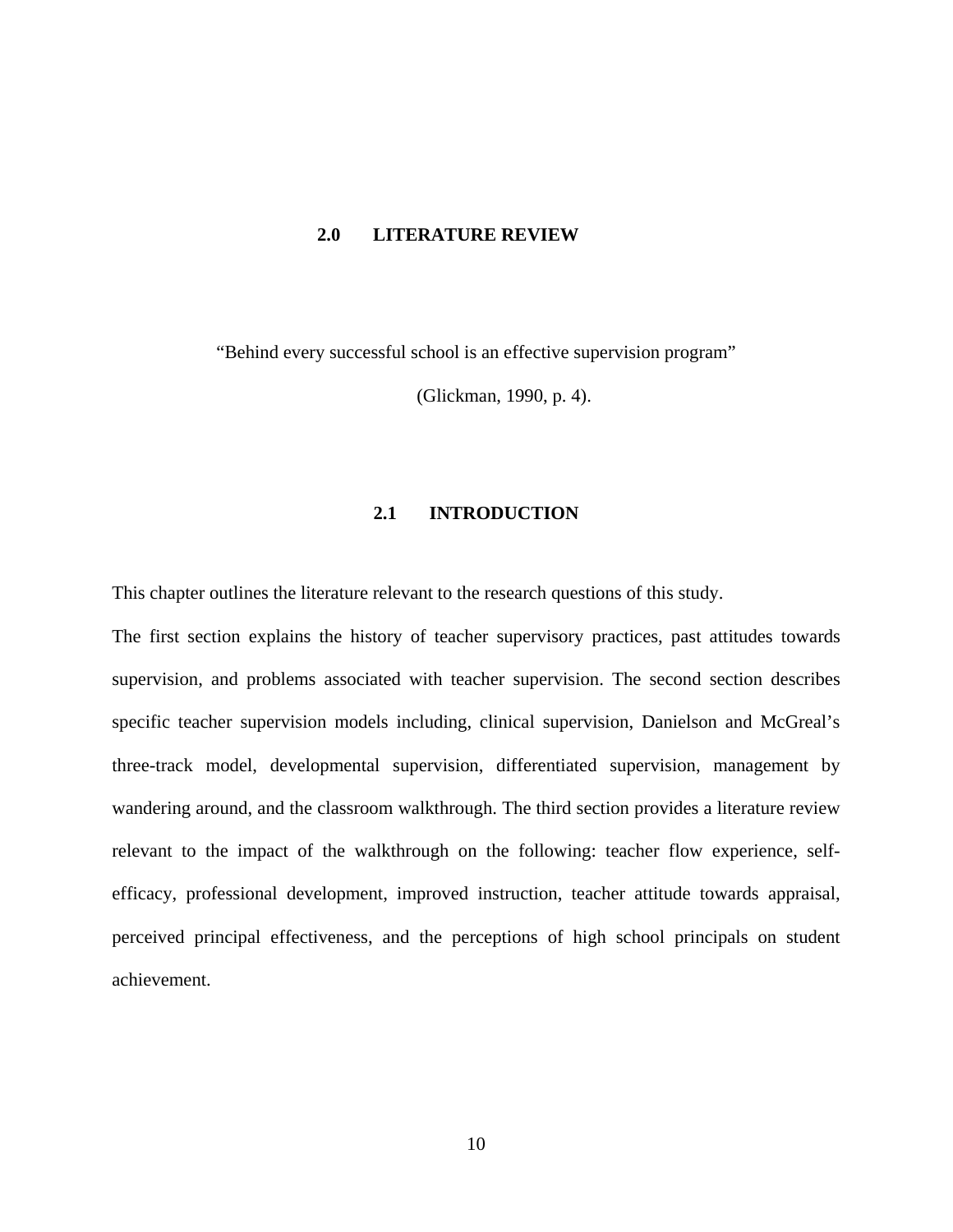#### **2.2 A HISTORY OF TEACHER SUPERVISORY PRACTICES**

<span id="page-24-0"></span>It is important to understand the history of teacher supervisory practices to appreciate how current attitudes towards supervision have been developed over time. There has been much discontent surrounding the term supervision in the education field. Perhaps it is only natural then that the history of teacher supervision has been rife with criticism. Supervision models have been described as poor, chaotic, inadequate, and lacking merit in supporting teachers in improving their instructional practice (Haefele, 1993; Soar, et al., 1983; Scriven, 1988). Consequently, supervisory practices have been developed around the themes of inspection, authority, and scrutiny. The following paragraphs will provide a description of supervision from colonial days to the present. However, it is important to point out that Ayer (1954) posits that the history of teacher supervision never actually has been precisely described or reported "…in accurate detail" (p. 8). Glanz (1994) concurs that teacher supervision has not been adequately documented as a field of study, thus, making it challenging to examine its history.

### **2.2.1** Colonial America through the 18<sup>th</sup> Century

Early American colonists were concerned with educational opportunities for their citizens. In fact, New England's Calvinistic followers insisted that citizens be literate in order to read and understand the Bible (Alfonso, Firth, & Neville, 1981). The New England Puritans were so intensely focused on furthering the beliefs of the Calvinistic principles that educational matters soon shifted from a religious concern, to a civil government one. (Alfonso, Firth, & Neville, 1981). The Old Deluder Law of 1647 was passed by the Massachusetts legislature to require communities to support educational opportunities for its citizens in reading, writing, and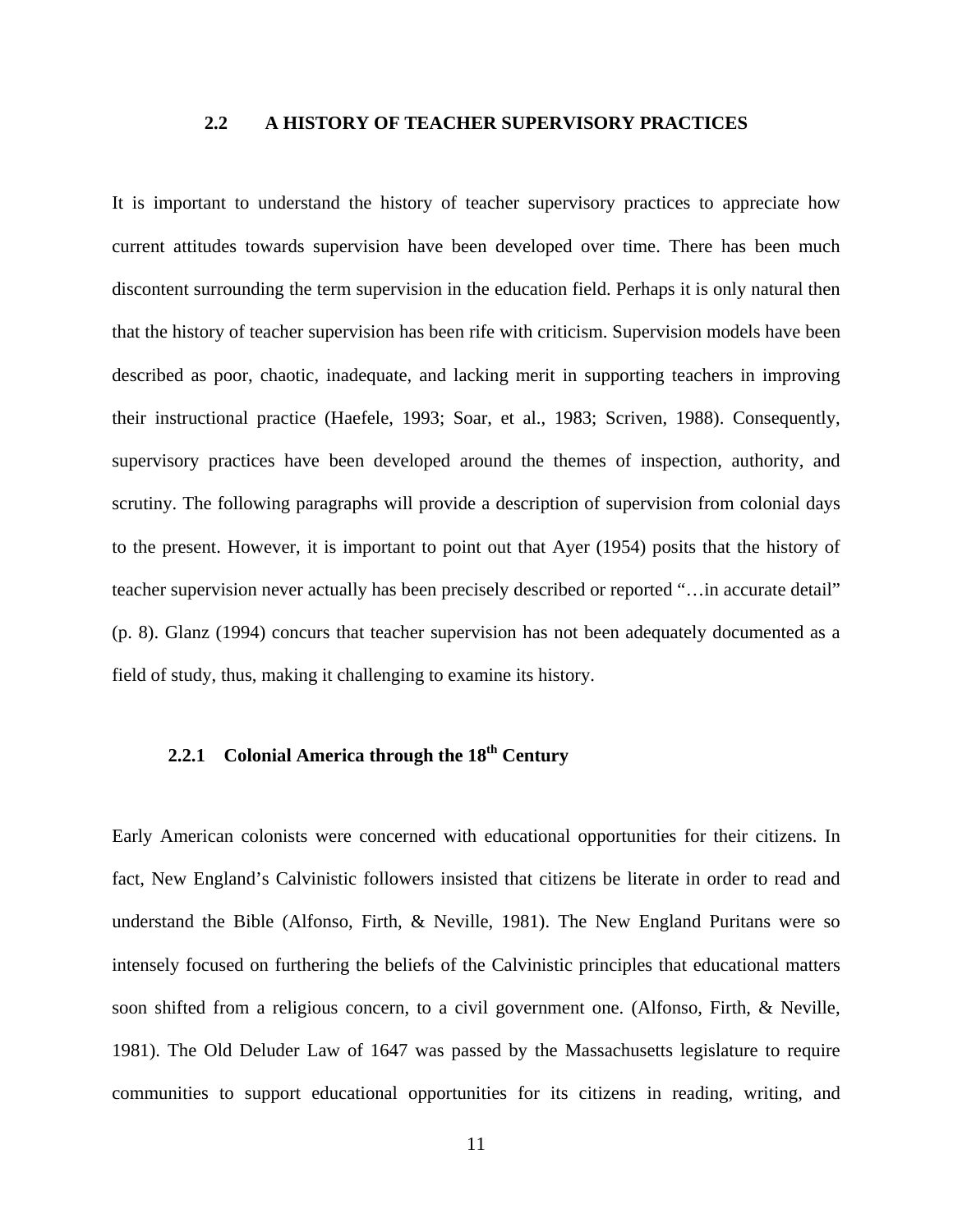<span id="page-25-0"></span>grammar. The premise behind this law was that an educated person would more likely adhere to the moral principles set forth in their religion. (Olivia & Pawlas, 2004). As a result, over time schools began to establish, thus creating a need for supervisors. During the colonial period, laypersons performed supervisory visits to schools to ensure that teachers were keeping up with the standards in the community (Anderson, 1993). The teachers' instructional skills were not the focus of the supervisors' visits. Instead, teachers' personal lives were often under scrutiny. Supervision was limited to the teachers' adherence to strict moral and religious values, and loyalty to the government (Anderson, 1993; Alfonso, Firth, & Neville, 1981). Olivia and Pawlas (2004) point out, "In an authoritarian mode, early supervisors set strict requirements for their teachers and visited classrooms to observe how closely the teachers complied with stipulated instruction (p.5)." In sum, colonial period supervisory practices were primarily carried out by laypeople to inspect and to look for deficiencies in teachers. Through early colonial America and the 18th century, authority and control were the pervasive themes regarding teacher supervision.

#### **2.2.2 Nineteenth century**

During the first half of the nineteenth century, elementary schools began to grow rapidly. In fact, Horace Mann campaigned for public schools and created the first school in the United States for training teachers (Olivia & Pawlas, 2004). As the popularity of public education grew, schools began to look for alternative ways to supervise their teachers. The responsibility of supervision shifted from parents, clergy, and laypeople to superintendents and principals (Olivia & Pawlas, 2004). The role of the principal began to take shape within the organization of the educational system. Charles Spain et al. (1953), as cited in Alfonso, Firth, & Neville (1981) explains: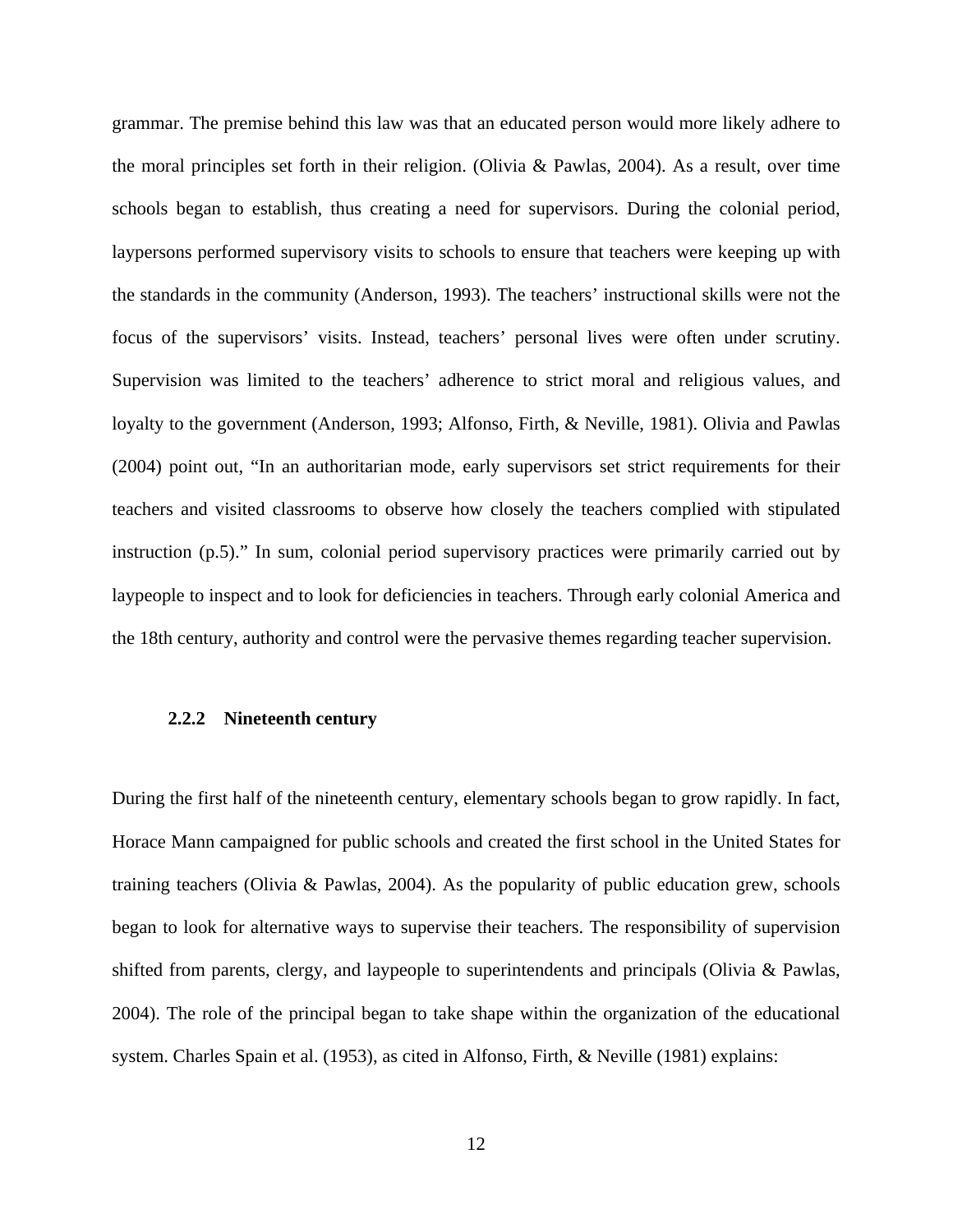<span id="page-26-0"></span>No definite date can be established for the emergence of the principalship, but evidently, by around 1800 responsibilities began to be centralized to some extent. Early reports of school systems contained references to the 'headmaster, head- teacher or principal teacher.' These early "principals" represented an administration convenience rather than positions of recognized leadership. Maintaining of discipline, administration of plant, regulation of classes, classification of pupils and establishment of rules and regulations were the primary duties of these principals (p. 24).

As a result, schools began to look for trained people to supervise teachers and to manage schools. Supervisors lacked trust in the teachers' ability to educate the students and essentially viewed them as incompetent and in need of direct monitoring (Glanz, 2000).

In summary, teachers were under strict control by supervisors who inspected schools but did little to expand the pedagogical skills of teachers (Anderson, 1993; Cooper, 1982). Principals were continuing to adhere to the directives of the laypeople. Thus, superintendents did not promote or support the promise of supervision by the principals.

#### **2.2.3 Twentieth Century**

During the twentieth century, teacher supervisory practices evolved. The early part of the century was a time when school administrators began to espouse business values (Berman, 1983). Frederick Taylor and his scientific management theory were embraced by business and public education. There was a natural progression for public school administrations to adopt the business model of focusing on goals and objectives. During the mid-twentieth century, supervisory practices began to become more collaborative and cooperative. Human relation supervision began to gain acceptance with school administrators. Throughout the late twentieth century, supervisors began to view teaching differently. Clinical supervision became the latest supervisory technique to engage teachers in the supervisory process. Supervision developed throughout the twentieth century. It moved from focusing on the efficiency of the worker to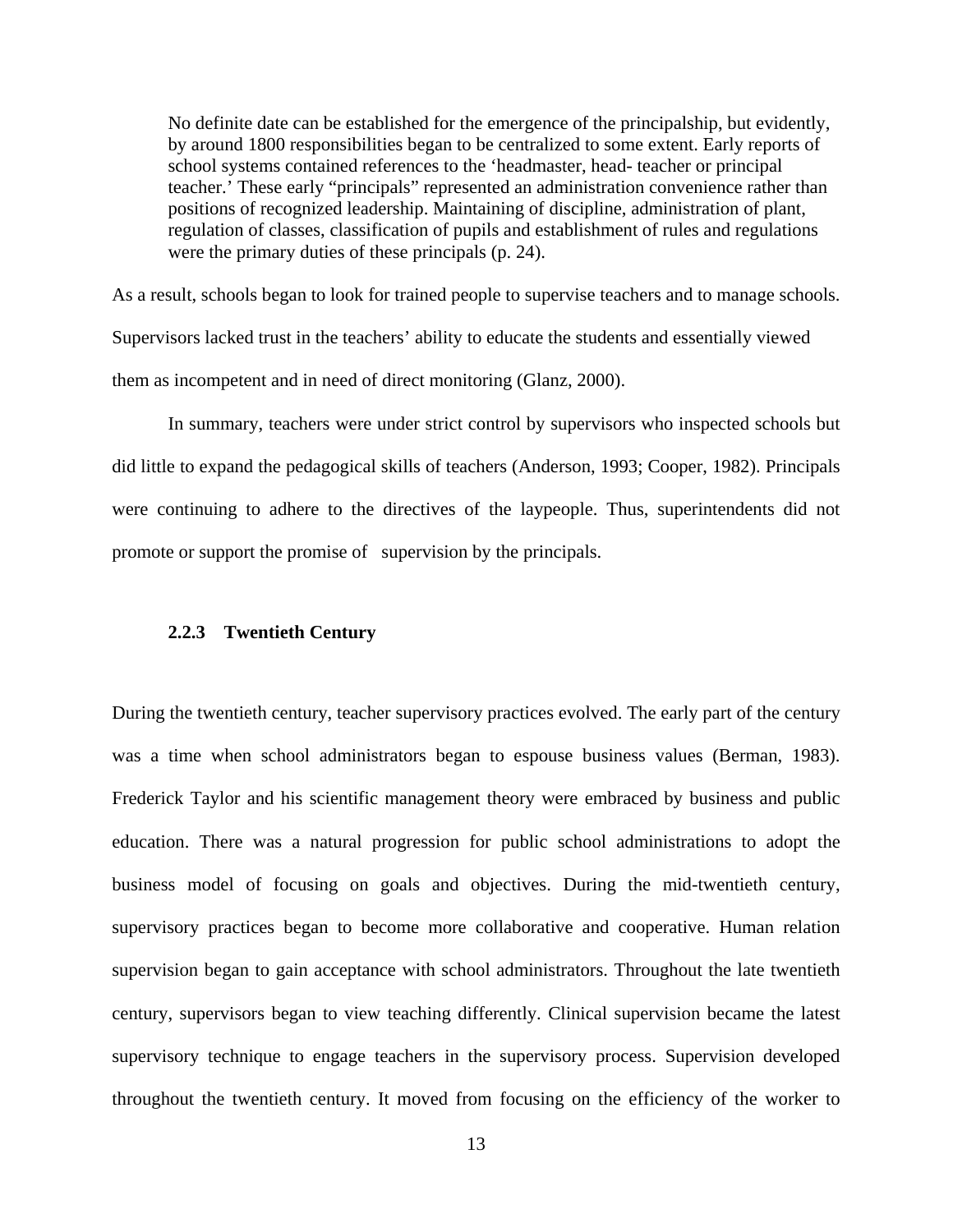<span id="page-27-0"></span>engaging teachers in the teaching and learning process. The following sections will explain the teacher supervisory practices that occurred in the early, mid, and late twentieth century.

#### **2.2.3.1 Scientific Management & the Business Age**

The era of scientific management occurred between 1910-1930. Supervisors focused on "efficiency levels, standardized tests and scales, and the improvement of the teaching act through criticism of instruction" (Barr & Burton as cited in Glickman, 2004, p.6). Efficiency of the worker was the hallmark of this era. The idea of efficiency can be attributed to the work of Frederick Taylor. According to Rees (2001), Taylor was an "efficiency expert" and is known as the father of scientific management. In 1911, Taylor authored a book entitled, *Principles of Scientific Management*. Taylor, as cited in Hoy and Miskel (1987), outline this management theory:

- A Large Daily Task-each person in the establishment, high or low, should have a clearly defined daily task. The carefully circumscribed task should require a full day's effort to complete.
- Standard Conditions- The worker should be given standardized conditions and appliances to accomplish the task with certainty.
- High Pay for Success*-*High pay should be tied to successful completion.
- Loss in Case of Failure- Failure should be personally costly.
- Expertise in Large Organizations*-* As organizations become increasingly sophisticated tasks should be made so difficult as to be accomplished only by a first-rate worker. (p. 9).

Furthermore, Kyte (1930) as cited in Alfonso et al. (1981) describes the purpose of supervision as, "…the maximum development of the teacher into the most professionally efficient person she is capable of becoming" (p. 32). Teaching began to be viewed as a science, thus, teachers were asked to follow a fixed set of rules for their instruction. Consequently,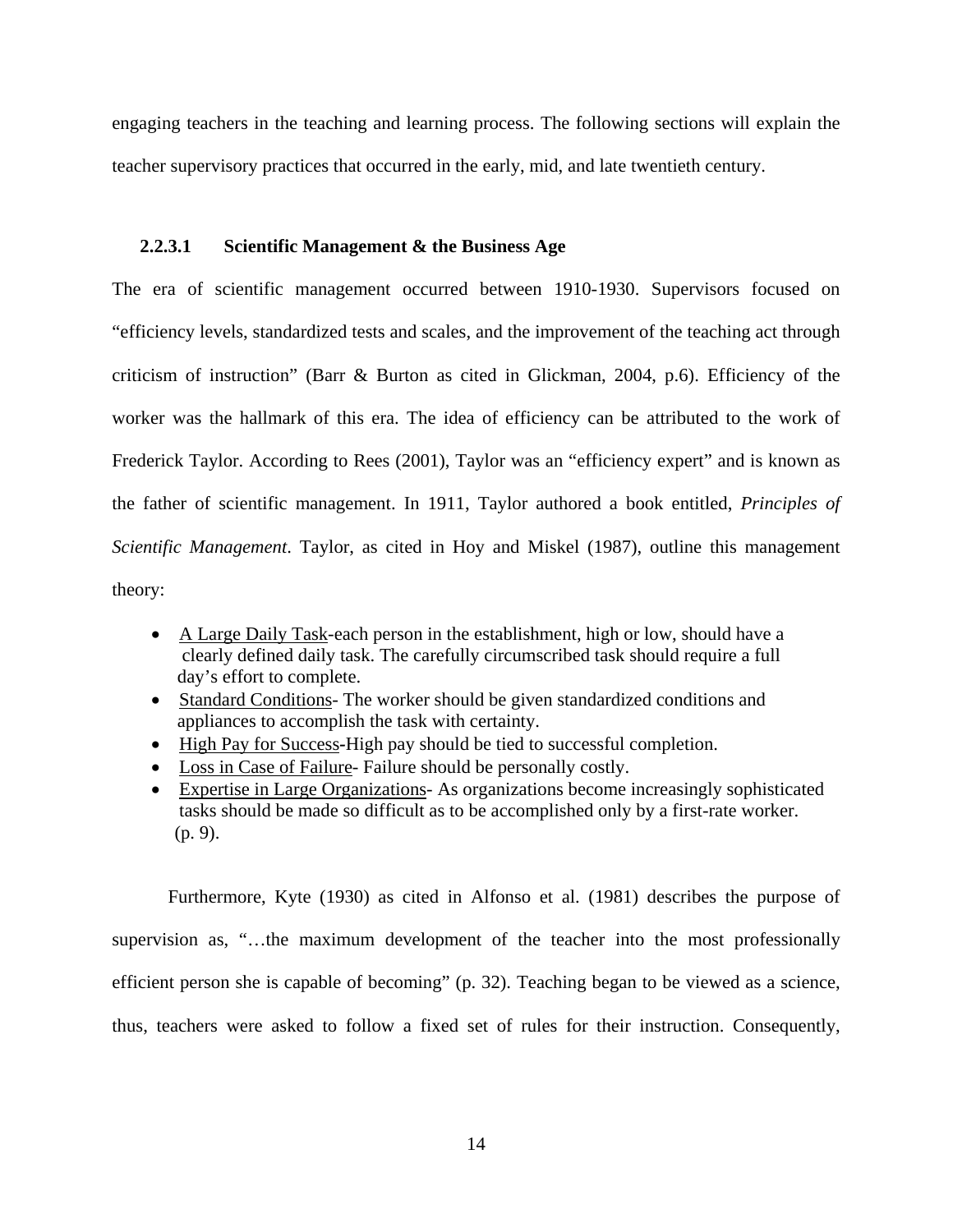<span id="page-28-0"></span>supervisors began to monitor teachers' instructional practices to ensure compliance with the set of teaching principles that were developed.

The business age was a by-product of the scientific management theory. Wiles and Bondi (1980) report that the business age, which occurred from 1920-1930, ushered in bureaucratic supervision. Glanz (2000) posits that educational supervisors began associating goals, objectives, and specifications with teacher supervision. However, later in this era, supervision became unproductive in its role. Because teachers felt that the supervisor's role was one of inspection and authority, they began referring to the supervisors as "snoopervisors" (Wiles & Bondi, 1980).

#### **2.2.3.2 Human Relations Supervision & Behavior Science Approach**

Glickman (2004) explains that human relations supervision emerged in the late 1930's to the late-1950's. Alfonso et al. (1987) describes the enhancement in supervisory practices as being more "cooperative and democratic." Schools began following the business model by adopting a more democratic style of leadership (Wiles & Bondi). As a result, researchers began paying more attention to instructional supervision and directives for change prevailed. The paradigm moved away from traditional supervisory practices of inspection and control. As an alternative, the personal connection with teachers became common practice as a means to improve classroom instruction. (Glickman, 2004). Supervisors began using their time to work with teachers in a collegial manner to improve instruction. Collaboration became more important to school supervisors and the inspection and control issues that were once prevalent began to diminish. Olivia and Pawlas (2004) point out that supervisors began focusing on the interpersonal skills for supervisors rather than the technical skills. In addition, the needs of teachers began to emerge as the purpose of supervision, not the needs of supervisors. During the mid twentieth century, supervision became more democratic and cooperative.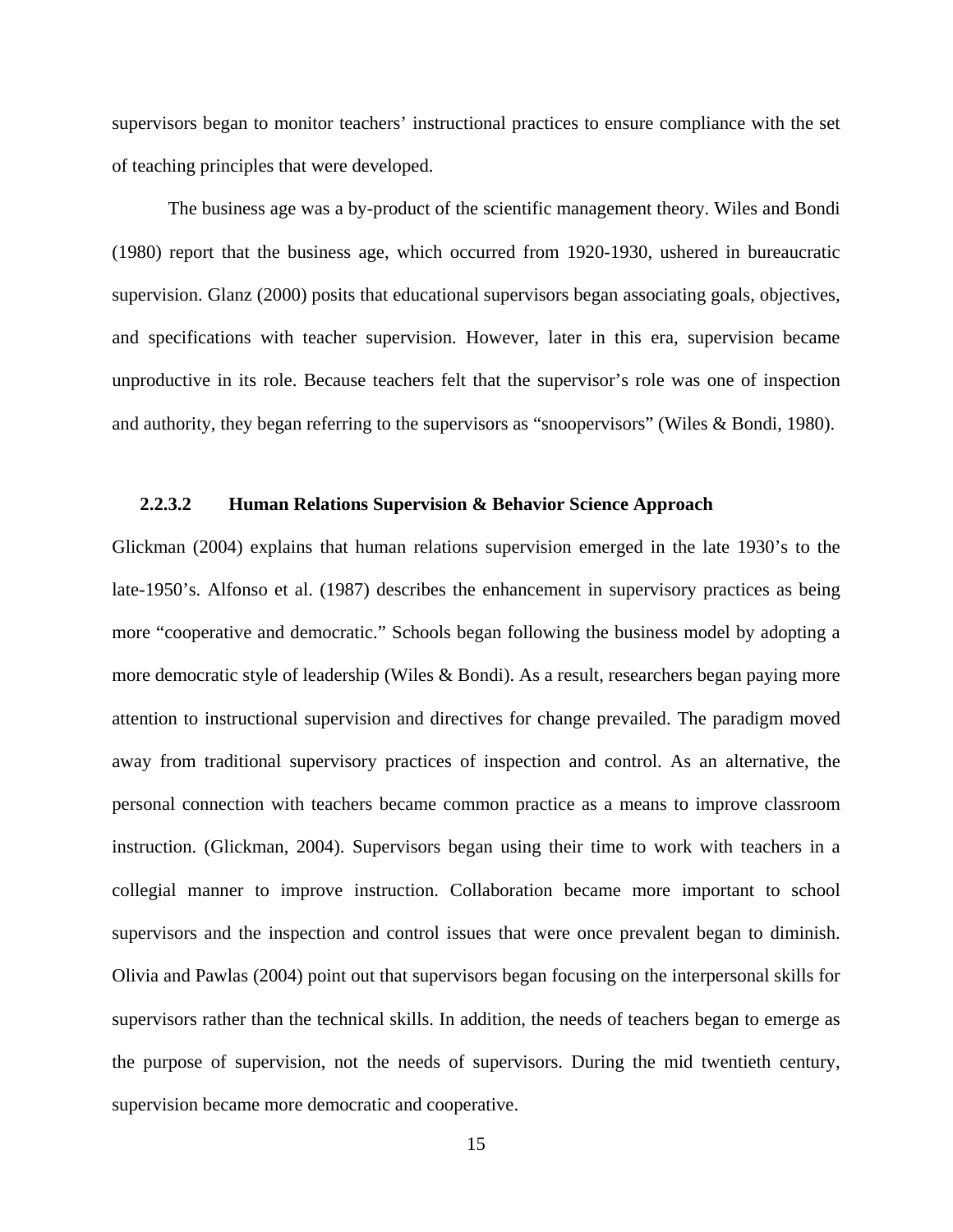<span id="page-29-0"></span>Throughout the human relations era, supervision for the improvement of instruction gained acceptance. Consequently, the 1960's brought yet another form of supervision; the behavior science approach (Glickman, 2004). External researchers and publishers came on the scene in public education. During this time, they prepared ready-to-use curricula and materials. Supervisors did not resort to the type of inspection of the  $17<sup>th</sup>$  &  $18<sup>th</sup>$  centuries; however, there was careful monitoring and scrutiny of the implementation of the prescribed curriculum and resource materials (Glickman, 2004).

#### **2.2.3.3 Late 1960's and early 1970's: Clinical Supervision**

Glanz (2003) described supervision in the late 1960's and early 1970's as, "Lacking focus, a sound conceptual base, and purpose, supervision explored alternative notions to guide theory and practice in the field" (p.5). During this time, Morris Cogan, and later Robert Goldhammer, began to formulate the concept of clinical supervision. Supervisors began looking differently at the teaching and learning processes (Wiles, 1980). Clinical supervision formalized the process of teacher/supervisor collaboration and was more collegial than previous supervisory methods. The concept of clinical supervision is further explicated later in this chapter. During this time, supervisors began shifting their efforts from one of inspection and authority to more of a shared process where teachers and supervisors worked on instructional issues together (Alfonso, Firth, & Neville 1981).

#### **2.2.3.4 Late Twentieth Century**

The mid-1980's report *A Nation At Risk* (1983) got the attention of the American public and of lawmakers. Therefore, this decade witnessed the development of more specific teacher evaluation guidelines. Throughout the 1980's, there was a call for accountability and evaluation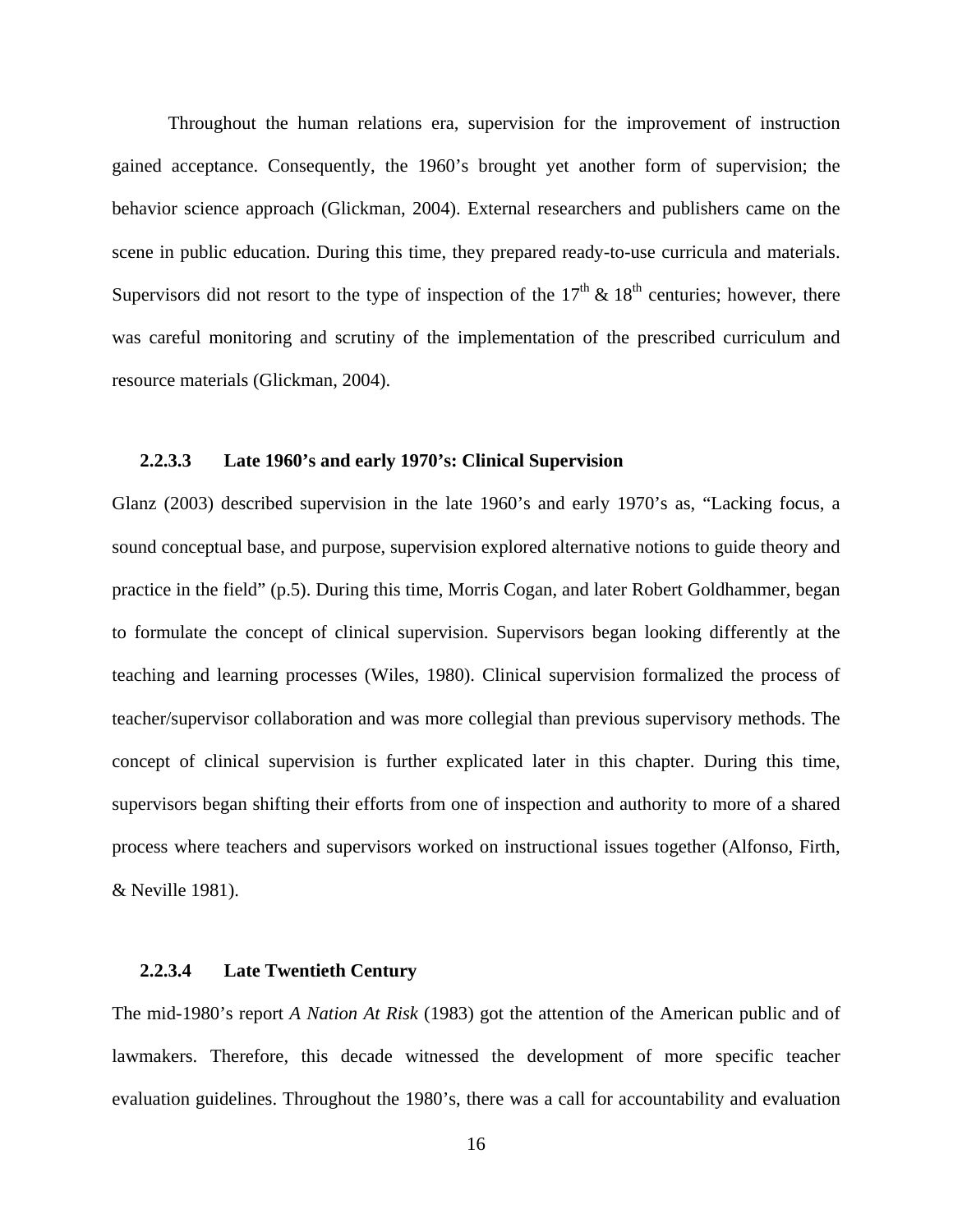<span id="page-30-0"></span>of schools and programs. Teacher evaluation was part of the call and became the focal point of this accountability era (Ellet, 2003). Many of the supervisors began focusing on the evaluation of teaching performance and the measurement of teaching behavior (White & Daniel, 1996). In addition, White and Daniel (1996) assert that positivistic views dominated the field of research and evaluation during this era. Although teachers began to develop professionally, there was a lack of focus, which resulted in a lack of consistency in teacher professional growth (Iwanicki, 2001). Accountability and evaluation were the main tenets of this era.

Throughout 1990's and into the turn of the century, teacher supervision has continued to be a part of reform efforts. More specifically, supervision has been linked to accountability, professional development, and school improvement (Ellet, 2003). Because of this, administrators began to find alternative ways to supervise teachers. Glanz (2003) posits that contemporary supervision models can be described as follows: "Collaborative rather than hierarchical, dialogic versus didactic, descriptive rather than judgmental, supportive rather than punitive" (p. 7). Over the past decade, the walkthrough model, differentiated supervision, and developmental supervision practices have gained acceptance. These methods of supervision are further explained later in this chapter.

### **2.3 PROBLEMS ASSOCIATED WITH TEACHER SUPERVISION**

Historically, the primary purpose for supervision has been to evaluate the teachers' behaviors or teaching performance and neglect concern for student outcomes (Ellet & Teddlie, 2003). As a result, supervision implied rigidity, inspection, oversight, control, and judgment of teachers (Blasé and Blasé, 2004). Darling-Hammond (1990) reminds us that this type of teacher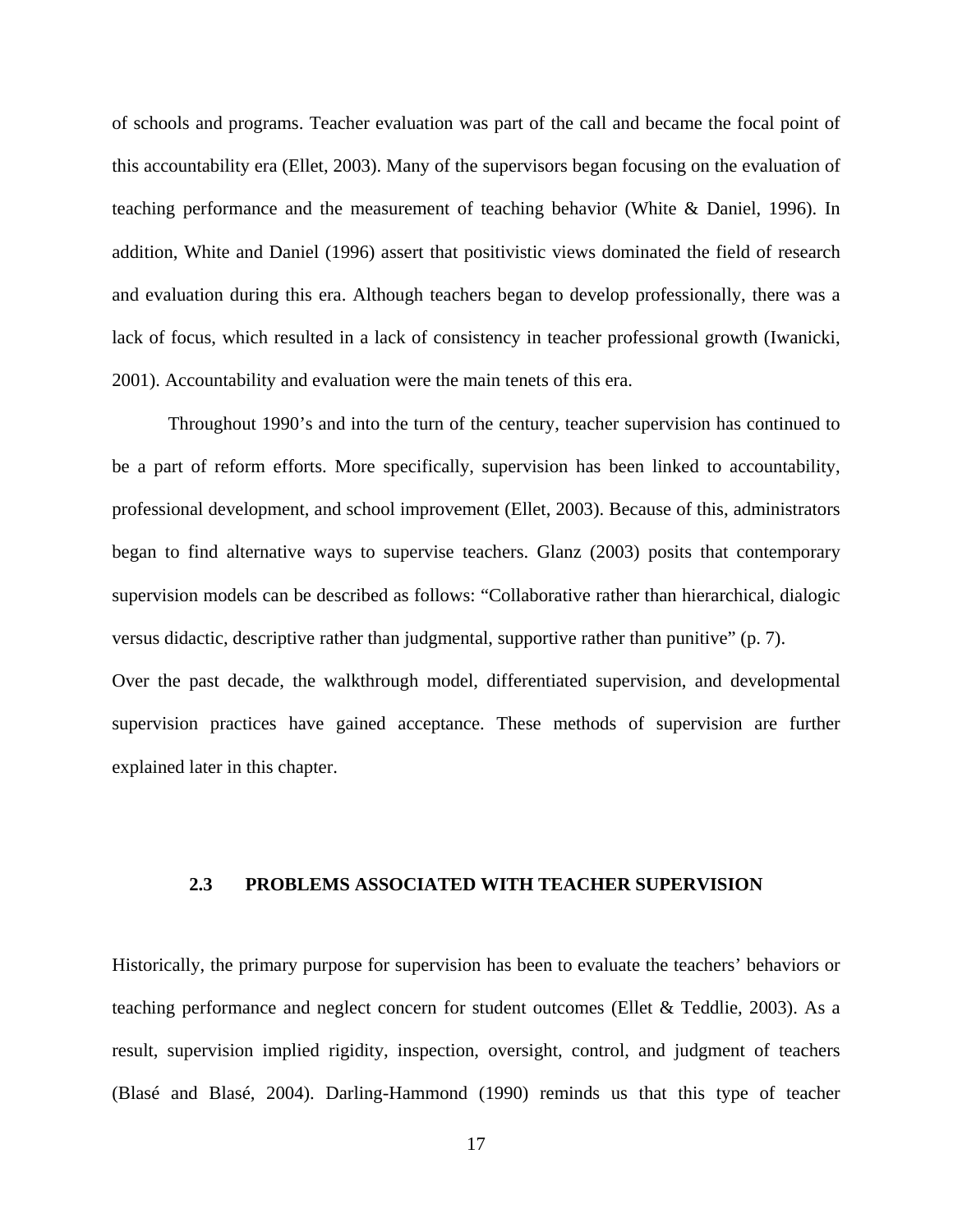supervision model can significantly influence teachers' motivation, satisfaction, communication, confidence, and trust with the principal. Teachers can become defensive about supervisory practices because they are typically born out of the supervisor's need and not the need of the teacher (Acheson & Gall, 1997). It is no surprise that teachers are often cautious about the supervisory process. Furthermore, Stiggins and Duke (1988) suggest that most teachers believe that supervision is superficial and that it does not occur often enough. Consequently, teacher supervision models have been under heavy scrutiny, especially the past quarter century. Danielson and McGreal outline several reasons for this heavy scrutiny:

- Shared values about teaching are missing
- Principals are inconsistent in evaluating performance
- Many supervision models are based on dichotomous scales
- Communication is usually initiated by the supervisor (top-down model)
- There is no apprenticeship time built into the teaching profession, therefore, there is no real differentiation between new and experienced teachers.

Frase (1992) concurs that teacher supervision models are of little value to teachers and principals for several reasons: teachers do not receive quality and accurate feedback, ratings of teachers are exaggerated, and the supervision process tends to be "ceremonial." Marshall (2005) agrees that teacher supervision models need restructured in order to improve teaching and learning. Marshall outlines several reasons why teacher supervision is unproductive: a small amount of teaching is observed, the lessons that principals observe are not the norm, the purpose of the observation rarely focuses on student learning, feedback is typically a top-down process, and evaluation instruments are often useless.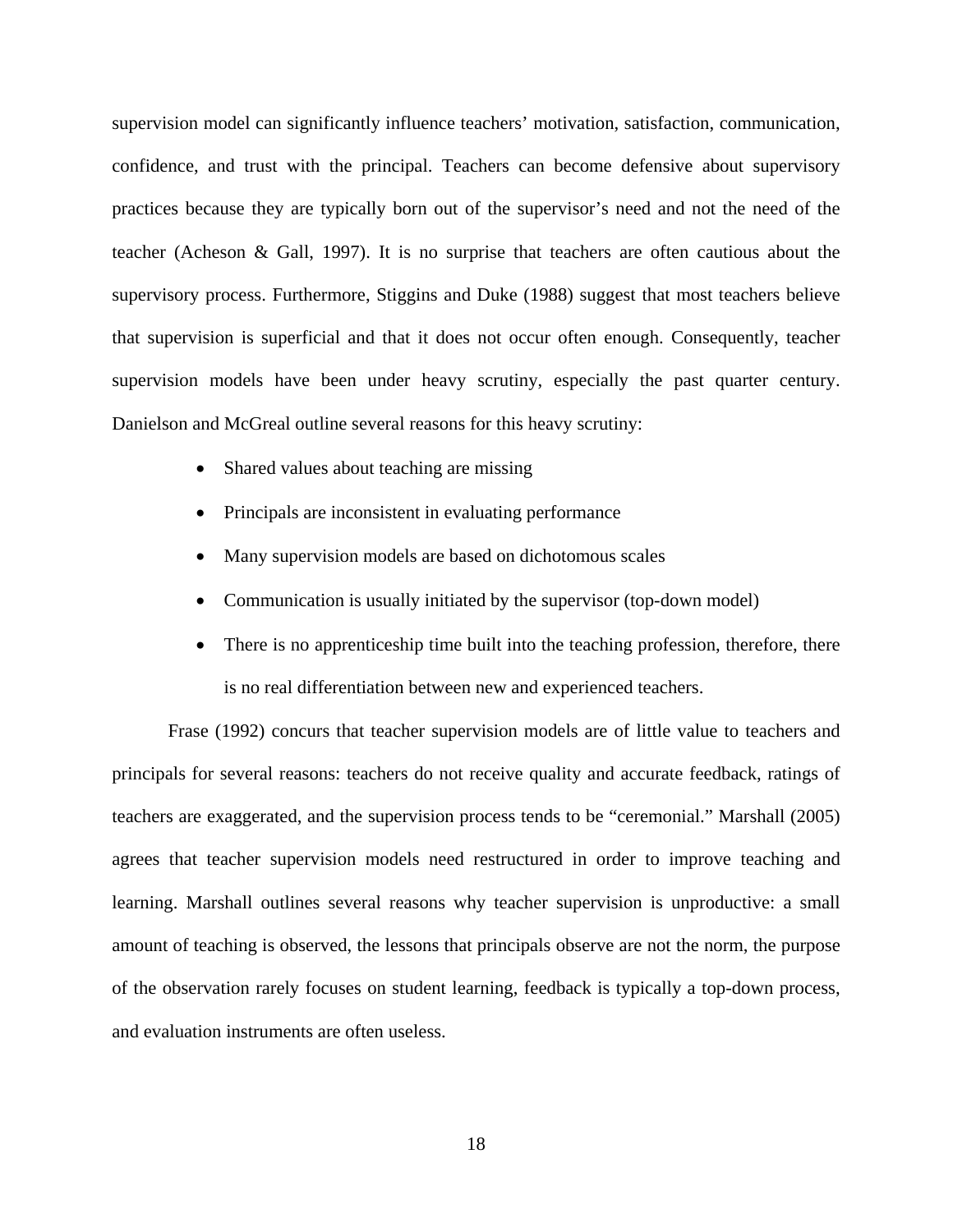<span id="page-32-0"></span>Because of the emphasis placed on teacher quality, supervision must begin to focus on student learning. Appraisal systems need to adapt and find ways to develop and enhance teacher efficiency to improve teaching and student learning (Iwanicki, 2001). Traditional supervision models are antiquated and rigid and do not support teacher growth and student learning. Danielson and McGreal (2000) point out that many of the supervision models used in public schools today were developed in the early 1970's. Consequently, these models do not meet the needs of contemporary teachers and principals because there has been significant research regarding the teaching and learning process. Hoy (2006) points out that the improvement of teaching should be a continuous process, "not merely a ritual observation that principals make once or twice a year" (p.2). Darling-Hammond (1995) agrees that it is no longer adequate for teachers to concentrate on a set, prescribed supervisory process. Instead, supervision must become a component of classroom life for teachers and administrators to grow professionally and to help children succeed. As we begin to pursue excellence in the quality of teachers, we cannot ignore the significance of teacher supervision in this process. Significant improvements will be realized only when teachers are placed at the core of attention and not at the "periphery" (Sergiovanni, 2005).

#### **2.4 CHANGING TEACHER SUPERVISION**

Changing teacher supervision models will take a great deal of effort, time, and collaboration. If administrators and teachers want a system that is fair, growth oriented, and effective, they must work together in a collegial manner to create it (Hoy, 1986; McGreal, 1988; Sergiovanni 1991, and Glickman, Gordon, and Ross Gordon, 2004).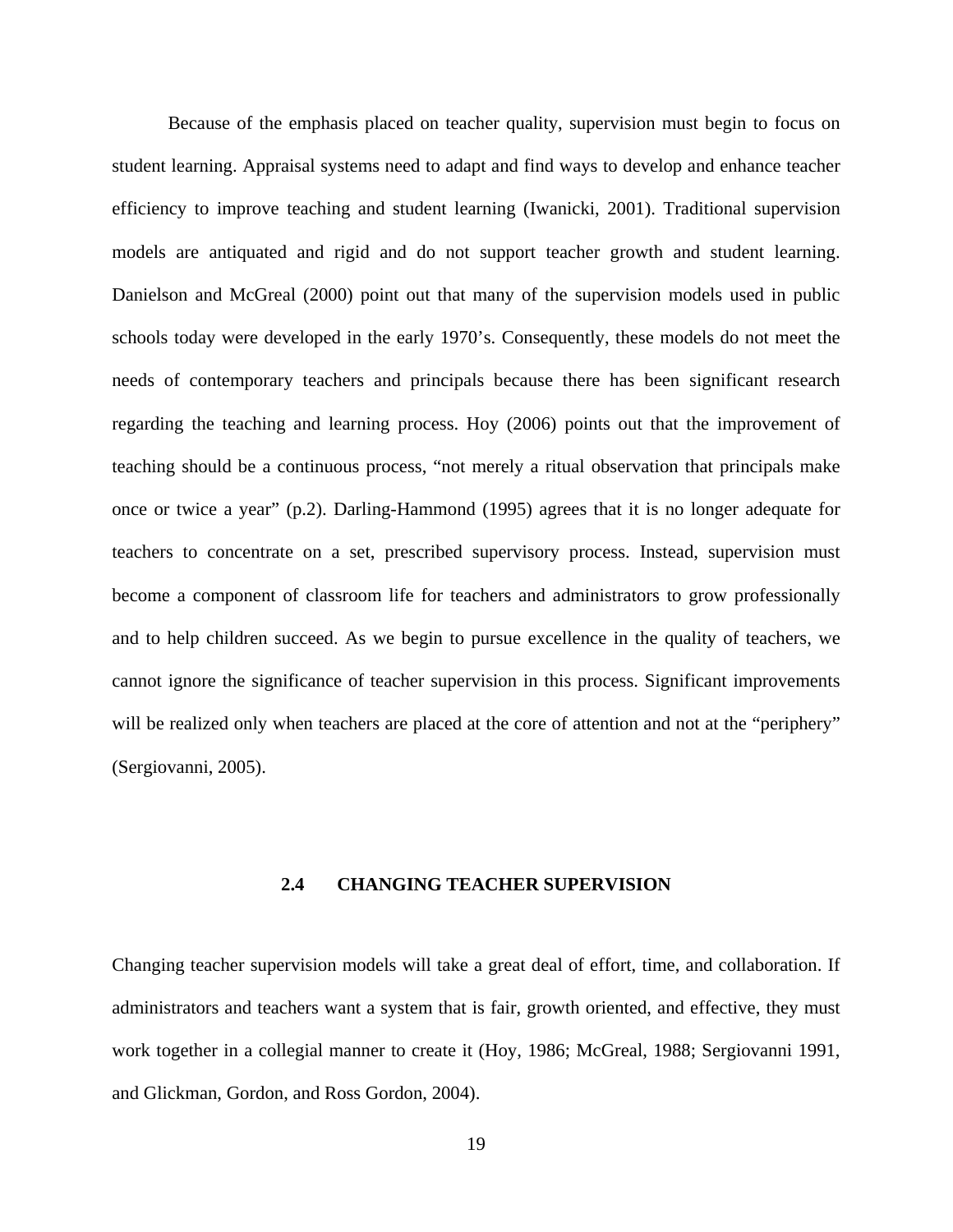First, perceptions about supervision will need to change. For this to occur, administrators will need to collaborate with teachers to ensure that the process and model of supervision is one that helps teachers reach their primary goal of improving student achievement. To begin changing perceptions, McBride and Skau (1995) emphasize the importance of trust, empowerment, and reflection to any supervisory model. The authors studied the advisor/advisee relationship in a graduate program in the area of supervision and uncovered the advisees' needs for authentic relationships in the workplace (McBride and Skau, 1995). In addition, Schwahn and Spady (1998) describe authentic leaders as, "…masters of personal meaning and purpose" (p. 35). By creating personal connections with teachers about their daily work, administrators are establishing rapport and trust and thus focusing on "personal development" and not meaningless tasks (Goleman, Boyatzis, and McKee, 2002). Leithwood et al (2004), purport that developing people is an important component for school leaders to consider for improving student achievement. Paying attention to people's personal development increases their enthusiasm and optimism for their work, thus, decreasing frustration and increasing performance (McColl-Kennedy & Anderson, 2002).

Second, teachers and administrators need to understand the two distinct purposes of supervision in order for it to be an effective tool to help teachers improve their craft. As Popham (1988) points out, teacher supervision is both a formative and a summative endeavor. Formative supervision is improvement oriented and focuses on helping teachers modify and adapt their instructional practices in order to become more effective in the classroom. Formative supervision focuses on teacher growth (Iwanicki, 1990; Glickman, Gordon, & Ross-Gordon, 2004) and professional development that assists teachers with their instruction (Sergiovanni, 1990). Conversely, summative evaluation is not improvement oriented. Its focus is making decisions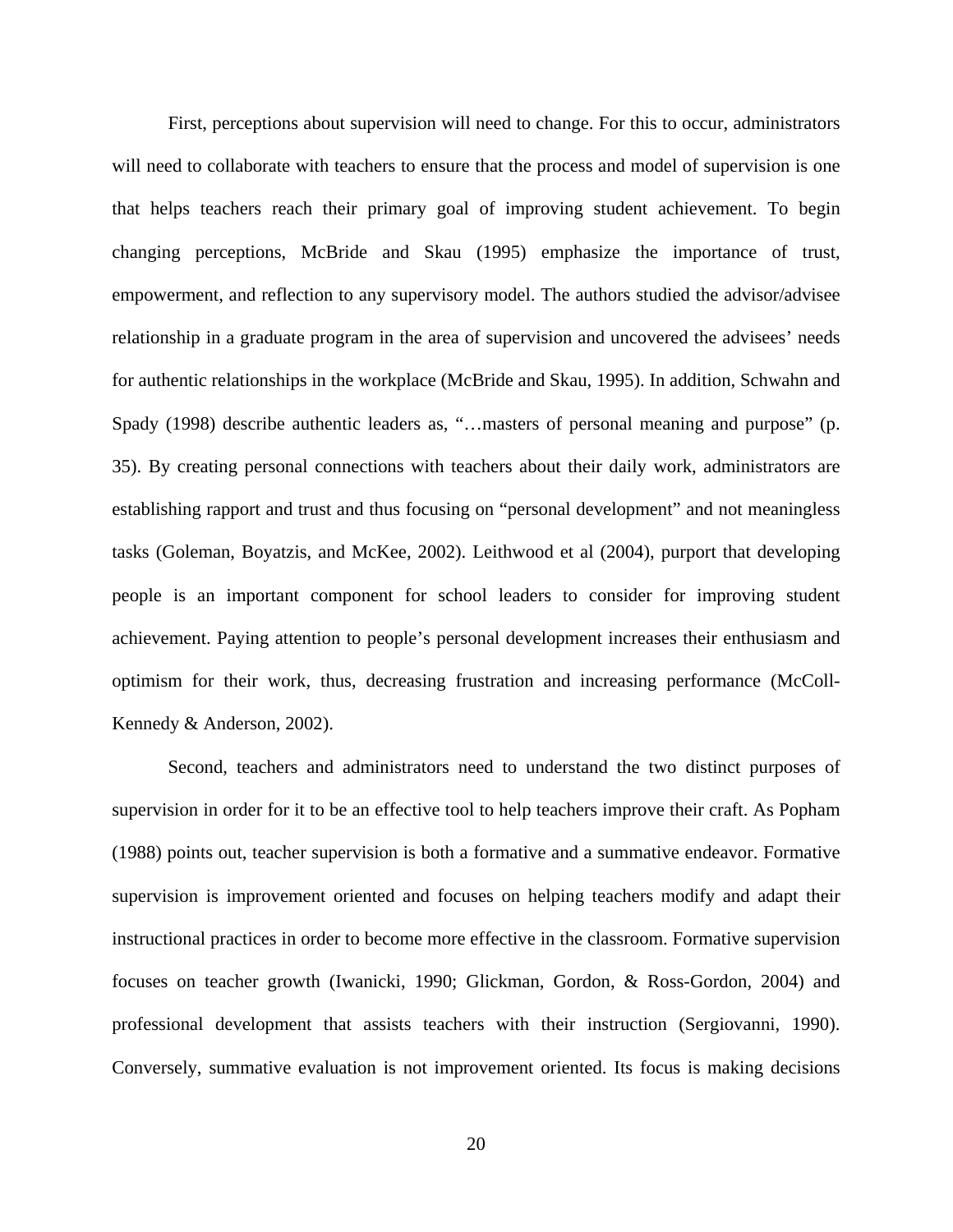about teacher's employment status such as granting tenure and determining whether to retain or dismiss a teacher. The supervisor is responsible to monitor the teaching and learning process (Sergiovanni, 1991) and to ensure quality teaching continues (Iwanicki, 1990). The challenge for supervisors is that the same person often executes both the formative and summative evaluations. Consequently, Wiles and Bondi (1980) suggest that supervision is one of the most challenging and difficult tasks for administrators. Because of the dichotomy associated with formative and summative supervision, Sergiovanni (1991) asserts that principals need to be very clear about the purpose and goal of teacher supervision in order to lessen the negative feelings associated with it.

Third, it is important for principals to communicate the functions of the supervision model to teachers. Hoy and Forsyth (1986) outline several key factors for supervisors to consider:

- Clearly define improvement of instruction.
- Analyze and manage organizational limitations and possibilities.
- Promote a collaborative and cooperative relationship with teachers.
- Promote professionalism by allowing for some autonomy and self-direction.
- Focus on the intrinsic motivation of teachers based on the profession itself.

In order to accomplish this, supervision needs to be a collaborative effort among administrators and teachers that help them grow professionally (Hoy & Forsyth, 1986; Sergiovanni, 1991). Glickman et al., (2004) agree and emphasize the importance of collegiality and teacher growth as functions of supervision.

Frase (2005) suggest that supervisory practices have transformed over the past several years but cautions educators not to lose focus of its chief purpose: student learning. Furthermore, supervision is essential for the advancement of educational programs (Wiles and Bondi, 1980)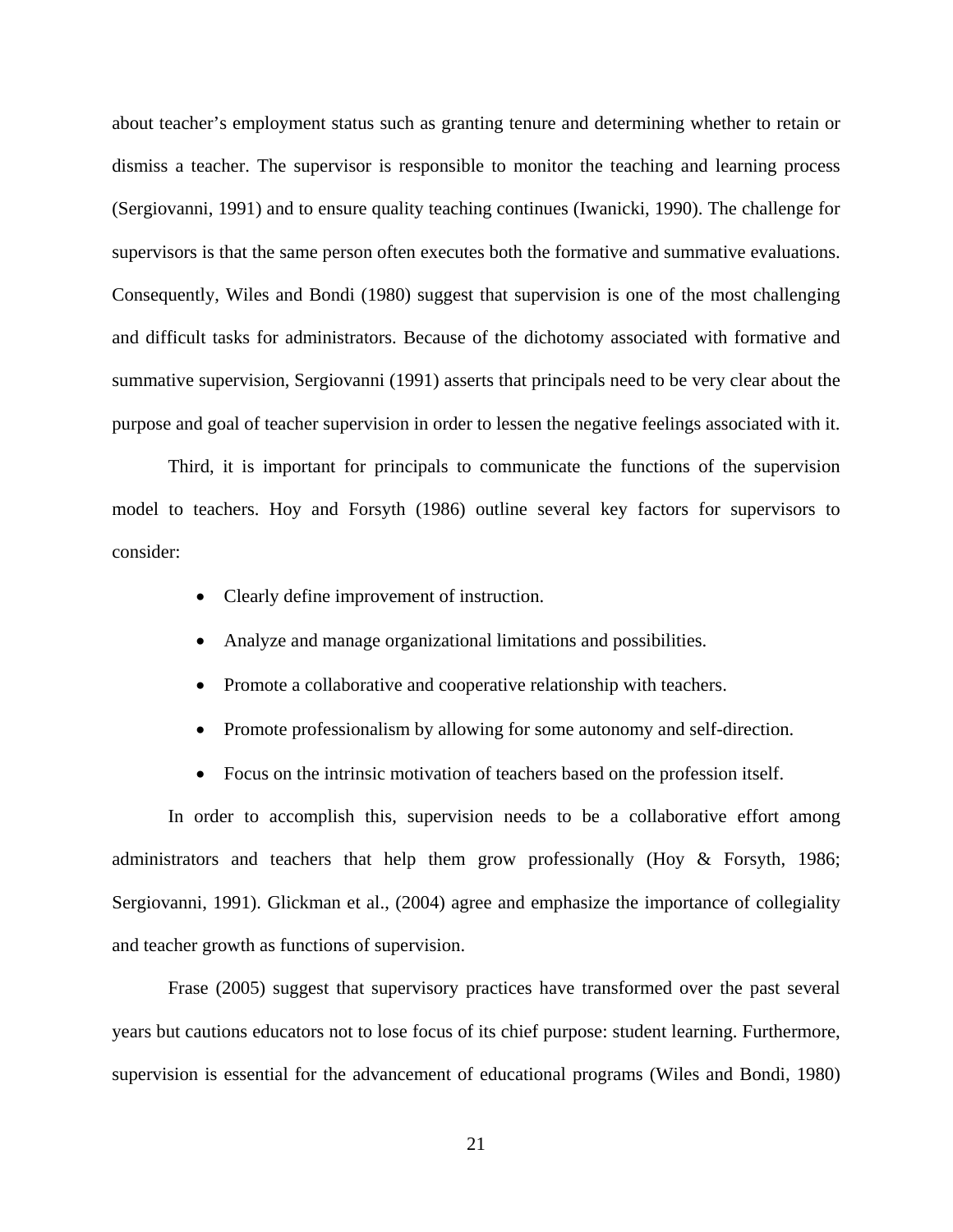<span id="page-35-0"></span>and can have significant effects on the quality of teaching and learning (English, 2005). Supervisors need to build capacity within the organization by creating and sustaining professional learning communities that dialogue about teaching and learning (Leithwood at al, 2004). Hence, changing supervisory practices and attitudes will be a complex process that will require time, effort, and teamwork from principals and teachers.

#### **2.5 TEACHER SUPERVISORY MODELS**

#### **2.5.1 Clinical Supervision**

Clinical supervision has its origins in the 1950's, when Morris Cogan attempted to find new ways to supervise interns in the Masters of Arts program at Harvard University (Hoy and Forsyth, 1986). Robert Goldhammer was also a key player in the development of this model. He became acclimated to this model of supervision with Cogan in 1960 (Goldhammer, 1969). Supervisors were looking at better ways to provide evaluative feedback to the interns in order to improve their teaching (Cogan, 1972). Up to this point, the feedback the supervisors were receiving from the interns regarding their supervisory practices was not beneficial. As a result, the interns and supervisors began working together to create a better system of supervision. They began by extending their meeting times and by making the process more systematic. Planning, observation, and analysis became the sustained sequence of the meetings. Cogan (1972) describes clinical supervision as follows:

The rationale and practice is designed to improve the teachers' classroom performance. It takes its principal data from the events of the classroom. The analysis of these data and the relationships between teacher and supervisor form the basis, of the program,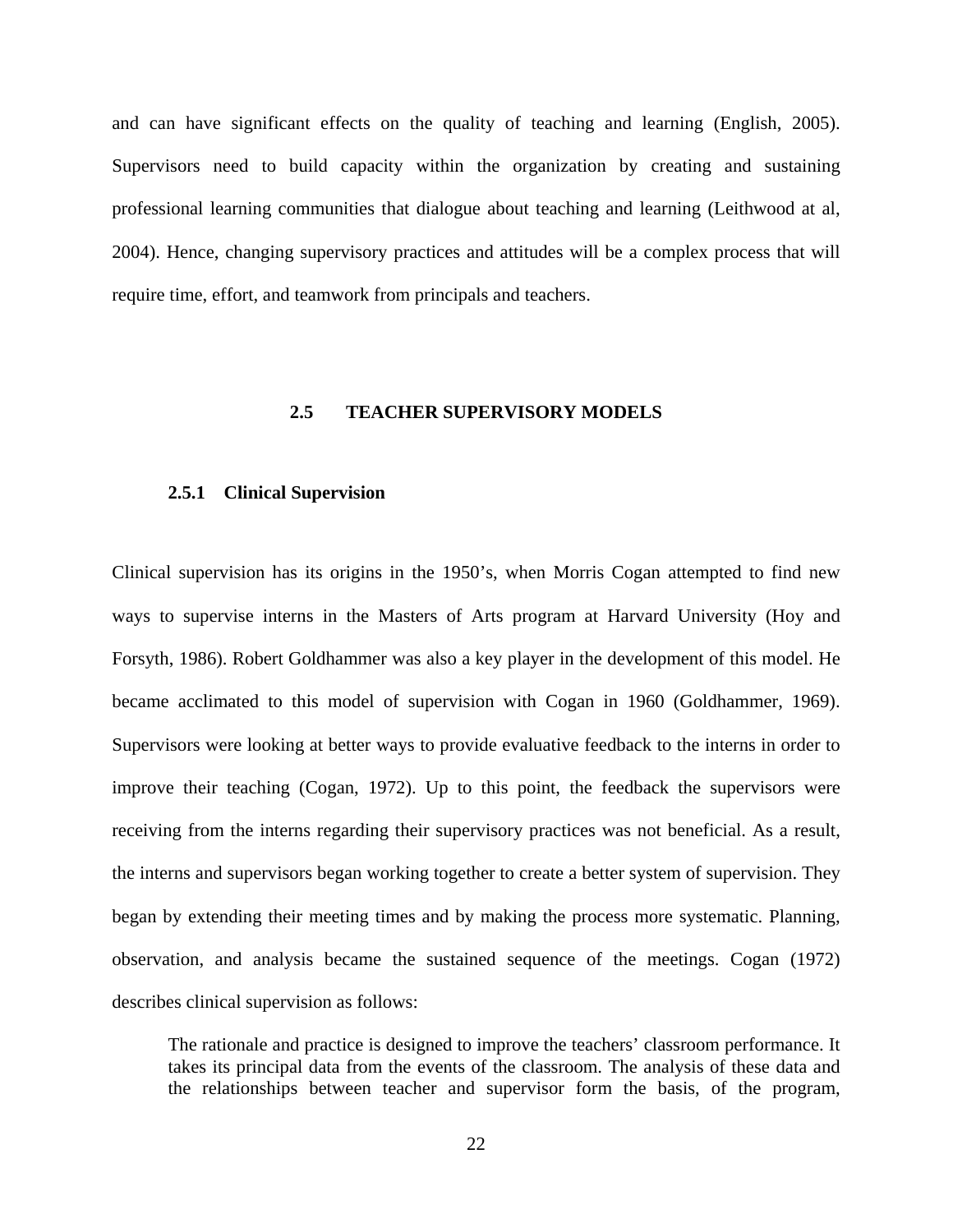procedures, and strategies designed to improve the students' learning by improving the teacher's classroom behavior (p. 54).

Cogan reports that over time this process was reviewed and revised and soon became adopted by public schools to use with teachers. Subsequently, clinical supervision began to root itself in the public schools. The state of Oregon sent educators to Harvard University and later to the University of Pittsburgh to learn more about the clinical supervision model (Cogan, 1972). Oregon, in 1963, adopted clinical supervision as its supervisory model for all of its state universities' Master of Arts programs.

The term "clinical" in clinical supervision stirred some controversy for Cogan and Goldhammer. Goldhammer (1969) defended the use of the term "clinical" by stating the following: "Given close observation, detailed observational data, face to face interaction between supervisor and teacher, and an intensity of focus that binds the two together in an intimate professional relationship, the meaning of 'clinical' is pretty well filled out" (p. 54).

Cogan's original clinical supervision sequence contained eight steps:

- 1. Establish teacher-supervisor relationship.
- 2. Plan with the teacher.
- 3. Plan the strategy of the observation.
- 4. Observe instruction.
- 5. Analyze the teaching-learning process.
- 6. Plan the strategy of the conference
- 7. Supervisor-teacher conference
- 8. Renewed planning.

However, most educators use a five-step process as explained by Goldhammer: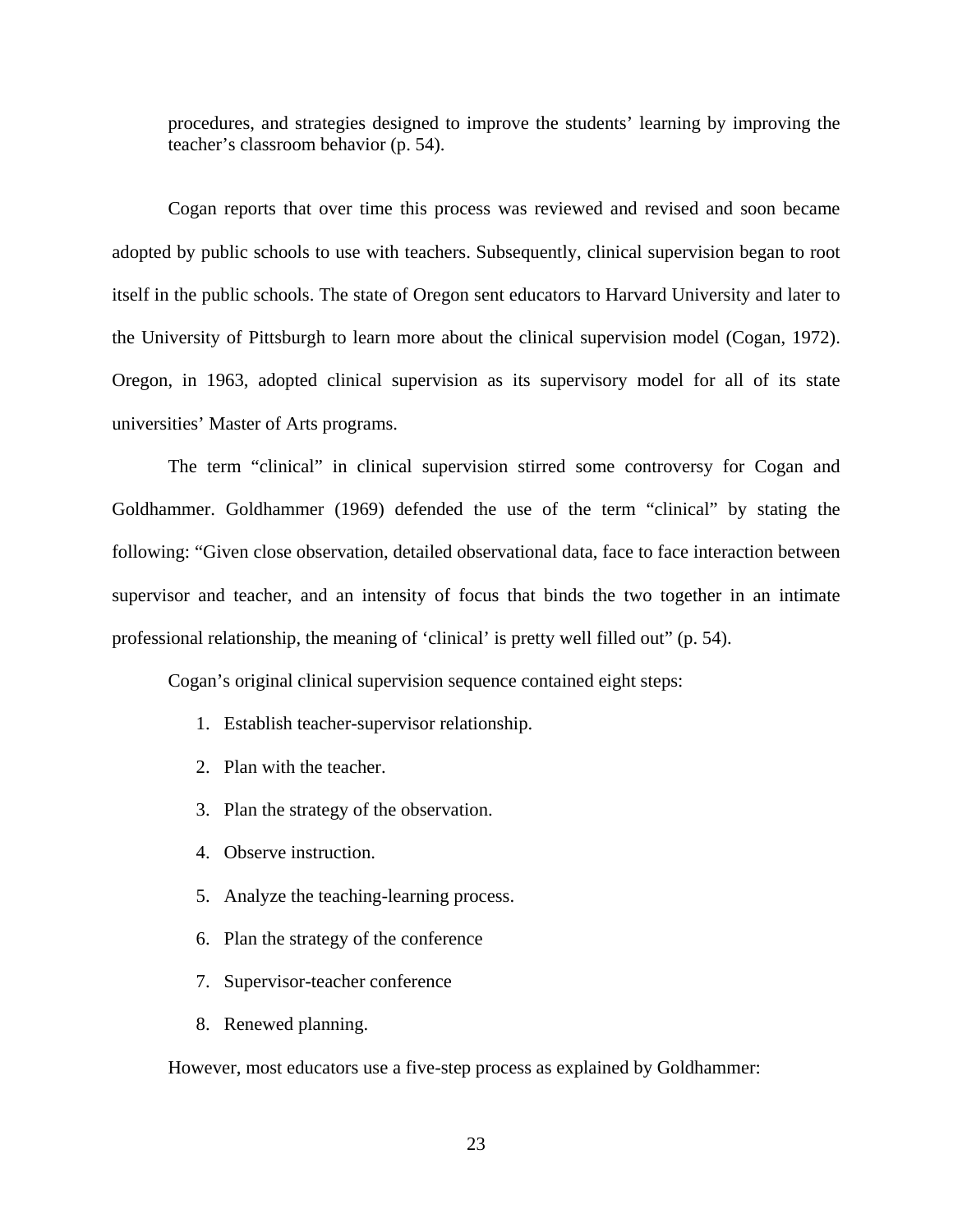- 1. Pre-observation process.
- 2. Observation
- 3. Analysis and strategy
- 4. Supervision conference.
- 5. Post-conference analysis

 The preobservation is the first step in the clinical supervision process. Goldhammer provides a framework for the supervisors as they attempt to build a relationship with the teacher in this first step:

- Do not criticize or undermine the teacher's lesson plan for the observation.
- If, from the meeting, the supervisor gleans that the teacher is not ready to teach the lesson or feels that it will fail, encourage the teacher not to teach the lesson.
- Do not introduce new goals and objectives. The teacher is unlikely to have enough time to plan for new material.
- Frame the preobservation in the teacher's terms, not the supervisor's.
- Do not make the teacher feel uneasy or anxious.
- Ensure that communication is clear.

The actual observation is the second step in the clinical supervision model. The ultimate goal is for the supervisor to encapsulate the lesson as accurately as possible to allow the teacher and supervisor to have meaningful dialogue about the lesson. To accomplish this goal, Goldhammer suggests that the supervisor take copious notes regarding what is actually happening in the classroom and not to write about his/her feelings.

The third stage in the clinical model is analysis and strategy. To begin, Goldhammer advocates that the supervisor look for patterns and categories of the teaching behavior that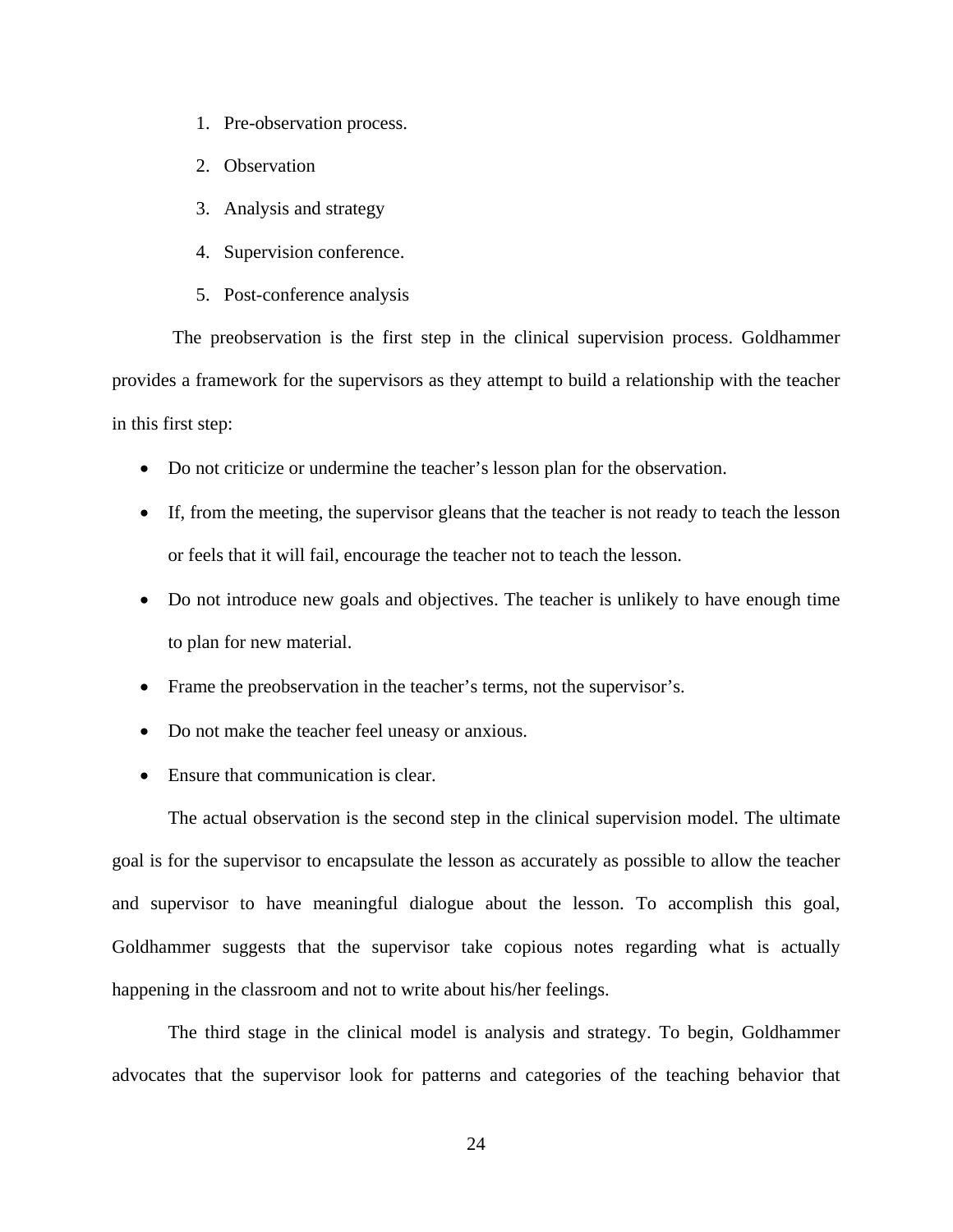occurred during the observation. After analyzing the notes and identifying patterns, the supervisor must decide which topics to select for the conference.

The conference is the next stage of the clinical cycle. Acheson and Gall (1997) suggest that supervisors focus on four key points as they work through the conference. First, the supervisor should provide the teacher with objective feedback based on the observation data. When sharing information with the teacher, the supervisor should be non-judgmental and refrain from giving evaluative feedback. Second, the supervisor should get the teacher to reflect on the lesson in order to elicit their opinions and thoughts of the lesson. The third point is to facilitate a discussion regarding alternative objectives, goals, and methods. The purpose is for the teacher to arrive at viable alternatives and to select the best approach for future lessons. The final point from Acheson and Gall is to give the teacher an opportunity to practice and compare methods. This can include the teacher observing a reading specialist teach a lesson to the class or the teacher visiting other teachers who are considered distinguished teachers.

The clinical supervision model transformed teacher supervisory practices. In sum, the hallmark of clinical supervision is the analysis of the data and the teacher-supervisor relationship (Cogan, 1972; Goldhammer, 1969; Acheson & Gall, 1997). In addition, there is a focus on professional development, with the primary emphasis of helping teachers improve their instruction (Acheson and Gall, 1997).

25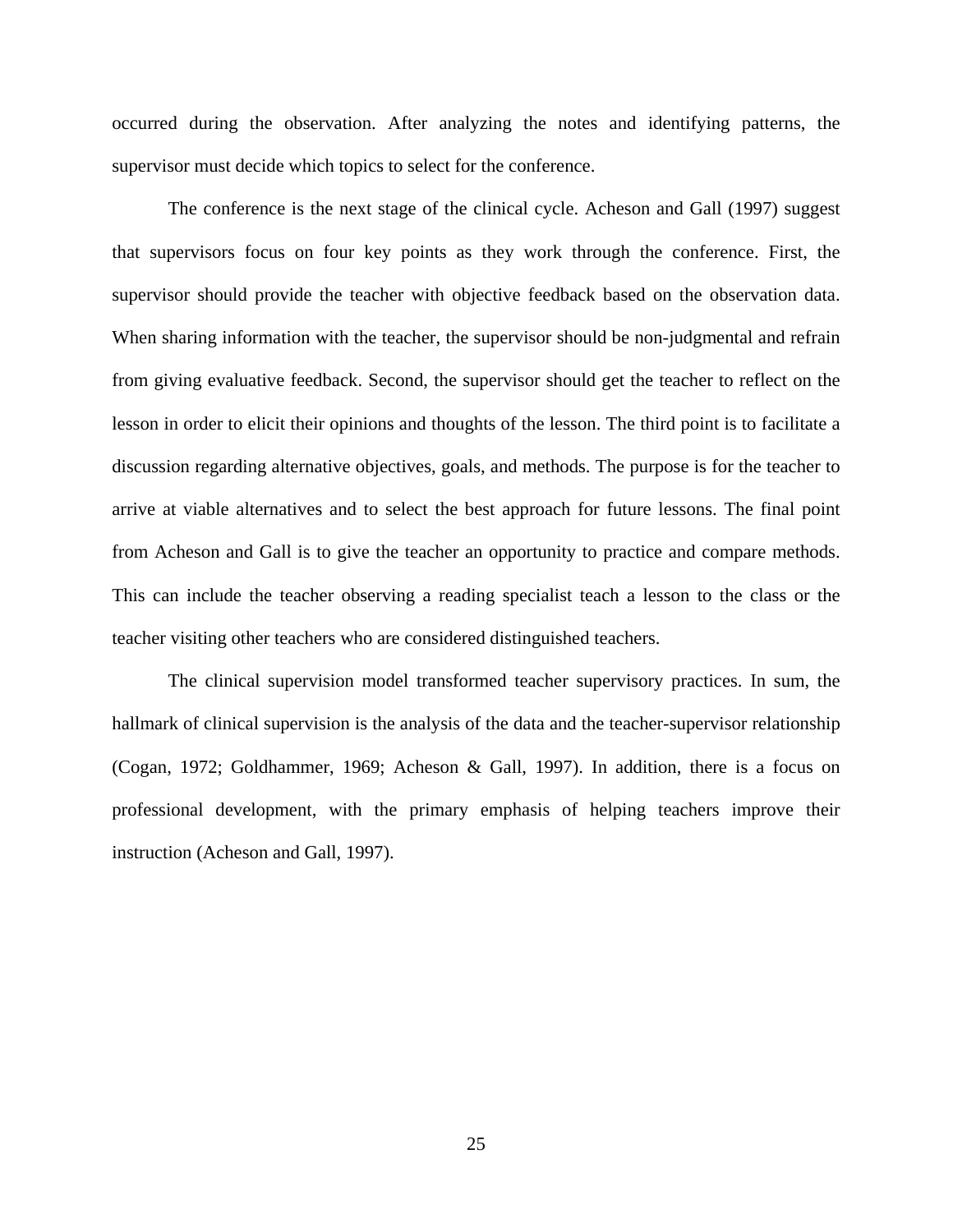#### **2.6 BEYOND CLINICAL SUPERVISION**

Teachers bring different experiences, backgrounds, and philosophies to the classroom. Some educators have called for differentiated supervisory practices that meet the varying needs of the teachers. Sergiovanni (1991) contends that supervisory practices should focus on the individual needs of the teachers because they bring a variety of needs, skills, and competencies to the classroom. Thus, one-size-fits-all models of supervision are unlikely to meet the needs of all teachers. The following section will describe various approaches to supervision, which include the following: The Danielson and McGreal Model, the developmental supervision model, the differentiated supervision model, the Management By Wandering Around approach, and the walkthrough model.

# **2.6.1 Danielson and McGreal: A Three-Track Model**

Danielson and McGreal (2000) propose a three track supervisory model that includes the following tracks for teachers: 1.) novice teachers 2.) experienced teachers and 3.) teachers needing intensive assistance.

# **2.6.1.1 Track I**

Track I is used for beginning teachers. The goal is for supervisors to collect data that will allow them to make a decision about retaining the teacher and offering a permanent contract. Supervisors can collect this data in three ways. First, similar to Cogan and Goldhammer's clinical model, novice teachers must participate in an intensive process that includes a preobservation conference, classroom observation, and a post conference with the supervisor.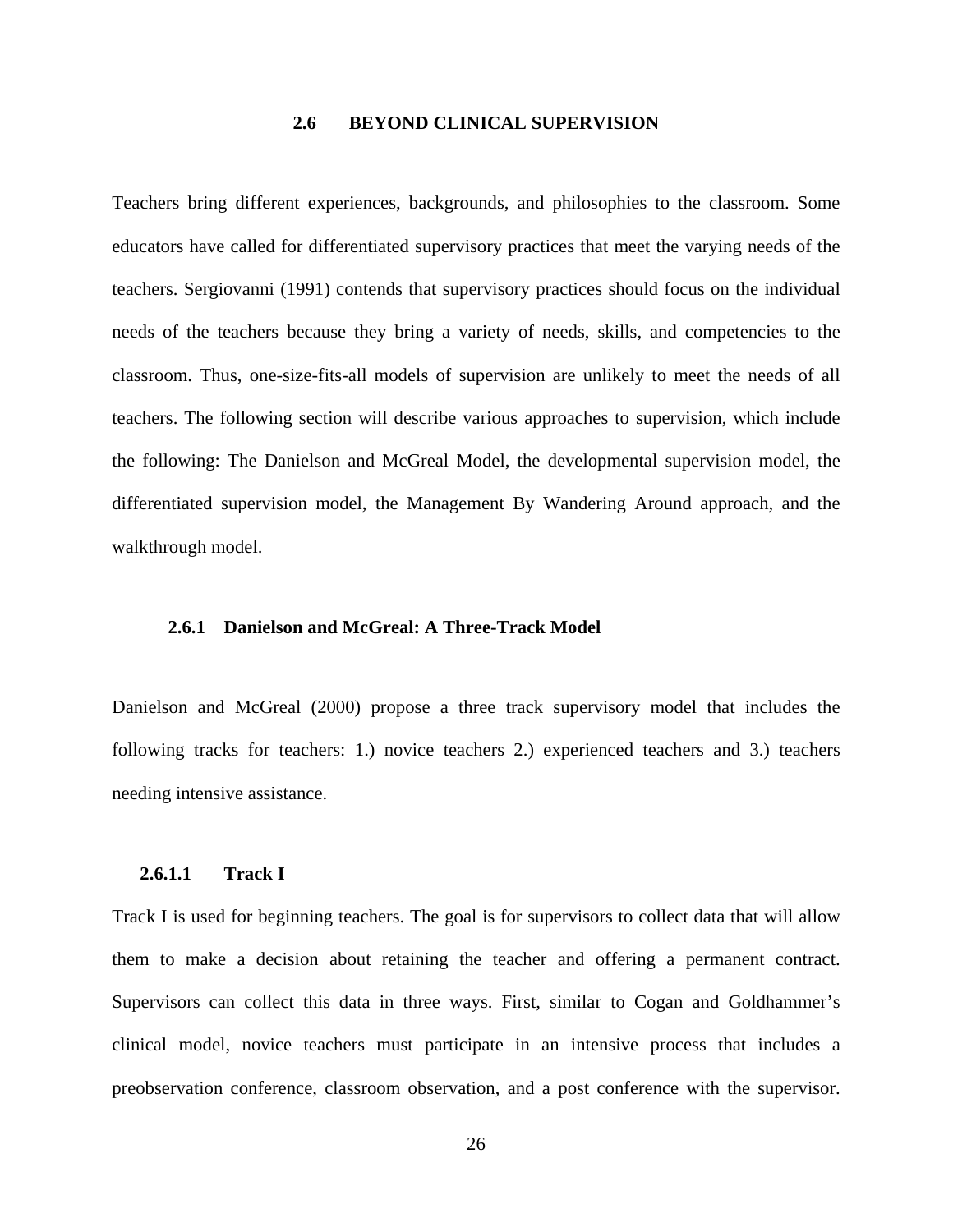Additionally, extended day observations can give the supervisors data beyond the typical 45 minute lesson observation. Supervisors can stay for a double period, a half-day, or a full day in order to collect data. The final activity used with novice teachers includes a collection of work samples or artifacts. Possible artifacts can include seating charts, copies of tests and handouts, examples of written feedback given to the students, logs of parent contacts, and samples of student work. The teacher and supervisor then conduct an artifact conference to review each piece (Danielson and McGreal, 2000).

#### **2.6.1.2 Track II**

Danielson and McGreal identify track two as the "professional development track." Although districts can adapt the format of this track, the main purpose is to provide a collegial, structured approach to support professional growth. Certain activities should take place that will help teachers to reach this goal. Teachers and supervisors can engage in action research, curriculum development, implementation of instructional strategies, peer coaching, and structured professional dialogue such as study groups (Danielson & McGreal, 2000).

# **2.6.1.3 Track III**

Track III is the "teacher assistance track." Danielson and McGreal assert that this track should be used for teachers who are not meeting district standards and expectations. Marginal tenured teachers would fall into this category, not probationary teachers. The ultimate goal of this track is not to move teachers one step closer to dismissal, but instead to get the teachers competencies and skills back to a level that meets the district's expectations. Eventually it may lead to the dismissal of the teacher, but only after the district provides a structured, supportive, and focused plan to ensure that teachers are meeting or exceeding the district's standards for quality teaching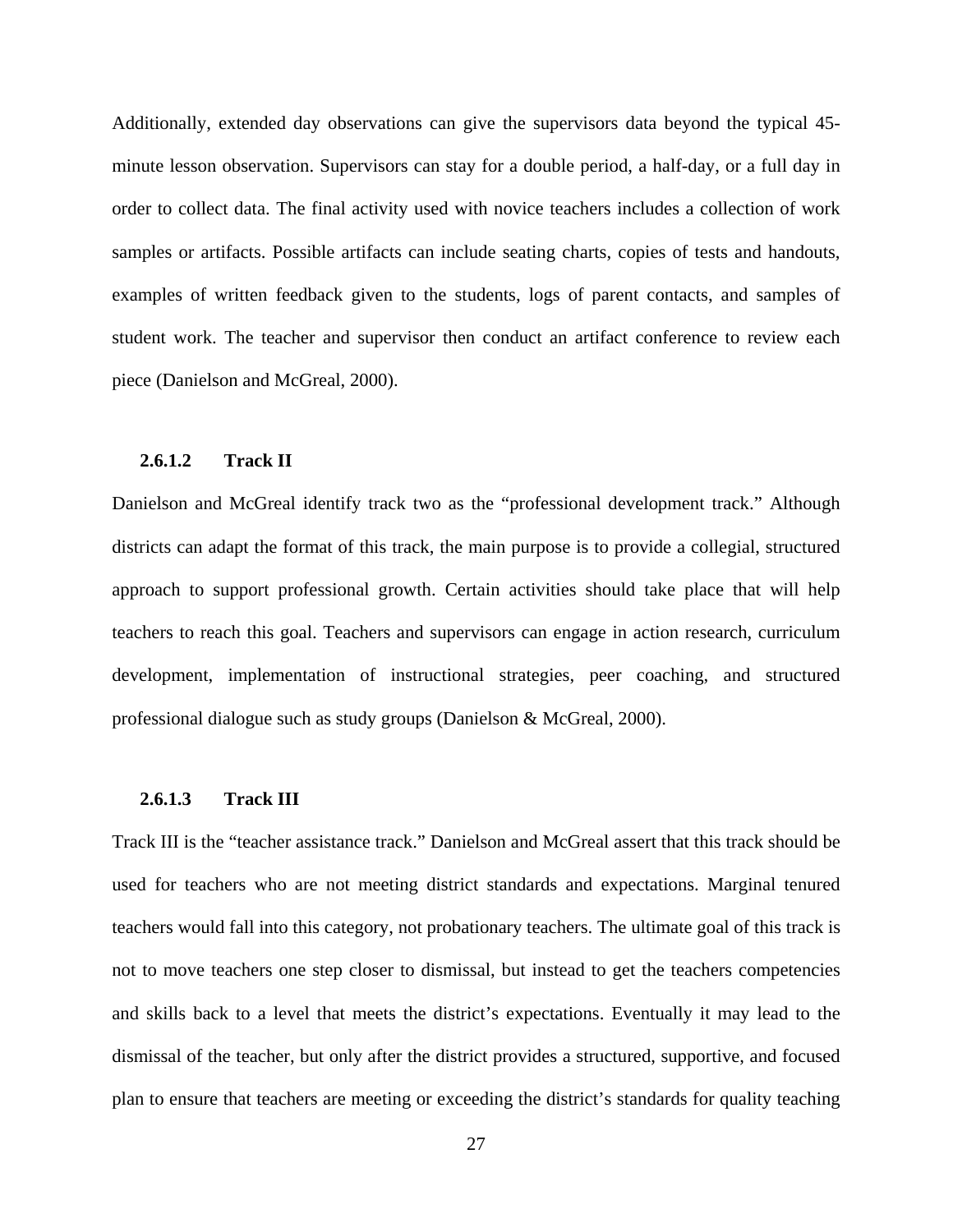(Danielson and McGreal). For instance, the authors advocate for an assistance phase as part of track III that includes the collaborative development of an action plan to improve performance.

#### **2.6.2 Developmental Supervision**

The goal of developmental supervision is to fit the teacher's level of experience, skills, and expertise with the appropriate supervisory approach (Glickman et al., 2001). This model includes four supervisory behaviors: 1.) directive control 2.) directive informational behavior 3.) collaborative behaviors and 4.) non-directive behaviors.

The directive assistance mode involves a top-down approach, where the supervisor develops a plan or dictates what is to be accomplished. It is used with teachers who have a low conceptual understanding, lack of awareness and knowledge of best practices, and who display a lack of commitment to their teaching (Glickman et al. 2001). According to Glickman et al., directive assistance should be the last resort, not the norm.

The directive informational mode involves some of the same characteristics as the directive mode. However, in the directive informational mode, the teacher has some voice in selecting what practices to implement. Supervisors should consider using the directive informational mode when teachers have a low conceptual understanding, lack of knowledge about an issue, or are confused about a particular practice (Glickman et al., 2001).

The collaborative mode is based upon the premise that the supervisor and teacher will work as partners to develop a mutual plan of action (Glickman et al., 2001). Supervisors should use the collaborative mode under the following circumstances: 1.) teachers can function at moderate to high developmental levels 2.) teacher and supervisor have the same amount of expertise on the subject 3.) teacher and supervisor agree to be involved in the decision-making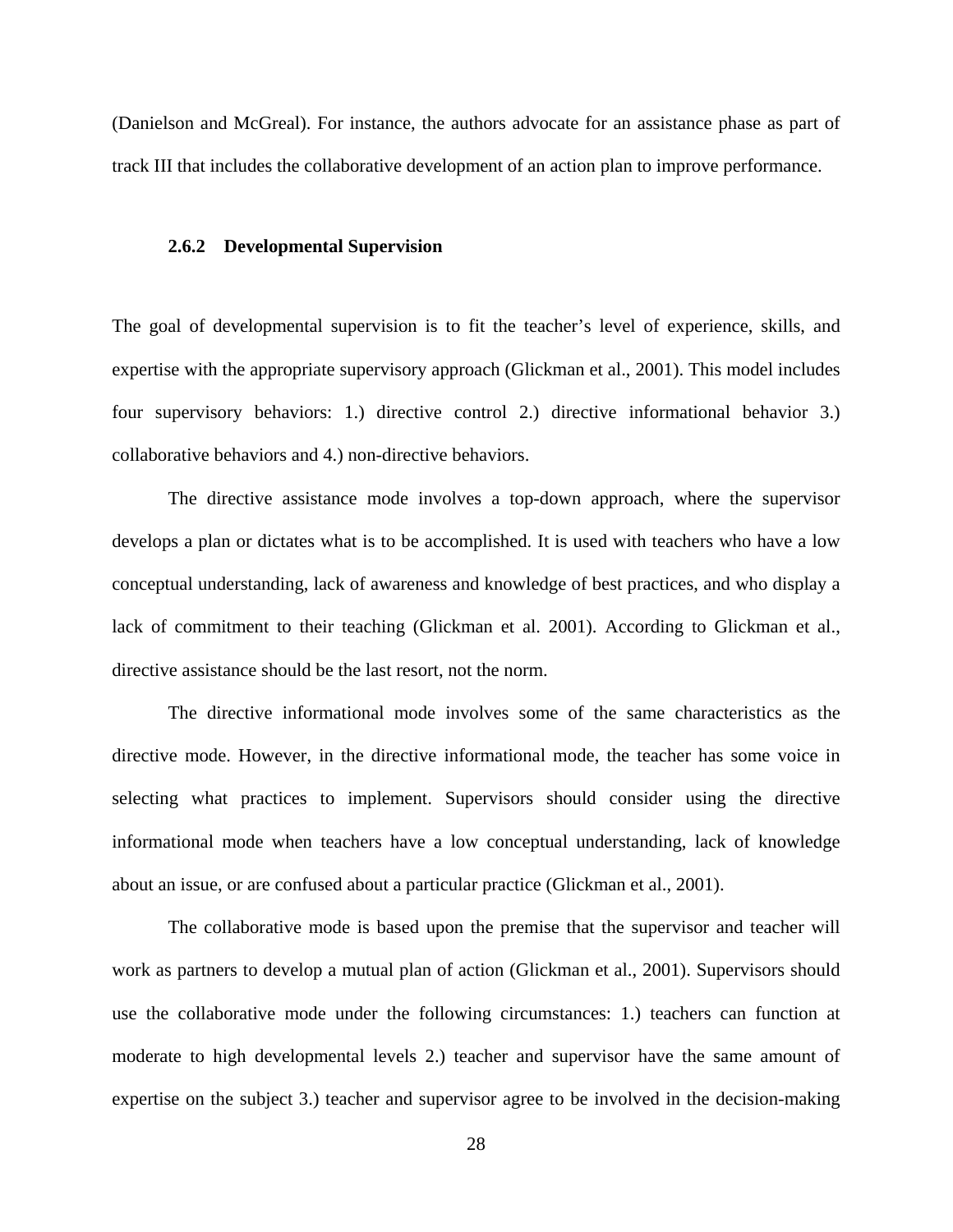process and 4.) teacher and supervisor have equally committed to the process (Glickman et al., 2001).

Nondirective supervision is the fourth supervisory behavior. In this mode, teachers have the knowledge, skills, and expertise to identify what needs to be changed and can act on it in an efficient manner (Glickman et al., 2001). Consequently, the action plan belongs to the teacher. Thus, the supervisor's role is to facilitate the process for the teacher and help them think through the action plan.

### **2.6.3 Differentiated Supervision**

Differentiated supervision is a teacher-driven supervisory approach that places teachers in different kinds of supervisory and evaluative modes (Glatthorn, 1997). The components of the differentiated model include an evaluative option and a developmental option.

The first evaluative option is intensive evaluation*.* This option is reserved for making decisions about employment, granting tenure, and renewing contracts. The intensive mode requires several observations and conferences regarding instructional practices and documented performance with non-instructional functions as well (Glatthorn, 1997). The second evaluative option is the standard option*.* The majority of teachers would fall into this category. When teachers are placed in this mode, they are expected to be competent and skillful. Supervisors in these cases conduct the minimum number of required formal observations set forth by district and state polices (Glatthorn, 1997).

Developmental options are used to give teachers a choice in the type of supervision they receive and to provide them with professional development opportunities that meet their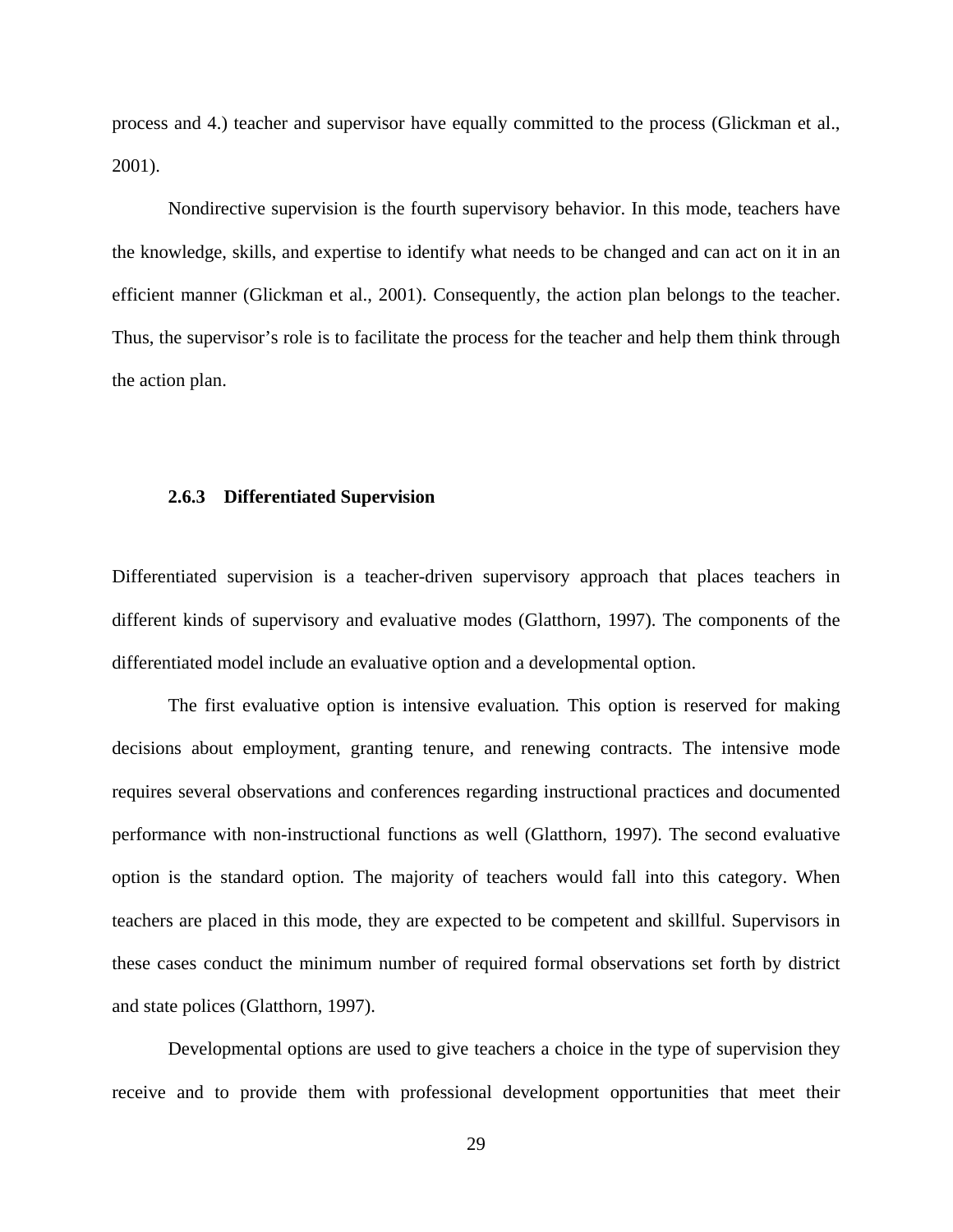individual needs (Glatthorn, 1997). Glatthorn lists three types of developmental options that can be used with teachers: intensive development, cooperative development, and self-directed development.

Intensive development provides on-going support for all non-tenured teachers and for teachers who may be experiencing some difficulty. Glatthorn advocates using an approach similar to clinical supervision for all teachers in the intensive mode. Coaching, conferring, analyzing, and observing are ways the supervisor can work with teachers to improve student learning (Glatthorn, 1997).

Cooperative development is the second option in Glatthorn's developmental supervision model. In this option, groups of teachers work together in a collaborative, collegial manner to support their professional growth. Groups of teachers may work on action research, visit each other's classrooms, create lesson plans and curricular ideas, and engage in professional discourse (Glatthorn, 1997).

Self-directed development is the third option. In this mode, teachers set the growth plan and the supervisor is used as a resource. Teachers in this mode should be skilled, competent, and self-motivated. According to Glatthorn, teachers set the goal, plan the action, solicit feedback from the supervisor and students, and then report the results. The teacher can self-evaluate his/her performance by using videotapes of lessons, journals, and portfolios.

### **2.6.4 School Management by Wandering Around**

Hewlett Packard executives introduced Management by Wandering Around (MBWA) in the 1970's as a means to get their managers out into the workplace of the organization. They wanted their managers to be close to the workers and engage them in communication about their work.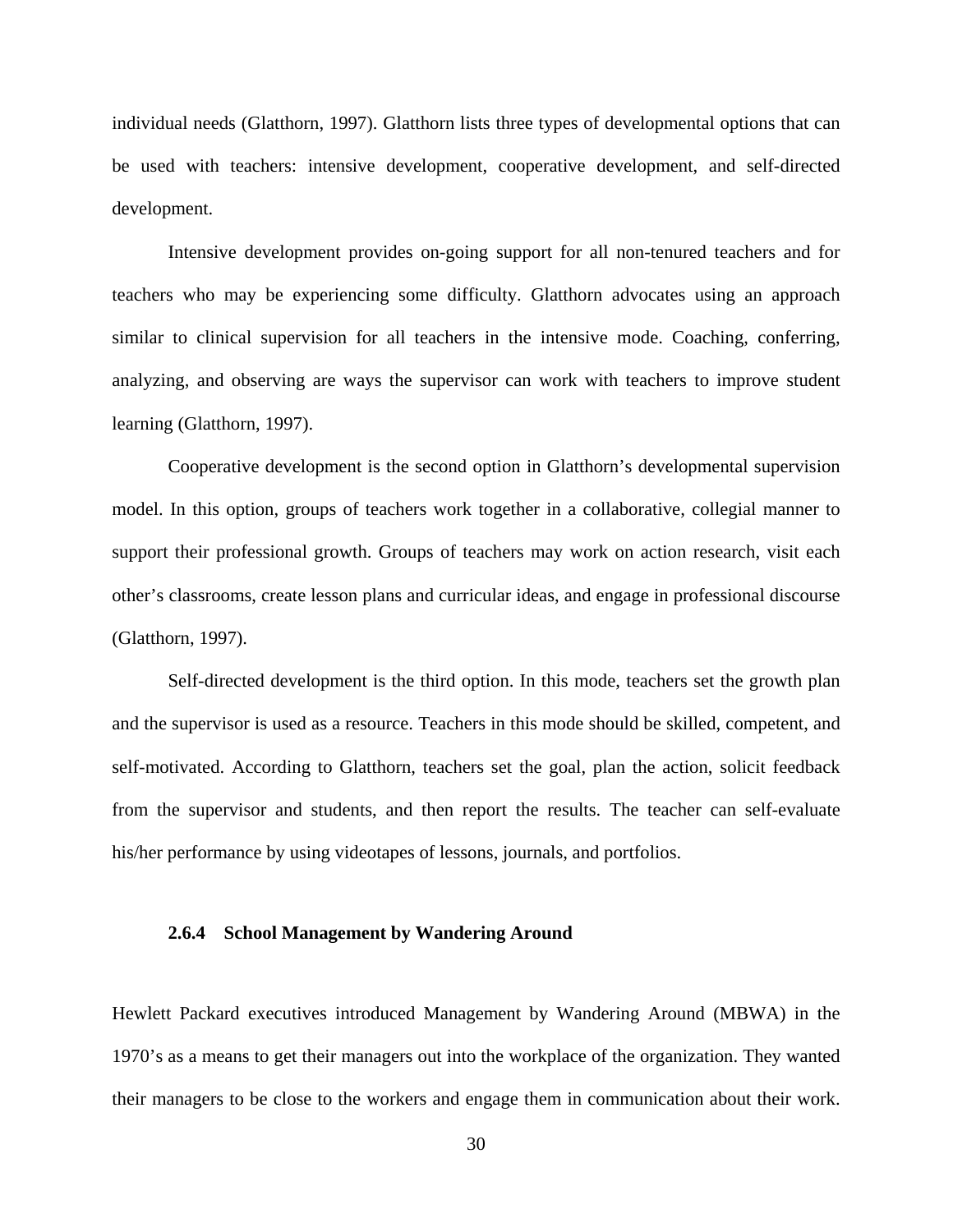In their book, In Search of Excellence, Tom Peters and Robert Waterman popularized this management approach. They reported that the most highly successful companies were staying close to their employees and customers. These companies did not isolate their managers from where the work was being done. Instead, they were involved in the daily routines of their workers (Peters and Waterman, 1988). The underlying premise of MBWA is that managers should be out in the field and away from their desks at least 50% of the time. As a result, they can experience problems first hand and engage employees in formal and informal communication about their work. MBWA is an interactive, interpersonal approach to leadership. Leaders who practice MBWA create an environment of collegiality, participation, and involvement (Frase and Hetzel, 1990).

Frase and Hetzel assert that there are three fundamental values to MBWA applicable to its use in schools: caring, openness, and trust. Caring about people is the hallmark of this leadership approach. It is a pervasive value throughout schools. Principals and teachers put the organization above individual gain, reach out, and listen to each other (Frase & Hetzel, 1990). Second, openness is an important value for principals who want to implement MBWA in schools. It is the leader's responsibility to create an environment where the teachers' views and input are respected and truly valued (Frase and Hetzel, 1990). The third fundamental value of MBWA is trust. Dependability and supporting others is a critical value for MBWA school leaders. Teachers must have complete and unwavering confidence with their leader. Supervisors must understand that their words, actions, and promises can communicate an attitude of trust or one of mistrust (Frase and Hetzel, 1990).

Caring, openness, and trust are the key values in employing MBWA, but being visible in the workplace and communicating to workers is what drives this supervisory approach. Yet,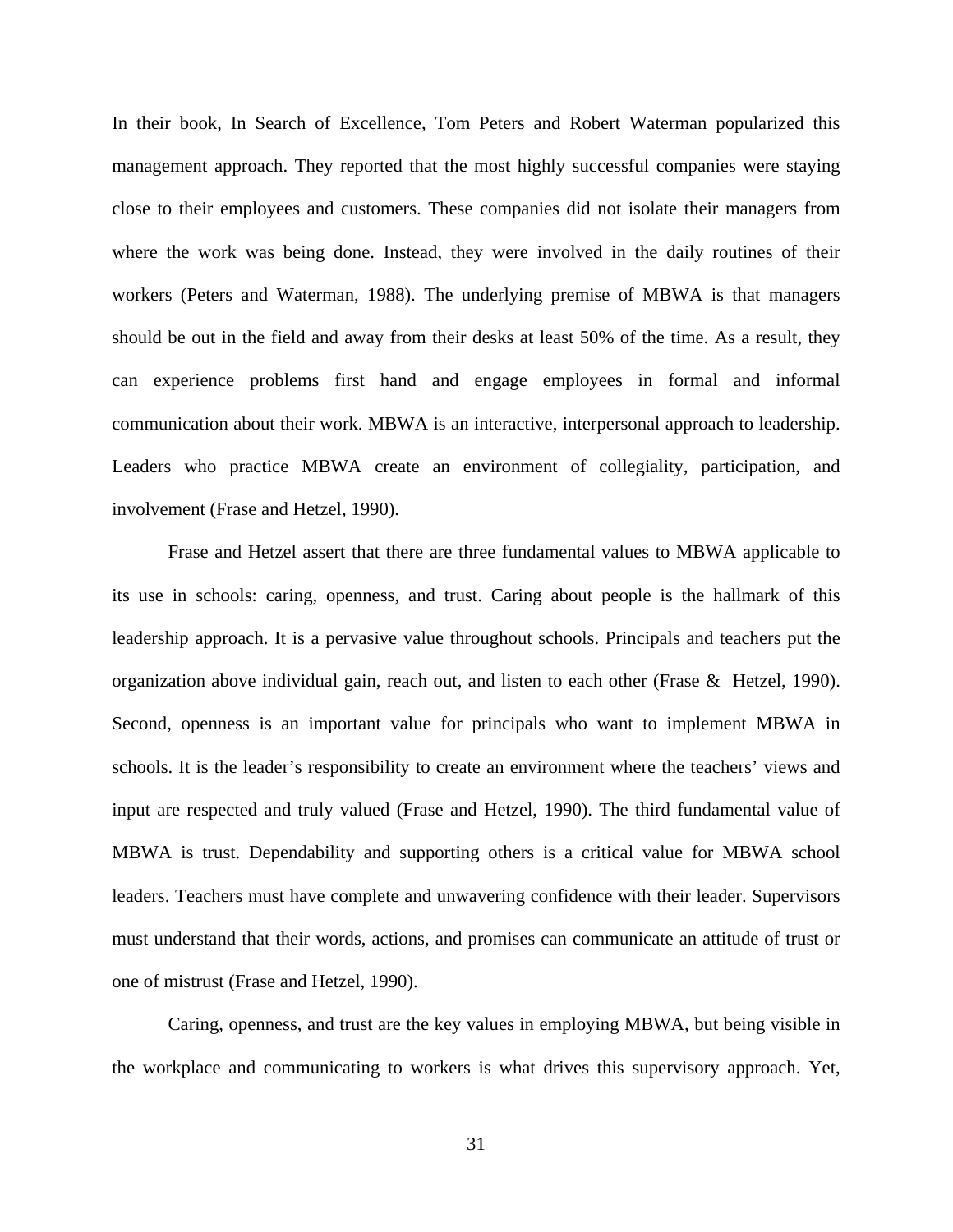visibility alone will do little in improving an organization's productivity unless it is coupled with a "well-focused visit" (Frase and Hetzel p. 75). For educators, the classroom walkthrough addresses this component of MBWA.

## **2.7 VARIOUS APPROACHES TO THE WALKTHROUGH**

In education, a by-product of MBWA is the classroom walkthrough. Although there are several models of the classroom walkthrough, some commonalities exist. Walkthroughs are frequent, focused, brief visits that allow the principal to observe firsthand the teaching and learning that is occurring in the classroom. Walkthroughs provide principals with observational data that can affect what is happening in the classroom. Frequent visits to classrooms provide principals with valuable data that they can share with teachers in order to inform their instruction. The classroom walkthrough allows principals to serve as instructional leaders and to be active participants with teachers as they collaboratively look for ways to improve instruction.

There is much literature to support the concept of instructional leadership and the classroom walkthrough. For instance, Eisner (2002) suggest that teaching needs to become more of a public process rather than the isolated process it has become in many schools. In addition, conducting walkthroughs is one way to overcome the barrier of teacher isolation. Eisner (2002) suggest that principals should spend a third of their time in classrooms to engage teachers in the learning process. Elmore (2000) posits that principals need to become more directly involved with instruction if schools are going to make significant improvements with student achievement. Communicating effectively to teachers about the importance of continuous improvement about instruction is critical component for schools to advance student achievement.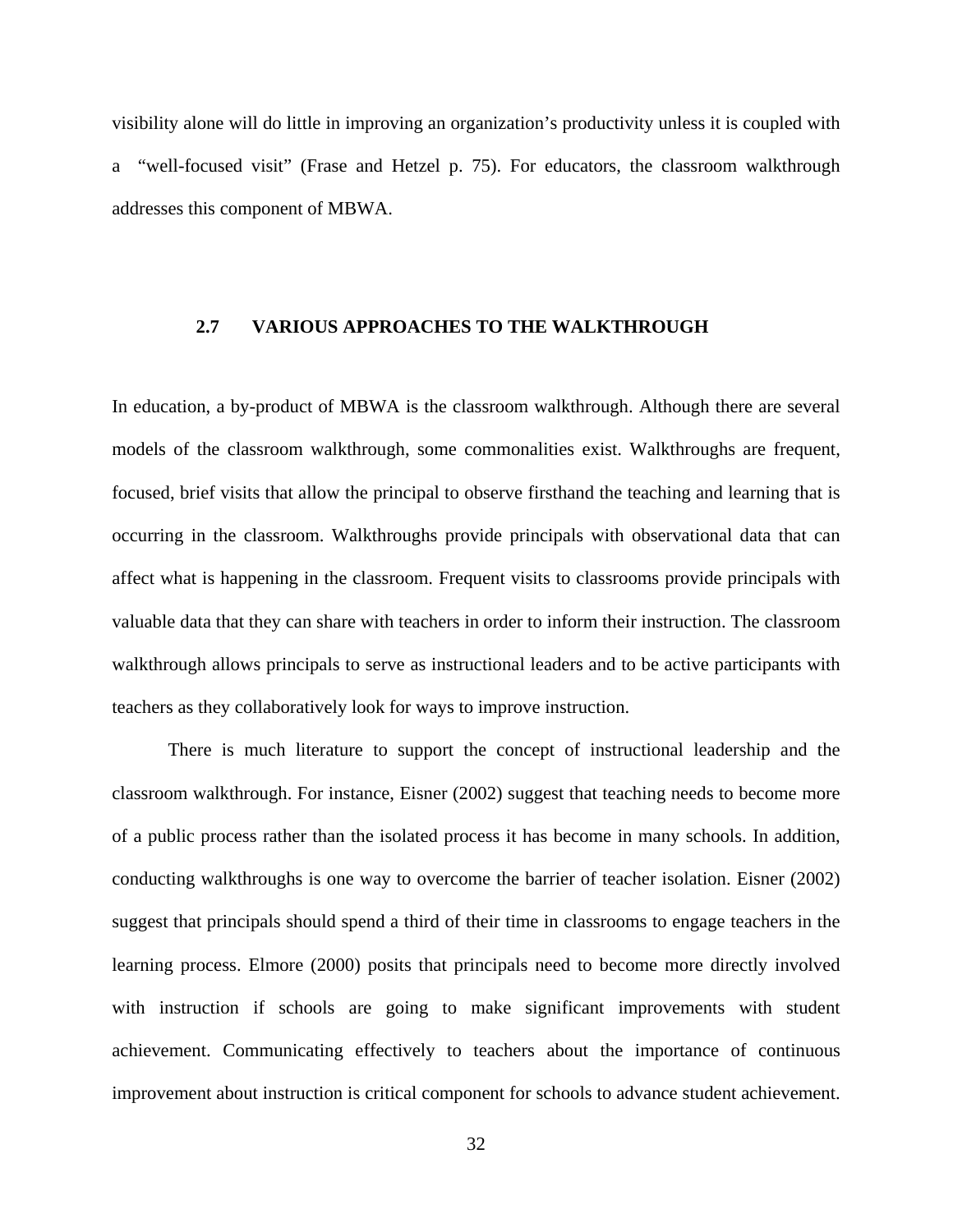Blasé and Blasé (2001) indicate that principals who support quality classroom instruction and learning "talk openly and freely with teachers about teaching and learning" (p. 71). In another study, Blasé and Blasé (2000) asked teachers to detail the behaviors of principals who had a positive impact on student learning. They found two themes: talking with teachers and promoting professional development. The following are the items that were described by the principals' behaviors: provided feedback, modeled effective instructions, solicited opinions, supported collaboration, provided opportunities for professional development, and praised effective teaching (Blasé and Blasé, 2000). Furthermore, Stiggins and Duke's (1988) case study reports that teachers desire principals to be more visible in classrooms. The authors found that teachers wanted more formal and informal observations that would provide constructive feedback to guide instructional practices.

 The walkthrough can be used as a tool for instructional leaders to be more directly involved with teaching and learning and to engage teachers in substantive professional discourse for continuous improvement of practice (Frase, 1992). As Graf (2005) explains, the walkthrough, "…brings the teacher and the principal into the cultural center of instruction" (p. 201).

# **2.7.1 The Downey Walkthrough Approach**

Carolyn Downey, the developer of the Downey Walkthrough, was an administrator in the 1960's and was asked by a colleague to start being more visible in classrooms. As a result, she began spending time in classrooms, hoping that this would send a message that she knew their jobs were important (Downey, Steffy, English, Frase, & Poston, 2004). These visits were well received by staff, which indicated to Downey the potential of these frequent visits to classrooms. However, Downey realized that these visits needed to be more than a symbolic message. A few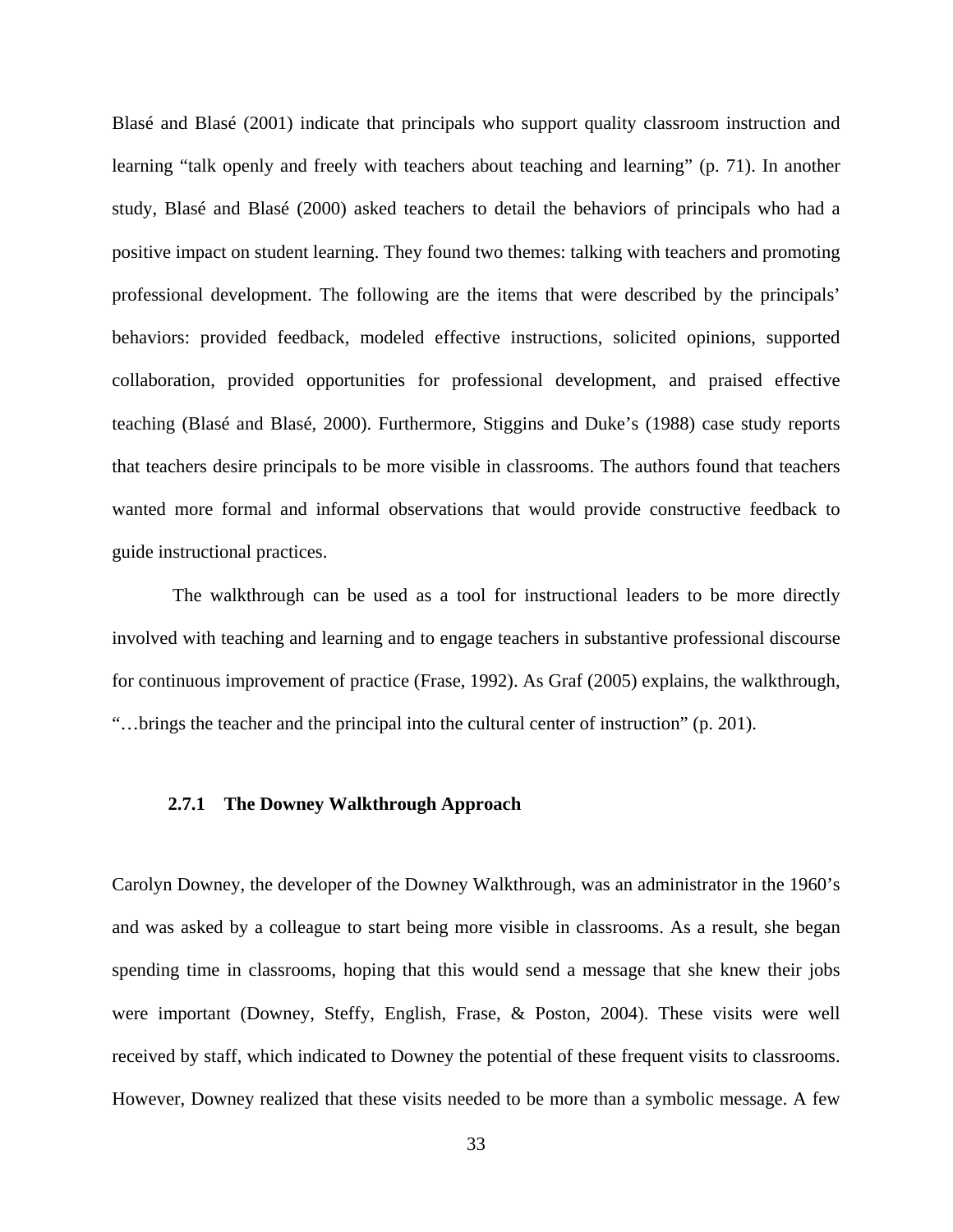years later, she adopted the Madeline Hunter model for teacher evaluation (Downey et al., 2004). It was at this point that Downey began using Hunter's strategies with the walkthrough. Still not satisfied, Downey attended training with Sue Wells Welsh (1971). During this training, she learned of a self-analysis strategy that she later incorporated into her walkthrough model. It was at this point that Downey became an advocate of "reflective thought" (Downey et al., 2004, p.10). This strategy allowed Downey to add to her repertoire when having follow-up conferences with teachers. Her feedback to teachers became more insightful and reflective in nature. Downey's model certainly evolved over the years. "Her model was moving toward a more collaborative and interdependent practice in which reflection was the focus" (Downey, et al. p.10).

The Downey Walkthrough Model is comprised of five basic components: visits are brief and focused, reflections areas are identified, information is gathered about curriculum and instruction, follow-up conversations occur only on occasion, and the visits are informal and collaborative

First, observations are brief and focused. The Downey Walkthrough is intended to take 2- 3 minutes for the observer to gain information about the curriculum and instructional practices, not to evaluate or judge the teacher (Downey, et al., 2004). The rationale for keeping these visits very brief is that principals could make 10 or more visits in about 30 minutes. Additionally, Downey et al., asserts that, through frequent, short observations, you become familiar with the teaching patterns and decisions teachers are making on a daily basis. Over time, you will obtain far more information about teachers and the school when you stay in each classroom for just a few minutes per visit (p. 2).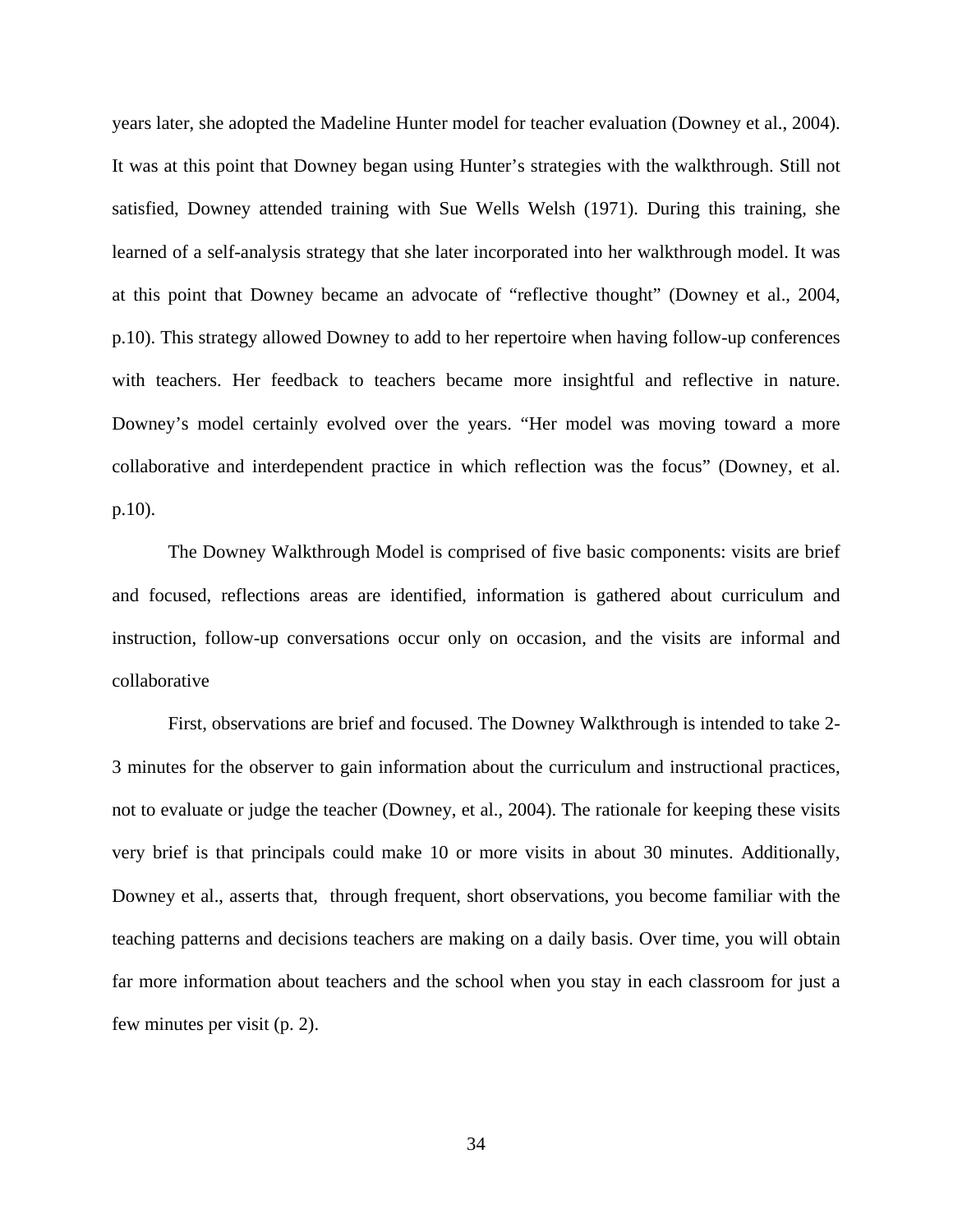Second, the principal identifies possible areas for teacher reflection. The hallmark of the Downey Walkthrough is to encourage teachers to become reflective practitioners. Specifically, principals need to promote reflective thinking with teachers by asking the right questions. The goal is to get teachers to be "personally responsible for their growth" and continuously improve their craft (Downey, et al., 2004, p. 3).

The third characteristic of the Downey Walkthrough is gathering data about curriculum and instruction. Because the visits are brief, the observer will be unable to determine if the curriculum is being implemented as designed. Nevertheless, the aim is to gather specific data about curriculum and instruction and determine its impact on student achievement (Downey, et al, 2004).

The fourth step is the follow-up or feedback part of the walkthrough process. Downey, et al., espouses that follow-up conversations do not need to happen after every visit. Instead, the authors report that principals may want to observe a teacher several times in order to gather enough information to engage the teacher in substantive dialogue about teaching and learning.

Fifth, the Downey Walkthrough is informal and collaborative. The observer does not resort to providing feedback in terms of checklists and lesson summaries. Instead, "It's about colleagues working together to help each other think about practice. It is not about judging a teacher's effective use of a given teaching practice" (Downey, et al., 2004, p. 4). Nonetheless, the principal may use his/her notes in order to remember the salient points of the observation and refer to them as they engage teachers in reflective dialogue.

The goal of the Downey walkthrough is to collect data in a brief, focused, and informal manner. To accomplish this, Downey, et al. (2004), outline a five-step structure that suggests ways for principals to respond to the observation. Downey's five-step observation structure is as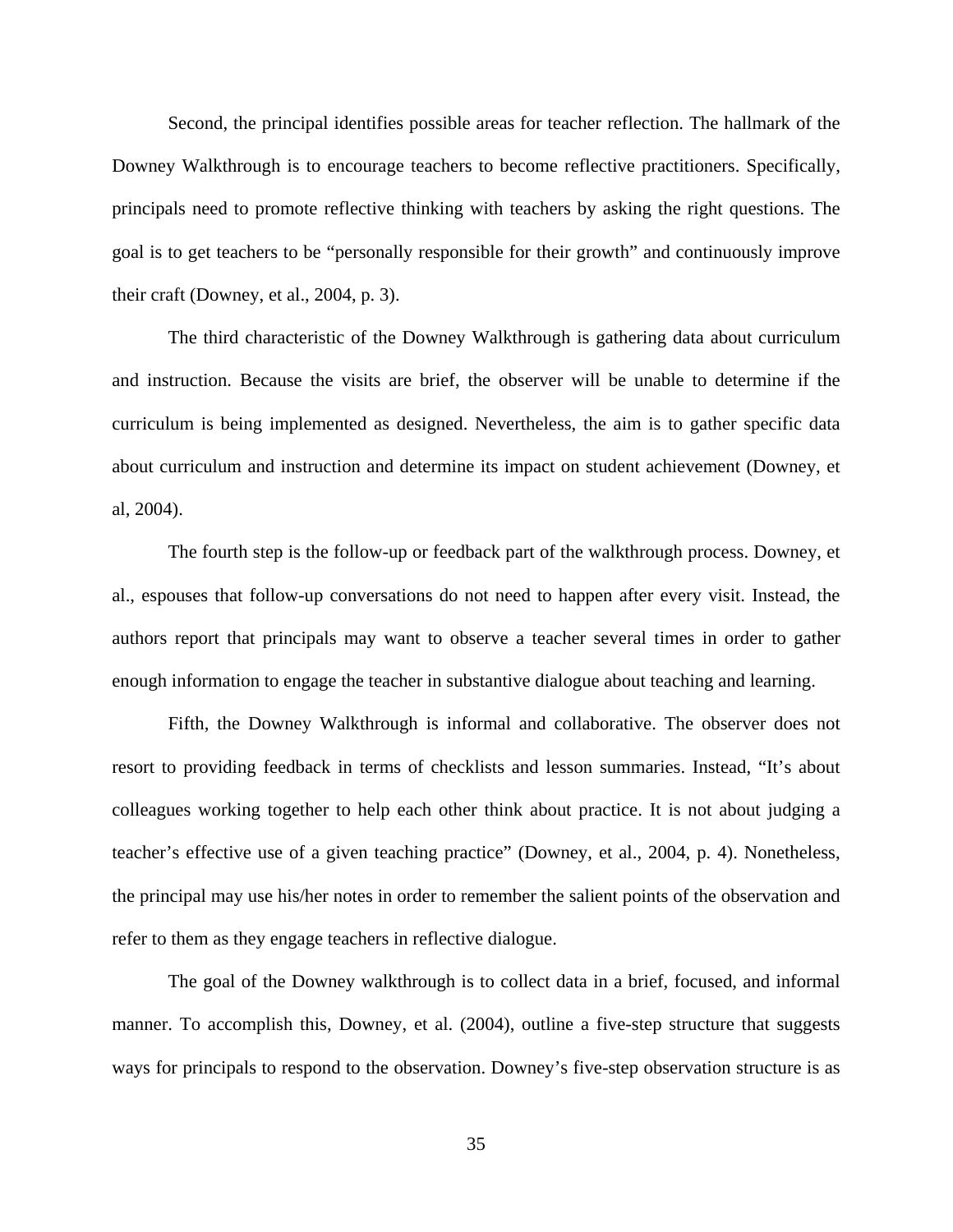follows: Step 1 is student orientation to work and is completed within the first few seconds of the visit. As the principal enters the room, the goal is to identify "whether students appear to be oriented to the work" (p. 21). Student orientation to the activity is a key indicator of learning.

The second step to the Downey walkthrough is determining the curricular decision points. The principal spends the majority of his/her time in step two identifying the objectives the teacher has selected and determining how they align to the district's adopted curriculum. Downey cautions the observer to refrain from focusing solely on the instructional practices of the teacher and paying little or no attention to the curricular objectives. The goal is to determine how the objectives of the lesson align with district or state standards.

Step three of the Downey model involves the observer identifying the instructional decision points teachers are using to assist students in meeting the objectives. Downey et al. explain, "Instructional practices are those practices a teacher uses to teach the objectives, such as questioning skills, use of nonlinguistic representations, grouping strategies, and informal assessment strategies" (p. 33). Moreover, the authors urge the observers not to judge the teaching practices, but instead, to focus on the instructional decisions of the teacher.

"Walking-the-walls" and looking at student work is step four of the Downey walkthrough. The purpose of this step is to look for evidence of past objectives that were taught and to determine the instructional practices the teachers used to teach the objective (Downey et al., 2004). Furthermore, the authors point out that walking-the-walls can also include looking at students' portfolios and writing folders as well as looking at worksheets and graded papers the teacher may have on his/her desk. The goal is to look at all kinds of student work to identify the objectives and teaching practices.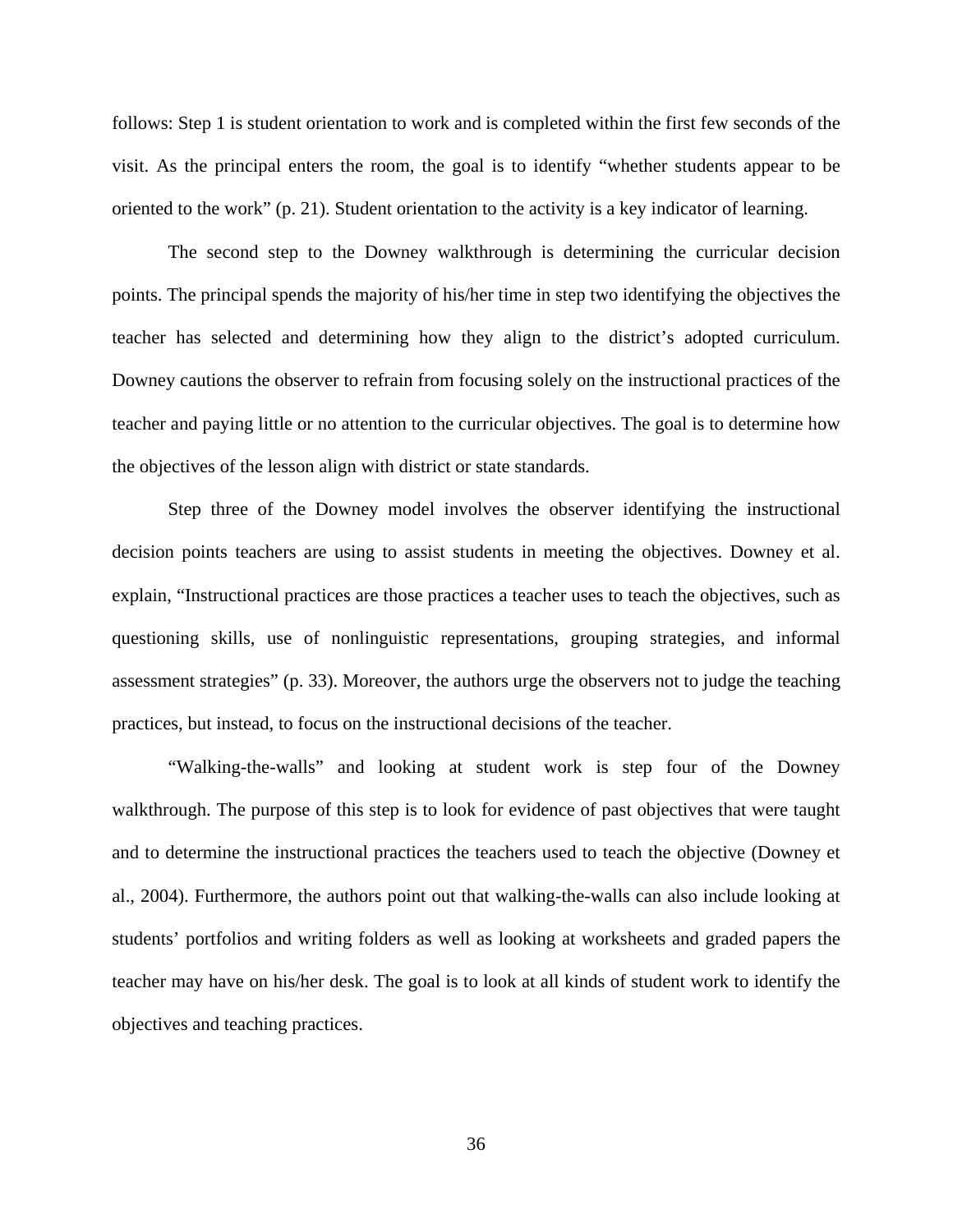Step five of the Downey walkthrough focuses on safety and health issues in the classroom. As the principal enters and exits the room, he/she can scan the room for any obvious health or safety issues in the classroom. These issues can include, but are not limited to the following, loose wires or cables, broken glass, background noise, arrangement of the room including student desks and adequate lighting.

 The Downey walkthrough model is intended to be "collaborative" and "reflective" (p.125). As described above, the five characteristics of the Downey model and the five steps to the observation allow principals to facilitate the growth of teachers and to play a key role in improving teaching practices.

# **2.7.2 The LearningWalk SM –The Institute for Learning**

The Institute for Learning (IFL) is a subsidiary of the Learning and Research Development Center of the University of Pittsburgh. It offers a three-year program that focuses on instructional leadership skills. In year one, the IFL introduces its Principles of Learning practice (POL). The goal for the POL is for schools to examine effective instructional practices. The POL includes the following components:

Organizing the effort Clear expectations Fair and credible evaluations Recognition of accomplishment Academic rigor in a thinking curriculum Accountable talk Socializing intelligence

37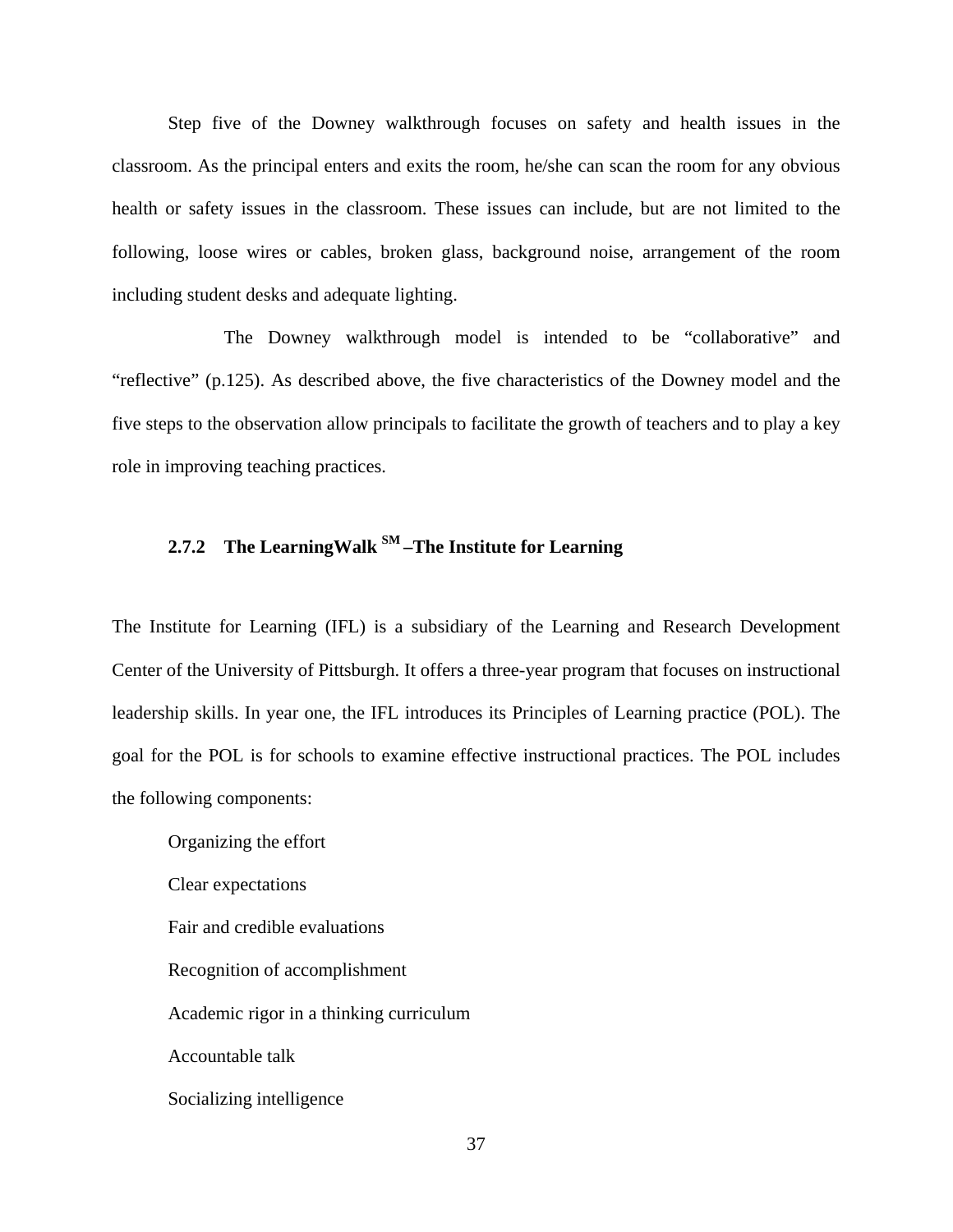### Self-management of learning

Learner as apprenticeship (Institute for Learning, 2005).

The second year of their program involves the implementation of the LearningWalk, which utilizes the POL as its focal point. District administration, building principals, and/or teachers can be involved with the LearningWalk. The participants make brief visits, 10-15 minutes in length, to classrooms analyzing student work, viewing classroom displays, and engaging students in dialogue about what they are learning. (Institute for Learning, 2005). Through these visits, the participants gather data about the teaching and learning that is occurring in the classroom. After visiting a class, the group may quickly debrief before moving to another class. The purpose of the debriefing is to synthesize the data that were gathered and to generate questions to ask teachers. Upon completion of the LearningWalk, administration facilitates a group debriefing session with the teachers to pose questions and to plan for subsequent visits (Institute for Learning, 2006).

In summary, the LearningWalk's main goal is not to evaluate a teacher's performance; instead, it is to be used as a professional development tool that allows teachers and administrators to examine the teaching and learning process (Institute for Learning, 2005).

# **2.7.3 The Western Pennsylvania Principals Academy Walkthrough Protocol**

Joseph Werlinich and Otto Graf direct the Western Pennsylvania Principals Academy (WPPA) and have developed a walkthrough observation tool that puts instruction at the core of teacher supervision. According to Graf and Werlinich (2004), the walkthrough allows teachers to develop and revise their instruction. Principals can validate best practices and share strategies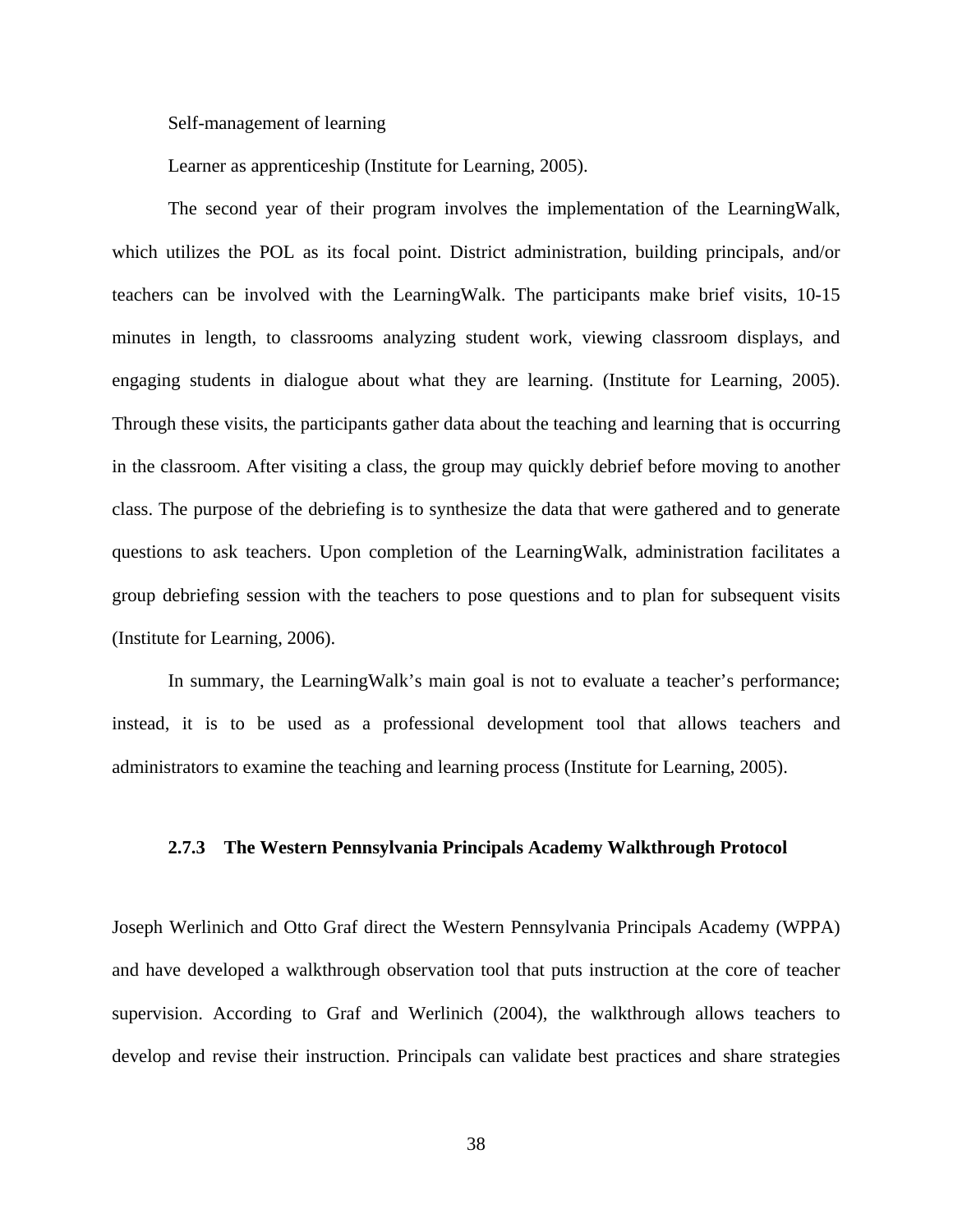that will allow the school to create a true learning environment. Graf and Werlinich, identify seven objectives of the walkthrough:

- 1. For principals and teachers to learn more about instruction and learning;
- 2. To focus teachers and the principal on student work and the learning process;
- 3. To validate effective teaching practice and ensure continued use;
- 4. To create a community of learners for adults and students;
- 5. To open the school and classroom to all staff;
- 6. To improve decision making about instruction and learning;
- 7. To design more useful professional growth opportunities (personal communication, August 4, 2004).

To be effective, principals must conduct walkthroughs on a consistent basis in order for it to become a part of the culture of the school (Graf, 2004). Additionally, when walkthroughs become part of the learning community, it allows principals to gather important data about instruction, curriculum, and performance of the students.

Graf and Werlinich recommend a 14-step process for implementing the walkthrough observation tool:

- 1. *Conduct a preliminary walkthrough to gather baseline data*. By doing this, principals can begin to learn more about the students and the instructional practices of the staff.
- 2. *Conduct a preliminary meeting with staff*. During this meeting, the principal must set clear expectations for the staff's participation with the walkthrough.
- 3. *Set guidelines for professional behavior*. Principals must set and reinforce the expectations of the staff. When teachers walkthrough other classrooms, confidentiality is of the utmost importance. Additionally, teachers should be nonjudgmental and refrain from making negative comments to one another.
- 4. *Establish a focus for the walkthroughs*. Principals and teachers work together to identify best practices that are targeted for implementation. During this step,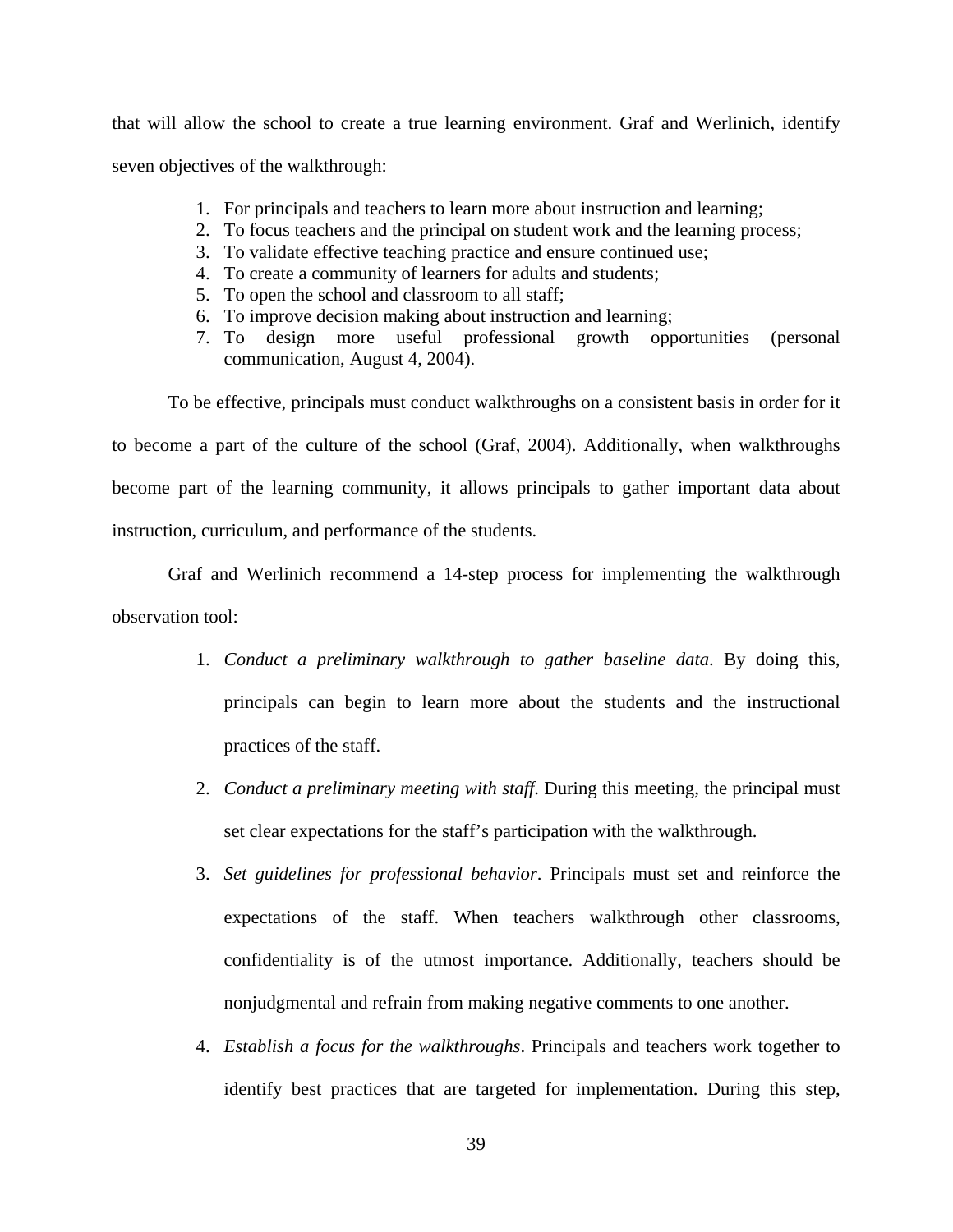principals and teachers collaboratively identify "look-fors." Graf (2004) explains that a look for is "…a precise descriptor of teaching strategies that tell the observer what the strategy looks like when applied in the classroom" (p.202).

- 5. *Align the look*-*fors with standards.* By conducting walkthroughs, principals get a sense of how the look-fors connect with district and state standards. Furthermore, principals can begin to identify curriculum gaps.
- 6. *Create and agenda for the walkthrough and communicate it to the staff*. The lookfors should be explicitly identified and distributed to teachers in advance of the walkthrough.
- 7. *Identify the data that will be collected during the walkthrough*. Teachers must be aware that these data can include the following: student work, learner objectives, classroom management, materials and resources, and physical arrangement of the room.
- 8. *Data collection*. The principal collects the data and makes connections about the implementation of the look-fors.
- 9. *Observe student work and student behaviors*. The hallmark of the walkthrough observation tool is analyzing student work and behaviors that influence learning. Additionally, having a conversation with students about the learning process can provide valuable data about instructional practices.
- 10. *Validate effective teaching*. By validating effective practice, principals send a clear message that quality instruction is vitally important to student success.
- 11. *Debrief with teachers*. Providing feedback to teachers and students can be a powerful tool for validating effective practice and identifying areas of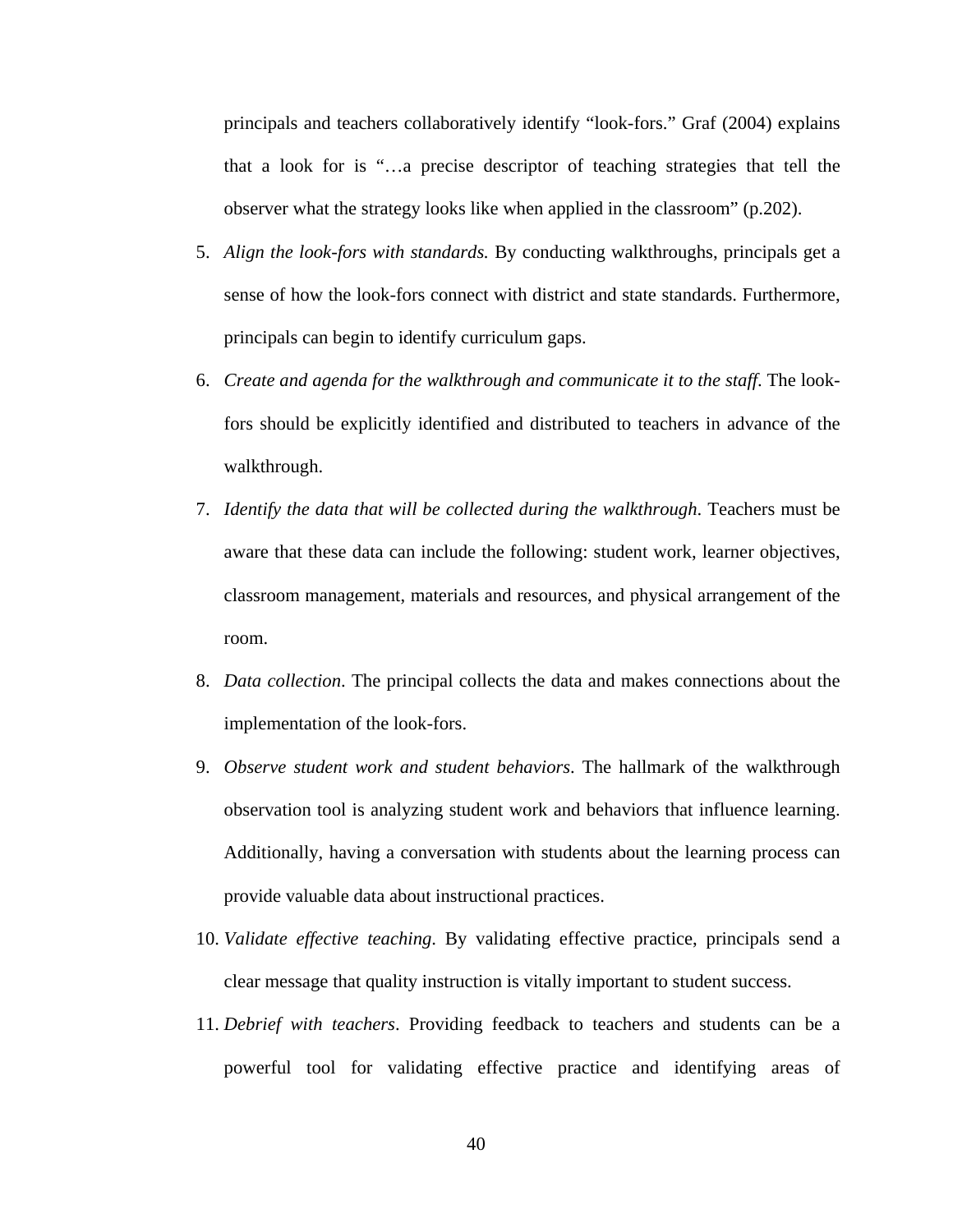improvement. Through reflective dialogue, principals and teachers can collaboratively strive for continuous improvement of instructional practices. Graf and Werlinich list several ways in which principals can debrief with teachers following a walkthrough: oral and written feedback, conduct a short faculty debriefing meeting, and group conferences.

- 12. *Debrief with staff.* Debriefing with the entire staff allows principals to foster a true learning community. Validating effective instructional practices is a key component of debriefing with the staff. During this step, the principal encourages teachers to share best practice and creates opportunities to for reflection and collaboration.
- 13. *Coach and engage teachers in discussion about effective teaching.* Coaching begins with the principal but after time can involve other teachers. The goal of this stage is to engage teachers with substantive dialogue about teaching and learning.
- 14. *Make the walkthrough part of the culture.* Consistency is critical to the success of the walkthrough observation tool. Principals must be vigilant, visit classrooms frequently, provide feedback, and establish a collaborative, collegial process.

# **2.8 THE WALKTHROUGH AND TEACHER FLOW EXPERIENCE**

As teachers and districts are being held to unprecedented levels of accountability for student achievement, morale, motivation, and job satisfaction of teachers are affected. Historically, administrative governance has not fostered collegiality with teachers. Basom & Frase (2004)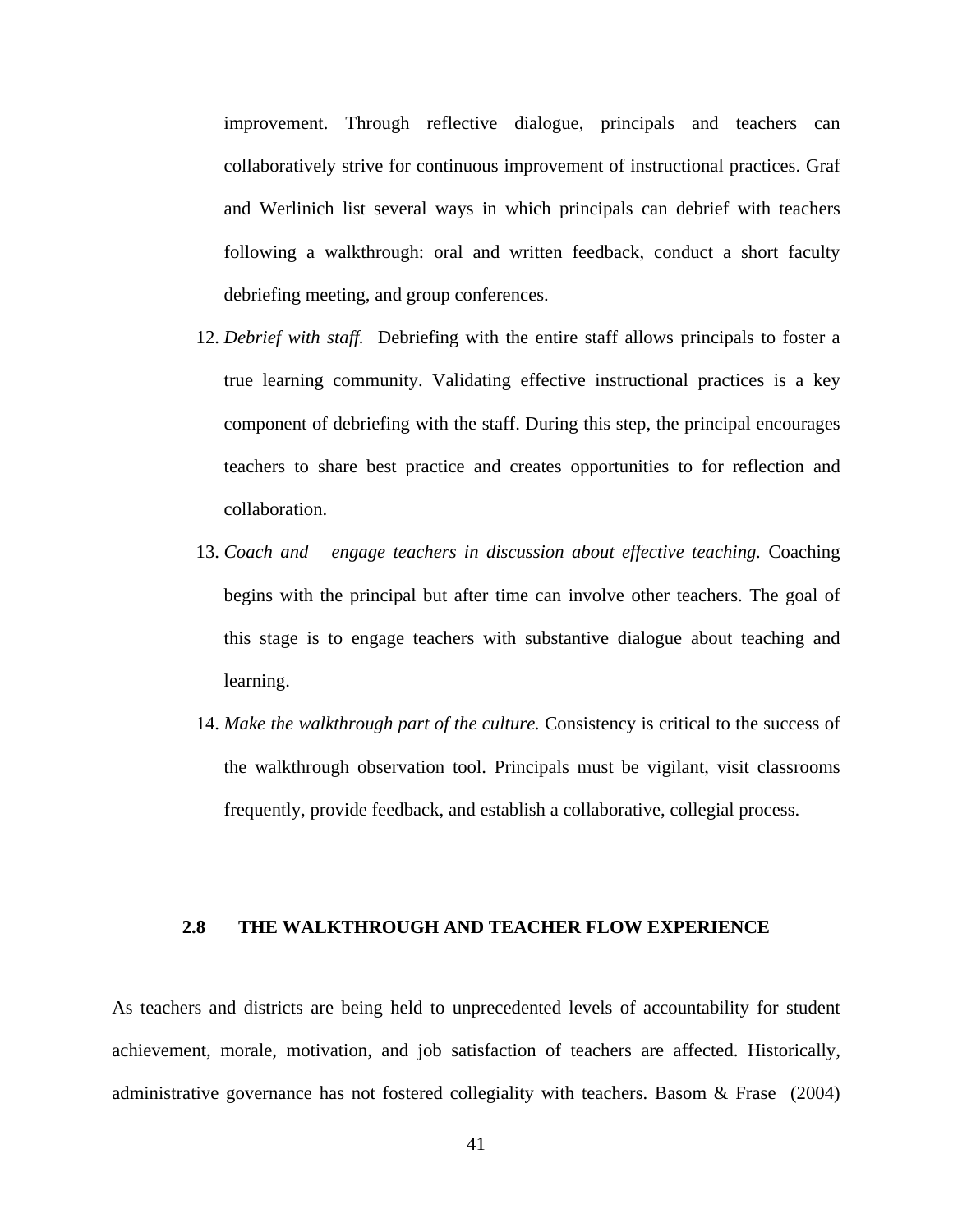report that teachers have not been treated as the "schools internal clients" but more as "machines" (p. 242). As a result, the authors posit that schools must provide teachers with opportunities to succeed to enhance job satisfaction and intrinsic motivation. Providing higher frequencies of flow experiences can affect teacher satisfaction and motivation. Flow experience is a state of deep and passionate involvement in an endeavor that pushes oneself without overwhelming the person's capacity to complete the activity (Basom & Frase, 2004). Furthermore, Downey (2004) explicates flow as, "…the most satisfying and motivating experience a person can have" (p. 14). Csikszentmihalyi (1990) asserts that high levels of flow experiences are essential for the development of intrinsic motivation. The research indicates that teacher flow experiences affect teacher motivation and job satisfaction and are important factors for principals to consider.

The walkthrough can have a positive affect on teacher morale and satisfaction. Because teaching is an autonomous profession by nature, teachers can become isolated and feel that they are left to figure out things on their own. The walkthrough can be a tool to overcome these feelings. Frase (2001) reports that teachers flow experiences increased when principal's visits to classrooms increased. Principals who spend time in classrooms are better able to assist teachers with their instructional practices and thus break down the barrier of isolation. Walkthroughs allow principals to assist teachers through providing feedback and engaging teachers in substantive dialogue about their work.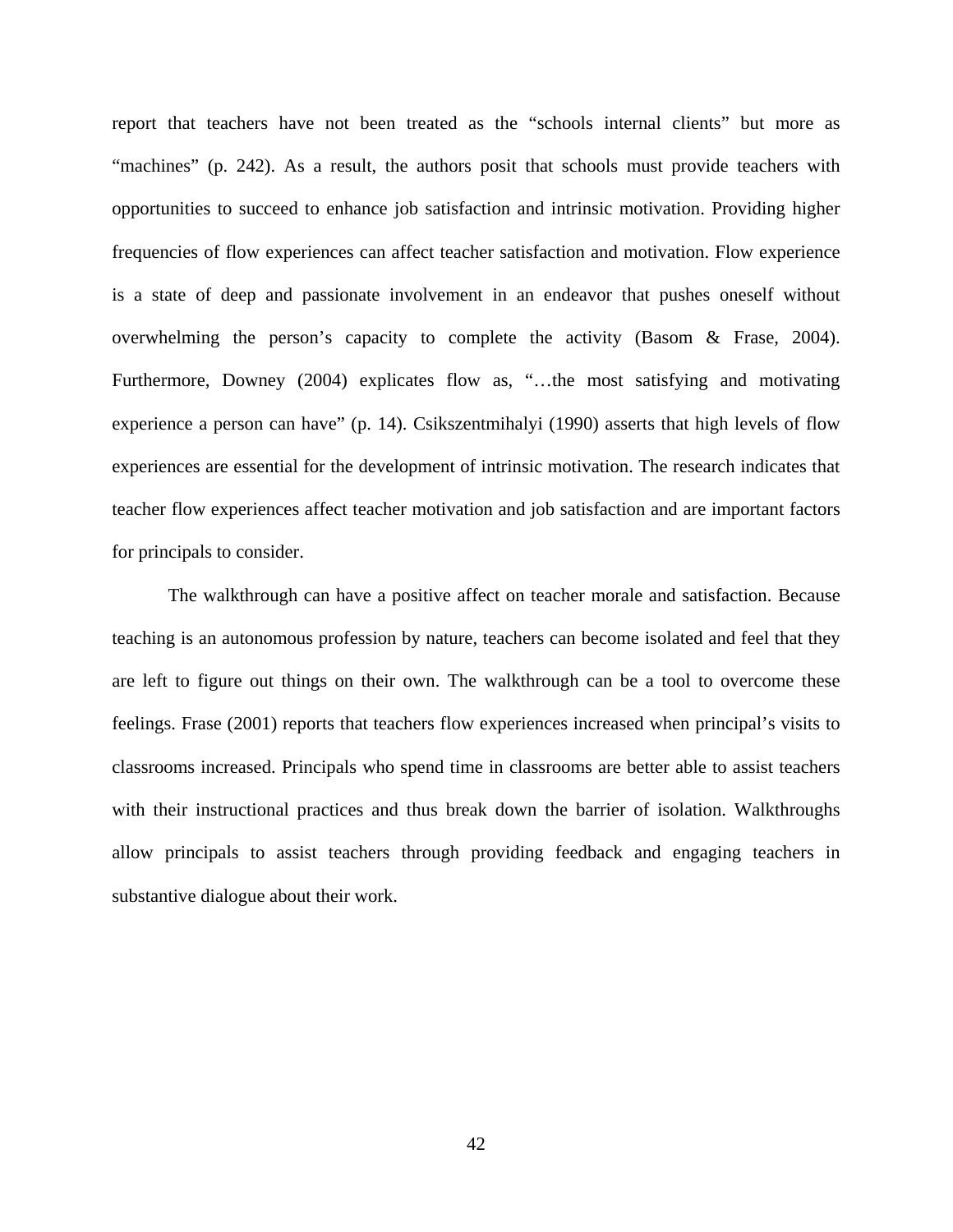# **2.9 THE WALKTHROUGH AND SELF-EFFICACY**

People who have high levels of self-efficacy believe they can make a difference and have confidence in their abilities to positively manage and shape events that occur in their lives (Bandura, 1994). As a result, teacher self-efficacy is beginning to gain some attention from educational researchers. The research indicates that self-efficacy is an important value for teachers to possess. DuFour and Berkey (1995) endorse the idea of teacher and organization selfefficacy as a critical component for school improvement. Downey (2004) asserts that teachers who possess high levels of self-efficacy believe strongly in the idea that they can carry out the required responsibilities for the students to learn. Ashton and Web (1986) assert that teacher selfefficacy can influence student achievement levels. They found that teachers who had high levels of self-efficacy had students who consistently performed better than students of teachers with low self-efficacy. In addition, Goddard, Hoy, and Hoy (2000) report that the combined selfefficacy levels of teachers in a school can positively affect students' gains in reading and math.

The walkthrough can be utilized to increase teacher self-efficacy levels. Frase (2001) studied self-efficacy levels and found that increased principal visibility and frequent visits to classrooms are associated with increased self-efficacy levels. In another study, Chester and Beaudin (1996) studied new teachers' interactions with their principals. They found that when principals visited the new teachers' classrooms five times within the first semester that the new teachers' self-efficacy levels increased. Teacher morale, motivation, self-efficacy, and security are enhanced when principals conduct walkthroughs (Blasé and Blasé, 2004).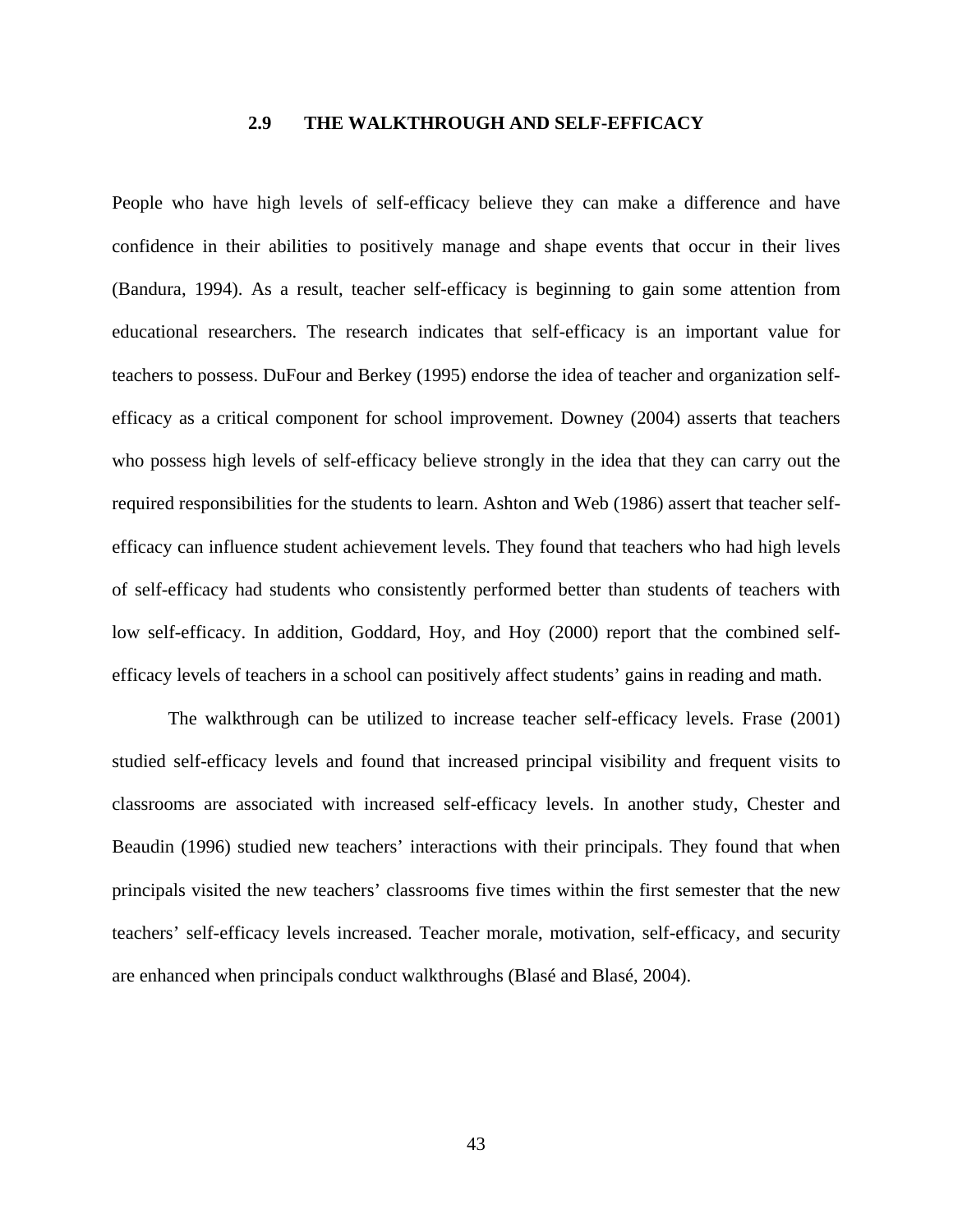#### **2.10 THE WALKTHROUGH AND PROFESSIONAL DEVELOPMENT**

Professional development plans of schools have been under critical scrutiny for years. Continuous improvement and refinement of teaching should be at the forefront of the minds of administrators. The walkthrough can be a tool to improve teachers' attitudes toward professional development (Downey, 2004). Furthermore, Frase (2001) as cited in Downey (2004) asserts that teachers have a better attitude towards professional development when principals spend more time in classrooms. The walkthrough is a vehicle to get principals into classrooms where they can engage teachers with substantive dialogue about professional development. Research supports the effort of engaging individuals in their professional development. When people are involved and participate in the planning of their own learning processes, they are more compelled to work harder in an effort to achieve the desired outcomes (Ashkanasy & Gallois, 1987; Lefcourt, Hogg, Struthers, & Holmes, 1975; Millar & Irving, 1995, and Wilhite, 1990).

#### **2.11 THE WALKTHROUGH AND IMPROVED INSTRUCTION**

During the past decade, there has been a great deal of attention devoted to teacher quality and its impact on student achievement. Research indicates that teacher effectiveness has a profound influence on student achievement (Waters, Marzano, & McNulty 2003; Frase, 2005; English, 2005; Sergiovanni, 2005). Thus, teacher supervisory models need to support the notion that quality teaching plays a significant role in student achievement. Because quality instruction and student achievement are highly connected, continuous improvement of instruction should be the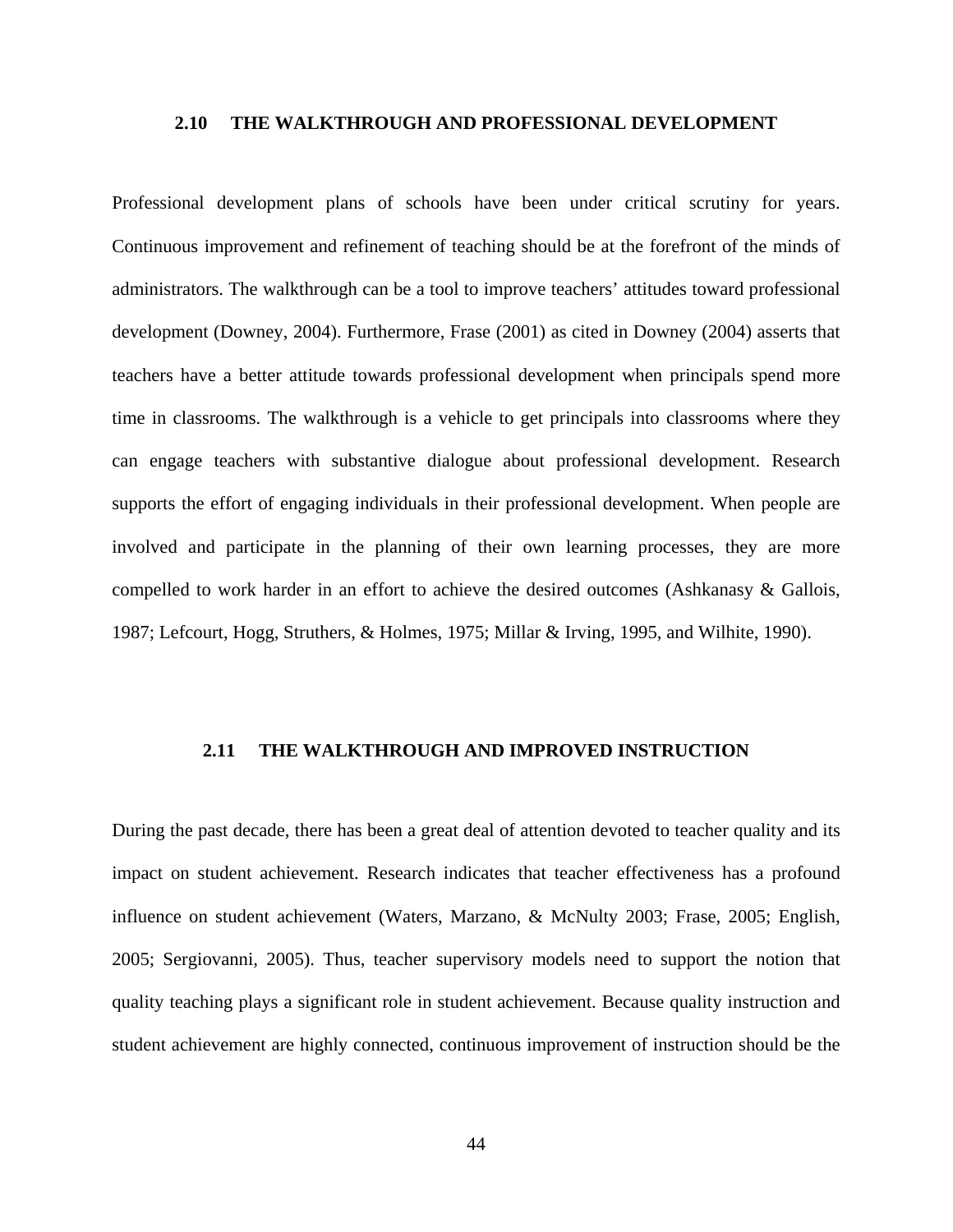aim of teacher supervision. The following paragraphs will highlight some of the research associated with quality teaching and student achievement.

Sanders and Rivers (1997) assert that nothing is more important to student achievement than the quality of the teacher. Their Tennessee Value-Added study found that elementary students who had three continuous years of ineffective teaching scored considerably lower on standardized tests compared to students who had effective teachers during the same period. Furthermore, they found that the least effective teachers produce gains of about 14 percentile points with low achieving students, whereas effective teachers demonstrated gains that averaged around 53 percentile points.

Bain and Company, as cited in Haycock (1988) investigated the impact of teacher effectiveness on student achievement in math and reading of Boston Public Schools tenth graders. Their study revealed that the students who were taught by the bottom third of the teachers practically made no academic progress. For instance, the math results showed that students who were taught by the district's top teachers scored a 14.6 exceeding the national median of 11. Conversely, students taught by the bottom third of the district's teachers showed no growth (-.06) (Haycock, 1998).

Ferguson and Ladd (1996) examined the effects of teacher proficiency with student test scores in Texas. They found that teachers accounted for nearly 40% of the "measured variance in students' reading and mathematics achievement at grades 1-11, more than any other single factor" (Darling-Hammond 1997, p.8). Additionally, they conducted a similar study in Alabama with 690 schools. These findings in Alabama supported the Texas study. They found that 31% of the differences in students scoring in reading and math were attributed by teacher qualifications and class size, whereas 29.5% was explained by race, poverty and parent education (Darling-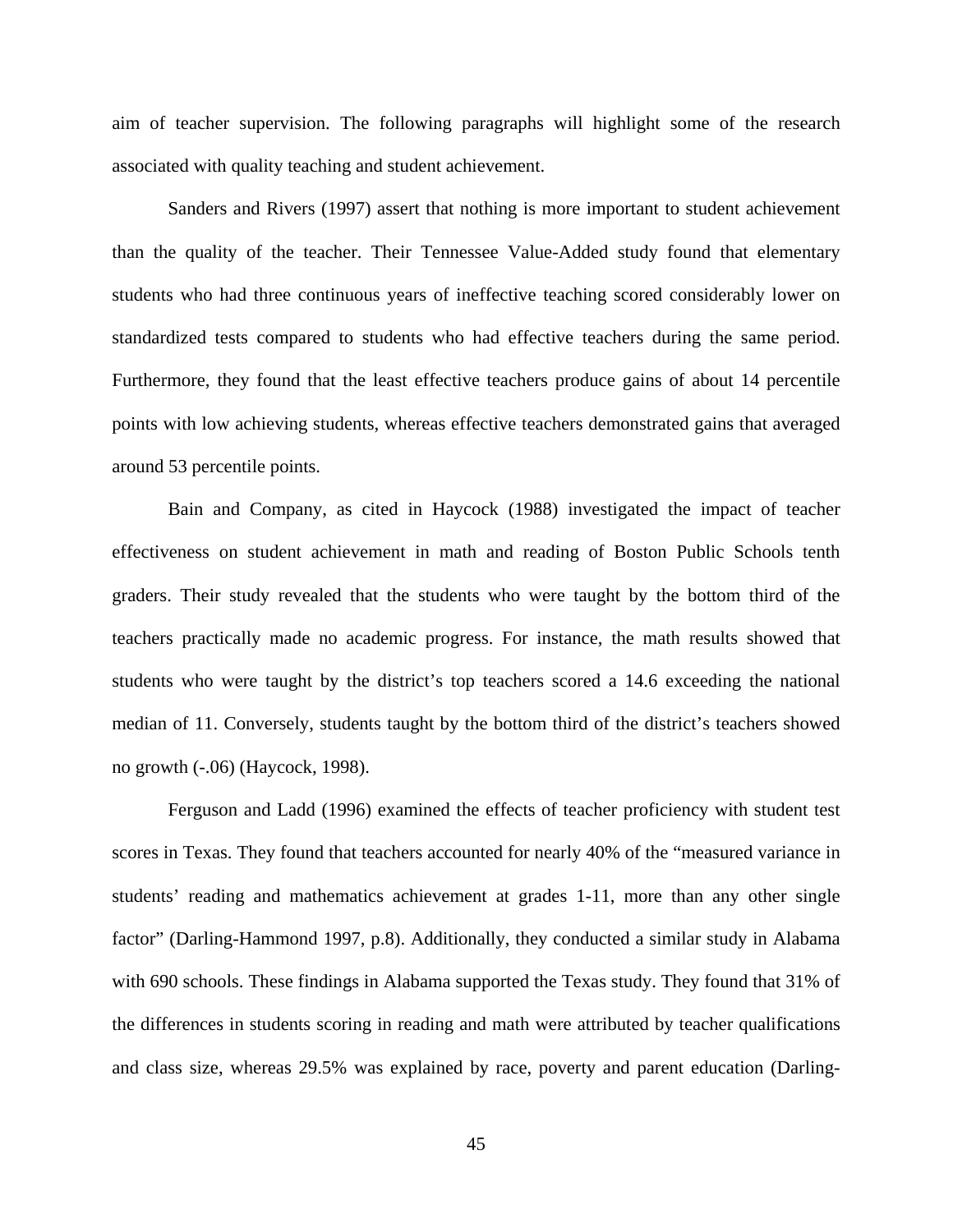Hammond, 1997). Their findings indicate that teachers' competencies are essential to student achievement.

It is clear that quality teaching has a profound impact on student achievement, just as poor teaching has a detrimental impact. When principals conduct walkthroughs, they are communicating to the teachers that quality instruction is important. As Teddlie, Kirby,  $\&$ Stringfield (1989) report, when principals focus on effective teaching practices, classroom instruction improves. The walkthrough allows principals to observe firsthand the instruction that is occurring in the classrooms, therefore, increasing the likelihood of teacher effectiveness.

# **2.12 THE WALKTHROUGH AND TEACHER ATTITUDE TOWARD APPRAISAL**

Teacher supervision can have far-reaching effects on the attitudes of teachers. Historically, supervision models have not been perceived as helpful. Teachers' attitudes toward supervision connote control, authority, inspection (Sergiovanni, 1991) oversight, and judgment (Blasé and Blasé, 2004). It is important for the principal to be clear about the purpose and intent of the appraisal system. Darling-Hammond (1990) points out that supervisory practices of principals can affect the following: teacher motivation, knowledge, satisfaction, communication, consensus, trust, confidence, and decision-making. These are all important factors for principals and districts to consider when developing and implementing a supervisory model.

Sergiovanni (1991) asserts that the "hallmark of good supervision" allows the principal to monitor teaching and learning, helps teachers develop their craft of teaching, and builds a commitment and motivation to teaching. Walkthroughs can affect teacher attitudes towards appraisal and accomplish what Sergiovanni described. In fact, teachers who have principals visit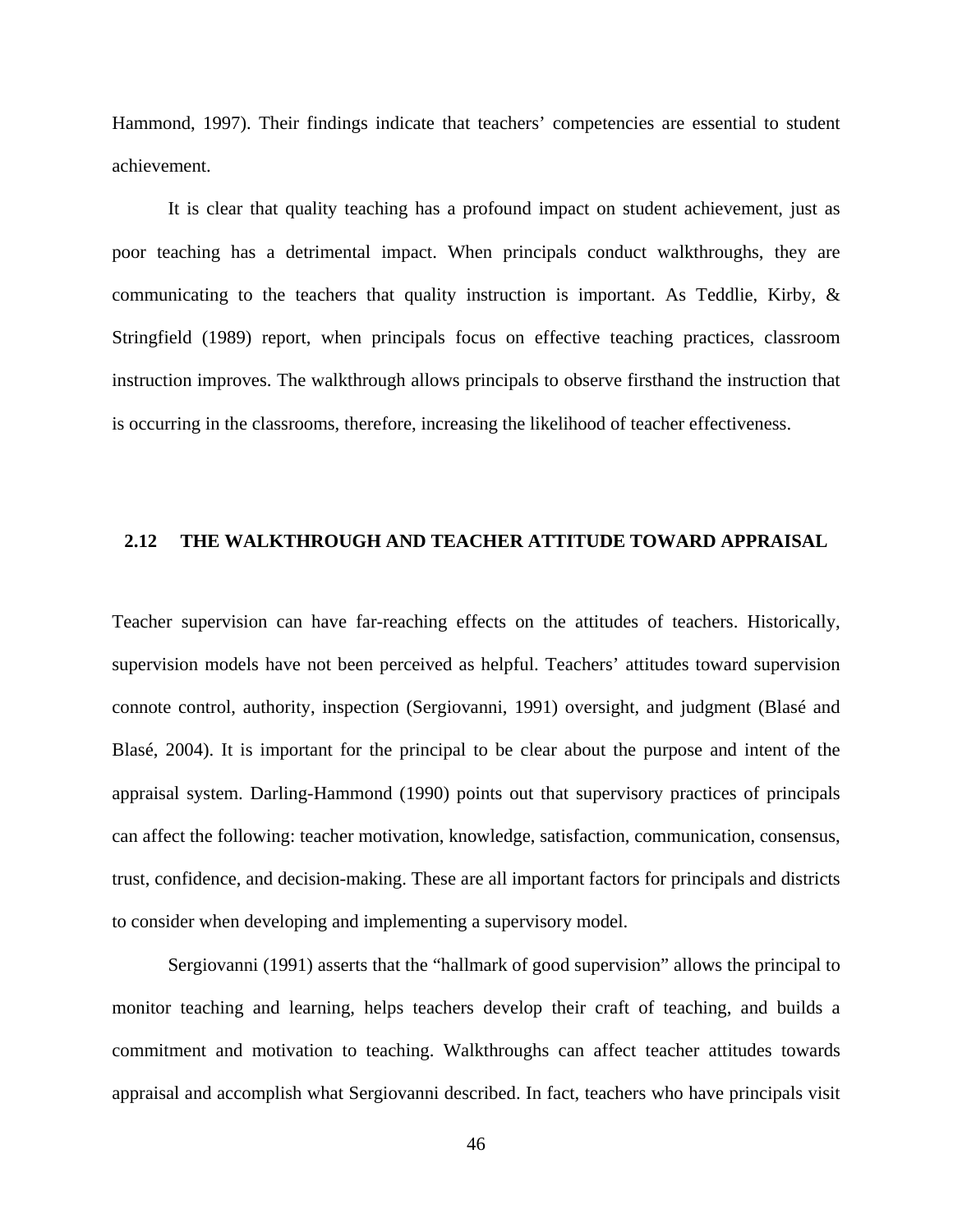their classrooms on a frequent basis and focus these visits on teaching and learning have teachers who possess better attitudes about the teacher appraisal process (Frase, 1998  $& 2001$ , as cited in Downey, 2004).

# **2.13 THE WALKTHROUGH AND IMPROVED TEACHER PERCEPTIONS OF PRINCIPAL EFFECTIVENESS**

The old adage, "Perception is reality," rings true for principals. When teachers do not believe in the abilities of their leaders, it decreases the chances of the school realizing its full potential. This relates directly to the belief of teachers that their principals can make a difference. Therefore, principals must be cognizant of the perceptions or beliefs of teachers regarding their effectiveness as instructional leaders. Collective efficacy is a belief or perception of teachers that they can employ, as a group, the necessary actions to make a positive impact on students (Goddard, 2001). As Bandura (1993) found, school achievement is positively associated to collective efficacy. The perception of teachers regarding principal effectiveness is an important component for successful schools. Moreover, Andrews and Soder (1987) conducted a two-year study of the relationship between principal leadership and student achievement. Their findings suggest that the perceived effectiveness of principals by classroom teachers is critical for gains in student achievement in math and reading.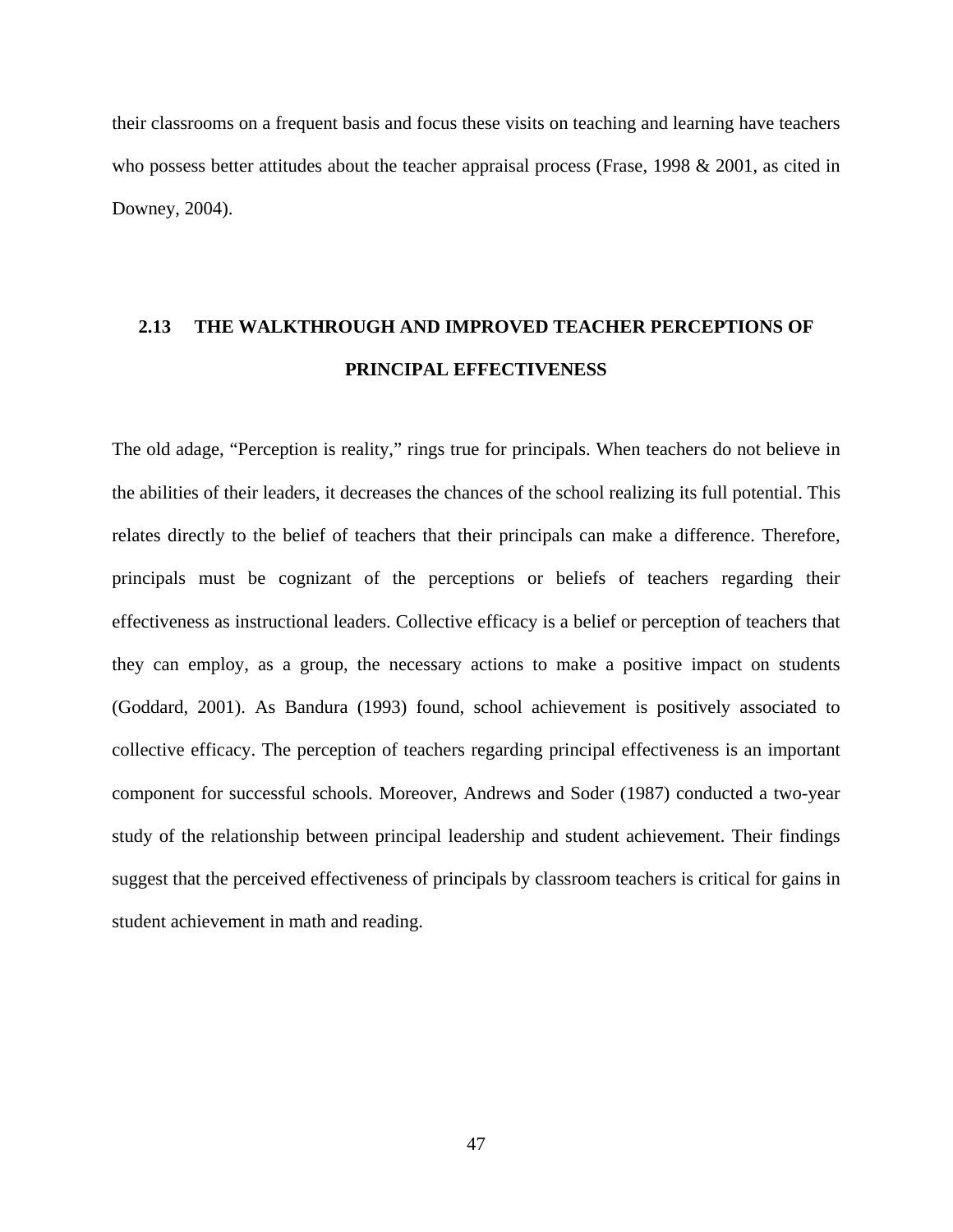#### **2.14 THE WALKTHROUGH AND INSTRUCTIONAL LEADERSHIP**

In order for principals to be effective instructional leaders, they need to ensure quality instruction, model best practices, monitor the implementation of the curriculum, provide resources, and examine assessment data. Indeed, strong building leadership is the catalyst for improving student achievement (Cambron-McCabe, Cunningham, Harvey, & Koff, 2005). The walkthrough can be a valuable tool for principals who want to be effective instructional leaders. In fact, Waters, Marzano, and McNulty (2003) synthesized the research of 70 studies including 2,894 schools, 1.1 million students, and 14,000 teachers. Their findings suggest, "…a substantial relationship between leadership and student achievement" (p.3). Additionally, they identified 21 leadership responsibilities related to student achievement. Several of these principal leadership responsibilities correspond with the classroom walkthrough: Situational awareness, intellectual stimulation, monitors and evaluates, input, visibility, and curriculum, instruction, and assessment. Waters, Marzano, and McNulty describe each as follows:

*Situational awareness*- the principal is insightful and aware of what is going on in the school and can address potential problems by being proactive.

*Intellectual stimulation*- the principal ensures that the staff is aware of current trends and best practices in teaching and learning and frequently engages staff in substantive discussions.

*Monitors/evaluates*- the principal is able to effectively monitor and supervise instructional practices and its impact on student achievement.

*Visibility*- the principal visits classroom on a regular basis. These interactions must be sincere and meaningful to teachers and students.

*Input*- the principal solicits and involves teachers in the planning, implementation, and evaluation of programs and policies.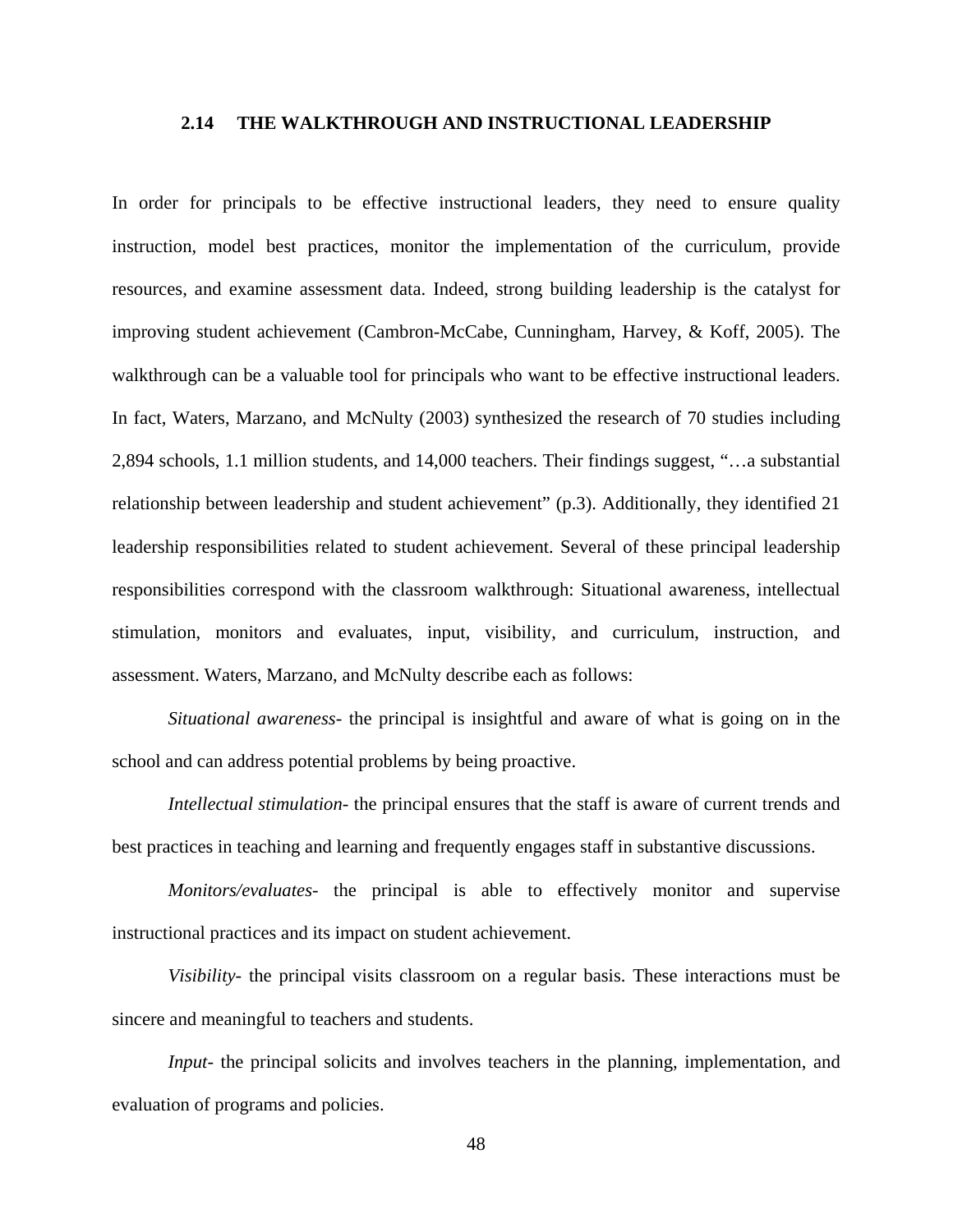*Curriculum, instruction, and assessment*- the principal is an active participant in the design and implementation of programs.

Furthermore, Smith and Andrews (1989) identified four areas of instructional leadership that can affect student achievement: 1.) being a resource provider, 2.) being an instructional resource, 3.) being a communicator, and 4.) being a visible presence. First, a resource provider understands the strengths and weaknesses of his/her staff and can manage resources, materials, and information to meet the needs of not only individuals, but also the entire staff. Second, being an instructional resource means that principals validate effective teaching and continuously support the improvement of classroom instruction. Next, an effective leader communicates effectively to the staff and can articulate a clear vision and get teachers to support it. The effective communicator is able to send clear message that all children can learn and that good teaching matters. Finally, by having a visible presence in the school, principals are modeling behaviors that instruction is important. When principals employ these four instructional leadership beliefs, they can begin to shape teachers' perceptions of principal effectiveness.

Conducting walkthroughs and having a visible presence in the school will not be enough to assure quality instruction and does not make an effective principal. It is what the principal does with the observational data that will make the difference. When principals visit classrooms, they must structure it in a way that is meaningful and purposeful for the teachers (Whitaker, 1997). The observational data is part of the continuous improvement process and ongoing assessment of curriculum and instruction. Glatthorn (1984) suggest that walkthroughs should be learning centered and emphasize the teachers' purposes, the students' learning experiences, and classroom environment.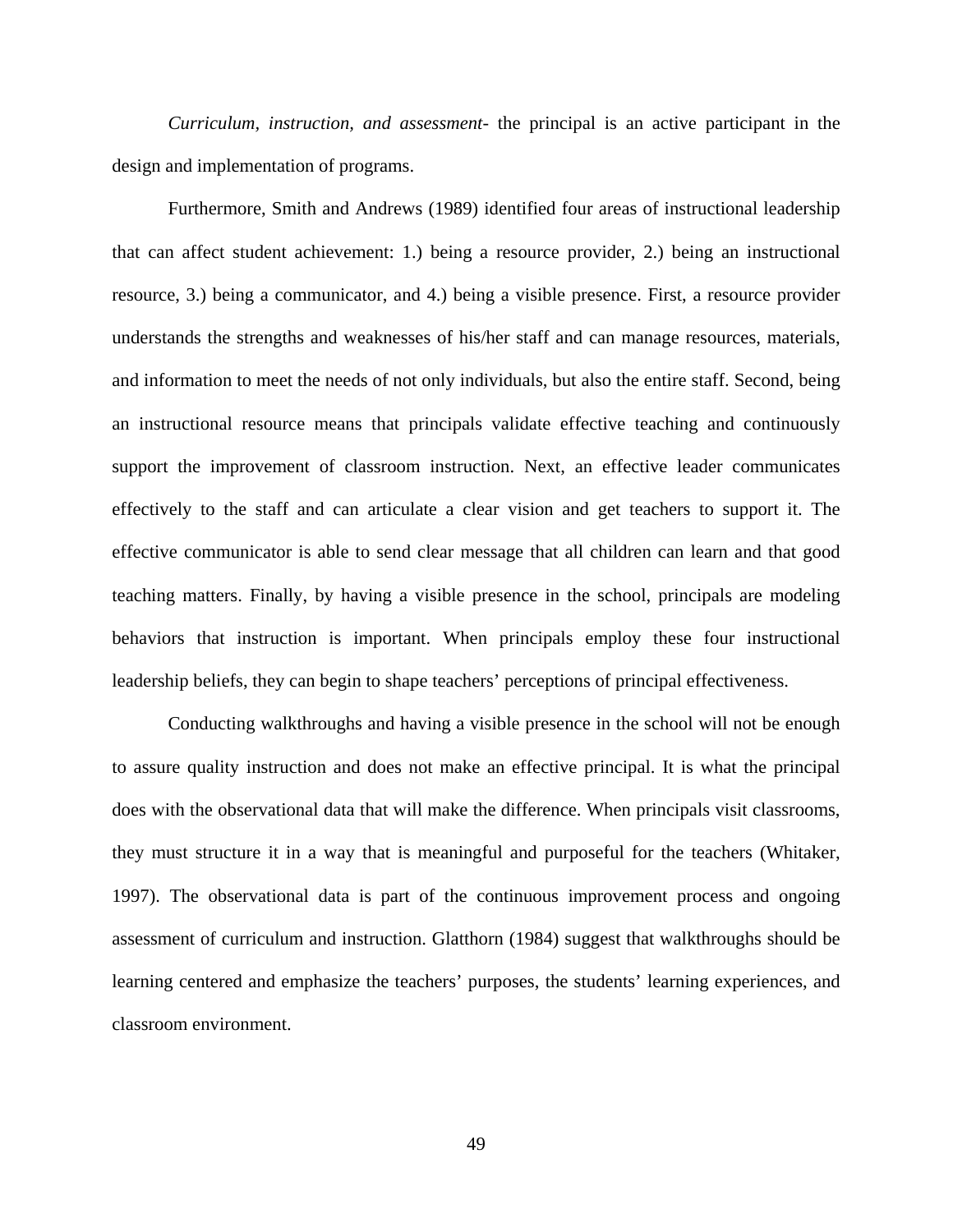Perceptions are made by how principals act. Being a resources provider, being an instructional resource for teachers, being an effective communicator, and being a visible presence in the school helps shape teachers' perceptions of principal effectiveness. By conducting walkthroughs, principals are able to keep abreast of information and keep teachers informed about instructional programs.

# **THE WALKTHROUGH AND PERCEPTIONS OF HIGH SCHOOL PRINCIPALS ON STUDENT ACHIEVEMENT 2.15**

Since this study is a replication of Todd Keruskin's study entitled, *The Perceptions of High School Principals on Student Achievement by Conducting Walkthroughs,* the researcher will examine his findings. Keruskin's study involved five public high schools in the Newport News School District in Virginia. He interviewed school personnel that had been involved with the walkthrough process in the district's high schools. Keruskin's (2005) study found that the walkthrough was a positive influence on instruction and student achievement. He identified the following areas where the walkthrough influenced instruction and achievement:

- The focus (look-fors) of the principals' visits permeated the school. "The Look-fors" improve instruction-walkthroughs area toll to make sure teachers are focusing on the look-fors" (p. 66).
- Increase in test scores.
- Teachers collaborated about instruction and then had the opportunity to observe other teachers using best practices.
- Students were more on task and engagement in the classroom increased.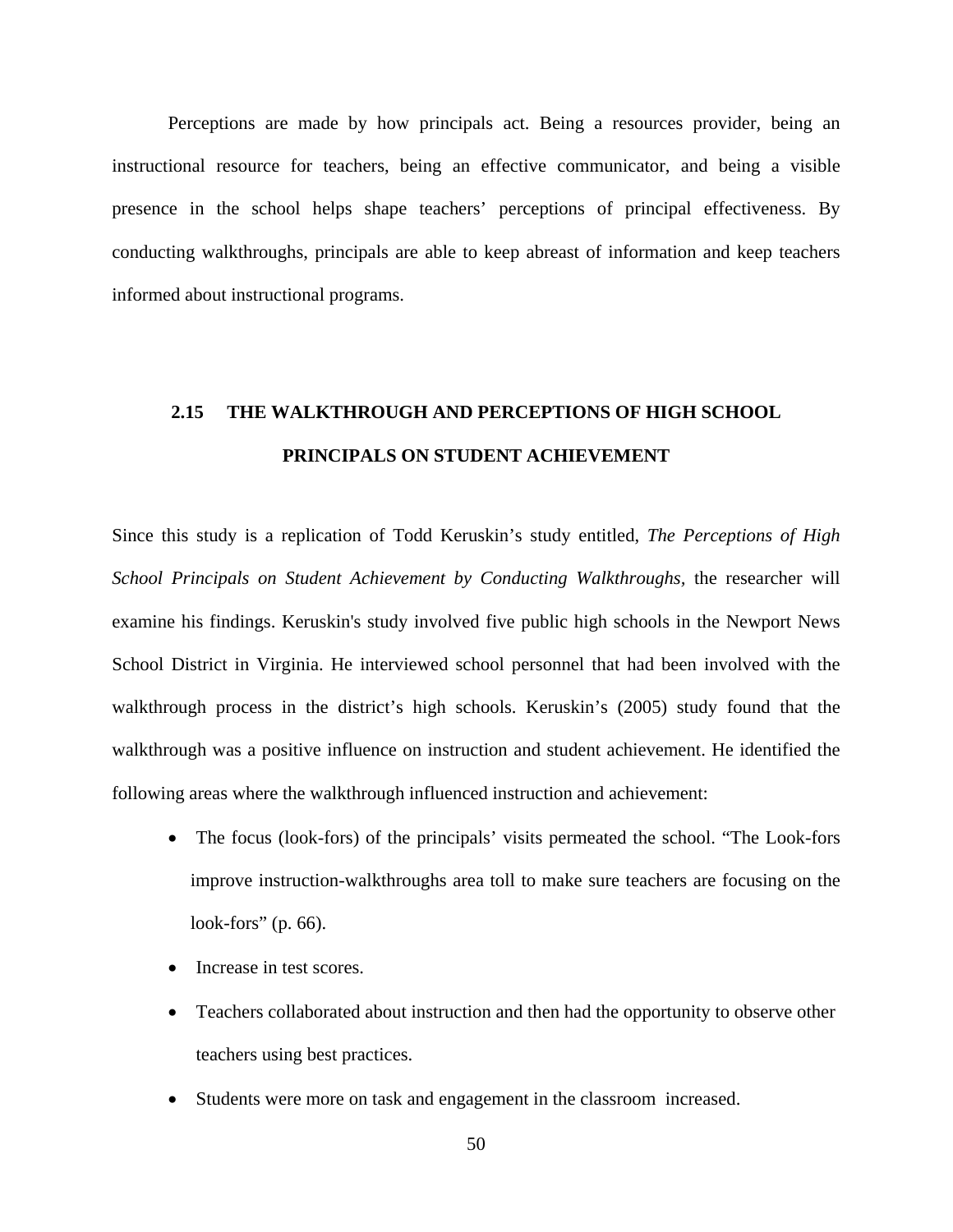In conclusion, the literature review indicates that supervision has undergone many changes and has been influenced by the political and social climate of the country. The research specific to the classroom walkthrough is limited, thus revealing the need for an in-depth study of the impact of the classroom walkthrough on student achievement.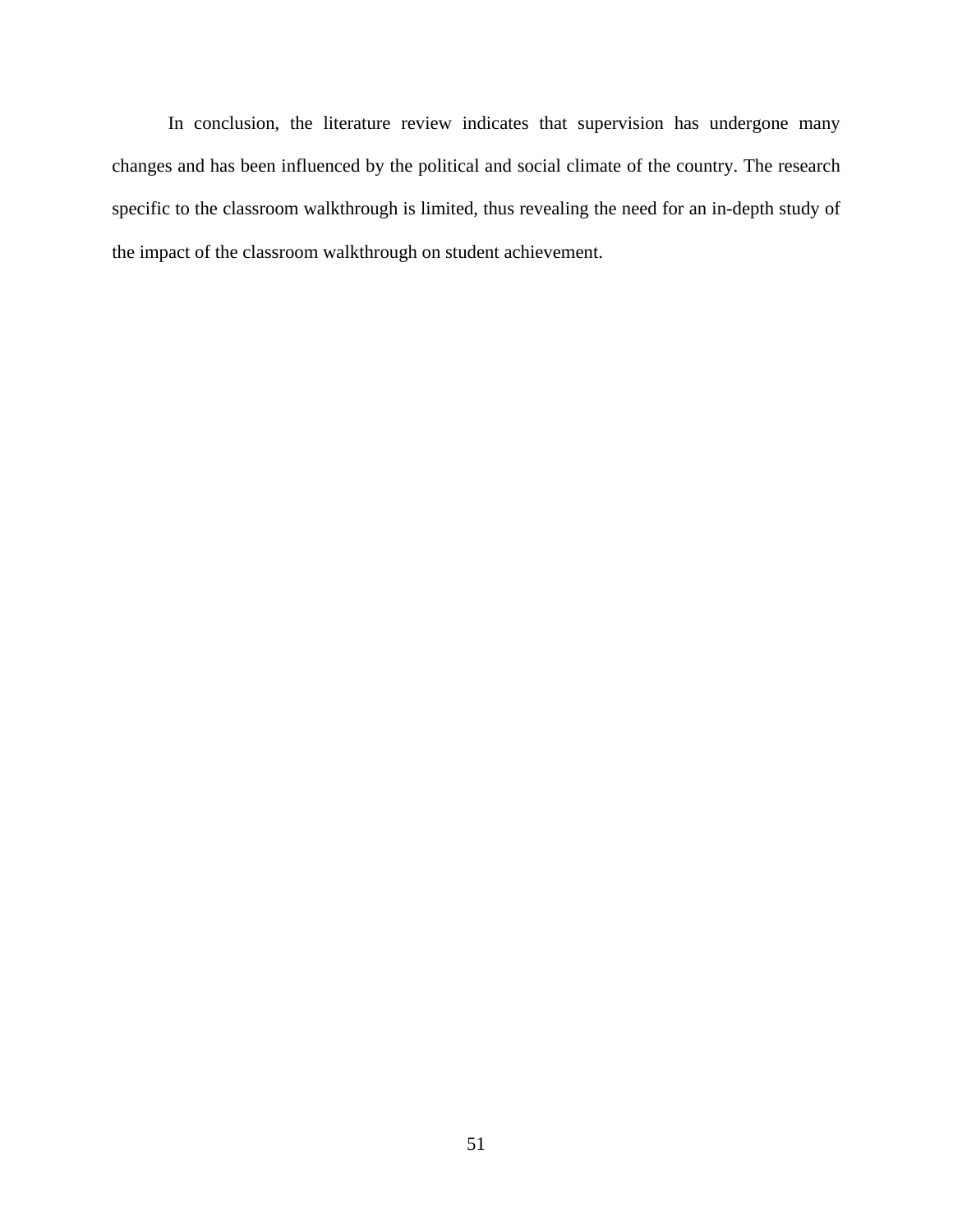### **3.0 CHAPTER THREE: METHODOLOGY**

# **3.1 INTRODUCTION**

In light of the current era of accountability, principals are striving for ways to improve student achievement. Consequently, teacher supervisory practices have been one way that principals are bringing about change in the classroom. From the perspective of elementary principals, this study will describe the key indicators of how the walkthrough tool affected student achievement.

This study is a replication of Todd Keruskin's (2005) study entitled, *The Impact of the Walkthrough Conducted by High School Principals on Student Achievement.* The researcher will apply Keruskin's methodology to a different group of people to determine the consistency of results. According to Thomas, (2003) "A replication study is a project that repeats- either precisely or in large part- the same research methods that were used in an earlier project" (p. 199). Thomas explains four functions a study can be replicated around:

- 1. Assess the results of an earlier investigation in order to confirm or disconfirm the reported outcomes of that investigation.
- 2. Repeat an earlier investigation at a later date in order to judge how stable the results have remained with the passing of time and to estimate the causes of any changes that occurred.
- 3. Alter some aspect of the earlier methodology in order to discover what effect such alteration has on the outcome.
- 4. Apply the earlier method to a different group of people or different set of events in order to learn whether conclusions derived from the earlier study apply equally well to those different people or events (Thomas, p. 199).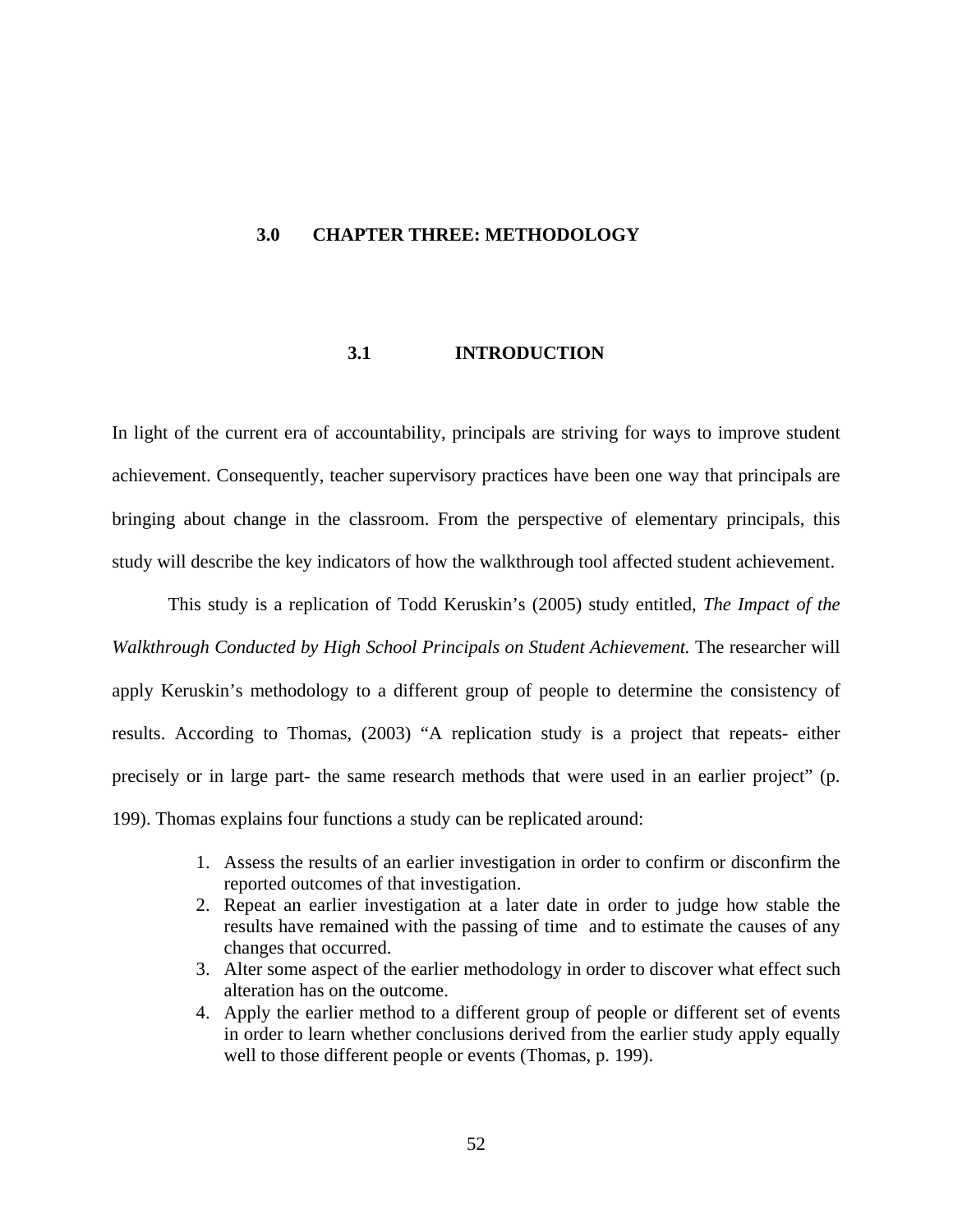#### **3.2 STATEMENT OF THE PROBLEM**

What is the impact of the walkthrough conducted by elementary principals on student achievement?

#### **3.3 RESEARCH QUESTIONS**

- 1. What are the key elements and procedures of walkthroughs that are identified by the elementary principals?
- 2. What elements and procedures appear in the Principals Academy Walkthrough protocol but do not appear in the elementary principals' walkthroughs?
- 3. What are the indicators identified by elementary principals of how the walkthroughs impact student achievement?
- 4. What are the indicators identified by elementary principals of how the walkthroughs impact instruction?
- 5. What is the congruence between the principals' perspectives and the teachers' perspectives with respect to the walkthroughs impact on teaching and learning?
- 6. How has the walkthrough impacted elementary principals as instructional leaders?
- 7. What is the congruence between this study of elementary principals and Keruskin's study of high school principals?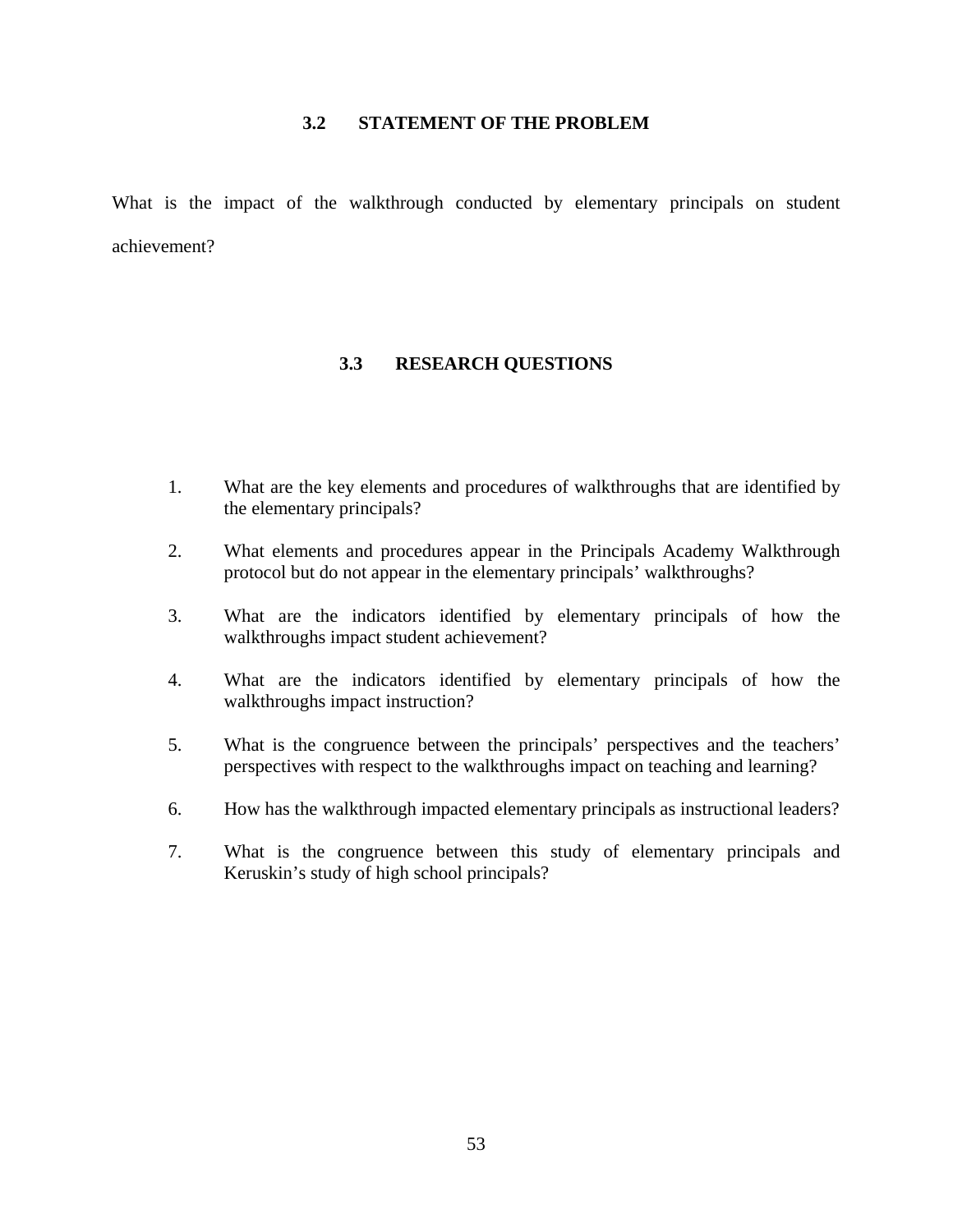#### **3.4 METHODOLOGY AND PROCEDURES**

This descriptive, qualitative study will seek to explore the impact of the walkthrough conducted by elementary principals on student achievement. Qualitative research provides "depth" and "detail" because it is concerned with detailed descriptions of conditions, events, people, and interactions from the pragmatic world (Patton, 1980). Additionally, Denzin & Lincoln (1994) posit that qualitative research provides "rich insight into human behavior" (p. 106). The researcher will use a semi-structured interview to discover the perceptions of each principal and teacher's experiences with the walkthrough model. Semi-structured interviews will provide the researcher with a guide to encompass a set of thematic areas in a flexible manner (Measer, 1988).

Qualitative research allows the researcher to explore and analyze individual and collective beliefs, values, and perceptions (McMillan & Schumacher, 2006). The principals and teachers' responses will be coded and the researcher, using content analysis, will analyze the data.

#### **3.5 SAMPLE**

The researcher contacted Joseph Werlinich and Otto Graf, Co-Directors of the Principals Academy of Western Pennsylvania, to select the principals. As a result, the researcher interviewed seven principals, and five teachers from the principals' respective schools. Consideration was given to length of service of the principals and teachers. Best and Kahn (2003) describe sampling as, "A small proportion of a population selected for observation and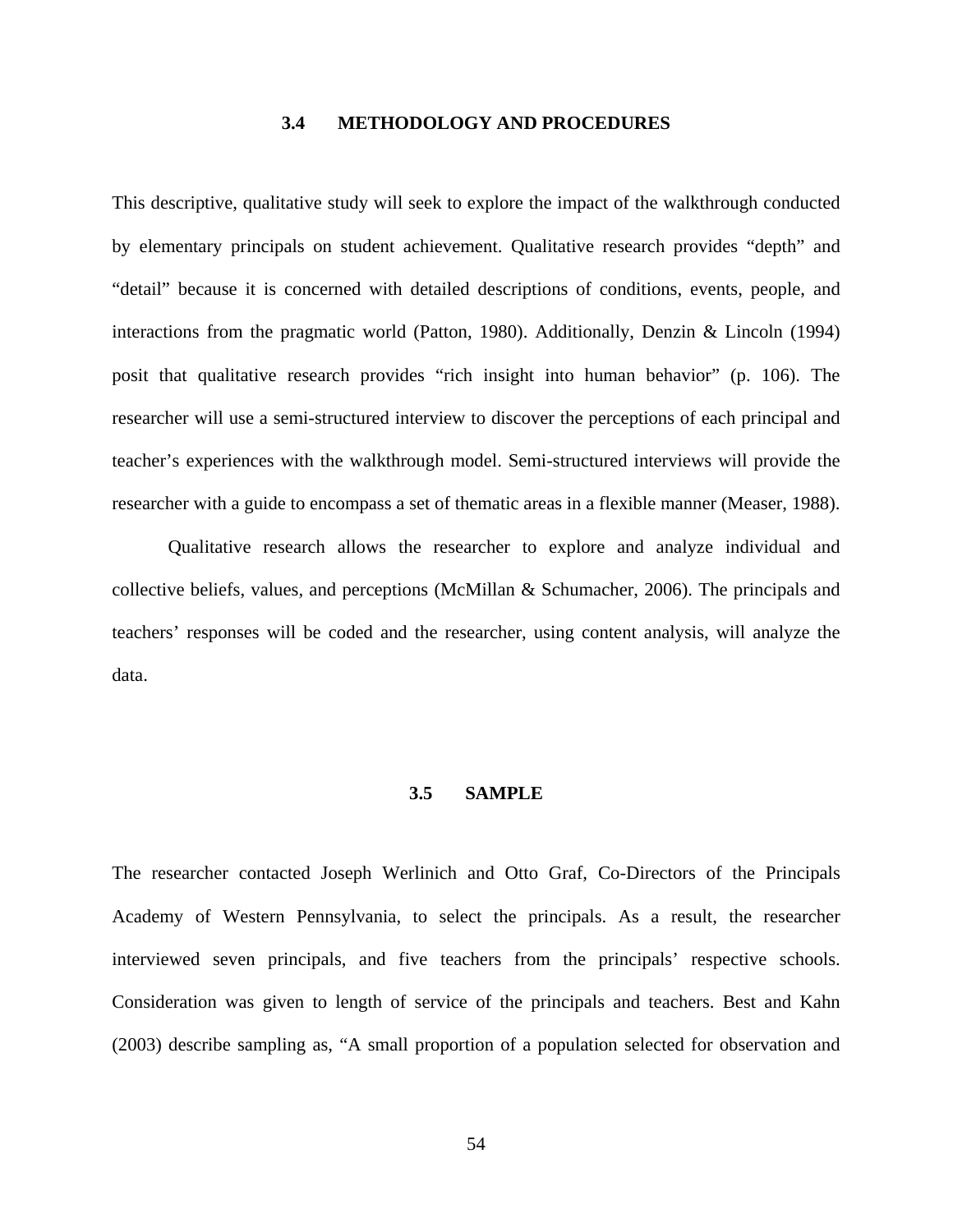analysis. By observing the characteristics of the sample, one can make certain inferences about the characteristics of the population from which it is drawn" (p. 12).

#### **3.6 DATA COLLECTION**

# **3.6.1 Interviews**

The researcher conducted semi-structured interviews with each of the seven principals who have implemented the classroom walkthrough and the five teachers. According to Patton (1980), "The purpose of interviewing is to find out what is in and on someone's mind" (p. 196). Descriptive data was collected by the researcher to ascertain the perceptions and experiences of the principals and teachers. According to Bogden & Biklen (1998), descriptive data gathered from the respondent's own word assists the researcher in developing insights on "how the subjects interpret some piece of the world" (p. 94).

A list of open-ended questions was developed to direct the interviewer. Patton (1980) explains, "The purpose of gathering responses to open-ended questions is to enable the researcher to understand and capture the points of view of other people without predetermining those points of view through prior selection of questionnaire categories" (p. 28). These questions were used to assist the researcher in gathering descriptive data from the respondent's perspective. Furthermore, Patton asserts that qualitative interviewing is used to depict the respondent's perceptions and experiences about a phenomenon and to understand how the participants view the program.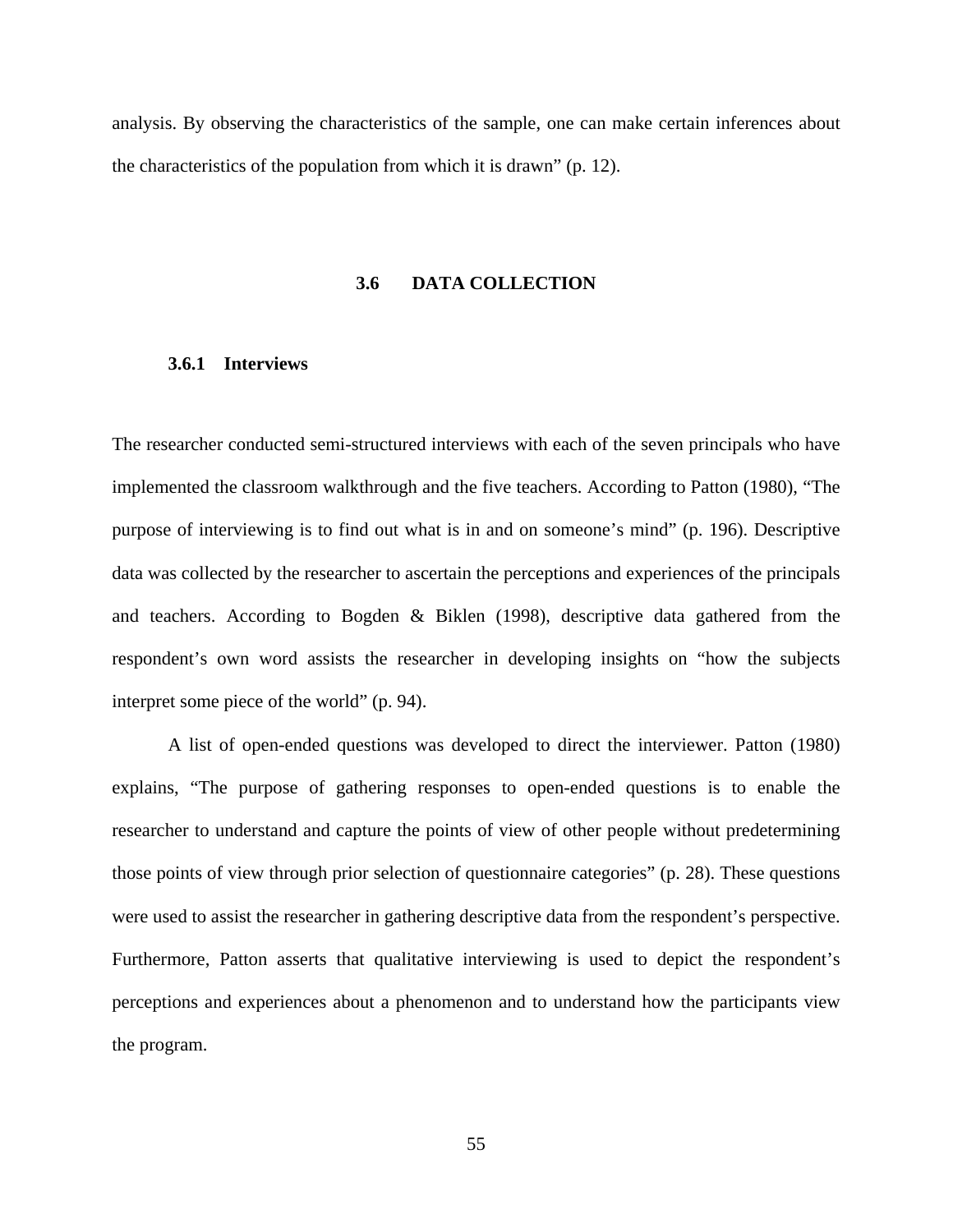# **3.6.2 Interview Questions-Principal**

- 1. Describe your teacher supervision model over the last several years.
- 2. How long ago did you implement the walkthrough model?
- 3. Describe your walkthrough model.
- 4. Describe the steps and procedures when you implemented the walkthrough model.
- 5. Were there any internal barriers when implementing the walkthrough model?
- 6. What are the most important procedures or steps for successful implementation?
- 7. What are the most important procedures of your walkthrough model?
- 8. How much time do you spend in each walkthrough?
- 9. How often do you conduct walkthroughs?
- 10. What are you looking for during your walkthroughs?
- 11. What are you seeing during your walkthroughs?
- 12. What kind of feedback do you give back to the teachers?
- 13. What methods do you use to share the feedback?
- 14. What is the connection between the walkthrough and your supervision model?
- 15. What are the indicators of how your walkthrough model has impacted instruction?
- 16. What are the indicators of how your walkthrough model has impacted student achievement?
- 17. How are walkthroughs impacting you as an instructional leader?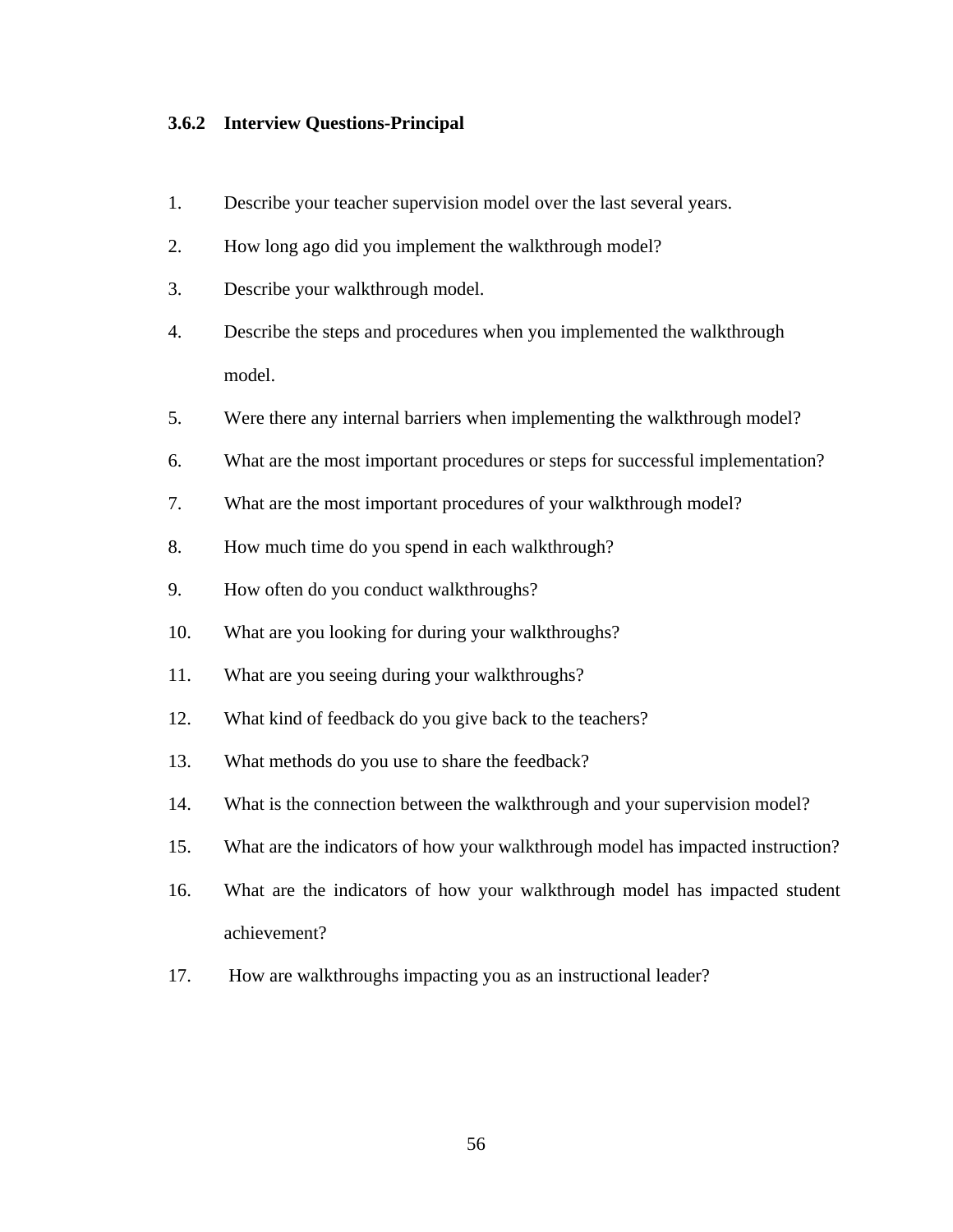### **3.6.3 Interview Questions – Teacher**

The following questions, guided the teacher interviews:

- 1. How has your supervision model changed over the years?
- 2. Describe your supervision model today.
- 3. In your own words, what does the walkthrough tool mean to you?
- 4. What are the principals looking for when they conduct a walkthrough in your classroom?
- 5. What kind of feedback do you get from the principal after a walkthrough?
- 6. What are the indicators of how walkthroughs has impacted your teaching?
- 7. What are the indicators of how walkthroughs has impacted student achievement?
- 8. What advice would you give to an administrator that was about to implement the walkthrough tool?

### **3.7 DATA ANALYSIS**

According to Bogdan & Biklen (1998), "Analysis involves working with the data, organizing them, breaking them into manageable units, synthesizing them, searching for patterns, discovering what is important and what is to be learned, and deciding what to tell others" (p. 157). For this study, the researcher used interviews to collect the data from the respondents. The interviews were tape-recorded and transcribed verbatim. The data was coded and content analysis was used to identify the emerging themes. According to Creswell (2002), coding is the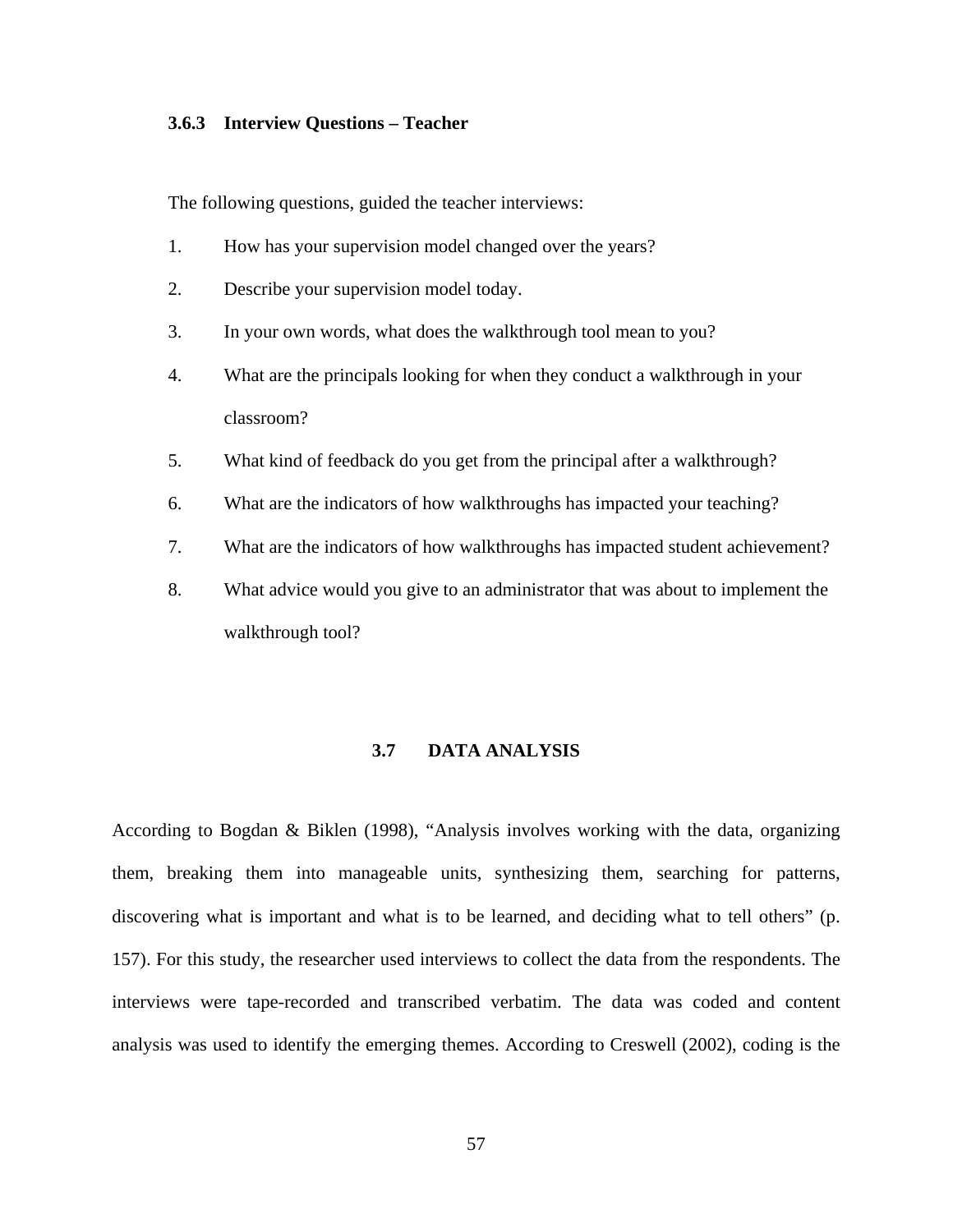process of labeling text and segmenting it to form broad themes. The themes are then "aggregated codes" and are used "to form a major idea in the database" (p. 267).

McMillan & Schumacher (2006) suggest, "Qualitative analysis is a relatively systematic process of coding, categorizing, and interpreting data to provide explanations of a single phenomenon of interest" (p. 364). For this study, the data were organized according to the individual responses of the principals and teachers in order to identify themes representing the perceptions of elementary principals and teachers on the impact of the classroom walkthrough on student achievement. The data were coded and themes were identified according to three categories: consensus themes, supported themes, and individual themes. According to Lincoln and Guba (1985), consensus themes are when the majority of the respondents state the same theme; supported themes are when approximately half of the respondents state the same theme; and individual themes are when one or two respondents state a theme. In order to report the data, the researcher identified each theme with the number of respondents who named the theme. As a result of the data analysis, the researcher then wrote a descriptive summary.

In summary, this descriptive, qualitative study sought to explore the impact of the walkthrough conducted by elementary principals on student achievement. The researcher interviewed principals and teachers who have experienced the Western Pennsylvania Walkthrough protocol. The interviews were tape-recorded, the data were coded, and content analysis was used to identify emerging themes.

58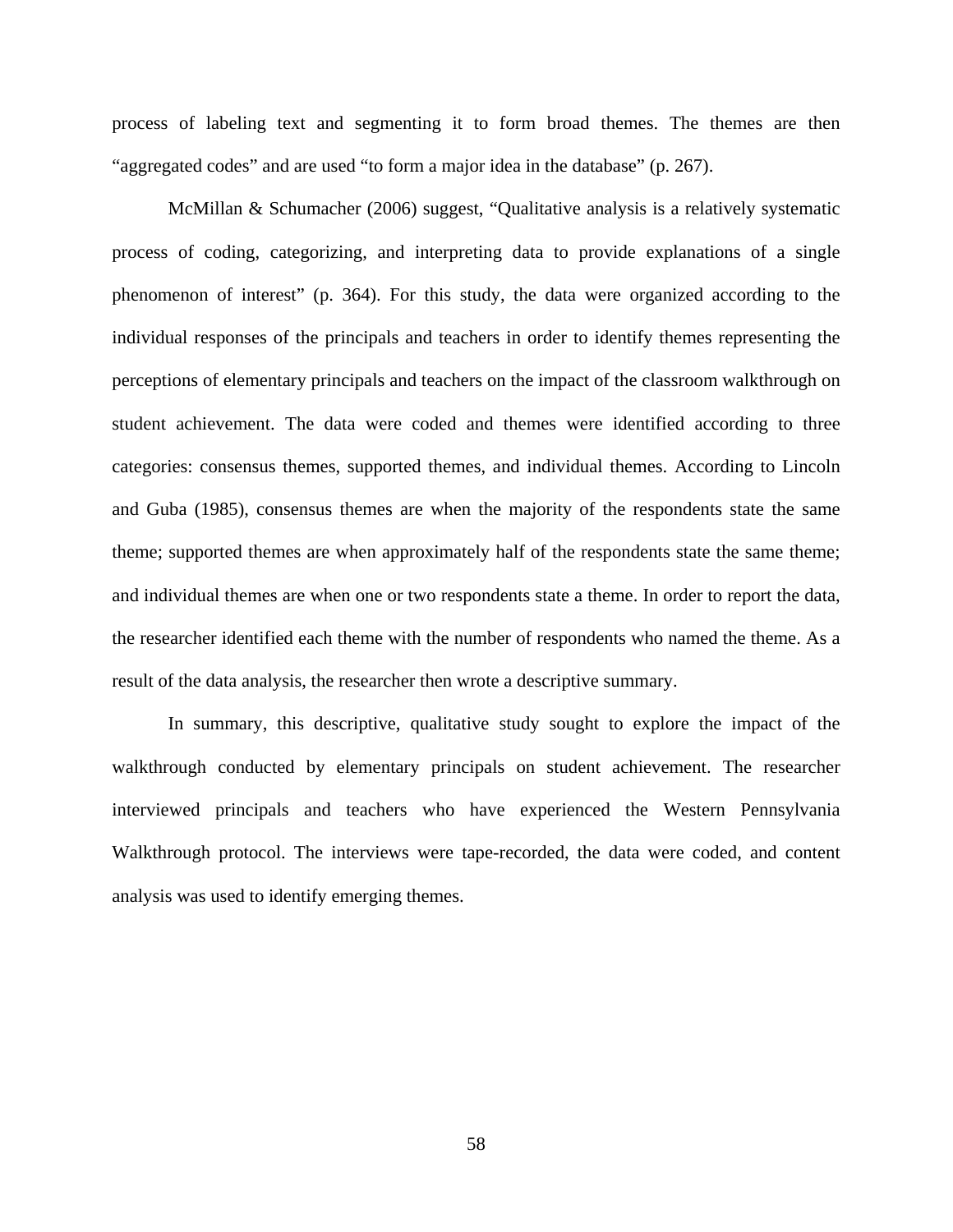#### **4.0 CHAPTER 4: FINDINGS**

The purpose of this study was to focus on elementary school principals using the walkthrough model and to evaluate how the walkthrough model improves student learning. The method of research was personal interviews of elementary school principals who have experience using the classroom walkthrough. The interviews occurred over a two-month period and were conducted at a location selected by the participant. Each face-to face interview was tape recorded and transcribed verbatim. The following sections of this chapter includes a profile of each school represented, demographic data of each participant, a discussion of each research question, results of the data analysis, and summary of the major and minor themes.

#### **4.1 DEMOGRAPHIC DATA FOR SCHOOLS REPRESENTED IN THE STUDY**

Seven elementary principals from six Western Pennsylvania schools participated in this study. Two of the principals interviewed were from the same school district. The average student enrollment for the seven schools was 366, while the average percentage of economically disadvantaged students was 26%. All of the schools represented in this study can be described as a suburban community. In terms of academic achievement, each school met the adequately yearly progress targets for the 2005-2006 school year. The Pennsylvania System of School Assessment (PSSA) is used to measure student and school progress from year to year. Students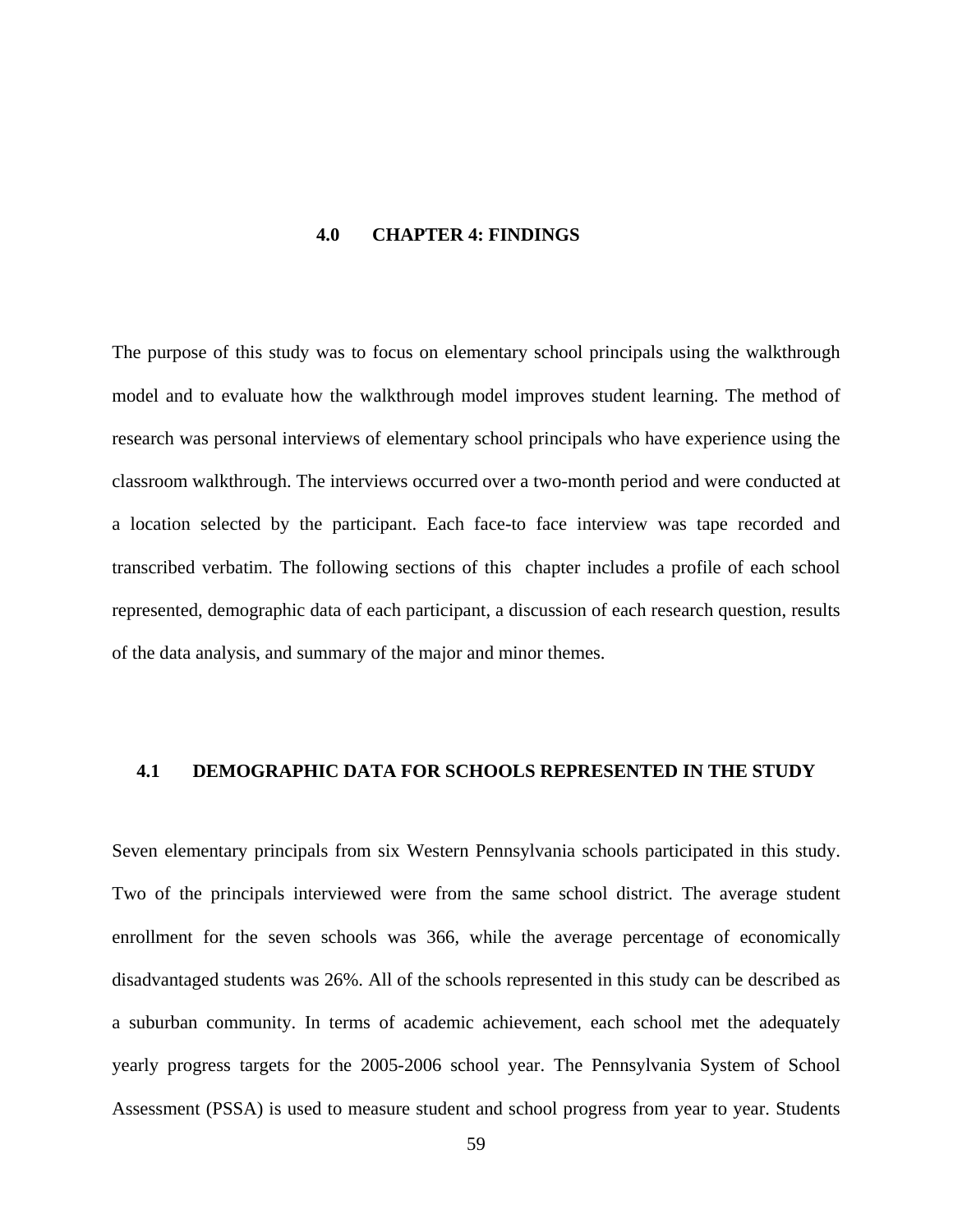in grades 3-8 and 11 are administered the math and reading PSSA each spring. The PSSA scores correlate with the requirements of the No Child Left Behind Act of 2001. The target scores for the 2005-2006 school year were 54% proficient or higher in reading and 45% proficient or higher in math. Of the schools represented in this study, the average score of proficient and higher in reading was 82.7, while the average score of proficient or higher in math was 89. Disaggregated demographic data of the schools represented in this study are shown in Table 1.

| Principal     | Reading      | Math         | Enrollment | Economically  | Grade |
|---------------|--------------|--------------|------------|---------------|-------|
|               | Proficiency  | Proficiency  |            | Disadvantaged | Span  |
|               | <b>PSSA</b>  | <b>PSSA</b>  |            | (% )          |       |
|               | $(\%)$       | $(\%)$       |            |               |       |
|               | 54% Required | 45% Required |            |               |       |
| A             | 81           | 85           | 284        | 23.2          | $K-5$ |
| B             | 91           | 95           | 378        | 1.3           | $K-5$ |
| $\mathcal{C}$ | 82           | 85           | 203        | 28.1          | $K-6$ |
| D             | 88           | 95           | 356        | 43.5          | $K-5$ |
| E             | 83           | 94           | 314        | 34.4          | $K-3$ |
| F             | 73           | 85           | 491        | 25.9          | $K-5$ |
| G             | 81           | 84           | 536        | 25.8          | $K-5$ |

**Table 1: Demographic Data of the Schools Represented.** 

Note: 2005-2006 data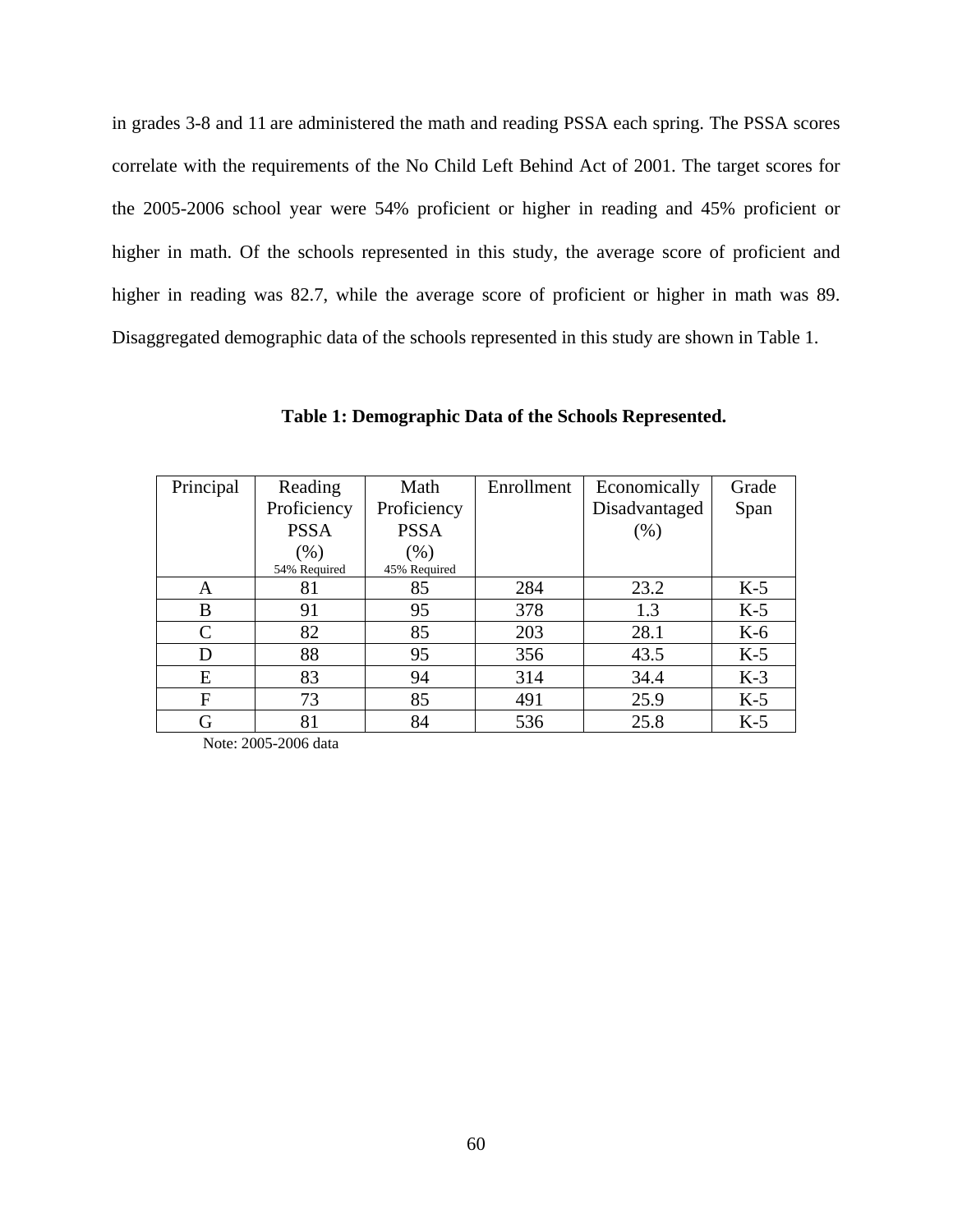#### **4.2 DEMOGRAPHIC DATA FOR THE PARTICIPANTS OF THE STUDY**

#### **4.2.1 Principals**

Seven elementary principals participated in this study. The researcher contacted Joseph Werlinich and Otto Graf, co-directors of the Western Pennsylvania Principals Academy, for names of principals to consider for participation in this study. Five of the seven principals are current members of the Principals Academy of Western Pennsylvania. Each principal has conducted walkthroughs for an average of 3.2 years, while the range of administrative experience for the principals was 1 to 13 years. Disaggregated demographic data for the principals represented in the study are shown in Table 2.

| Principal     | Total<br>Administrative<br>Experience | Number of Years<br>as Building<br>Principal | Number of years<br>conducting<br>walkthroughs |
|---------------|---------------------------------------|---------------------------------------------|-----------------------------------------------|
|               |                                       | 2.5                                         | 2.5                                           |
| B             |                                       |                                             |                                               |
| $\mathcal{C}$ | 13                                    | 13                                          |                                               |
|               |                                       |                                             |                                               |
| E             |                                       |                                             |                                               |
| $\mathbf{F}$  | 2                                     | 2                                           | っ                                             |
| G             |                                       |                                             |                                               |

**Table 2: Demographic Data of the Principals Represented in the Study.** 

Note: 2006-2007 school year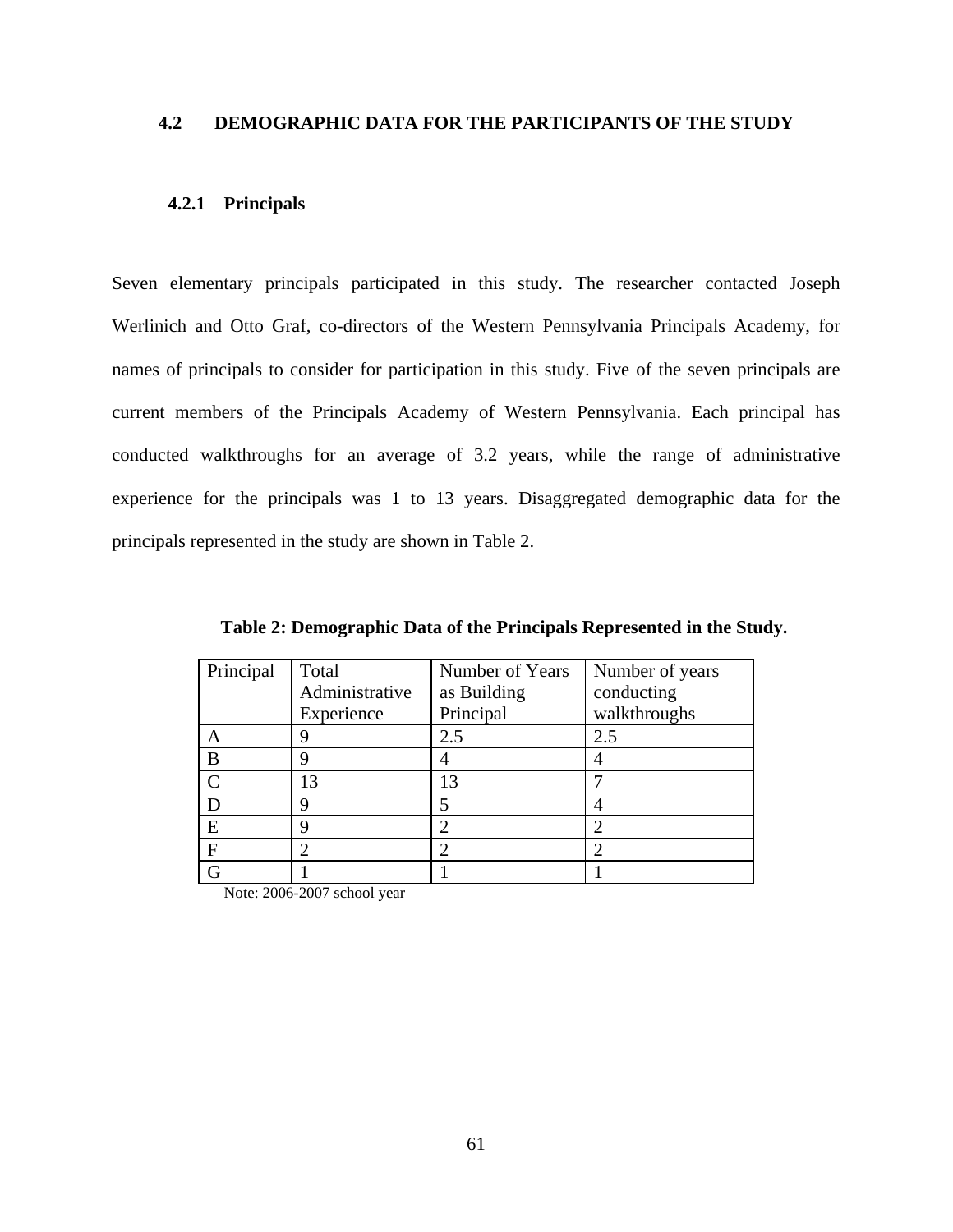#### **4.2.2 Teachers**

The researcher asked each principal to identify teachers for consideration for being interviewed. Three of the principals were able to secure teachers for participation in this study. As a result, the researcher interviewed a total of five teachers. The range of teaching experience in years is 8-20, while the average years of experience is ten (Table 3).

| <b>Teacher</b> | <b>Teaching</b><br><b>Experience</b><br>in Years | <b>Current</b><br><b>Grade or</b><br><b>Subject</b><br>Area | <b>School Building</b> |
|----------------|--------------------------------------------------|-------------------------------------------------------------|------------------------|
| $\mathbf{A}$   | 20                                               | Special                                                     | Principal B            |
|                |                                                  | Subject Area                                                |                        |
| B              | 9                                                | Kindergarten                                                | Principal B            |
| $\mathcal{C}$  | 3                                                | Fourth                                                      | Principal F            |
| D              | 10                                               | Fifth                                                       | Principal F            |
| E              | 8                                                | Third                                                       | Principal G            |

**Table 3: Demographic Data of the Teachers who Participated in the Study.**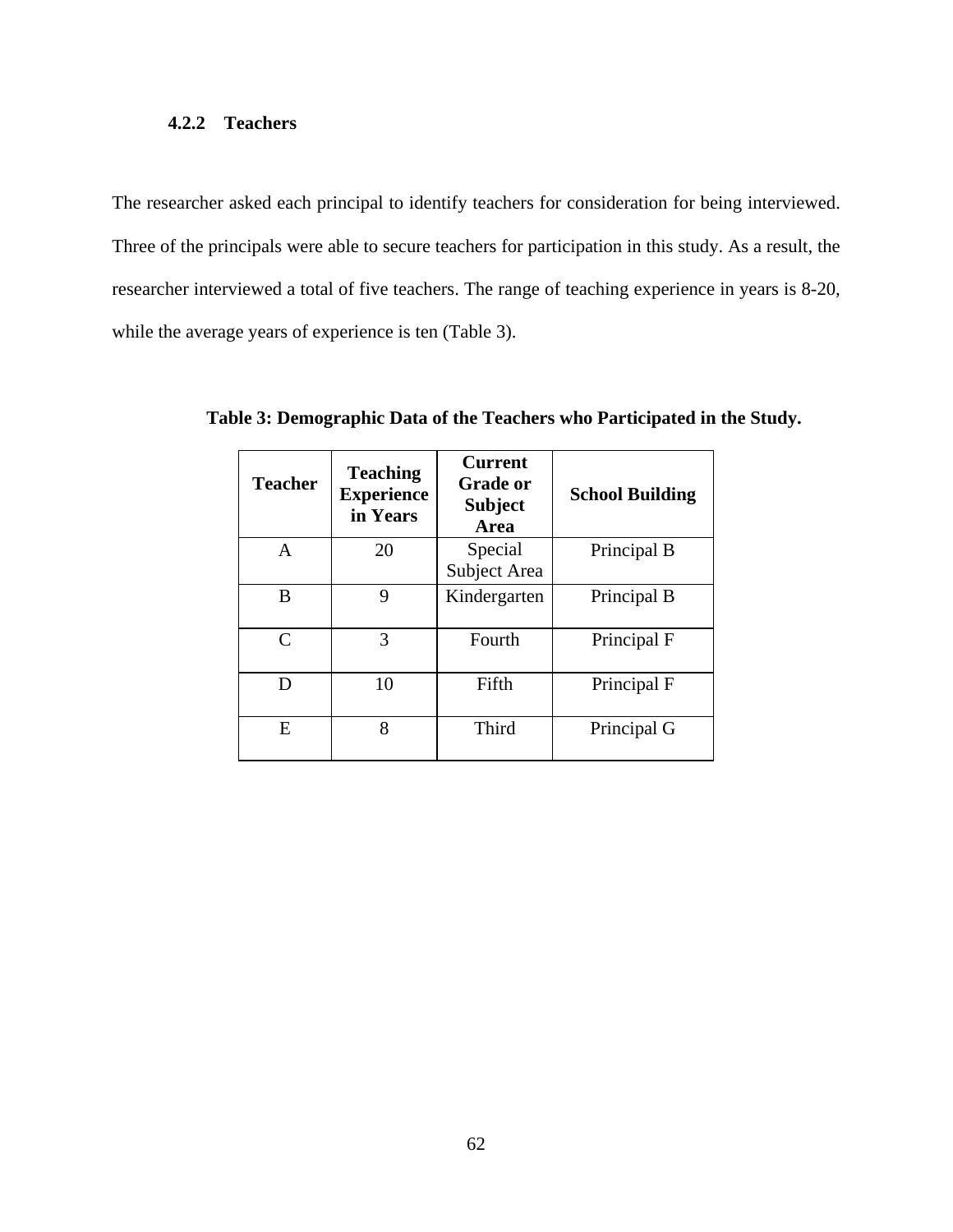#### **4.3 ADDRESSING THE RESEARCH QUESTIONS**

The following section addresses each research question identified in this study and specifies the interview questions that were asked of each participant. This section is organized in a sequential manner by each participant's response to the questions. Direct quotations and excerpts from the participants are used throughout this section in order for the reader to capture the essence of the interviewees' responses.

#### **4.3.1 Research Question 1: What are the key elements and procedures of**

#### **walkthroughs identified by the elementary principals?**

The researcher asked the following questions of the principals to acquire the data to answer research question number one:

- Describe the steps and procedures when you implemented the walkthrough model.
- Were there any internal barriers when implementing the walkthrough model?
- What are the most important procedures or steps for successful implementation?
- How much time do you spend in each walkthrough?
- How often do you conduct walkthroughs?
- What are you looking for during your walkthroughs?
- What kind of feedback do you give back to the teachers?
- What methods do you use to share the feedback?

Upon analysis of the collected data several consensus themes arose that support the Western Pennsylvania Principals Academy's Walkthrough model. The principals specifically used words from the Principals Academy's Walkthrough model to indicate the key elements of their model. These consensus indicators include the following: Focus on the positive, establish look-fors, be consistent, provide feedback, build trust, and establish guidelines and expectations.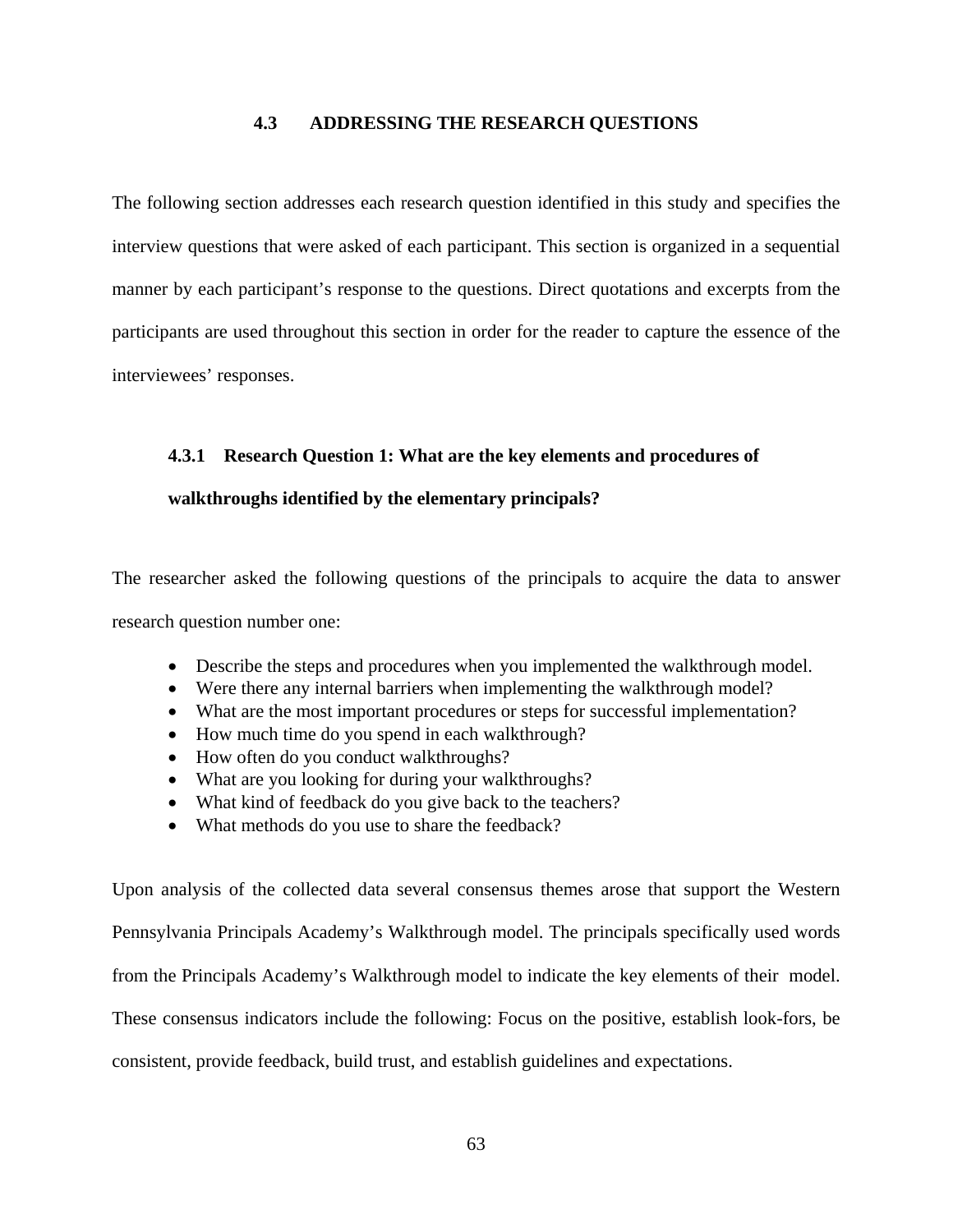Supported themes (2) included principals validating effective practices and being clear with the purpose of the walkthrough. Additionally, several noteworthy individual themes that support the Academy's model were reported as well. Principal D reported that he conducts a preliminary meeting with each grade level to discuss the data to be collected and to identify the look-fors for the year. Principal F reported that his goal is to build a cultural awareness for the walkthrough in the building. Additionally, Principal F found it to be extremely helpful to discuss the walkthrough process and model with the administrative staff. Principal G pointed out that principals must understand that the walkthrough is a process and to be very careful about making assumptions when only observing small parts of lessons.

The next section delineates each principal's responses to the interview questions listed above and is intended to provide an in-depth report of the participant's perspectives on the key elements of the walkthrough. The consensus, supported, and individual themes are shown in Figure 1.

#### **Principal A**

Principal A began conducting walkthroughs in his first year as building principal. The walkthrough was used in addition to the district's policy of four formal observations per year for nontenured teachers and one formal observation per year for tenured teachers. Principal A stated his teachers were not used to the principal visiting classrooms on a regular basis, and that he had to begin the process slowly. Principal A reported that the district had a strong union, thus creating a minor barrier for implementation of the walkthrough.

Principal A stated,

The walkthrough model was like a transition. It is not something that you can just start doing. Being a new principal in that district, I had to get the staff behind me and make sure they understood the process. A lot of times, it was just that I was coming around to say good morning to the kids. I would do it right at the beginning of the day. I did a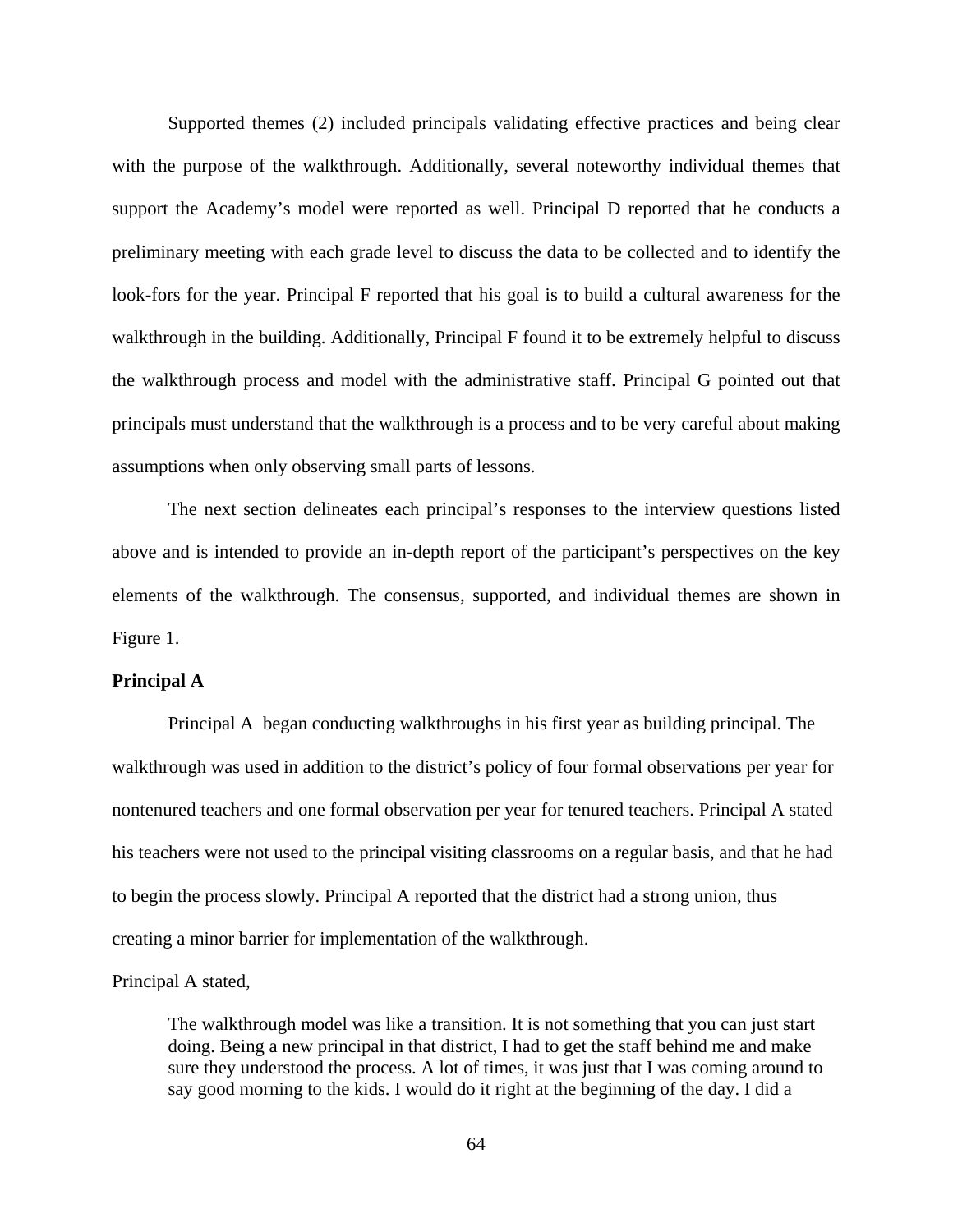gradual transition. The district had a very strong union and I can tell you that the first time I walked in, it was like a deer in the headlights look. So, the beginning of the walkthrough I really focused on the positive things that I would see in the classroom. I would give the teacher some positive feedback like, I really liked what you did with that assignments or what you were doing with the students. Word got out quickly that he's not in there to hammer us. He's looking at good things that we're doing. That takes time, to build a rapport with staff. It is a much better model than going in and focusing on the negative things right off the bat. At that point, the damage will be done and teachers will not be open to it. Once you get the walkthrough process up and running, the more you do it, the more open they feel. We had established look-fors and I always gave feedback to the teachers-written notes, emails, verbal, face to face. I think if you approach it in a non threatening manner, you get more out of it; teachers got a lot more out of it to the point where they would try to please me to do some of the things that I suggested, and I knew it was working when I would have teacher call me a week or so later and say, why don't you come down and take a look at this.

#### **Principal B**

Principal B uses the walkthrough as part of the district's supervision model. She stated that the district's model is based on the Danielson model for supervision. Danielson's model is explained in Chapter 2. To develop this framework, the district convened a committee, which was inclusive of teachers and administrators. The model is based on a three-year cycle: assessments and planning, peer support, and reflection and assessment. Each year of the cycle involves specific activities from the supervisor and teacher. For instance, in year one, teachers complete a rubric and identify goals that focus on ways to improve their professional practice. In year two, the teachers work collaboratively and focus on similar topics for peer study. Year three includes a reflection and assessment of the progress made towards the goals. During this final stage, the teacher shares a professional portfolio with the supervisor.

Principal B stated,

The walkthrough was an outgrowth as one of the supervision techniques that can be used as part of the supervision model. Walkthroughs can take place to just indicate and show good practice and reinforce what teachers are doing well and give principals an idea of maybe something that someone might have an area of weakness in and that might be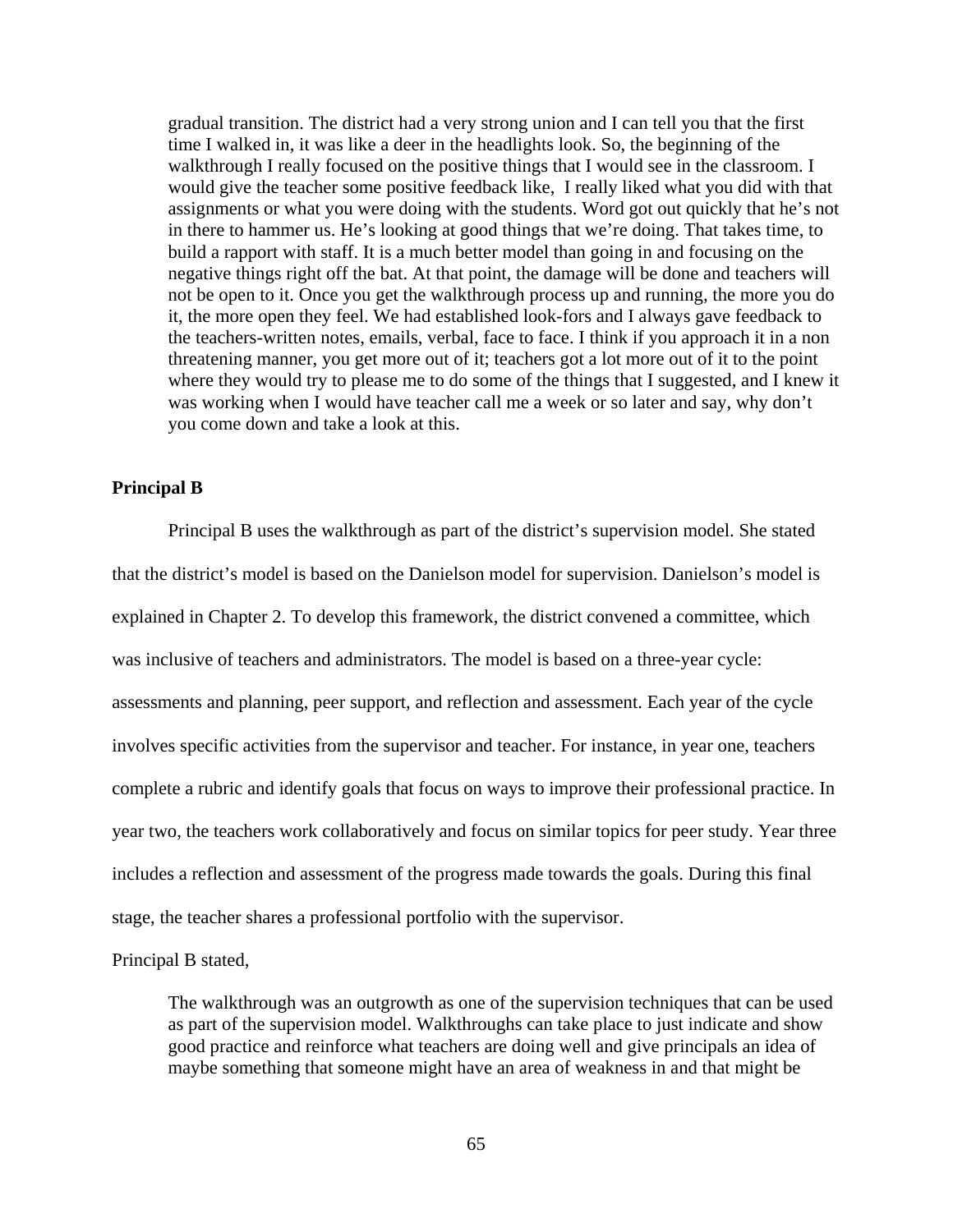something that someone might focus their goal on the next time they are coming up with their cohort goals.

Principal B's predecessor conducted walkthroughs as part of the supervision model of the

district, but she reported that it was viewed negatively.

Principal B stated,

When I came here, of course, the walkthrough model had been described to the teachers through the supervision model but it was not favorable and so there had been some walkthroughs done prior to me coming here. A couple of principals would go to each other's buildings and do walkthroughs and do the conference afterwards but it was pretty distasteful. So, what I did was engage Dr. Graf from the University of Pittsburgh because I was in the Principals' Academy at that time and so I used that as my way of getting the walkthroughs in place. So, I did have Dr. Graf come here and do some real formal walkthroughs with the teachers, just to really reinforce positive practice and have then hear from someone at the university level. It was very helpful in getting the process in place.

Principal B indicated that the walkthrough protocol is about "a change of thinking about

supervision." She indicated that there were some internal barriers that needed addressed.

Specifically, teachers were accustomed to the old model of supervision, "The old model, the

principal came in once or twice a year, did a formal observation, did a conference, and the

teacher walked out the door. Nothing was really specifically discussed. So people were just not

comfortable." After involving Dr. Graf , building trust, and focusing on the positive, the teachers

began to feel more comfortable about the walkthrough. Principal B explained,

I think building trust is the most important part. When you first begin the walkthrough process you must constantly reinforce the good things that are happening and let people hear about it. Focus on the positive because the reason why it becomes distasteful to them is because they are afraid that you are going to say something publicly about a practice that is not desirable. They don't want to be embarrassed in front of their colleagues. It can be very personal.

Principal B reported several things to consider for successful implementation of the walkthrough: "build trust, reinforce the good things, be positive, be clear, communicate to staff, and let people know up front."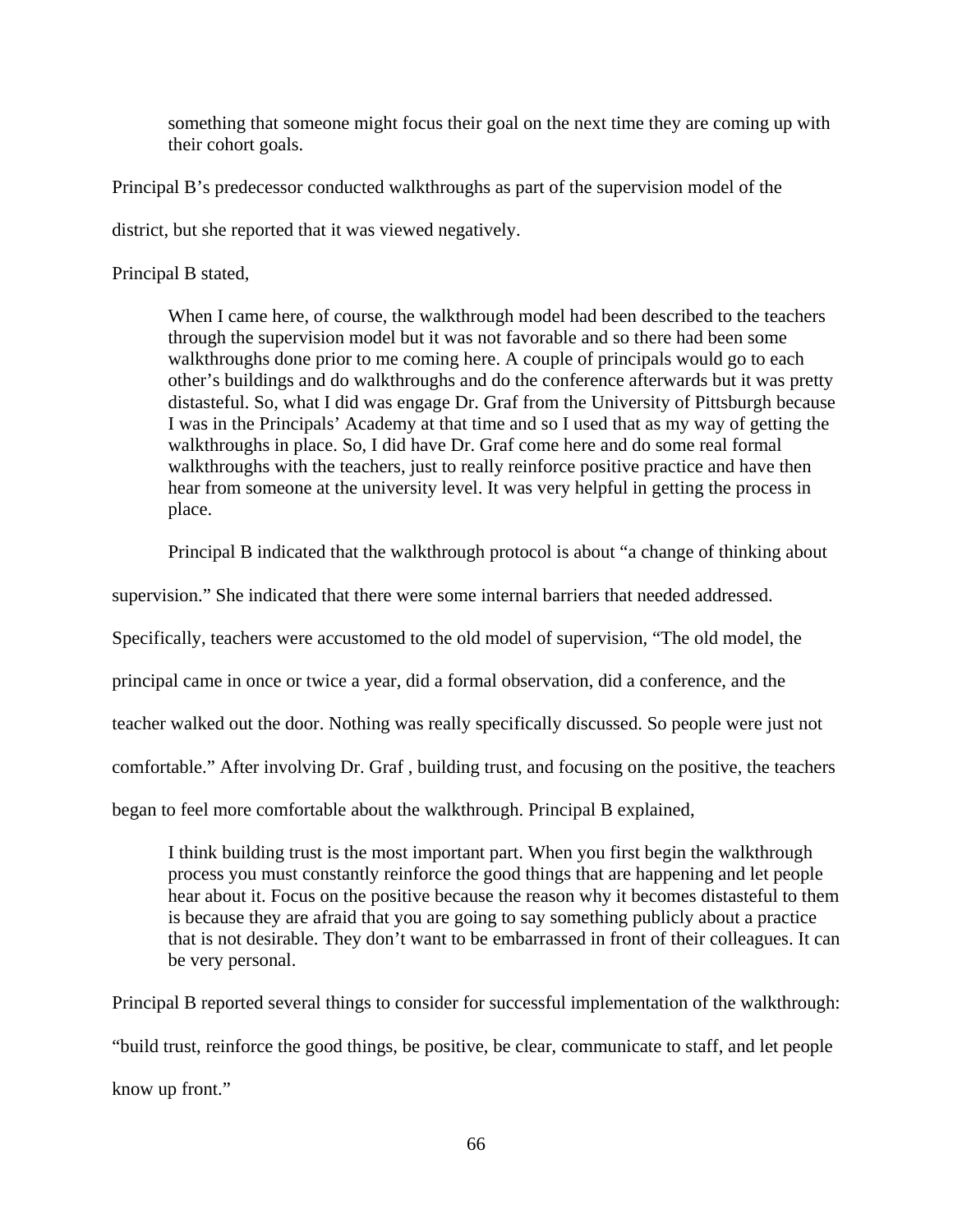#### **Principal C**

Principal C indicated that the walkthrough model is not a part of the district's supervision model. The district uses a differentiated supervision model that was adopted in 2001. Nontenured teachers are formally observed six times per year and tenured teachers at least one time per year. Principal C explains, "We don't really have the walkthrough identified in our contract. So, the walkthrough is something I use. It's my own version. Our contract doesn't specify." In fact, Principal C calls them quick visits, not walkthroughs. Principal C indicated that she did not want to make it an issue with the association, thus the name, "quick visits." For the purpose of the interview, "quick visits" were meant to de defined as "walkthroughs."

Principal C explains how she began using the walkthrough:

Several years ago we outlined what we wanted to accomplish as a building. We called it a Blueprint for Learning. We tried to pick out what we thought were the most important things. Those were the things that I focused on in the observations. In a quick visit or a walkthrough they knew those were the things that I'm looking for. So, that's a big part of what we do, a big part of what I talk about

Principal C stated that she kept the walkthrough process as informal as possible. She indicated that she believes this is why she did not experience any internal barriers with the walkthrough process. Principal C comments on the most important procedures of the implementation of the walkthrough protocol,

I think the trust level between the principal and the staff is most important. The teachers must have confidence that they understand what they are doing…So, there is really a lot of communication all the way around. There really isn't anything that's a surprise to anybody and I think that makes it easier all the way around.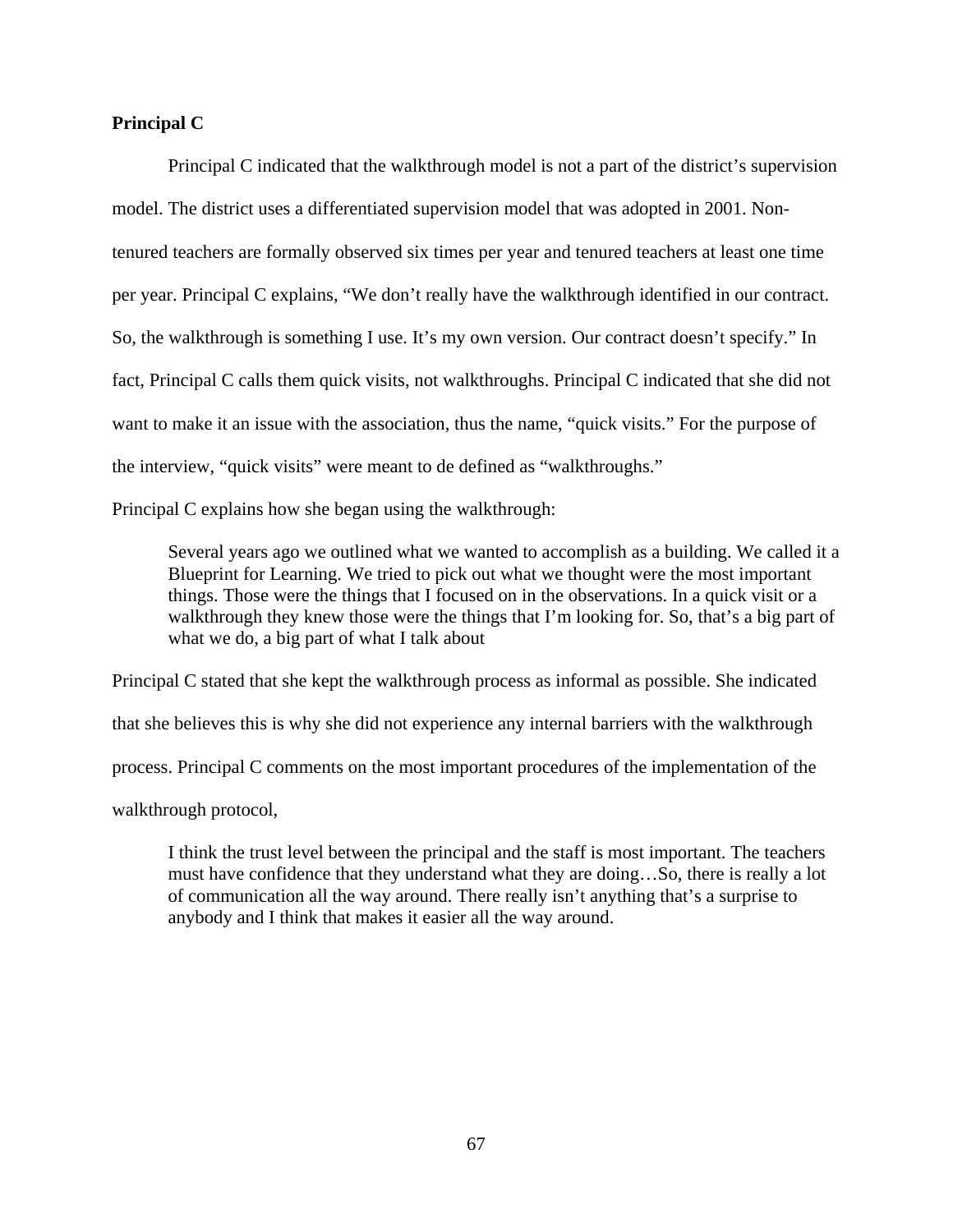#### **Principal D**

Principal D began using the walkthrough model in 2002. He indicated that it was a

district initiative and that administrators were trained by Dr. Otto Graf. Principal D reported that

the walkthrough is used in conjunction with the district's supervision model and the

requirements set forth by the Pennsylvania Department of Education (PDE).

To begin the walkthrough process, Principal D explains that conducting an initial meeting

with staff is top priority. Principal D stated,

The first thing I do is conduct walkthrough meetings with grade level staff. That's usually at the beginning of the year and we, again, establish guidelines for everybody involved. Those guidelines provide some kind of focus for the building and for the grade level and from there, as we move on, we try to establish standards by looking at what we call lookfors. Then, we schedule walkthroughs for the grade level. I usually do it in grade levels and try to have a pre-meeting with grade level teachers. At this meeting, we identify the data to be collected. The walkthroughs are conducted and then I debrief with the teacher.

Principal D reported teacher anxiety was the biggest internal barrier at the start of the

walkthrough process. However, he explained that this lasted for just a little while. In order to get

past the teacher anxiety issue, Principal D explains the procedures for successful

implementation:

To have successful implementation, I had to make sure to get beyond those barriers. I had to definitely build trust in the process. After fostering trust and establishing myself as a visible presence in the classroom, teacher anxiety diminished. Also, building a focus and establishing look-fors for the walkthrough was important for successful implementation.

Principal D reported that he tries to get into classrooms weekly and stays in each

classroom for about ten to fifteen minutes. During the walkthrough, Principal D stated that his

major focus is to observe the establish look-fors. Principal D stated,

Probably the first major thing I'm looking for is the components of out instructional model. I'm checking for understanding, the teachers' expectations, and beyond that, increased use of research based teaching practices, varying instructional strategies. I also look for how the teacher is using academic learning time, transitions, student engagement, and academic rigor.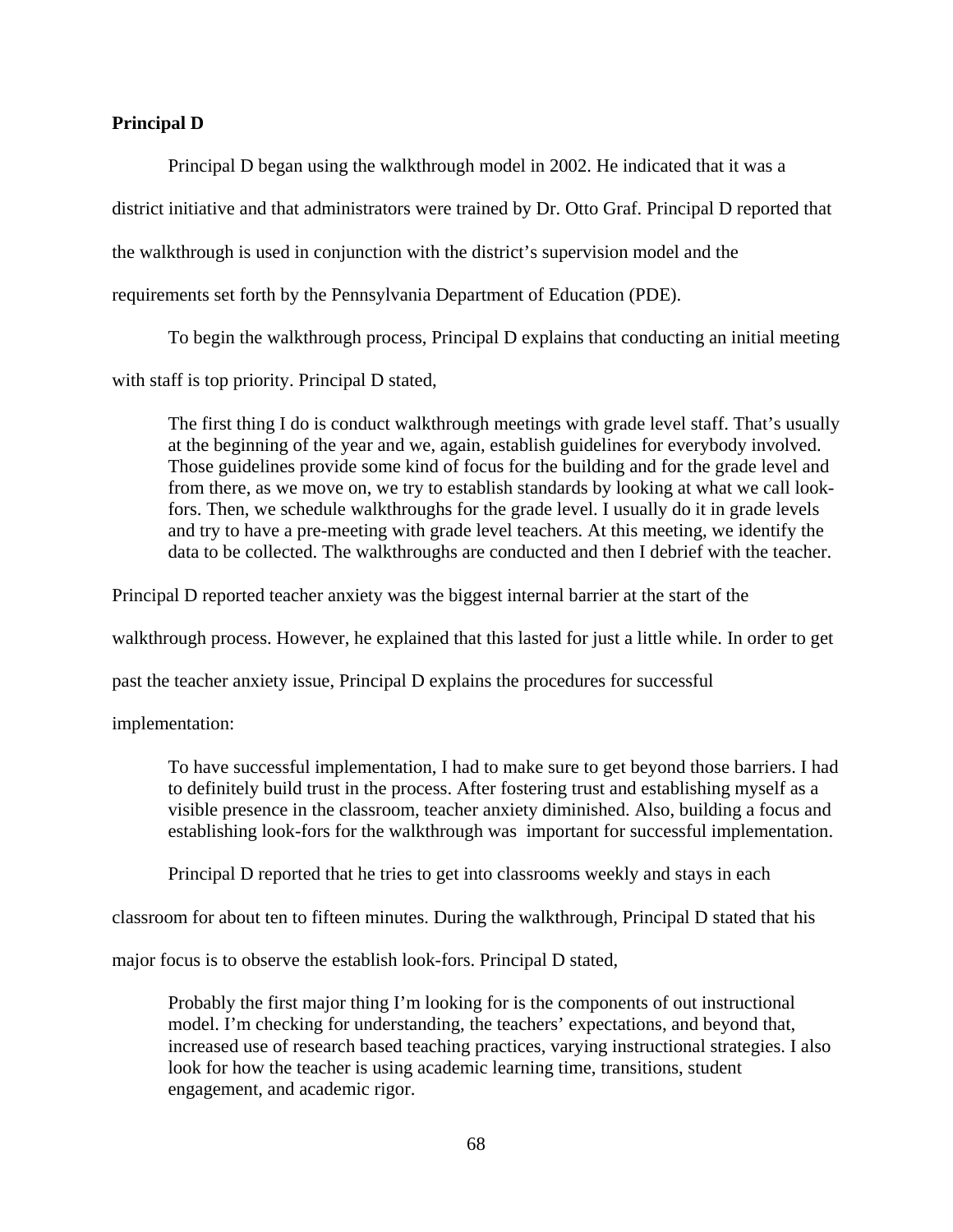Principal D attempts to provide specific feedback to teachers after each walkthrough. He does this via email, written notes, and face to face. In addition to the individual feedback, he also schedules grade level meetings. During these feedback sessions, he indicated that the most important thing for him to do is to "validate effective practices" and sharing the input with the grade level. Principal D believes it is important for teachers to share strategies and discuss teaching practices in order to move forward with increasing the use of best practices.

#### **Principal E**

Principal E reports that her district began introducing the walkthrough model during the 1999-2000 school year. She states that the walkthrough model began under the direction of two central administrators who came out of the University of Pittsburgh's leadership program. Principal E recalls that Joe Werlinich, Associate Professor at the University, worked with the administrative team on the walkthrough model. She indicated that the administrative staff met monthly to review the walkthrough process and to begin talking about district-wide look-fors. To begin the process with teachers, Principal E recalled that several meetings were held with teachers to share the district developed look-fors. Teachers had the opportunity to provide feedback and ask questions about the look-fors and the walkthrough process. Principal E reported that there were some minor internal barriers to overcome with the walkthrough process. Principal E stated,

The natural age-old resistance to change and teacher understanding were the biggest barriers. I taught then to understand the role of the walkthrough and that it is equally important that I be informed about what's happening in the classroom.

Principal E also explained that effective feedback and knowing how to give feedback aides in the implementation of the walkthrough and can alleviate many of the internal barriers.

69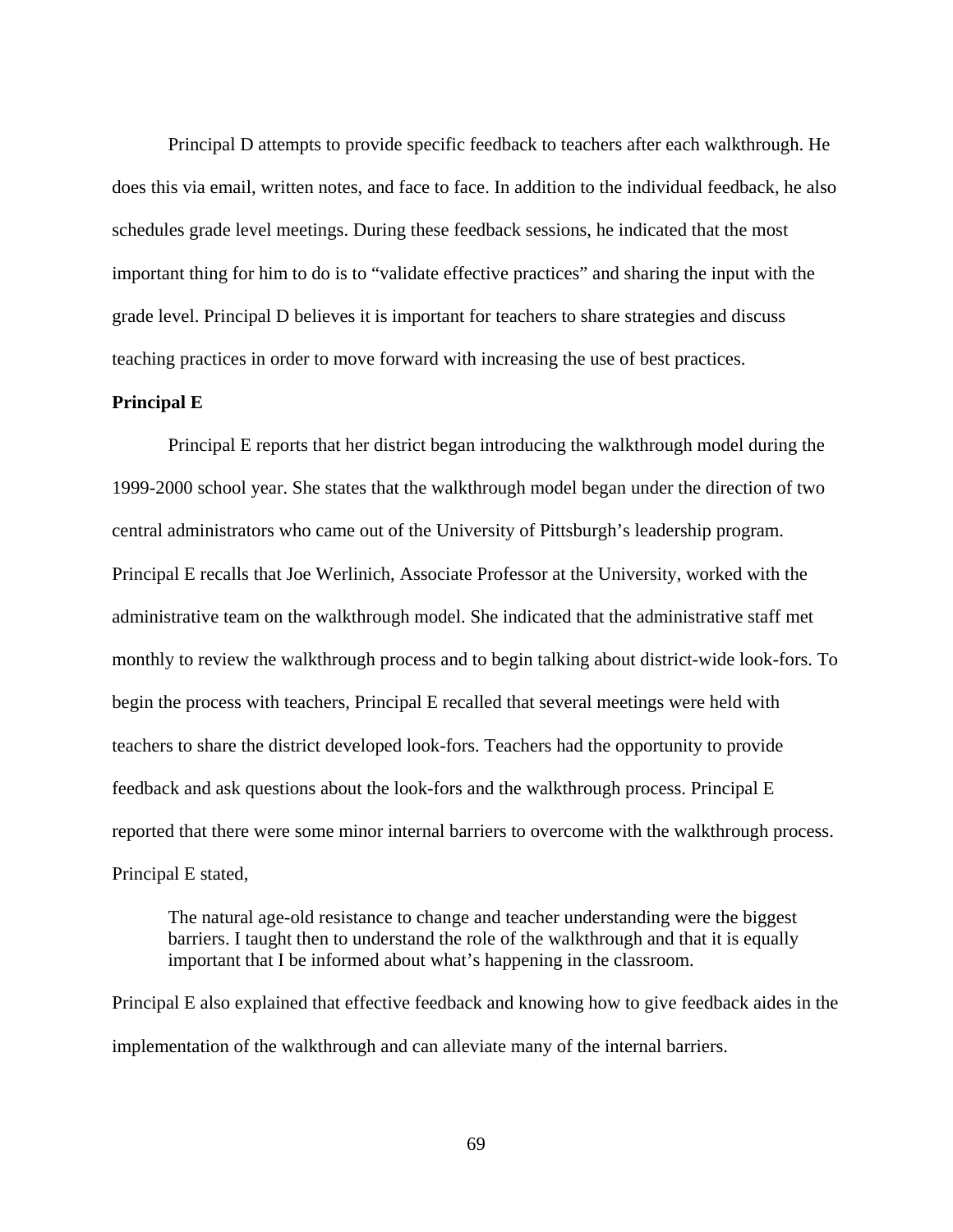Principal E commented that she spends about 20 minutes in each classroom observing the look-fors and another 10 minutes providing written feedback to teachers. Additionally, Principal E conducts grade level meetings that last between 40-50 minutes on a weekly basis to engage the teachers and provide feedback.

#### **Principal F**

Principal F describes the walkthrough process as part of the district's supervision model that is based on Charlotte Danielson's model. Danielson's model is explained in Chapter 2. The district supervision model allows teachers to select cohorts where they select goals the first year and then are required to do certain things to achieve those goals over a three-year period, which includes peer observation, parent feedback, and two conferences per year with the principals. The walkthrough also is used to provide feedback to teachers on their individual goals. Principal F reports that the look-fors of the walkthrough are based on Danielson's four domains: planning and preparation, classroom instruction, classroom environment, and professionalism. In addition to the four domains, Principal F explained that the district, in collaboration with the teacher's association, created continuous improvement goals, which are also part of the lookfors. In addition, Principal F explains that he is looking-for the objective of the lesson to be visible with the Pennsylvania Standards being addressed. Principal E reports that there were no internal barriers to deal with as he implemented the walkthrough. He explained that the administrative team worked extremely hard with the union to work out all of the details.

To begin the walkthrough process, Principal F stated,

Well, first we discussed it as an administrative team. We took it back and reviewed it ourselves. The union took it back and took it to the executive board and they reviewed it. I laid it out during a professional development meeting. I explained the process and the look-fors. It wasn't a quick fix. Everyone had their own ideas of really how we wanted to put this together but everyone was very satisfied at the end with the way it turned out….with the building, it's first of all explaining it in detail to the staff and trying to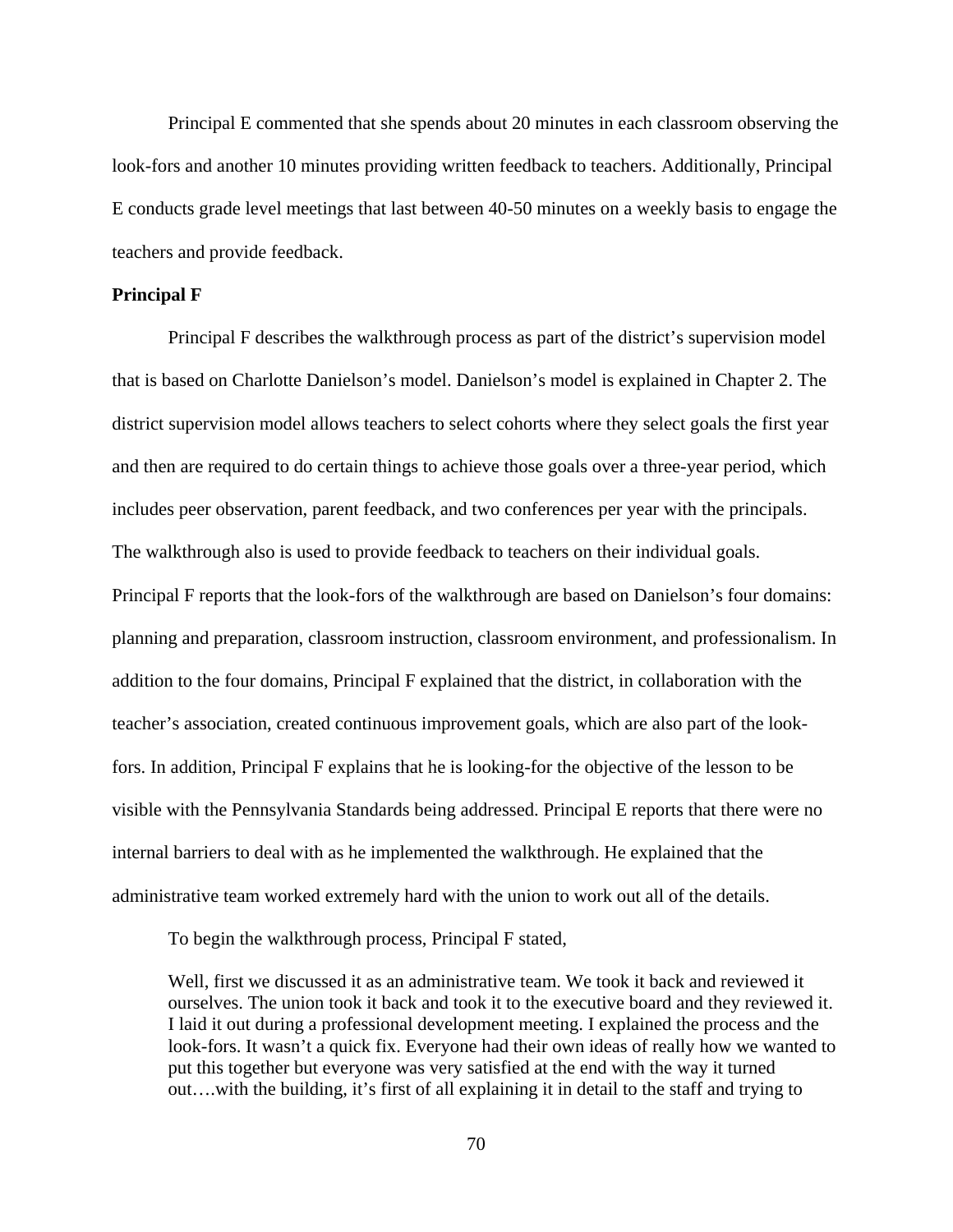answer any questions they may have. Then I think it's immediately just going through the process…They saw a lot of positives in it. It gives them more validation of what they do. I try to point out things they are doing well…I am trying to build a cultural awareness to foster growth… I have taken a positive approach to it.

Principal F believes that the most important procedures for successful implementation are validation and being open with the staff. He points out that consistency is important as well. Principal F conducts 20-25 walkthroughs per month and spends about 20 minutes per visit. To provide teachers with feedback, Principal F sends, via email, a district walkthrough form. In addition, he states, "I always touch base with them no matter what. I meet informally with them in the halls or in their rooms."

#### **Principal G**

Principal G reported that the district utilizes a differentiated supervision model based on the number of years of service. Tenured teachers have the flexibility in selecting which type of appraisal mode they would like to use. These modes can include formal observations and/or personal options. Examples of personal option include the following: peer observation, collaboration, and mentoring. Principal G remarked that teachers have flexibility with selecting the goals of the personal option, however, principals must approve the goals and the options. The goal is to show personal growth. Principal G reported that the district and the association agreed to permit principals to conduct walkthroughs in place of the formal clinical observation. If the principal and teacher choose to do this, six walkthroughs will equal one formal observation.

The 2006-2007 school year was the first year that Principal G has conducted walkthroughs. Principal G believes that being positive and consistent are the two most important procedures or steps for successful implementation of the walkthrough and that she spends 10-15 minutes in each classroom per visit. The Principal reported that the first semester was used to build relationships with the staff and that the second semester was used to the implement the walkthrough.

To begin the walkthrough process Principal G stated,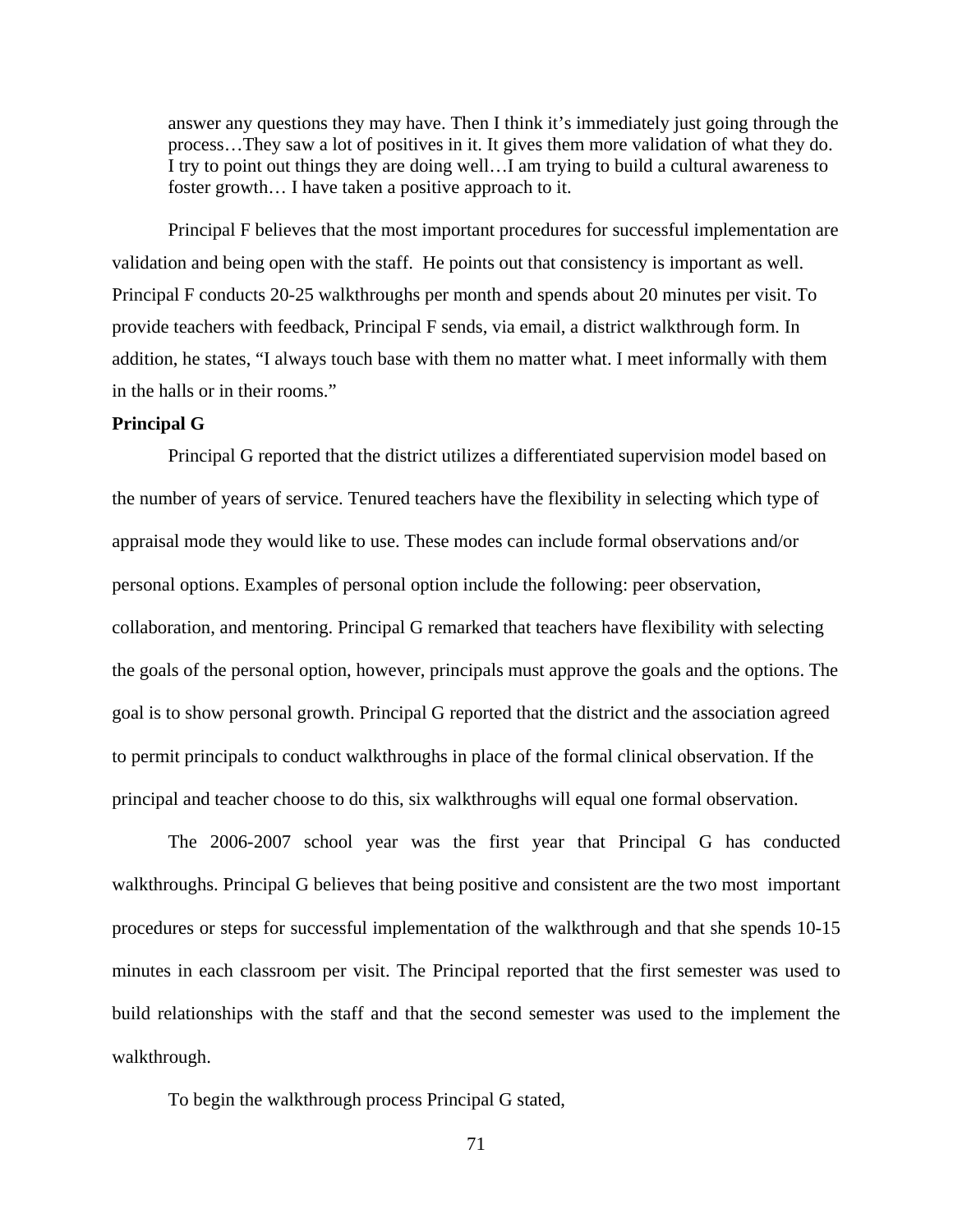The first semester I just did little things…faculty meetings, having an open door policy with staff, those types of things so that when I started coming in it wasn't viewed as a negative. I began asking teachers if there were things that they were doing that I could stop by and see…Right now I am letting them know, not the exact days, but that I will be walking through.

Principal G reported that she did not encounter any major barriers with the walkthrough

process. However, she did state that "being new to the building" was a barrier to overcome

because the expectations with the walkthrough process were different from previous years.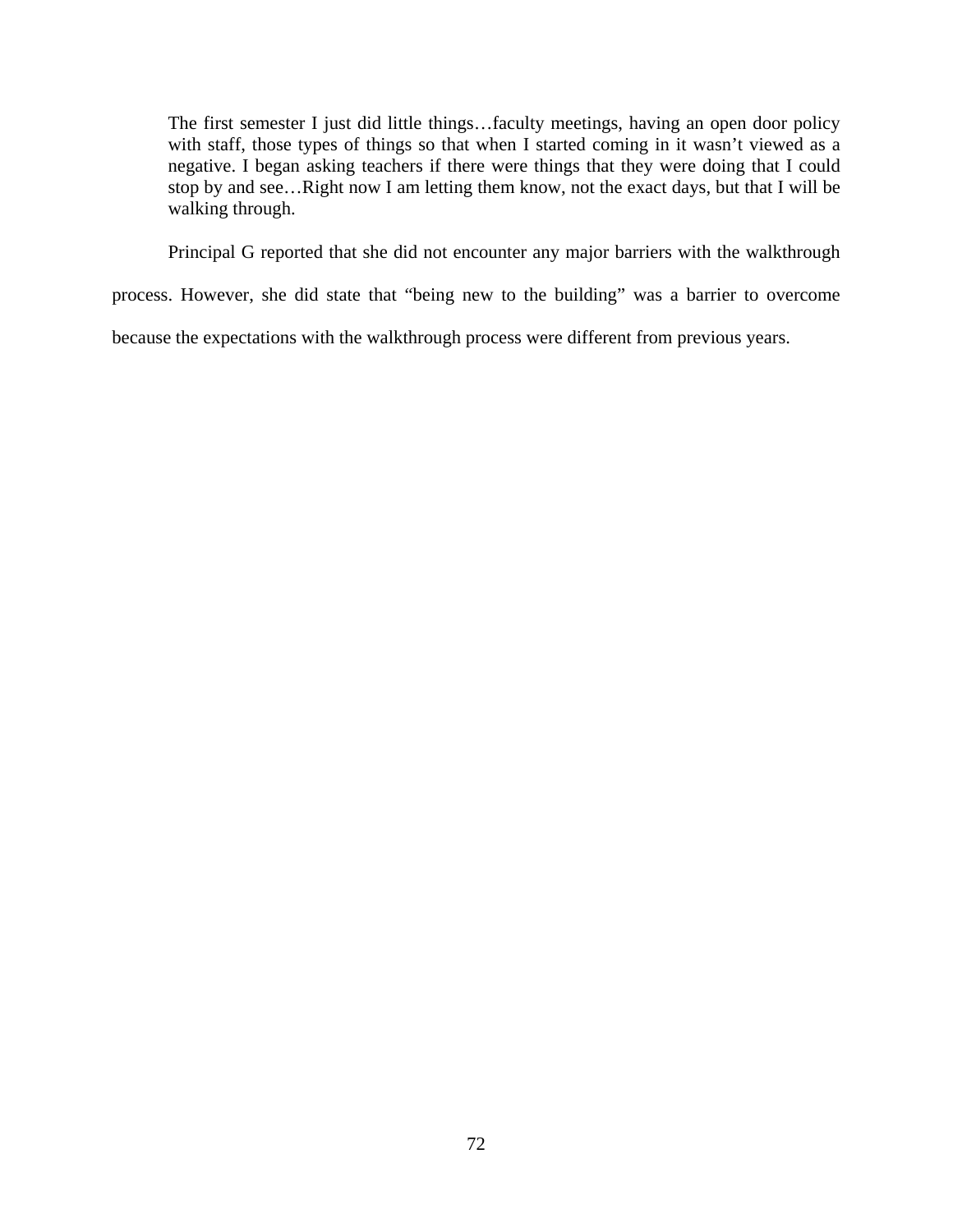## **Identified Themes for Research Question 1**

| <b>Consensus Themes</b>                                                               | <b>Supported Themes</b>                      | <b>Individual Themes</b>                                                                          |
|---------------------------------------------------------------------------------------|----------------------------------------------|---------------------------------------------------------------------------------------------------|
| Focus on the positive.<br>$\bullet$                                                   | Validate effective<br>$\bullet$<br>teaching. | Nonthreatening<br>$\bullet$<br>manner.                                                            |
| Establish Look Fors.                                                                  | Be clear.<br>$\bullet$                       | Build rapport.<br>$\bullet$                                                                       |
| Consistency.                                                                          |                                              |                                                                                                   |
| Provide feedback.                                                                     |                                              | Conduct walkthrough<br>$\bullet$<br>meetings with grade<br>levels.                                |
| Build trust.                                                                          |                                              | Look at the data.                                                                                 |
| Establish expectations<br>$\bullet$<br>and guidelines for the<br>walkthrough process. |                                              | Discuss the<br>walkthrough process<br>with the union.                                             |
|                                                                                       |                                              | Discuss walkthrough<br>process as an<br>administrative team.                                      |
|                                                                                       |                                              | Don't make<br>$\bullet$<br>assumptions about<br>teachers based on a<br>couple of<br>walkthroughs. |

**Figure 1: Research Question 1: Key elements and procedures of the walkthrough as identified by the elementary principals.**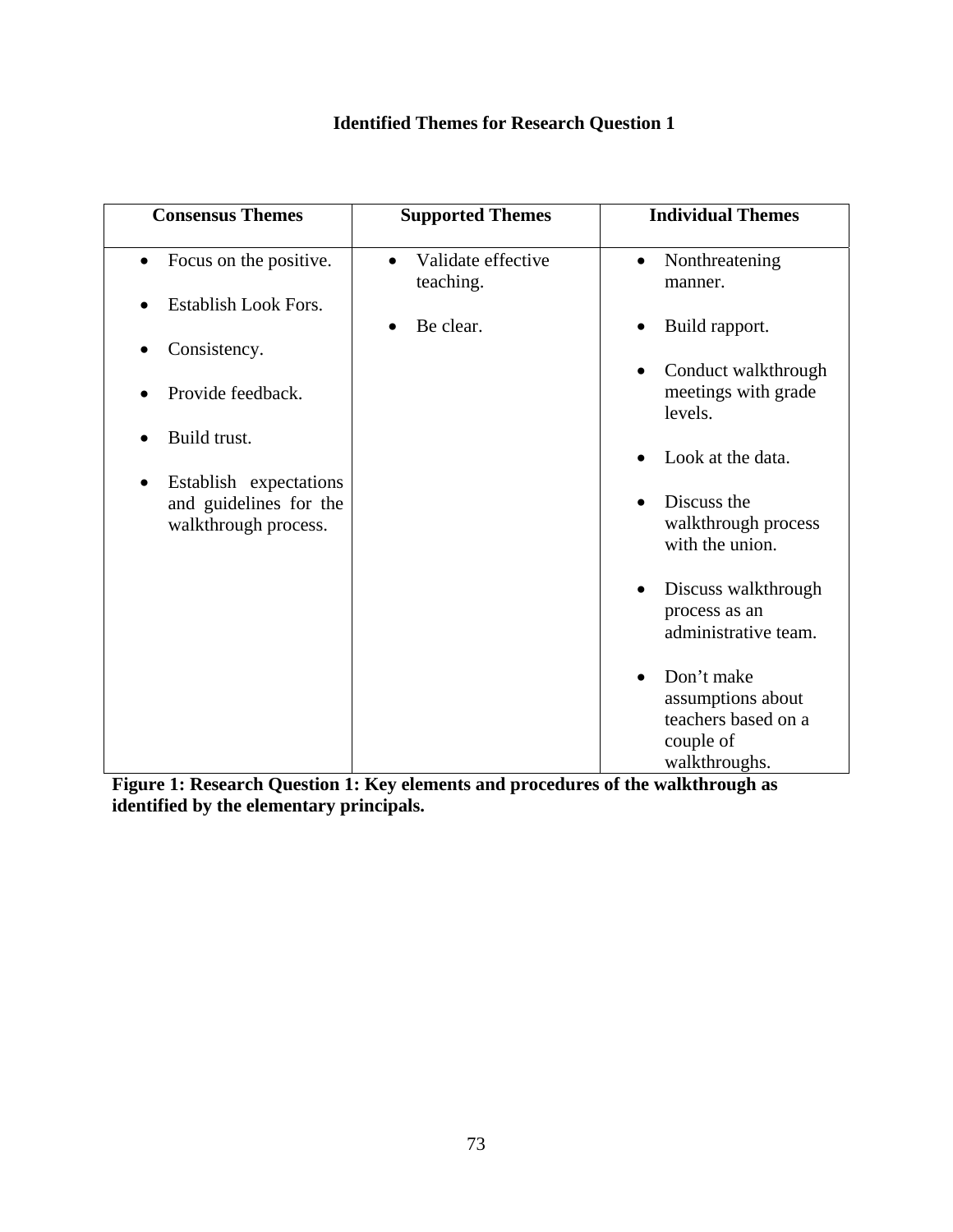# **4.3.2 Research Question 2: What elements and procedures appear in the Principals Academy walkthrough protocol but do not appear in the elementary principals' walkthrough?**

As explicated in Chapter 2, Graf and Werlinich advocate a 14-step process for implementing the walkthrough observation tool. They identify the following as the key elements and procedures of their walkthrough protocol.

*1. Conduct a preliminary walkthrough to gather baseline data*. By doing this, principals can begin to learn more about the students and the instructional practices of the staff.

*2. Conduct a preliminary meeting with staff*. During this meeting, the principal must set clear expectations for the staff's participation with the walkthrough.

*3. Set guidelines for professional behavior*. Principals must set and reinforce the expectations of the staff. When teachers walkthrough other classrooms, confidentiality is of the utmost importance. Additionally, teachers should be nonjudgmental and refrain from making negative comments to one another.

*4. Establish a focus for the walkthroughs*. Principals and teachers work together to identify best practices that are targeted for implementation. During this step, principals and teachers collaboratively identify "look-fors." Graf (2004) explains that a look for is "…a precise descriptor of teaching strategies that tell the observer what the strategy looks like when applied in the classroom" (p.202).

*5. Align the look*-*fors with standards.* By conducting walkthroughs, principals get a sense of how the look-fors connect with district and state standards. Furthermore, principals can begin to identify curriculum gaps.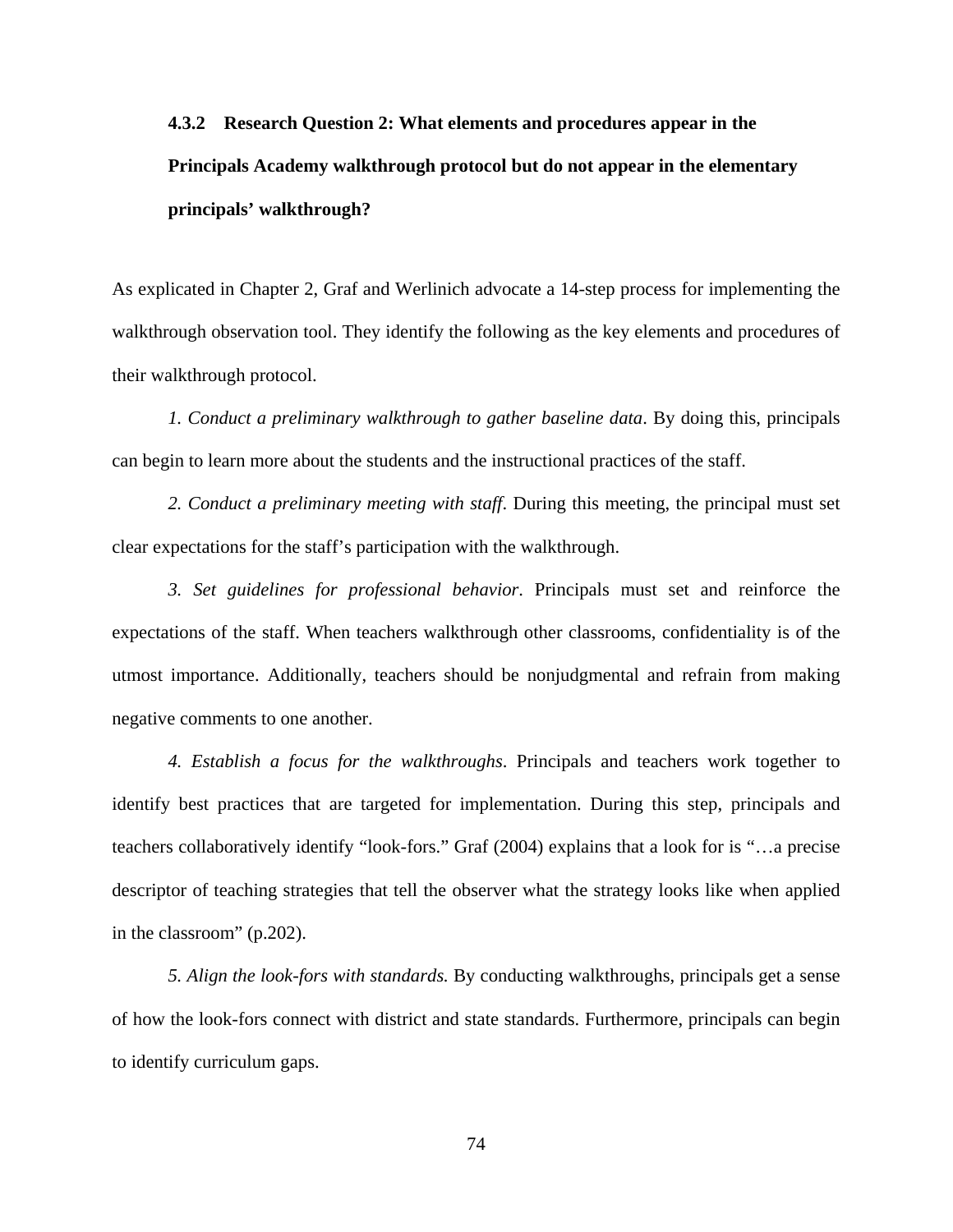*6. Create an agenda for the walkthrough and communicate it to the staff*. The look-fors should be explicitly identified and distributed to teachers in advance of the walkthrough.

*7. Identify the data that will be collected during the walkthrough*. Teachers must be aware that these data can include the following: student work, learner objectives, classroom management, materials and resources, and physical arrangement of the room.

*8. Data collection*. The principal collects the data and makes connections about the implementation of the look-fors.

*9. Observe student work and student behaviors*. The hallmark of the walkthrough observation tool is analyzing student work and behaviors that impact learning. Additionally, having a conversation with students about the learning process can provide valuable data about instructional practices.

*10. Validate effective teaching*. By validating effective practice, principals send a clear message that quality instruction is vitally important to student success.

*11. Debrief with teachers*. Providing feedback to teachers and students can be a powerful tool for validating effective practice and identifying areas of improvement. Through reflective dialogue, principals and teachers can collaboratively strive for continuous improvement of instructional practices. Graf and Werlinich list several ways in which principals can debrief with teachers following a walkthrough: oral and written feedback, conduct a short faculty debriefing meeting, and group conferences.

*12. Debrief with staff.* Debriefing with the entire staff allows principals to foster a true learning community. Validating effective instructional practices is a key component of debriefing with the staff. During this step, the principal encourages teachers to share best practice and creates opportunities to for reflection and collaboration.

75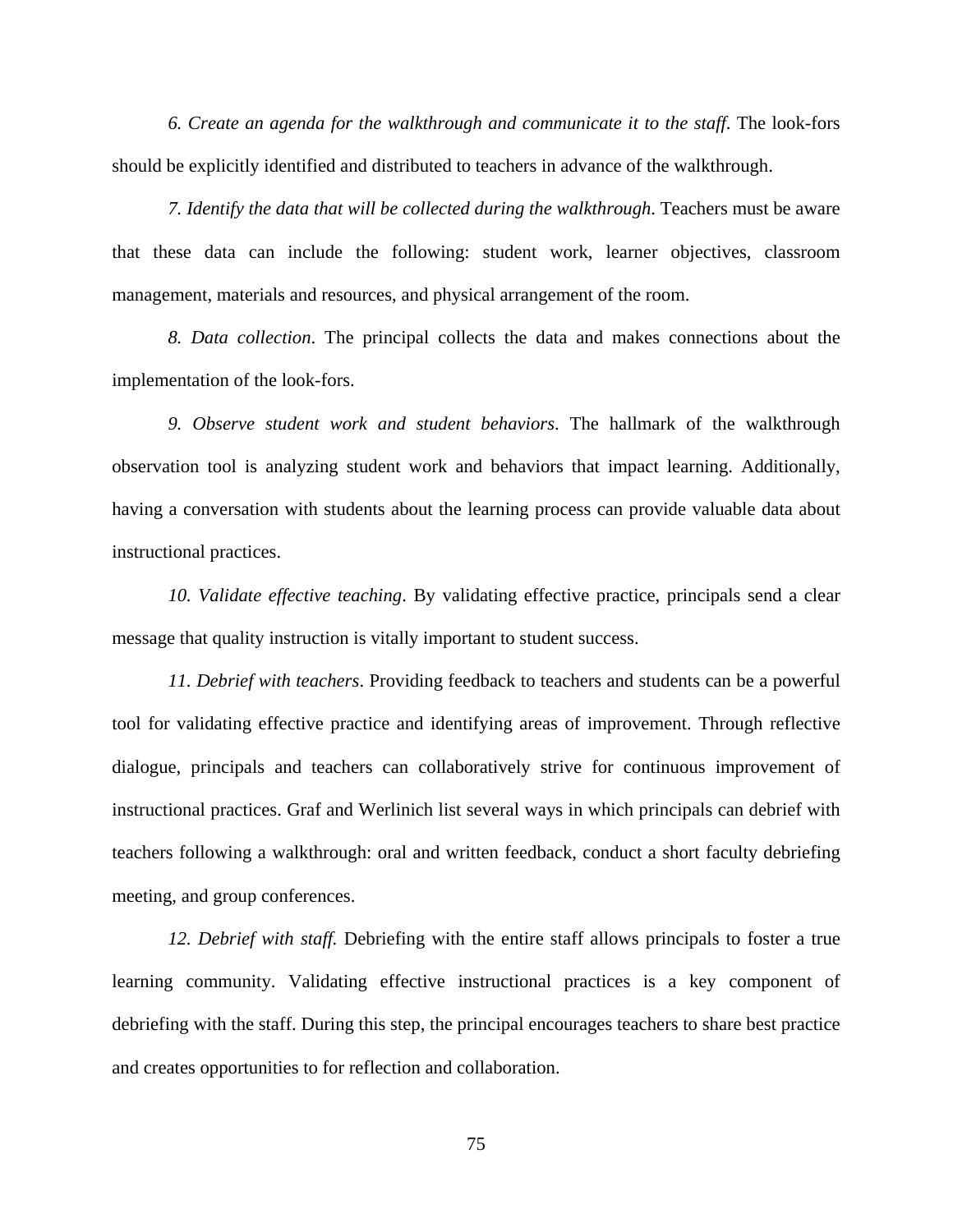13. Coach and engage teachers in discussion about effective teaching. Coaching begins with the principal but after time can involve other teachers. The goal of this stage is to engage teachers with substantive dialogue about teaching and learning.

*14. Make the walkthrough part of the culture.* Consistency is critical to the success of the walkthrough observation tool. Principals must be vigilant, visit classrooms frequently, provide feedback, and establish a collaborative, collegial process.

 Upon analysis of the collected data, themes emerged that support the Principals Academy of Western Pennsylvania's Walkthrough protocol. Of the Academy's 14-steps, seven were identified by the principals as consensus themes, and seven were identified as supported themes. No individual themes emerged (Table 4). None of the principals explicitly cited all of Graf and Werlinich's 14 steps, however, all of the principals, implicitly in some cases, mentioned that the walkthrough is a process that involves careful consideration when implementing.

| 14 Step Process for Implementing the Walkthrough                   | <b>Type of Theme</b><br>(Principals' responses) |
|--------------------------------------------------------------------|-------------------------------------------------|
| 1.) Conduct a preliminary walkthrough                              | Supported                                       |
| 2.) Conduct a walkthrough meeting with staff.                      | Supported                                       |
| 3.) Establish guidelines for all participants.                     | Supported                                       |
| 4.) Establish a focus for subsequent visits.                       | Consensus                                       |
| 5.) Connect the look-fors with established standards.              | Consensus                                       |
| 6.) Schedule the walkthrough                                       | Supported                                       |
| 7.) Identify the type of data to be collected.                     | Consensus                                       |
| 8.) Collect the data.                                              | Consensus                                       |
| 9.) Observe student behaviors.                                     | Consensus                                       |
| 10.) Validate effective practices.                                 | Consensus                                       |
| 11.) Debrief with teachers.                                        | Supported                                       |
| 12.) Utilize a variety of strategies to debrief.                   | Supported                                       |
| 13.) Coach each other.                                             | Supported                                       |
| 14.) Create a culture embedded in improving teaching and learning. | Consensus                                       |

Table 4: Identified Themes for Research Question 2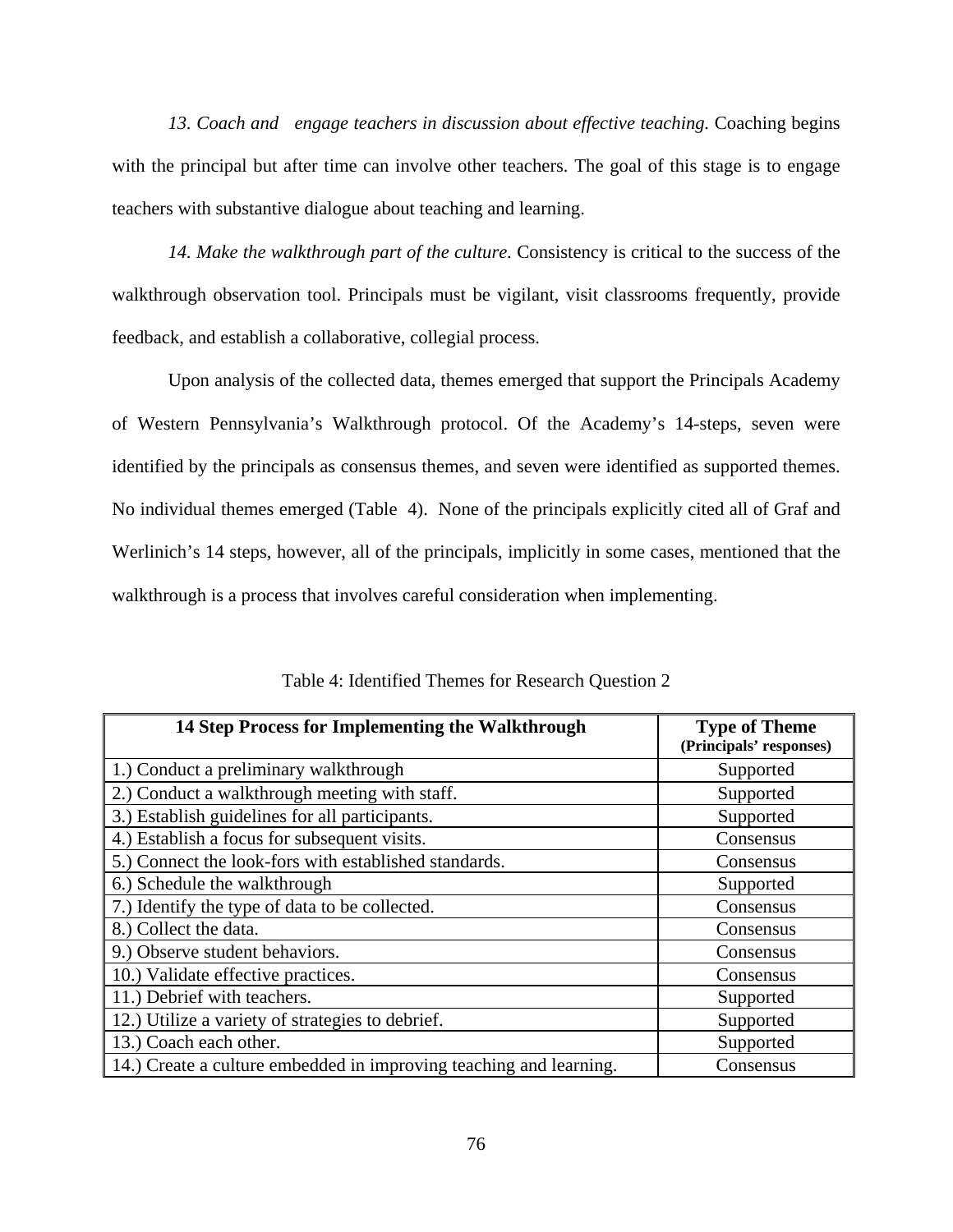# **4.3.3 Research Question 3: What are the indicators identified by the elementary principals of how the walkthroughs impacts student achievement?**

To acquire the data to answer Research Question three, the researcher asked the following question: What are the indicators of how the walkthrough model has impacted student achievement?

Upon analysis of the collected data, there were no consensus, seven supported, and five individual themes (Figure 2). Supported themes included the following: teachers are more focused on best practices, an increase on student time on task, quality of student work, teachers are more focused on best practices, an improvement in teacher practices, and more dialogue between the principals and teachers. The closest response to consensus was an increase in PSSA scores. Four of the seven principals cited an improvement of test scores as an indicator of the impact of the walkthrough on student achievement.

There were several noteworthy individual themes as well: teachers began showing the principal student accomplishments (Principal A), staff focused on change efforts (Principal C), Middle school teachers reported that the elementary students had a better foundation and were better prepared (Principal D).

The following excerpts reveal the principals' responses to the impact of the walkthrough on student achievement:

#### Principal A stated,

You know it's impacting students when you are seeing the look-fors being implemented…Our test scores rose dramatically in two years…The walkthrough gives me some different approaches to improve achievement in the building and to develop a rapport with the staff.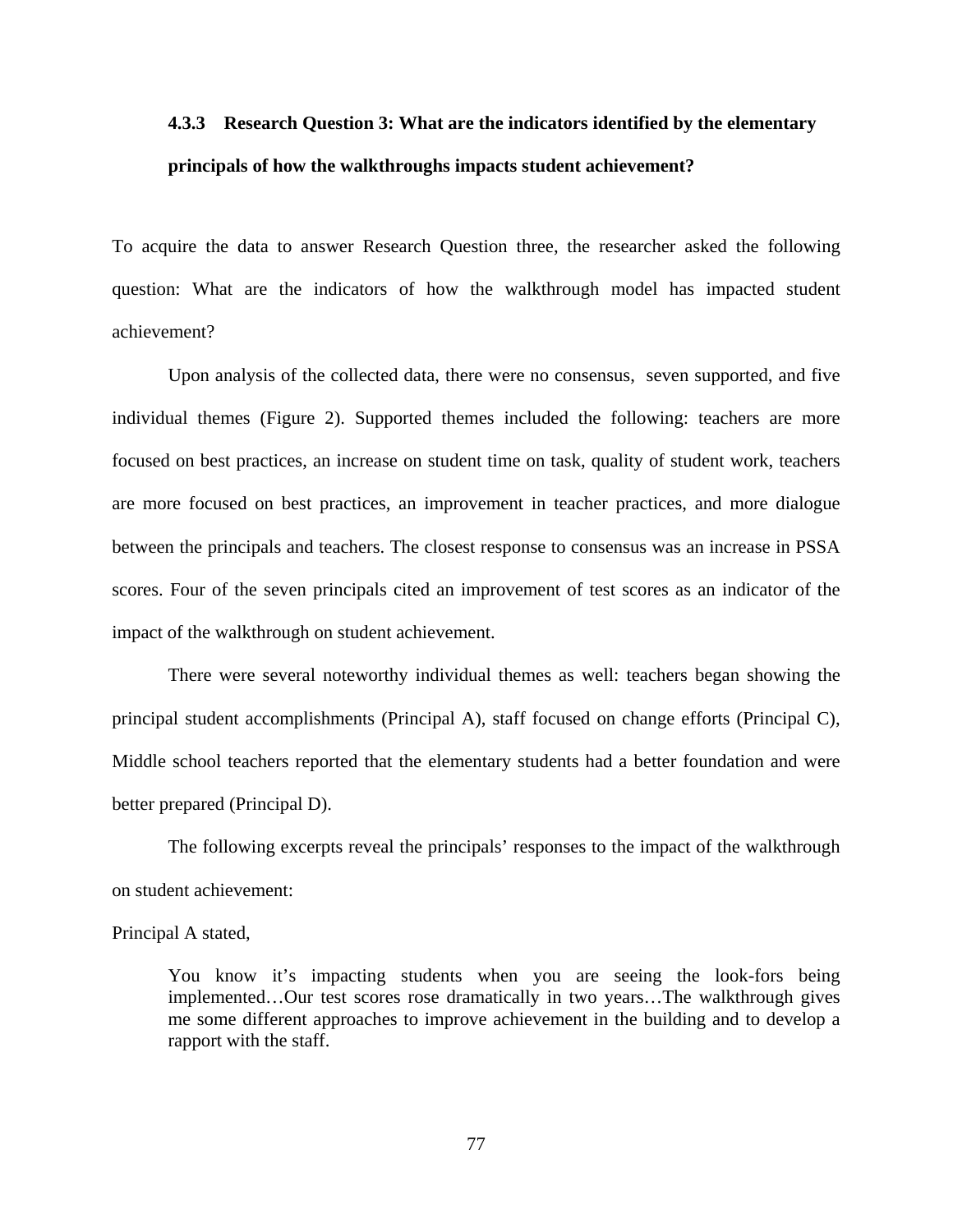#### Principal B stated,

…good teacher practices directly relates to higher student achievement. I feel confident in knowing that the things we are doing are right and the strategies we are using directly related to student achievement. Our PSSA scores, for the most part, have gone up a little bit each year.

#### Principal C stated,

I think what's happened is the walkthrough in part has helped us to focus on some things that we wanted to change and that we wanted to improve

#### Principal D stated,

…what we have found is definitely through our PSSA scores as well as our holistic assessments, our DRA scores, we've shown great achievement…there have been definitely growth in reading and mathematics…the quality of work we are seeing; what the upper elementary grades are telling us; what the high school teachers are telling us, what they are seeing is a better foundation.

#### Principal E stated,

I think that for one thing we have seen improvement in writing…we see the results in students, for example, PSSA scores…For example, we saw weaknesses in the open ended response of the PSSA.

#### Principal F stated,

It is difficult for me to say whether the walkthrough has or hasn't improved student achievement. You would think with everything that we are doing with the walkthroughs, the conversations we are having, my hope is optimistically, yes, it is having an impact.

#### Principal G stated,

…you're working through the teacher to impact achievement. I am not sure about this question. Hopefully, by working through the teacher it will have an impact on achievement.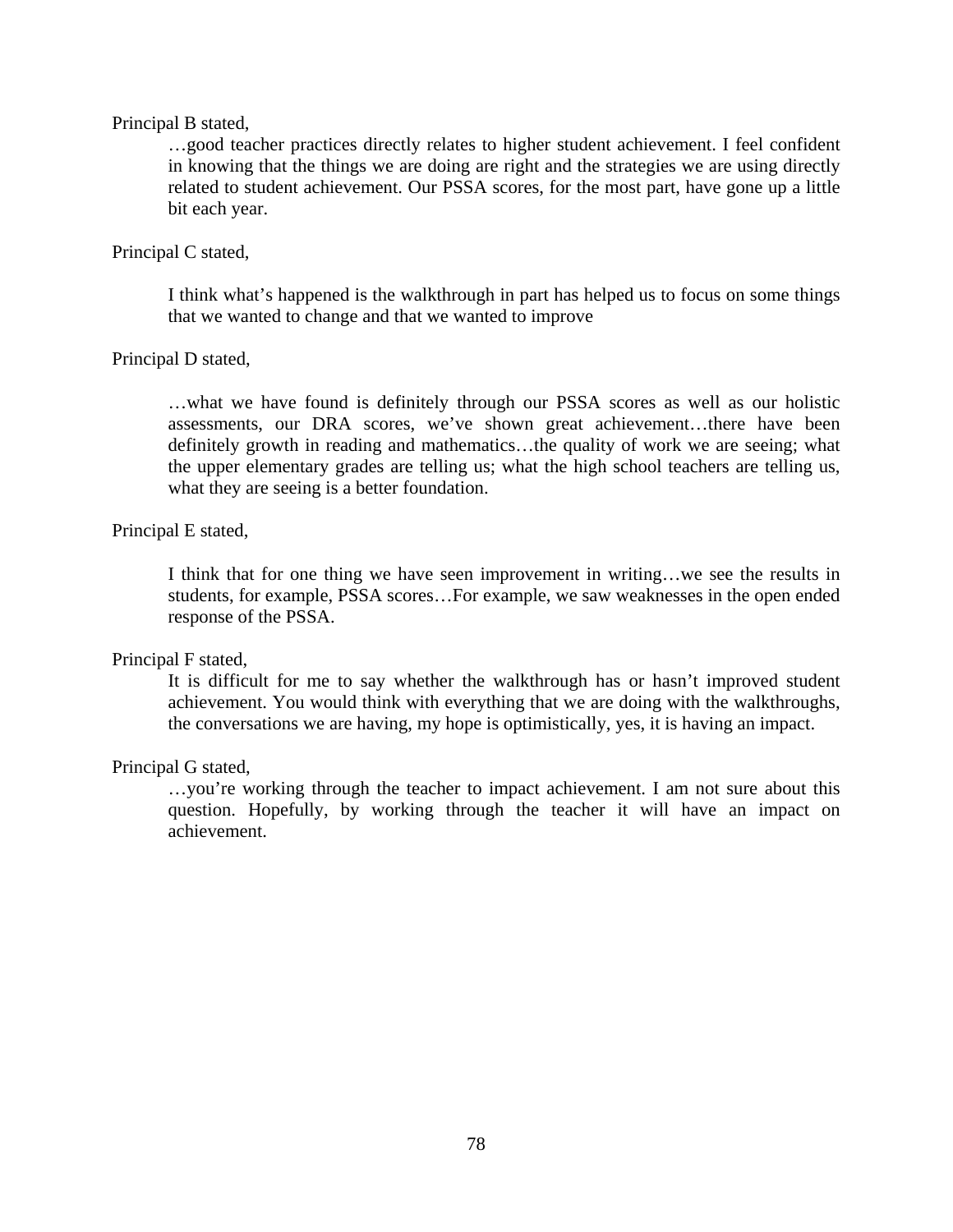| <b>Consensus Themes</b> | <b>Supported Themes</b>                         | <b>Individual Themes</b>                    |
|-------------------------|-------------------------------------------------|---------------------------------------------|
|                         | Test scores have<br>$\bullet$                   | Teachers began<br>$\bullet$                 |
|                         | improved.                                       | coming to the principal<br>to show          |
|                         | Teachers are more<br>focused on best            | accomplishments.                            |
|                         | practices.                                      | Made the staff focus<br>on change efforts.  |
|                         | Student time on task                            |                                             |
|                         | increased.                                      | Middle school and<br>high school teachers   |
|                         | Quality of student<br>work has improved.        | feel students are better<br>prepared.       |
|                         |                                                 |                                             |
|                         | Teachers are more                               | Saw weaknesses in                           |
|                         | focused on the look-<br>fors.                   | student achievement<br>data and was able to |
|                         |                                                 | address them through                        |
|                         | More dialogue                                   | the walkthrough.                            |
|                         | between teachers and                            | Better planning and                         |
|                         | principals regarding<br>instruction and student | preparation from                            |
|                         | achievement.                                    | teachers. Teachers                          |
|                         |                                                 | more aware that the                         |
|                         | Improved teacher                                | principal can walk in at                    |
|                         | practices.                                      | any time.                                   |

## **Identified Themes for Research Question 3**

**Figure 2: Research Question 3: Indicators of how the walkthrough impacts student achievement.**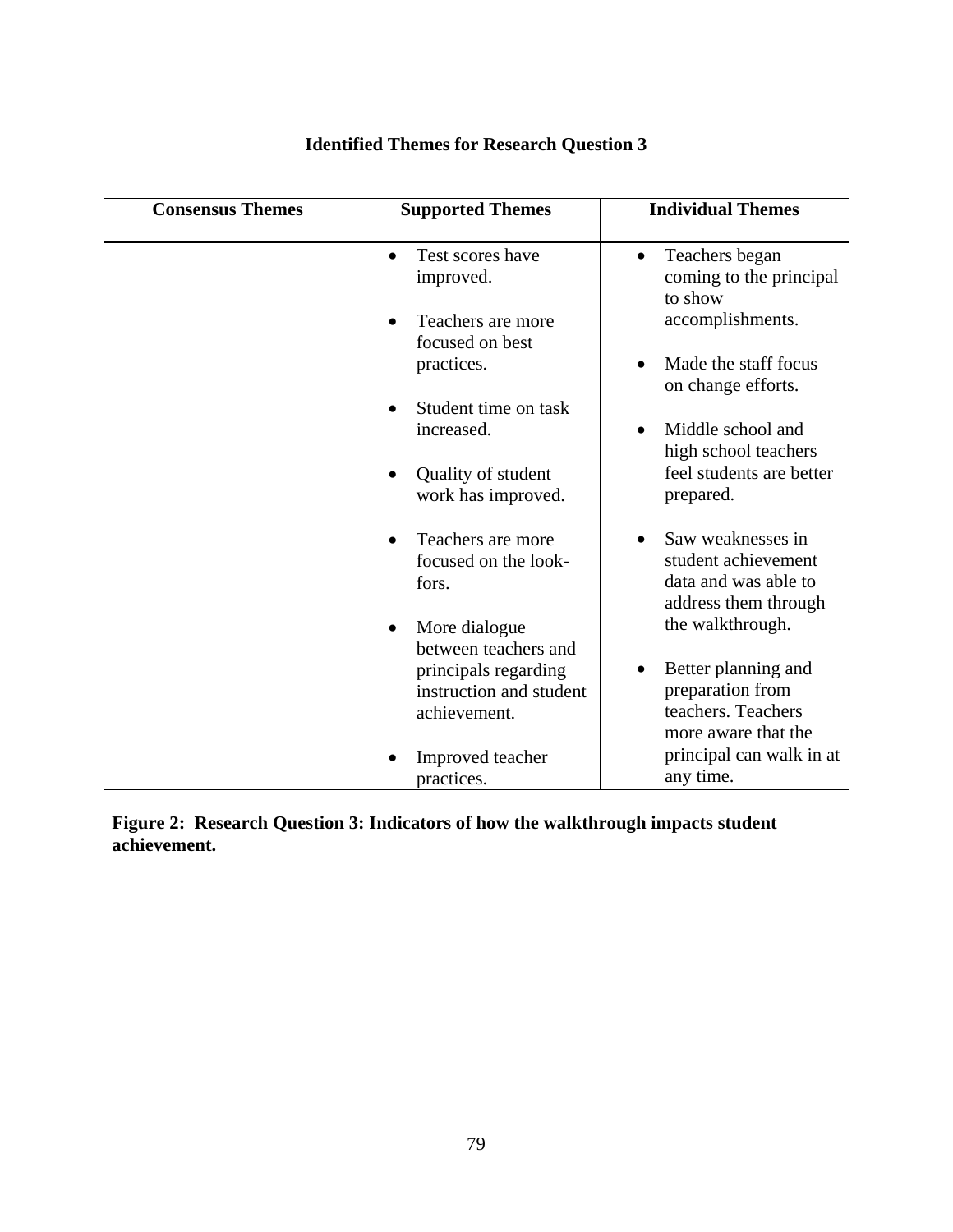# **4.3.4 Research Question 4: What are the indicators of how the walkthrough impacts instruction?**

To acquire the data to answer Research Questions four, the researcher asked the following question: What are the indicators of how the walkthrough model has impacted instruction? Upon analysis of the collected data, there were two consensus, six supported, and five individual themes (Figure 3).

When asked about how the walkthrough has impacted instruction, two consensus themes arose: teachers are more apt to share best practices, and principals are more aware of what is happening in the classrooms. Principal F reported that the walkthrough allowed him to make some instructional changes with a particular grade level. He noted that there were inconsistencies in the way the teachers were teaching writing. As a result, he created a team to collect data to make sure there was consistency with the writing vocabulary and the way it was taught across the grade levels.

Several supported themes emerged form the data analysis. Principals reported that they began to observe an increase in teacher and student time on task. Teachers began to be more aware of the importance of academic learning time. Another supported theme that principals reported was that a common language around instruction was developed. The principals stated that this was helpful in bringing consistency to the grade levels. In terms of professional development, a supported theme emerged. Principals reported that they have a better understanding of the professional development needs in the building and have observational data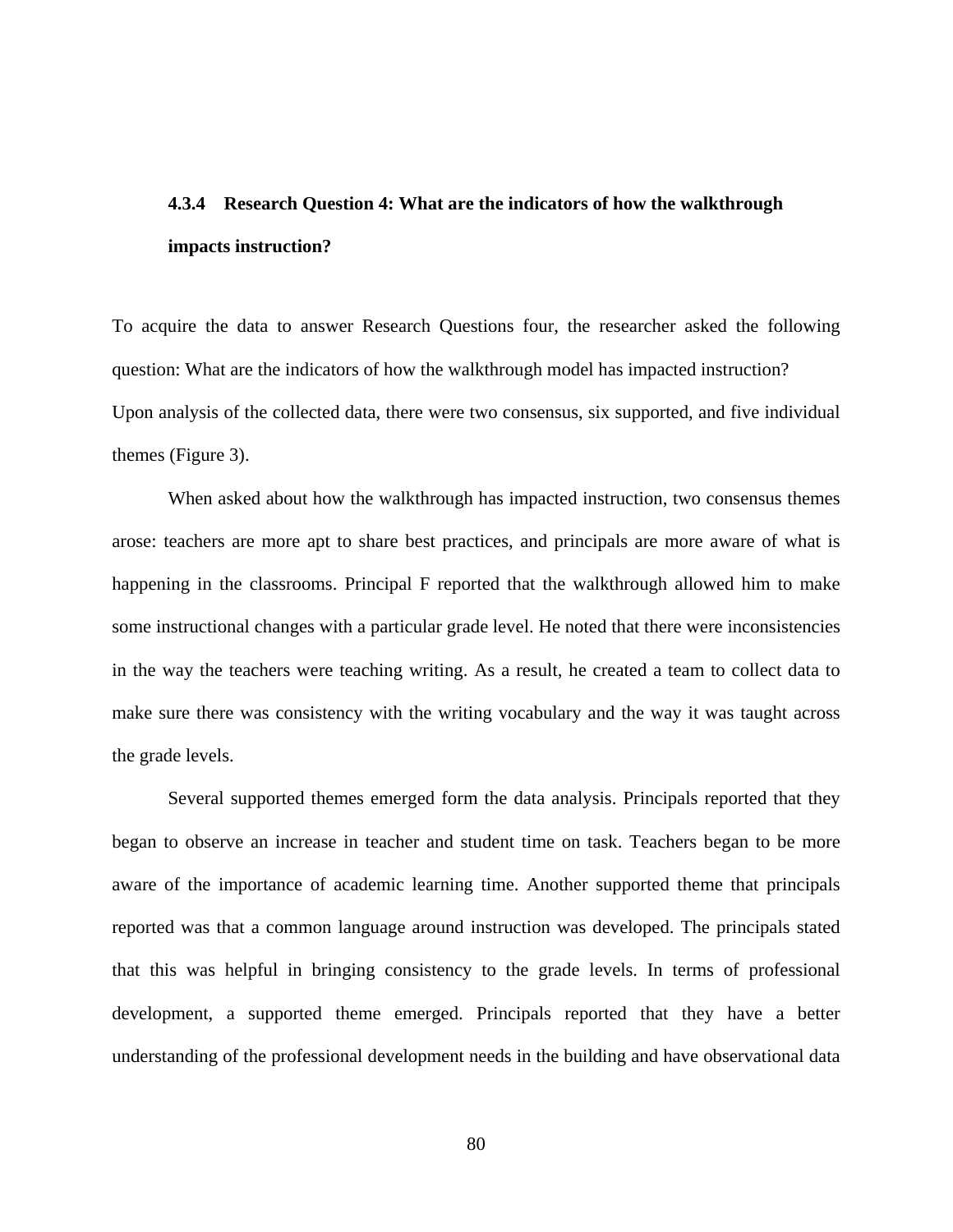to support it. Another noteworthy supported theme was that the quality of conversations that principals have with teachers has improved.

The principals reported several notable individual themes. Principal A purported that he observed more differentiated lessons and saw more technology being integrated into the lessons. Principal B stated that she was better able to identify teachers for mentoring and coaching opportunities. Better follow through of building initiatives such as four block writing and flexible grouping was reported by Principal D. Finally, Principal F stated that the Pennsylvania Standards are more obvious in the classrooms.

The following excerpts reveal the principals' responses to the impact of the walkthrough

#### on instruction:

#### Principal A stated,

They would always see that I would give feedback to them. …Teachers began to come to me and show me their accomplishments. They became more focused on instruction and time on task. As time went on, there was not as much down time.

#### Principal B stated,

…when teachers have a chance to talk with each other, to share practice, to help support each other-those are the indicators- people are talking more about instruction, they are talking more about good practice, they are sharing across grade levels, the collegiality has improved. I think those are all indicators. None of that is hard data, I know, but I think that it is pretty powerful…It has given me a lot of information to talk with teachers about and when they have that opportunity to talk and share and bring people together, that's the power in improving education….

#### Principal C stated,

…there is more of an openness from staff to talk with me about the challenges they are having in the classroom. The walkthrough makes you more visible and so it becomes more real, it's not just talk, it's action. I think it's one of those deals where you have a more common language… that makes it easier to talk about things. I think the quality of the conversations we have about instruction is probably better, more to the point…the walkthrough helped create kind of a pattern of how to go about working to make instructional changes.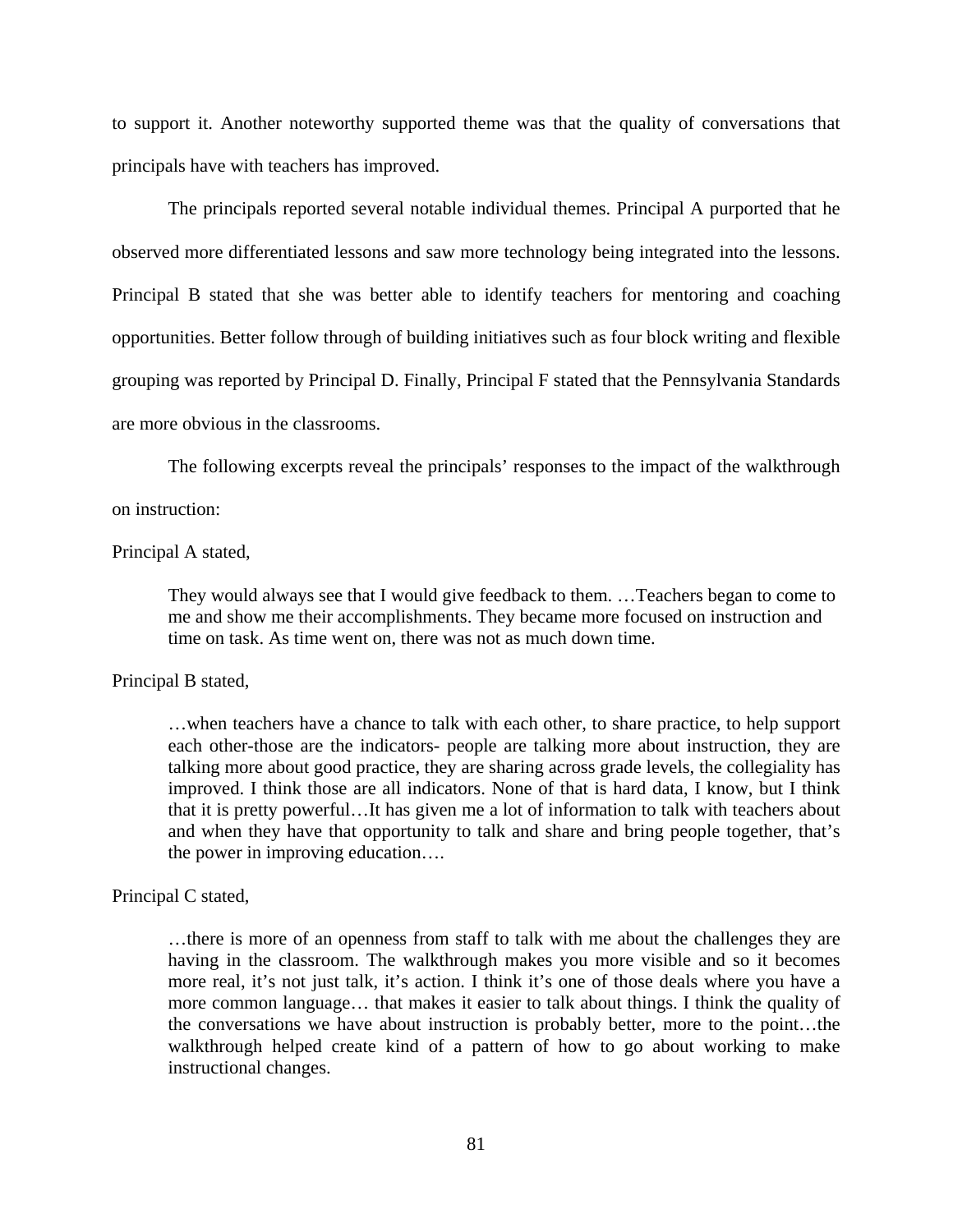#### Principal D stated,

The walkthrough has impacted instruction in a number of ways…expectations grow with the initiatives that we have been doing…the walkthrough allows me to follow-up on these initiatives…The data is important…when you see best practices in the classroom, you know it's impacting instruction.

#### Principal E stated,

We came up with a plan and then began talking with teachers about how to implement some changes in instruction, and then going in and looking at those changes and then looking at the student work.

#### Principal F stated,

I saw inconsistencies in the way we were teaching our writing…I would have never picked up on it, no question about it, if I didn't conduct walkthroughs…

#### Principal G stated,

I think what the walkthrough is going to do for me and for the teachers is if I see people doing great things, I'm going to ask them if they are willing to share that with their colleagues…validating what they do and spreading the word to the other teachers…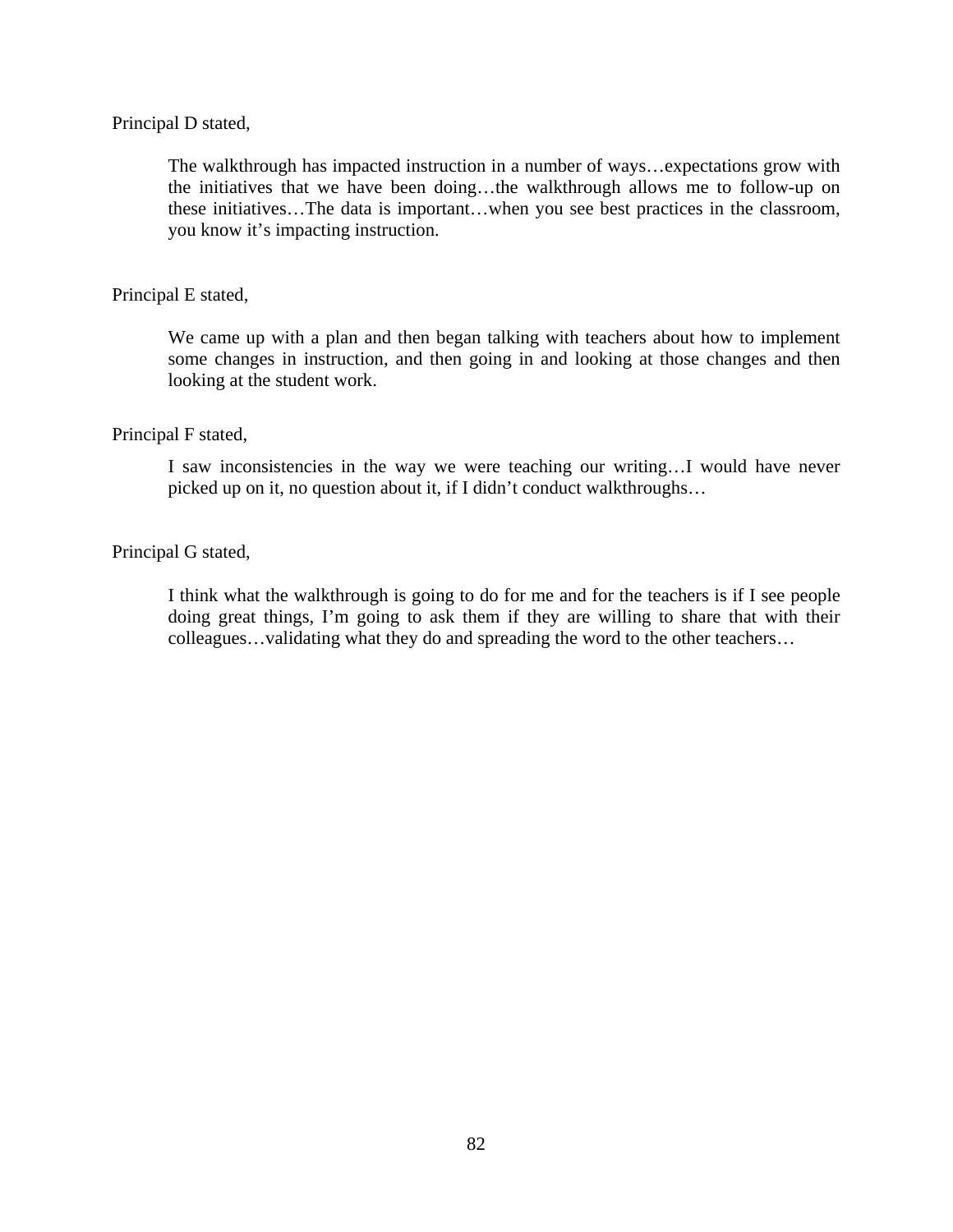| <b>Consensus Themes</b>                                                   | <b>Supported Themes</b>                                                                                                                             | <b>Individual Themes</b>                                                                                                             |
|---------------------------------------------------------------------------|-----------------------------------------------------------------------------------------------------------------------------------------------------|--------------------------------------------------------------------------------------------------------------------------------------|
| Teachers are sharing<br>best practices                                    | Teacher time on task<br>has increased.                                                                                                              | More differentiated<br>lessons.                                                                                                      |
| Principals are more<br>aware of what is<br>happening in the<br>classroom. | Principal has a better<br>understanding of<br>curricular gaps and<br>inconsistencies.<br>Principal has a better<br>understanding do<br>professional | More integration of<br>technology.<br>Principal is better able<br>to pair teacher for<br>coaching and<br>mentoring<br>opportunities. |
|                                                                           | development needs.<br>Improvement in the                                                                                                            | Better follow through<br>with building                                                                                               |
|                                                                           | quality of student<br>work.                                                                                                                         | initiatives.<br>PA standards are more                                                                                                |
|                                                                           | Better quality of<br>conversations about<br>instruction.                                                                                            | obvious in the<br>classroom.                                                                                                         |
|                                                                           | Developed a common<br>language around<br>instruction.                                                                                               |                                                                                                                                      |

## **Identified Themes for Research Question 4**

**Figure 3: Research Question 4: Indicators of how the walkthrough has impacted instruction.**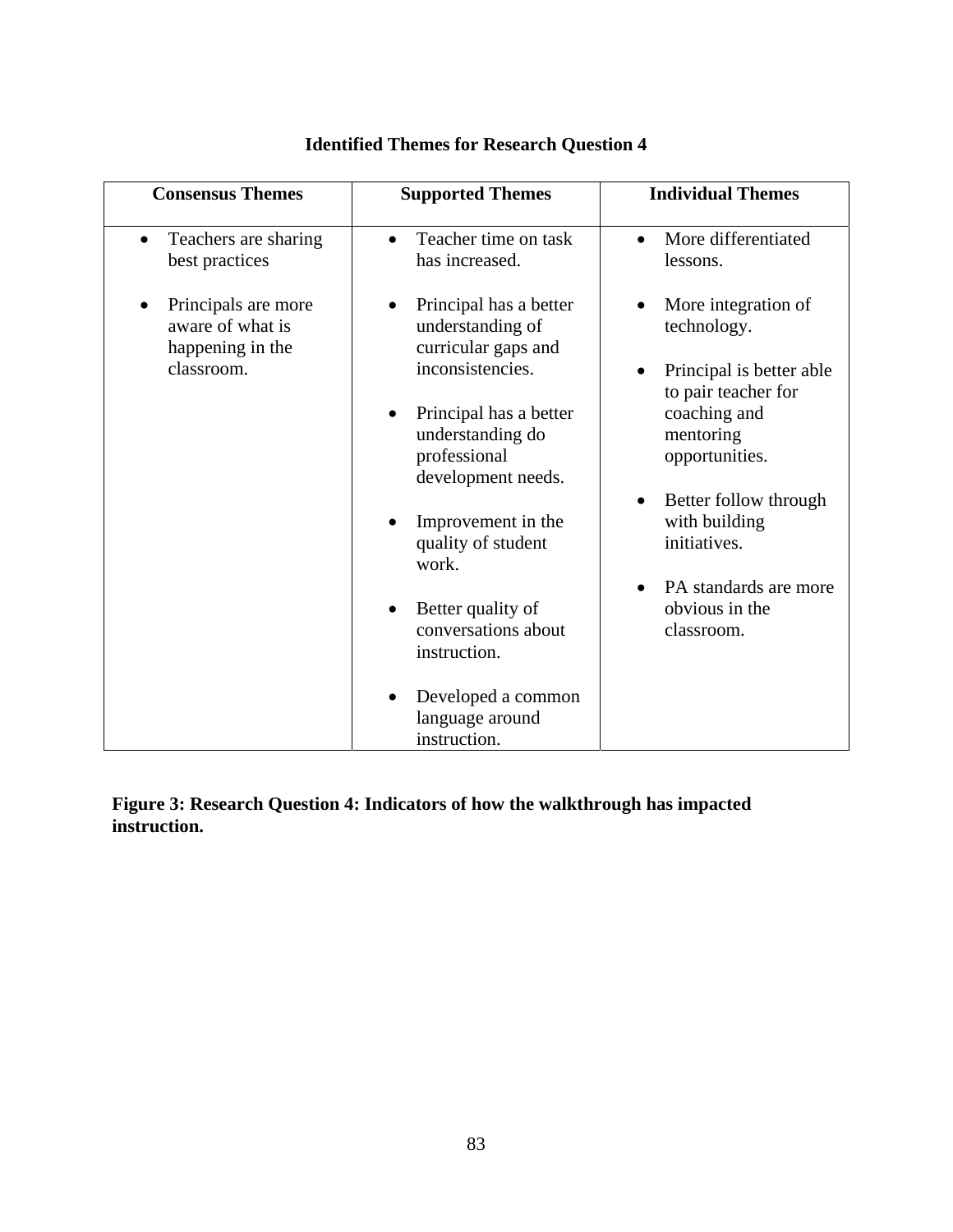# **4.3.5 Research Question 5: What is the congruence between the principals' perspective and the teachers' perspective with respect to the walkthroughs impact on teaching and learning?**

The specific interview questions asked of the teachers to acquire the data to answer research question 4 were:

- What are the indicators of how the walkthrough has impacted your teaching?
- What are the indicators of how the walkthrough has impacted student achievement?
- What advice would you give to an administrator that was about to implement the walkthrough?
- In your own words, what does the walkthrough tool mean to you?
- What kind of feedback do you get from the principals after a walkthrough?

In addressing the congruence between the principals' perspective and the teachers' perspective, the researcher asked the teachers to respond to the following question: What are the indicators of how the walkthrough has impacted your teaching? Upon analysis of the data, there were no consensus themes and two supported themes (Figure 4) – *More accountability for teaching and learning and principals are more aware of what is happening in the classroom.*  The following excerpts reveal the teachers' perceptions:

#### Teacher A stated,

…I really can't say that it has changed what I've done…I really can't say that it has changed me at all.

Teacher B stated,

I am more aware of what I'm doing. I am more aware because of the goals and expectations. …the walkthrough just heightens the awareness and it is more specific.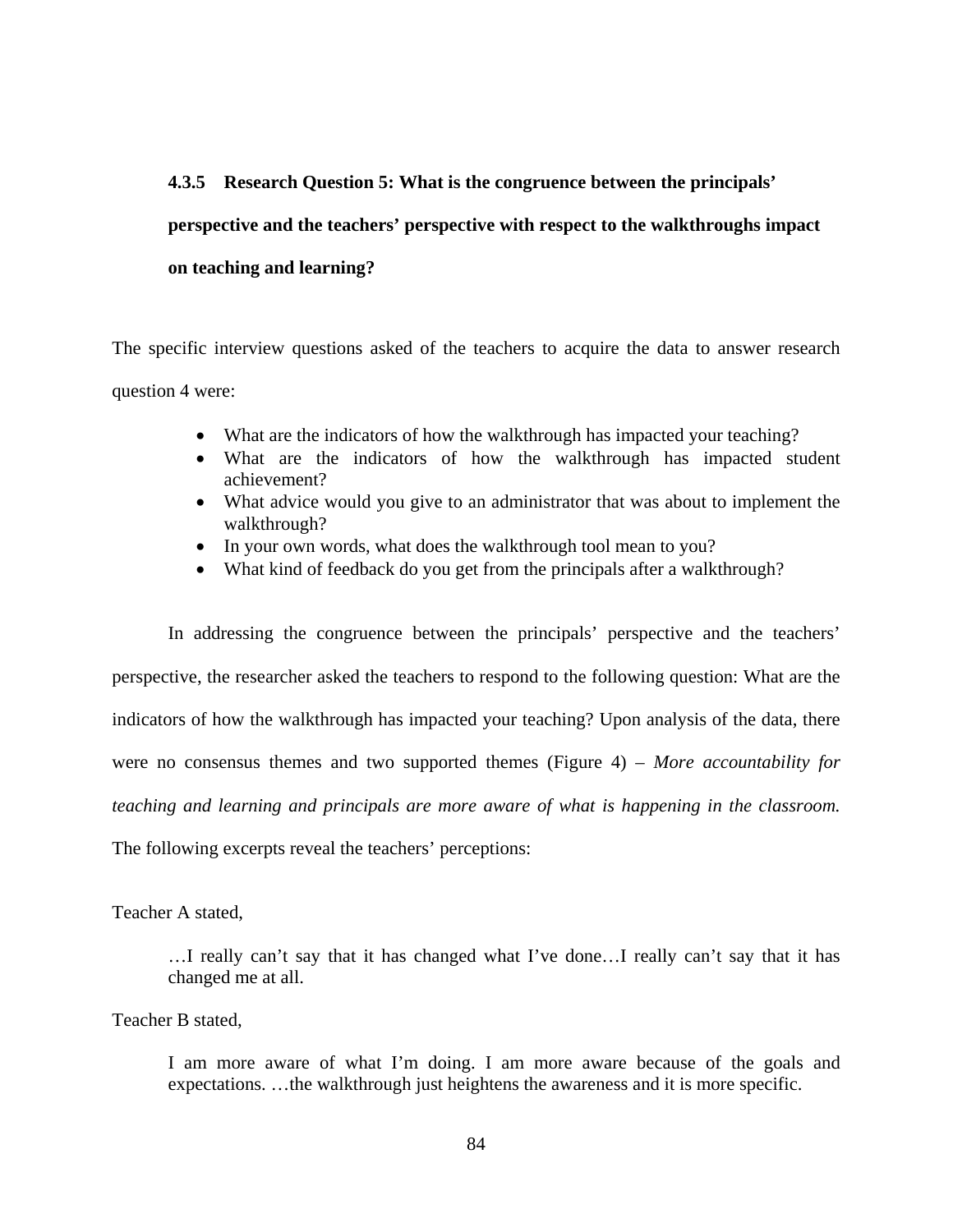Teacher C stated,

I think it helps teachers get their acts together…I'm more prepared now. I think I get better prepared for my lessons. I am more aware of the standards and the anchor assessments… I think overall it makes you a better teacher because you have to be on your toes…you feel like at any moment he can come in.

Teacher D stated,

I feel more accountable for what I am doing. In the past, the previous principal was never in our classrooms so I never really had any feedback. So, I am more aware of what I am doing.

Teacher E stated,

The walkthrough made us focus more on the curriculum. It stood out to us that we were aligned and in tune and we worked to keep it that way. So, we worked harder at that.

| <b>Consensus Themes</b> | <b>Supported Themes</b>                                                | <b>Individual Themes</b>                                                     |
|-------------------------|------------------------------------------------------------------------|------------------------------------------------------------------------------|
|                         | • More accountability<br>for teaching and<br>learning.                 | More<br>focused<br>$\bullet$<br><sub>on</sub><br>curricular issues.          |
|                         | Principal is more<br>$\bullet$<br>aware of what is<br>occurring in the | understanding<br>Better<br>$\bullet$<br>of the PA standards<br>and the PSSA. |
|                         | classroom.                                                             | Time on task increased                                                       |
|                         |                                                                        | <b>Better</b><br>prepared<br>for<br>lessons.                                 |

#### **Identified Themes for Research Question 5A**

**Figure 4: Research Question 5A: What are the indicators of how the walkthrough has impacted your teaching?** 

In addressing the congruence between the principals' perspective and the teachers' perspective, the researcher asked the teachers to respond to the following question: What are the indicators of how the walkthrough has impacted student achievement? Upon analysis of the data,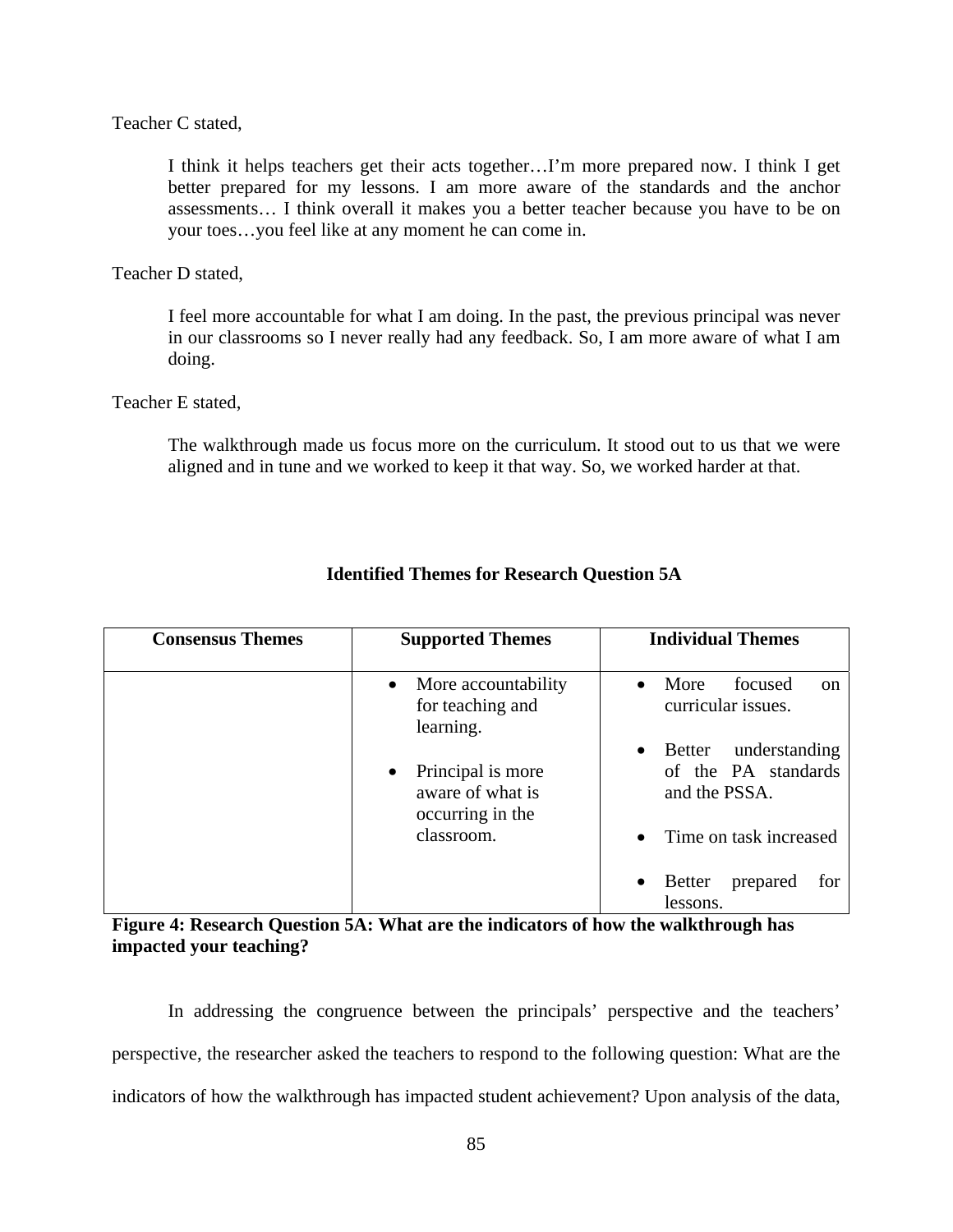no consensus theme emerged. Being more aware of the standards was the only supported theme

that emerged, however, four individual themes surfaced (Figure 5).

The following excerpts reveal the teachers' perceptions:

Teacher A stated,

From what I do now, I'm in a special area...I am not a classroom teacher. I can't honestly say that it has impacted achievement. I'll give you an example of an indicator. Otto walked in...He didn't come to ask me what I was doing. He walked over to a student. He started asking him questions about what they were doing and why they were doing what they were doing. So, for me, it confirmed that my process was working.

#### Teacher B stated,

I feel that I'm addressing more specific things probably better because I have more awareness…It's not vague anymore.

#### Teacher C stated,

That's a tough question. I don't have a strong answer for that because I feel like I care just as much now as I did when the old principal didn't conduct walkthroughs…I guess there would be an impact because I am more aware of the standards…I'm more goal oriented…now I stick to the standards. I think the students are more organized because I am…So, there has to be an improvement in student achievement.

#### Teacher D stated,

The only thing I can really say about student achievement, that I have noticed, is that, he has become more visible with the walkthrough…more visible in all of the classrooms than the students were ever used to before and they know that they need to behave more.

#### Teacher E stated,

That's a tough one. I don't know that I ever thought of it from that way. Certainly, if we were, as teachers, are looking more closely at the curriculum, that would carry over into what the kids were doing.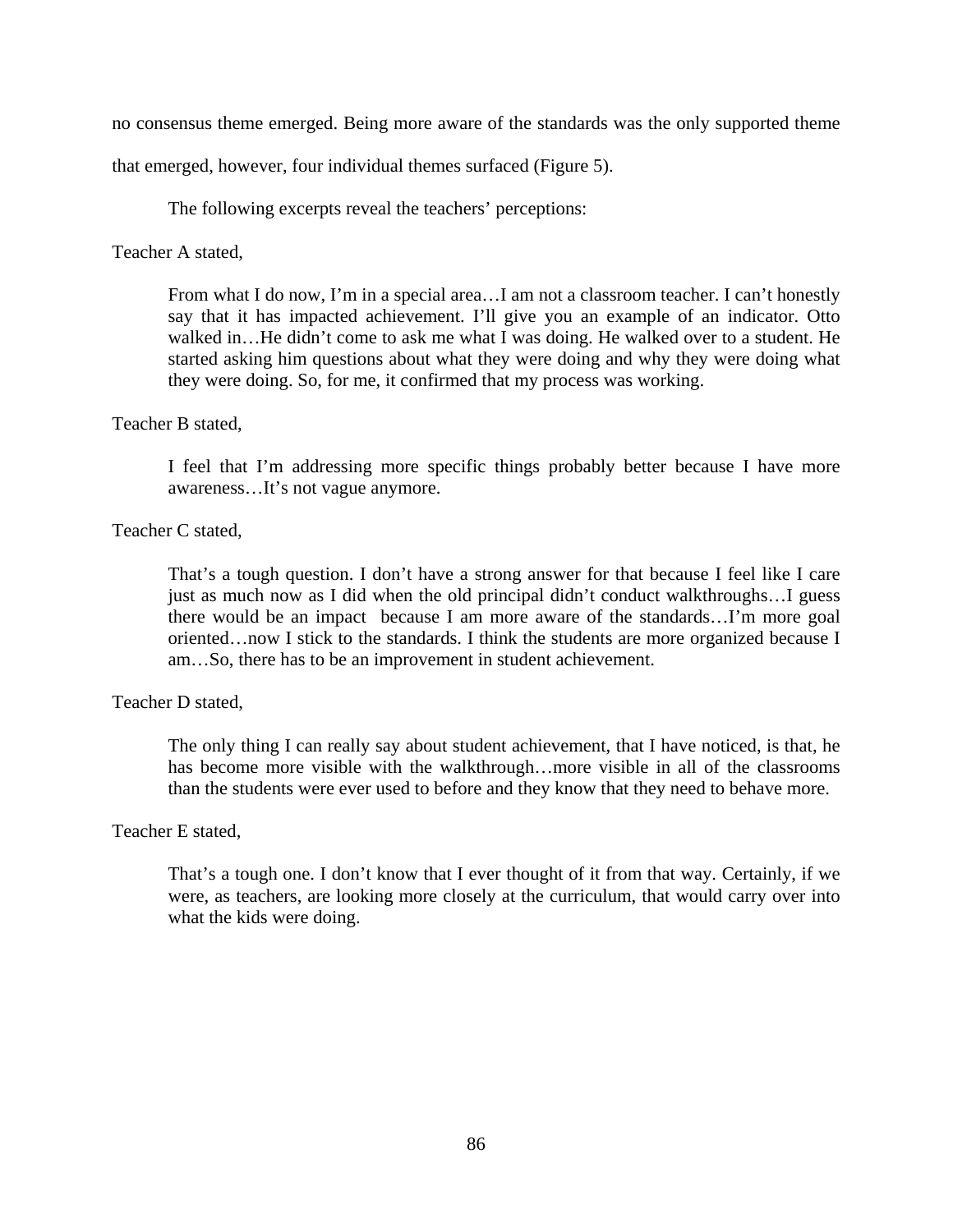| <b>Consensus Themes</b> | <b>Supported Themes</b>                                      | <b>Individual Themes</b>                                               |
|-------------------------|--------------------------------------------------------------|------------------------------------------------------------------------|
|                         | More awareness of<br>$\bullet$<br>Pennsylvania<br>Standards. | • No impact on student<br>achievement.                                 |
|                         |                                                              | Validation of effective<br>$\bullet$<br>teaching.                      |
|                         |                                                              | • Principal is more<br>visible so student<br>behavior has<br>improved. |
|                         |                                                              | Looking more closely<br>at the curriculum.                             |

**Identified Themes for Research Question 5B** 

**Figure 5: Research Question 5B: What are the indicators of how the walkthrough has impacted student achievement?** 

In addressing the congruence between the principals' perspective and the teachers' perspective, the researcher asked the teachers to respond to the following question: What advice would you give to an administrator that was about to implement the walkthrough? Upon analysis of the data, one consensus theme emerged: *the walkthrough is only a snapshot of the lesson and a small part of the day.* Four out of the five teachers cited this response. The only supported theme that emerged from the teachers' responses was to keep the walkthrough positive. Additionally, there were two individual themes: *Don't over do it* and *Give a day's notice* 

(Figure 6).

The following excerpts reveal the teachers' perceptions:

Teacher A stated,

Make sure they are aware and their faculty is aware that it's just a snapshot of those few minutes that they are in the room and they need to be aware that they may have missed what the objective was; they may have missed the instruction so that they are just focusing on that and not making any assumptions…sometimes a full understanding of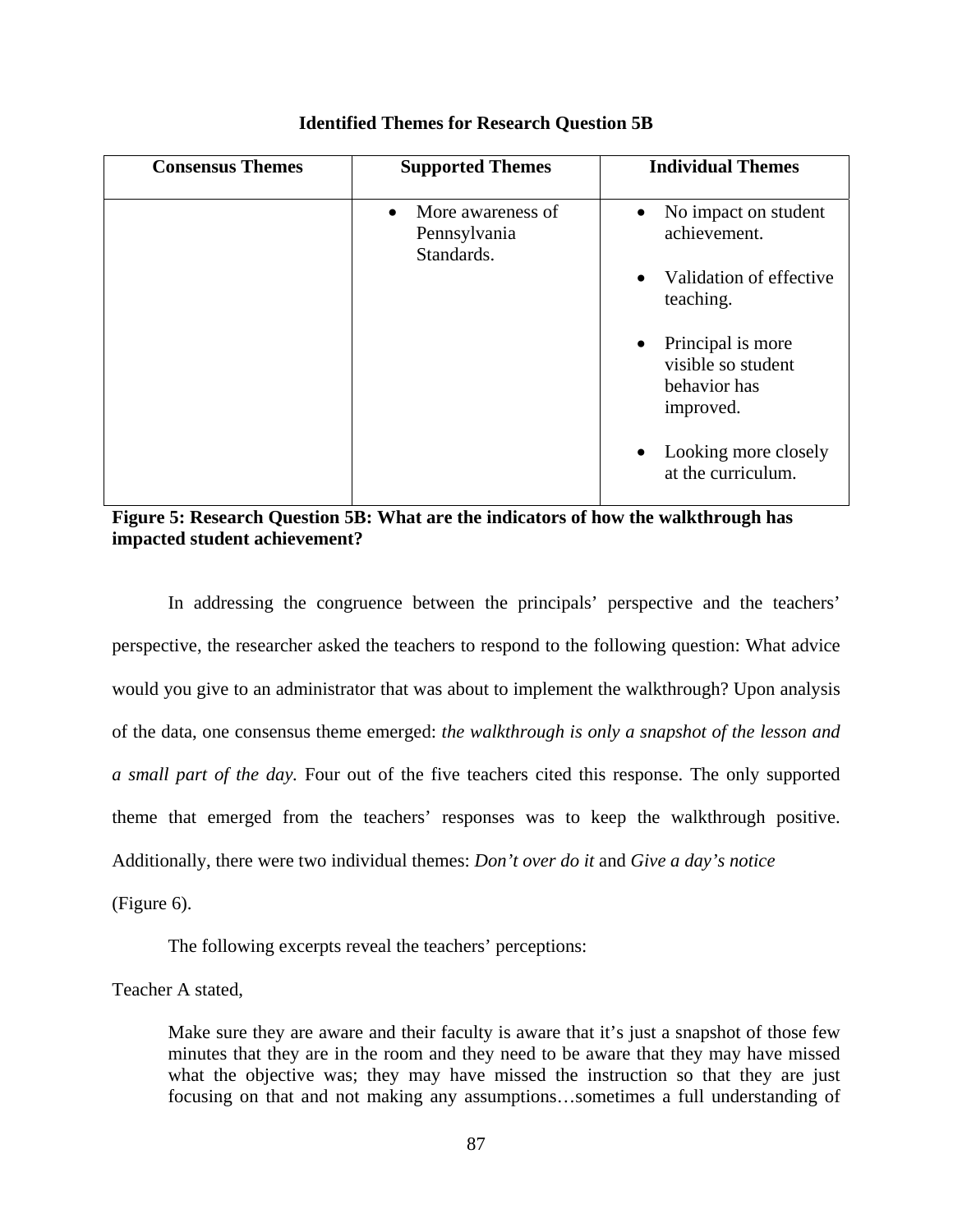what took place was not there…don't write it up as a full observation because you were really can't give them a fair evaluation if you were there for ten minutes.

#### Teacher B stated,

Keep the positives and emphasize the positive attitude that I'm coming to see what you are doing. It relaxes the teachers. Most teachers are doing good things but when you feel you're being observed for a negative, it makes you more nervous.

#### Teacher C stated,

If the teacher is not all together in that one class, it doesn't mean that they are not all together any other time during the day. I think it's hard to judge a teacher just by a ten minute walkthrough. Everybody has their off days…give a day's notice of the walkthrough.

#### Teacher D stated,

I would make sure that when you discuss it with your teachers as a group that they know it's more of a casual walkthrough. They are not going to be able to see everything in ten minutes or so…Make it more of a casual type of a walkthrough, as a friendly advice type of thing.

#### Teacher E stated,

Don't over do it because I think that makes people not want you there. We've had people who have over done it and the message is negative and once you have that with the walkthrough, you're digging yourself out of a hole to try to make it something positive again. Look for those good things. Don't make them up if they are not there, but try to build someone up when you're doing the walkthroughs and then , if there are serious things, address those in different kinds of ways.

| <b>Consensus Themes</b>                                                                | <b>Supported Themes</b> | <b>Individual Themes</b>                             |
|----------------------------------------------------------------------------------------|-------------------------|------------------------------------------------------|
| The walkthrough is<br>only a snapshot of the<br>lesson and a small part<br>of the day. | Focus on the positive   | • Don't over do it.<br>$\bullet$ Give a day's notice |

#### **Identified Themes for Research Question 5C**

**Figure 6: Research Question 5C: What advice would you give to an administrator that was about to implement the walkthrough?**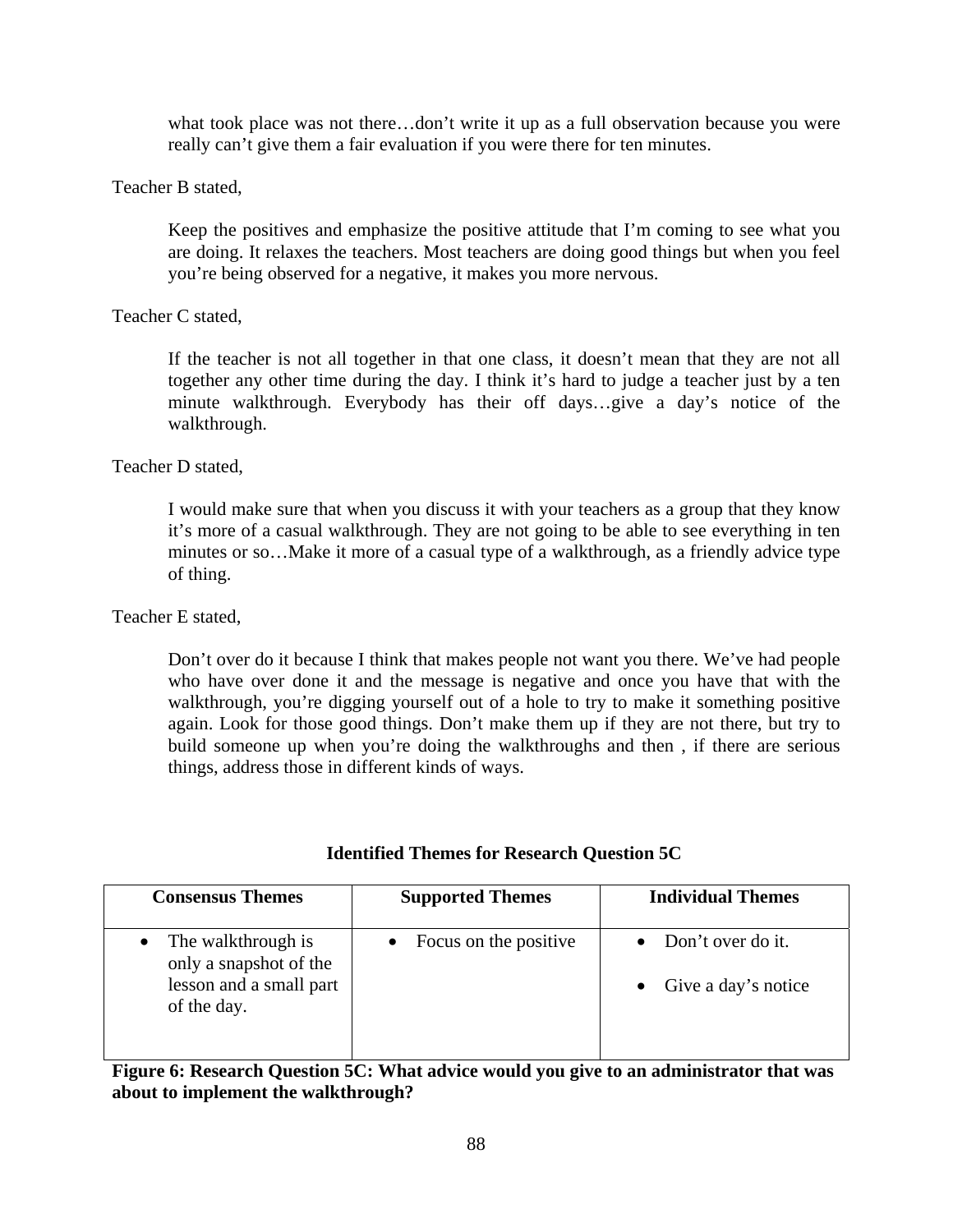In addressing the congruence between the principals' perspective and the teachers' perspective, the researcher asked the teachers to respond to the following question: In your own words, what does the walkthrough mean to you? Upon analysis of the data, one consensus theme emerged: *the principal is more aware of what is occurring in classrooms*. Additionally, principal visibility and principal feedback were identified as supported themes. One individual theme arose from the data-*validation of effective teaching practices* (Figure 7). The following excerpts reveal the teachers' perceptions:

#### Teacher A stated,

To me it's just a snapshot of what is happening in the classroom. It's a snapshot of what you're doing… a brief glimpse of what is happening at that time in your room

#### Teacher B stated,

It is nice that the principal is aware of what is going on in the building. The principal is very visible and it means that she is a visitor in my classroom and is coming in to see what is going on which is good for her to know, to be aware, but also she can offer constructive criticism or notice things that I'm doing or add to, give suggestions.

#### Teacher C stated,

The walkthrough allows the principal to come into the classroom, take a look at the objectives, make sure the kids are on task…he wants the kids to see his face in the room…visibility is the big thing.

#### Teacher D stated,

When the walkthrough occurs, the principal walks in and starts to takes notes on what he's observing the children doing and what you as the teacher are doing. He has given us a list of things that he's looking for and he usually is looking for one specific thing at a time…I like the walkthroughs because I feel that I am able to get more feedback and that the principal is more aware of what's going on in the classroom and how things are being taught…He is always up to date with what is going on in the classroom.

#### Teacher E stated,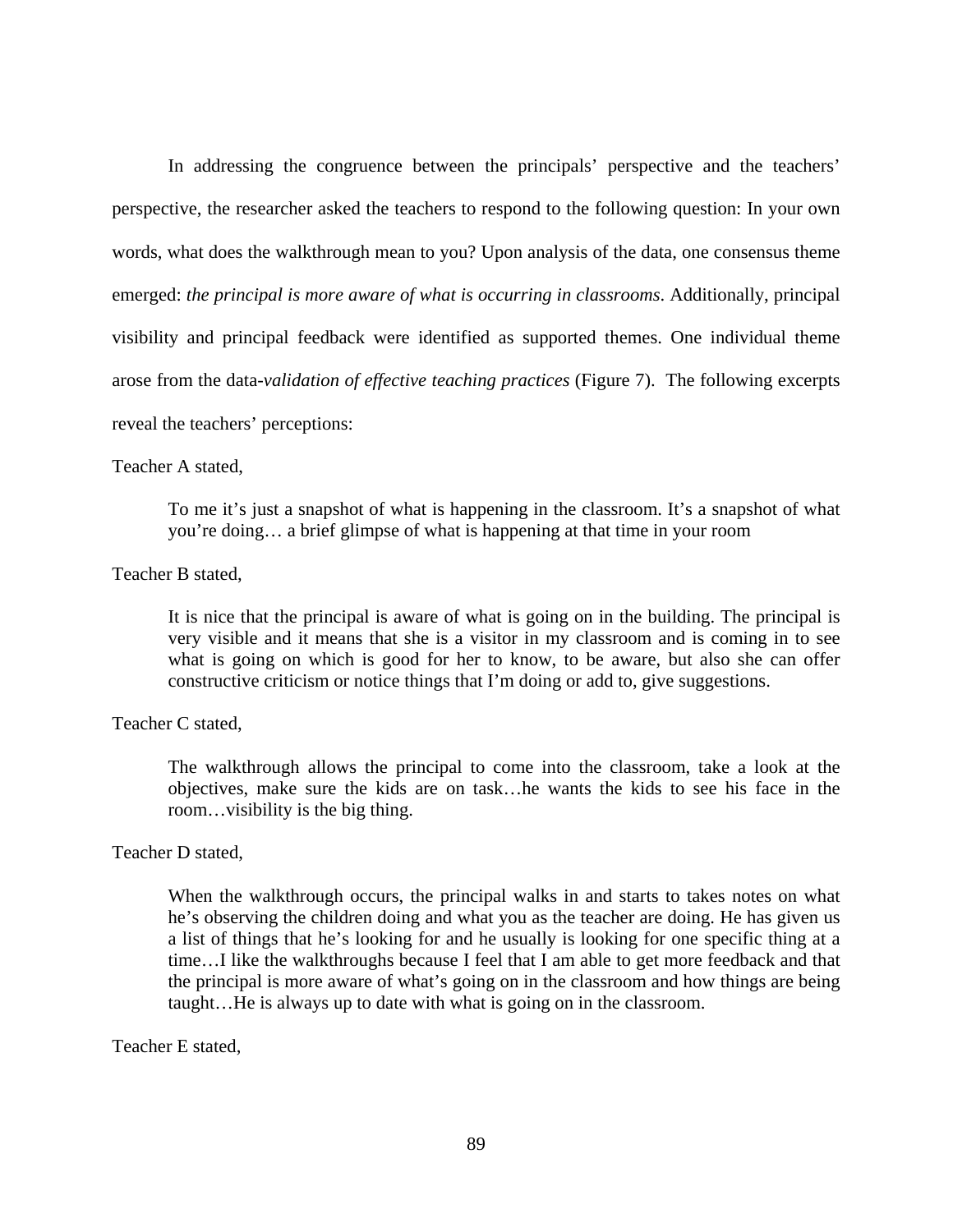For me it meant validation. It made you feel good about what you were doing. I think the walkthrough is excellent.

| <b>Consensus Themes</b>               | <b>Supported Themes</b> | <b>Individual Themes</b>             |
|---------------------------------------|-------------------------|--------------------------------------|
| Principal is more<br>aware of what is | Principal visibility.   | Validation of effective<br>practice. |
| happening in the<br>classroom         | Principal feedback.     |                                      |

**Identified Themes for Research Question 5D** 

**Figure 7: Research Question 5D: In your own words, what does the walkthrough mean to you?** 

In addressing the congruence between the principals' perspective and the teachers' perspective, the researcher asked the teachers to respond to the following question: What kind of feedback do you get from the principal after a walkthrough? Upon analysis of the teachers' responses, one consensus theme emerged-*principals provide written feedback to teachers.* Two supported themes emerged as well-*principals provide verbal feedback and remain positive with the comments.* No individual themes emerged (Figure 8). The following excerpts reveal the teachers' responses:

Teacher A stated,

You usually get a brief write-up, nothing very specific…the principal gives a positive comment.

Teacher B stated,

We get an email. She writes up her report so we see it and if we want to discuss anything with her, we can, but it's not like a formal observation form...she is open to talking.

Teacher C stated,

The principal sends the form by email. We know exactly what it looks like

Teacher D stated,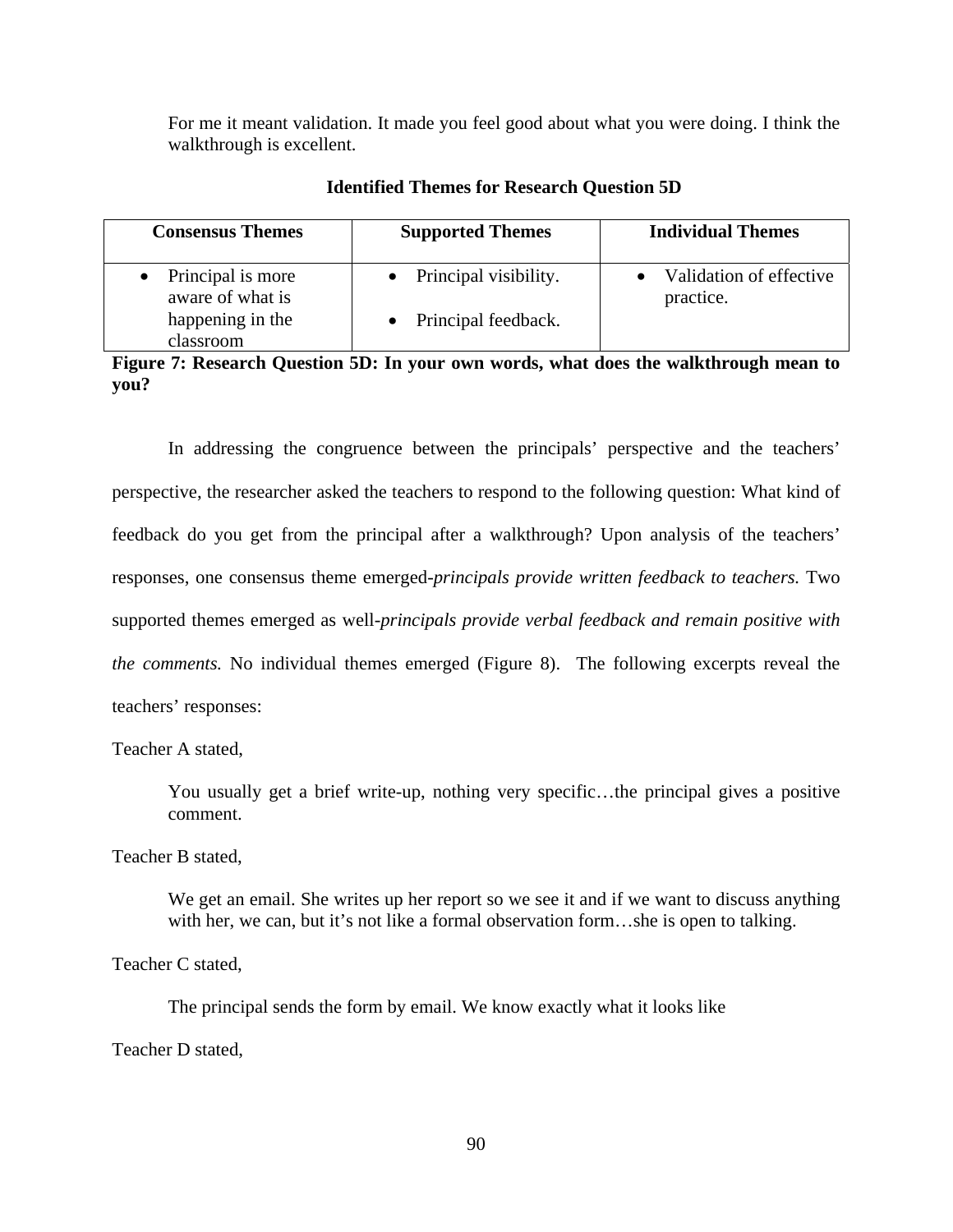We sit down with him and have a one-on-one meeting and he will give us a paper of any notes that he has taken and most of it is positive with a little bit of constructive criticism that he might offer.

Teacher E stated,

We get a lot of verbal feedback and notes in our mailboxes.

#### **Identified Themes for Research Question 5E**

| <b>Consensus Themes</b> | <b>Supported Themes</b>     | <b>Individual Themes</b> |
|-------------------------|-----------------------------|--------------------------|
| Written feedback        | Verbal<br>Positive feedback |                          |

**Figure 8: Research Question 5E: What type of feedback do you receive from the principal?** 

In addressing the congruence between the principals' perspectives and teachers' perspectives on the walkthroughs impact on student achievement, the participants were asked to identify indicators of how the walkthrough has affected student achievement. The principals and teachers mentioned several indicators; however, they did not use the same words to describe the impact. The teachers had one supported theme, an awareness of the Pennsylvania Academic Standards, whereas, the principals identified seven supported themes. None of the principals specifically mentioned the Pennsylvania Academic Standards in response to the question on the walkthroughs impact on student achievement. None of the principal's consensus or supported themes matched the teachers' themes. Table 5 illustrates the congruence between the principals and teachers' perspectives of the impact of the walkthrough on student achievement.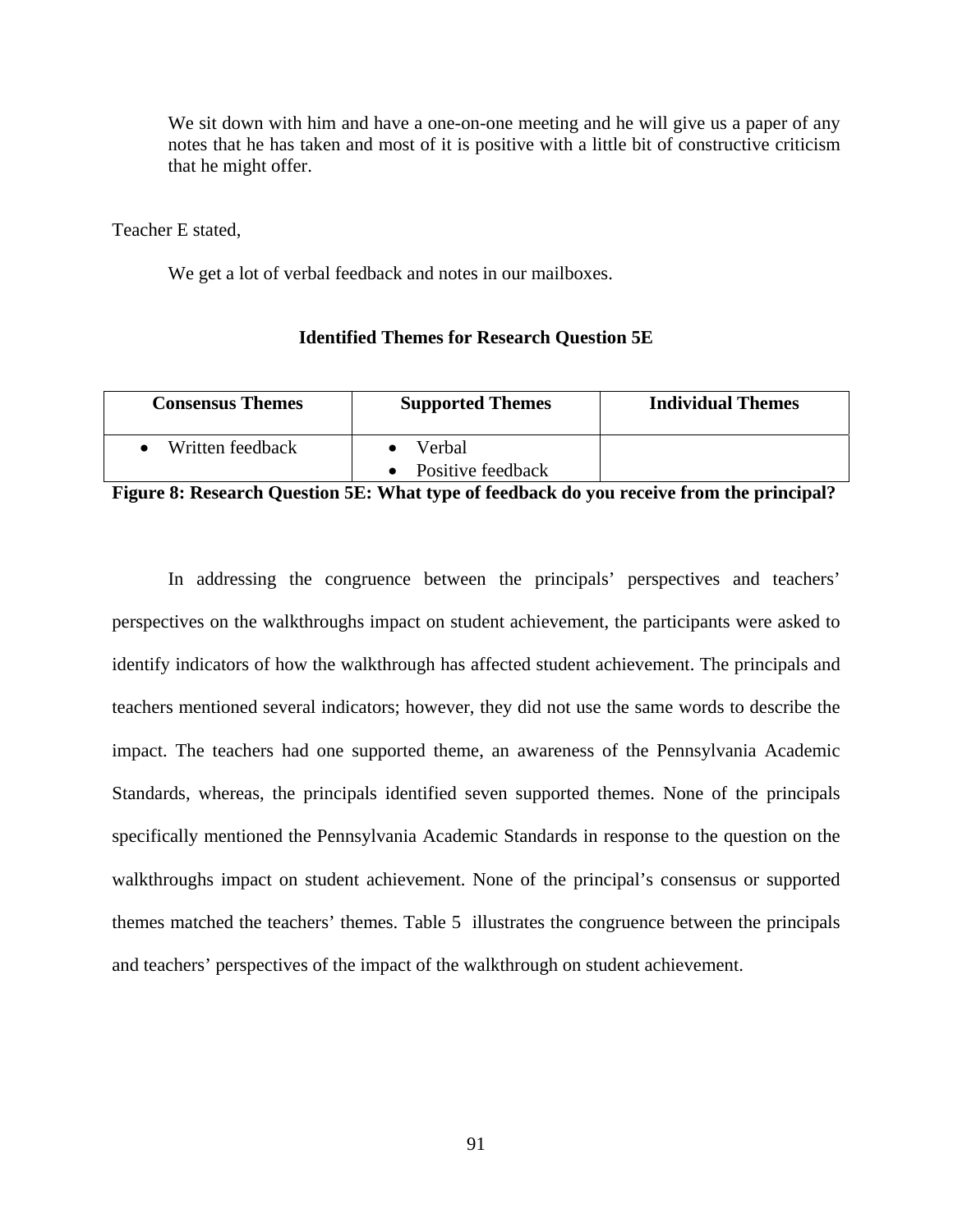| <b>All Supported Themes</b>                    | Principals'<br><b>Responses</b> | Teachers'<br><b>Responses</b> |
|------------------------------------------------|---------------------------------|-------------------------------|
| Test scores have improved                      | Supported                       | Not Identified                |
| Focused on best practices.                     | Supported                       | Not Identified                |
| Student time on task increased.                | Supported                       | Not Identified                |
| Quality of student work                        | Supported                       | Not Identified                |
| Focused on look-fors.                          | Supported                       | Not Identified                |
| More dialogue between teachers and principals. | Supported                       | Not Identified                |
| Improved teacher practices.                    | Supported                       | Not Identified                |
| More aware of the Pennsylvania Standards       | Not Identified                  | Supported                     |

## **Table 5: A Comparison of the Indicators of How the Walkthrough Affects Instruction.**

Note: Research Question 5F: What are the indicators of how the walkthrough affects student achievement?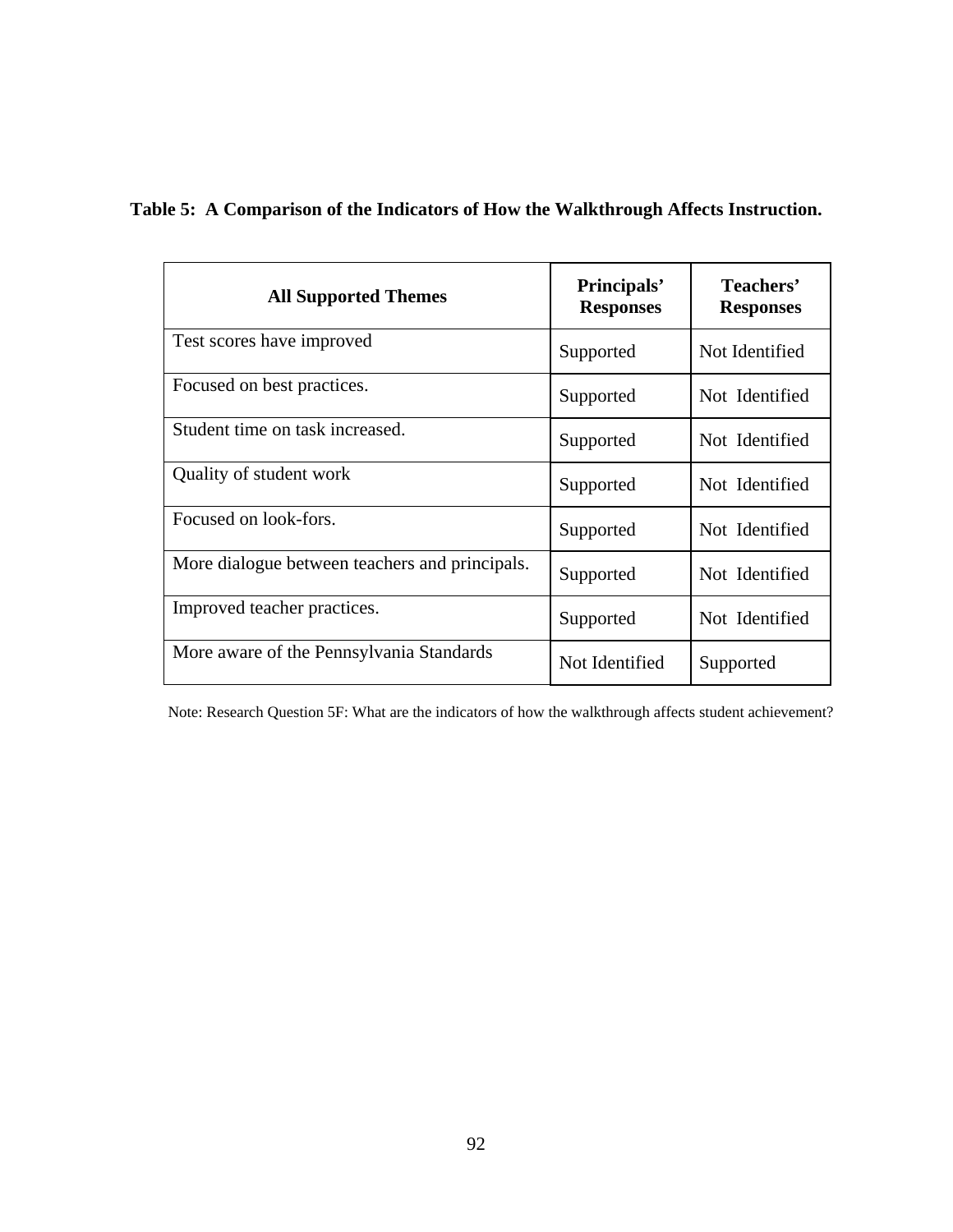In addressing the congruence between the principals and teachers' perspectives about the walkthroughs impact on instruction, the participants were asked to identify indicators of how the walkthrough has affected instruction. Upon analysis of the principals and teachers' responses, three similar themes emerged: *better handle on curricular issues, student time on task increased,*  and *principals are more aware of classroom practices.* Both curriculum and time on task were supported themes from the perspectives of the principals and teachers. The principals being more aware of classroom practices was identified as a consensus theme by the principals and a supported theme by the teachers. Table 6 shows the congruence between the principals and teachers' perspectives of the impact of the walkthrough on instruction.

| <b>Indicators</b>                               | Principals'<br><b>Indicators</b> | Teachers'<br><b>Indicators</b> |
|-------------------------------------------------|----------------------------------|--------------------------------|
| Curriculum                                      | Supported                        | Supported                      |
| Time on task                                    | Supported                        | Supported                      |
| Principal is more aware of classroom practices. | Consensus                        | Supported                      |

**Table 6: A Comparison of Similar Themes** 

Note: Research Question 5G- Principal and teacher's responses: What are the indicators of how the walkthrough affects instruction?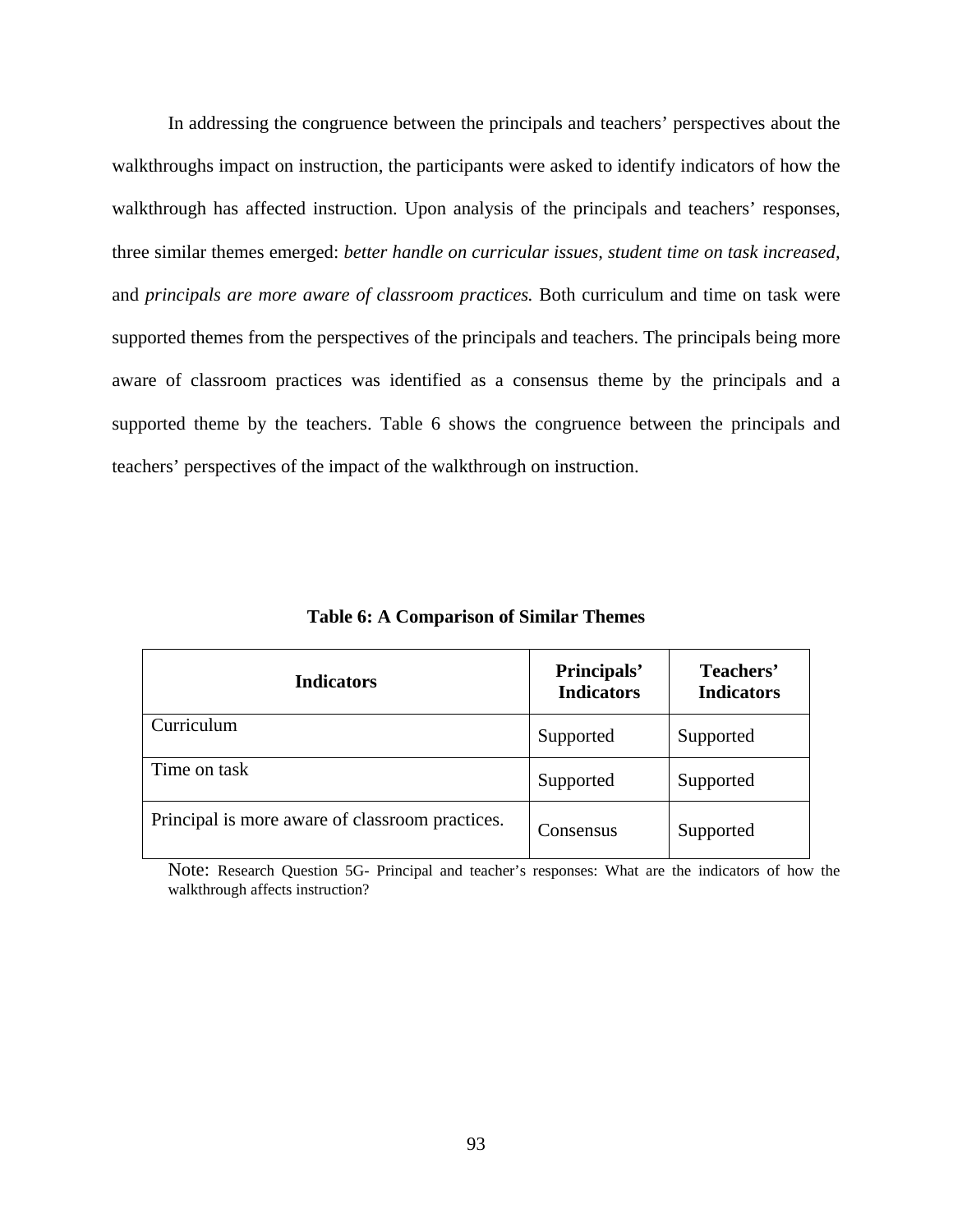Upon further analysis of the data regarding the walkthroughs impact on instruction, the researcher identified several individual noteworthy themes that emerged from the interviews of the principals and teachers. These individual themes are outlined in Table 7. The indicators that were stated by the participants can be found in the first column. The principals' identified themes are listed in column two, while the teachers' identified themes are listed in column three.

| <b>Indicators</b>                                                        | Principals'<br><b>Indicators</b> | Teachers'<br><b>Indicators</b> |
|--------------------------------------------------------------------------|----------------------------------|--------------------------------|
| Understanding of Pennsylvania Standards                                  | Not identified                   | Individual                     |
| Better prepared to teach                                                 | Supported                        | Individual                     |
| Teachers share best practices                                            | Supported                        | Not Identified                 |
| More accountability                                                      | Not identified                   | Supported                      |
| Principal has better understanding of<br>professional development needs. | Supported                        | Not Identified                 |
| Student work has improved                                                | Supported                        | Not Identified                 |
| Quality of conversations around instruction has<br>improved              | Supported                        | Not Identified                 |
| Common language around instructional<br>practices.                       | Supported                        | Not Identified                 |

**Table 7: A Comparison of Individual Themes of How the Walkthrough Affects Instruction.** 

Note: Research Question 5E- A comparison of the indicators from the principals and teachers' responses: What are the indicators of how the walkthrough affects instruction?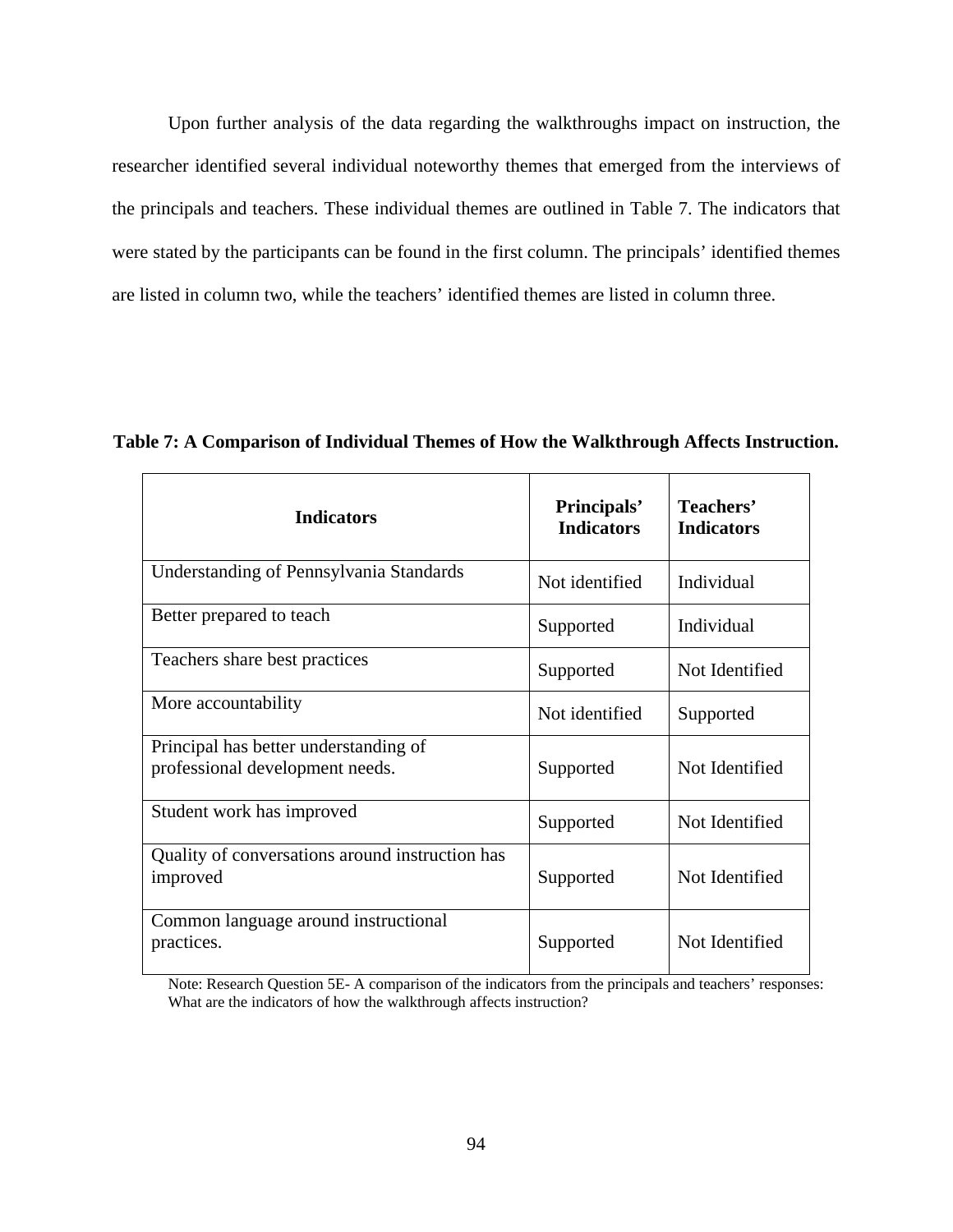## **4.3.6 Research Question 6: How has the walkthrough affected elementary principals as instructional leaders?**

To acquire the data to answer research question five, the researcher asked the following question: How are walkthroughs impacting you as an instructional leader?

Upon analysis of the collected data, there were two consensus, six supported, and six individual themes (Figure 9). All of the principals cited that the walkthrough has allowed them to know what is happening in the classrooms and that they have more data to share with teachers. Several supported themes emerged from the principals' responses. Many of the themes dealt with the principals' ability to know and understand curricular and instructional issues. The following are the supported themes from the principals: the walkthrough demonstrates to teachers that the principals want to work in a collaborative manner, the walkthrough assist principals with understanding what teachers go through on a daily basis, the walkthrough allows principals to have a better understanding of the professional development needs in the building, the walkthrough enables teachers to have a better grasp of the curriculum, and the walkthrough allows principals to have more meaningful conversations with teachers.

Several individual themes emerged as well: can identify which teachers need supported (Principal G); can identify master teachers (Principal G); better rapport with teachers (Principal A); visibility made it real (Principal C); can collectively research best practices (Principal B); and principal is viewed as a teacher too (Principal B).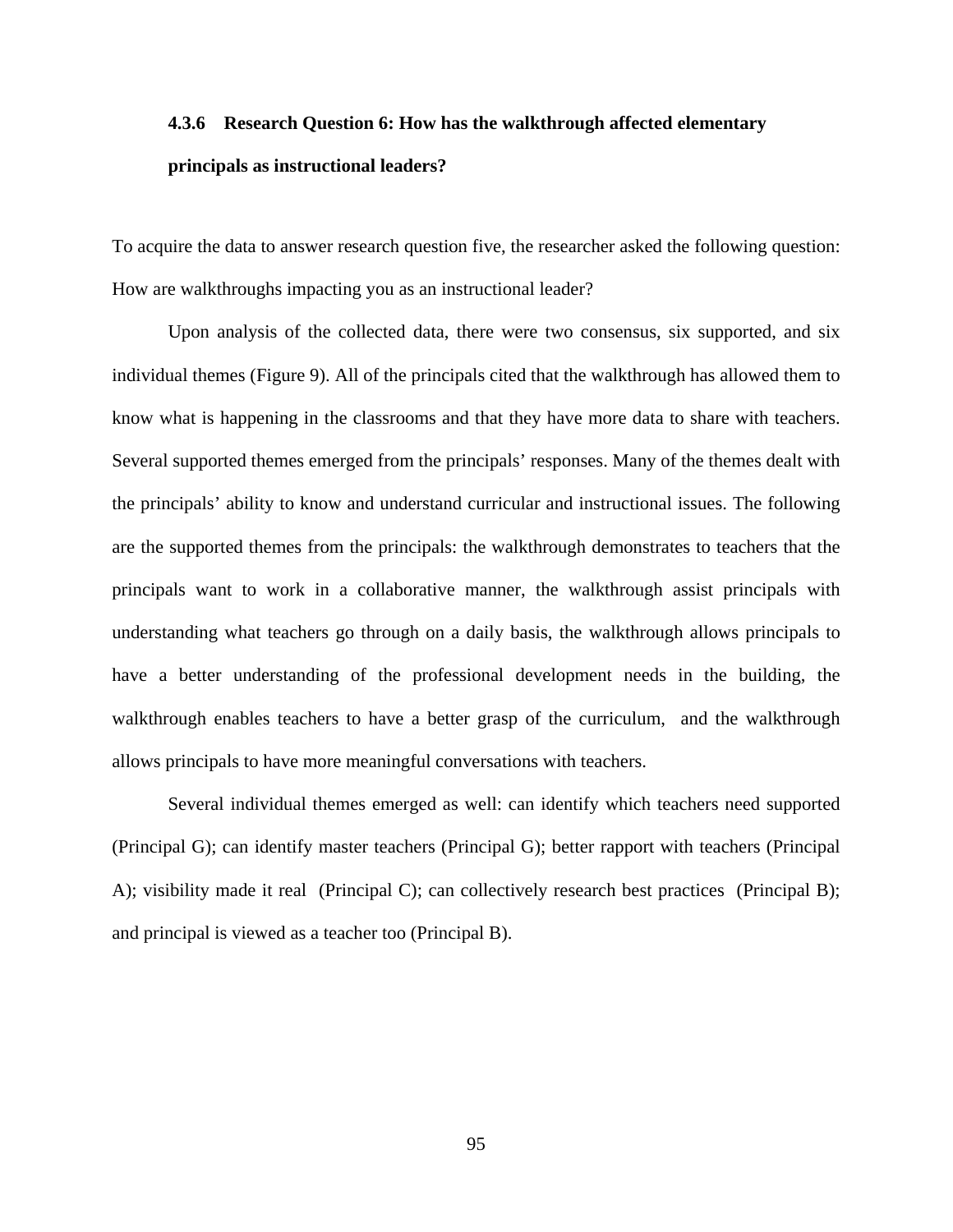The following excerpts reveal the principals' perceptions,

Principal A stated,

It has given me different approaches to improve achievement in the building and to develop a better rapport with the staff to the point that they are working with me to fix some of the problems with achievement in the building.

Principal B stated,

The more opportunities I have to get into the classrooms, the more information I have to talk with teachers about and the more that we collectively research good practice and talk about good practice and tap in on each others' experiences and practices …They just don't come to talk with me about discipline problems, they come to talk about instruction.

Principal C stated,

I think, probably, it helped me look at how I organize things differently-I think we have always tried to work from the standpoint of we have to do this together; we have to do it collaboratively. I think the walkthrough makes you more visible to staff and so that whole idea of it isn't just you, it's us, becomes a little bit more real. It's not just walk, it's action…

Principal D stated,

Well, definitely it's shown staff that being a principal is not just being a manager. It's being an instructional leader. It's giving them the confidence to know that as the principal, I know what they go through everyday and what their needs are and the resources they need. I think when they see it start with the principal, it just sends a message to staff.

Principal E stated,

It has caused me to focus more on instruction. I have a better focus… My conversation with the teachers is the important thing.

Principal F stated,

Oh, it definitely makes me more aware of what is going on in the classroom. I think that it helps me understand what is going on instructionally with the teachers, what we need to do with professional development; how the kids are learning and what we can do to increase these areas.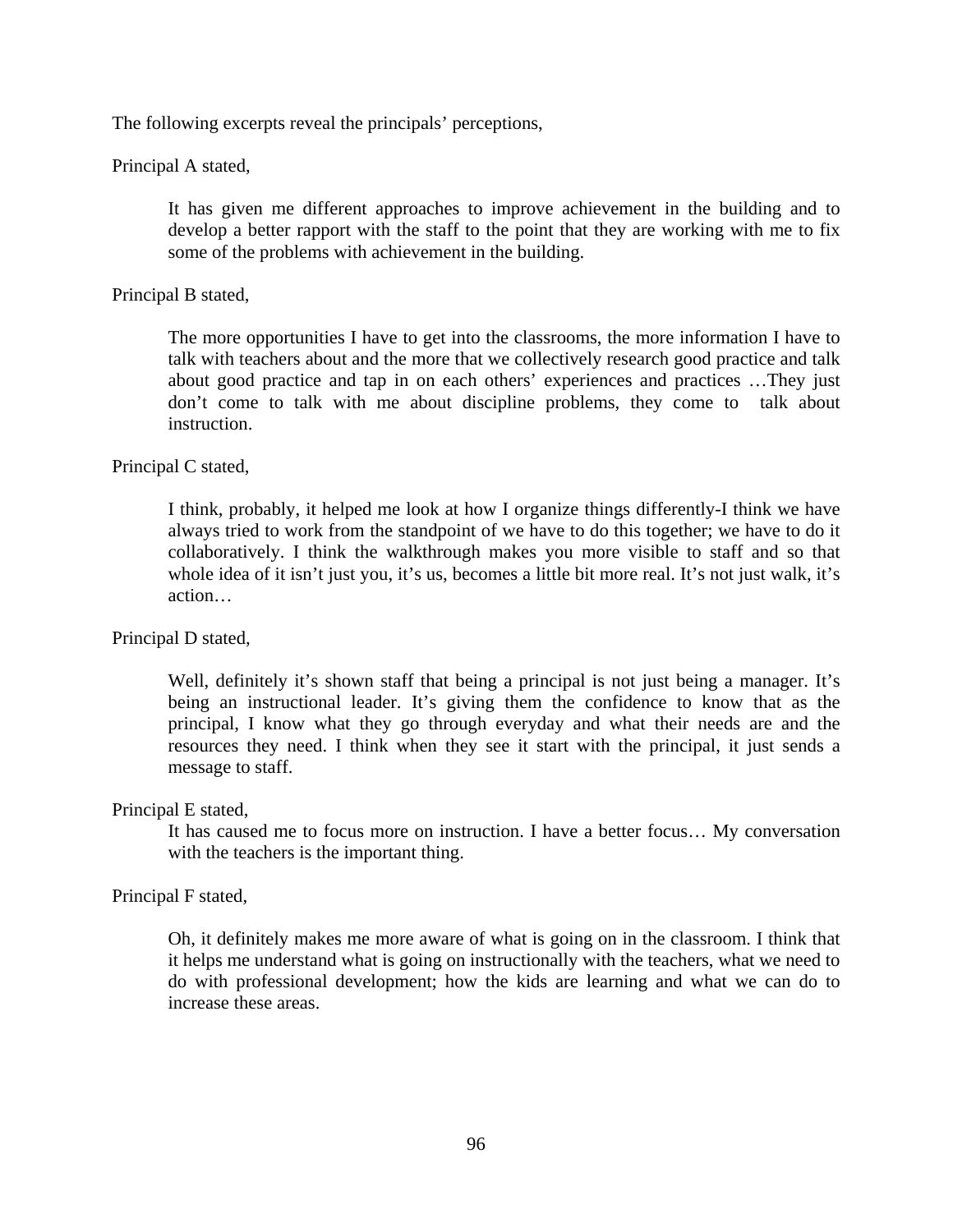Principal G stated,

It definitely gets me into the rooms to see what's going on. It helped me to learn the curriculum because I only taught second and third grade. It's helped me to see who needs help and to share during our professional development time the great things that are happening in the classrooms.

| <b>Consensus Themes</b>                                                                                                                            | <b>Supported Themes</b>                                                                                                                                                                                                                                                                                                                                                                                                                      | <b>Individual Themes</b>                                                                                                                                                                                                                                                 |
|----------------------------------------------------------------------------------------------------------------------------------------------------|----------------------------------------------------------------------------------------------------------------------------------------------------------------------------------------------------------------------------------------------------------------------------------------------------------------------------------------------------------------------------------------------------------------------------------------------|--------------------------------------------------------------------------------------------------------------------------------------------------------------------------------------------------------------------------------------------------------------------------|
| Principals are more<br>$\bullet$<br>aware of what is<br>occurring in the<br>classrooms.<br>Principals have more<br>data to share with<br>teachers. | The walkthrough<br>$\bullet$<br>shows the teachers that<br>the principal wants to<br>work collaboratively.<br>Walkthrough helps<br>principals understand<br>what teachers go<br>through on a daily<br>basis.<br>Better understanding<br>of teacher's needs.<br>Better understanding<br>of professional<br>development needs at<br>the building level.<br>More meaningful<br>conversations with<br>teachers.<br>Know the curriculum<br>better | Can identify which<br>$\bullet$<br>teachers need support<br>Can identify master<br>teachers.<br>Developed a better<br>rapport with staff.<br>Visibility made it real.<br>Not just talk.<br>Collectively research<br>best practices with<br>staff.<br>Viewed as a teacher |

## **Identified Themes for Research Question 6**

**Figure 9: Research Question 6-Impact of the walkthrough on elementary principals.**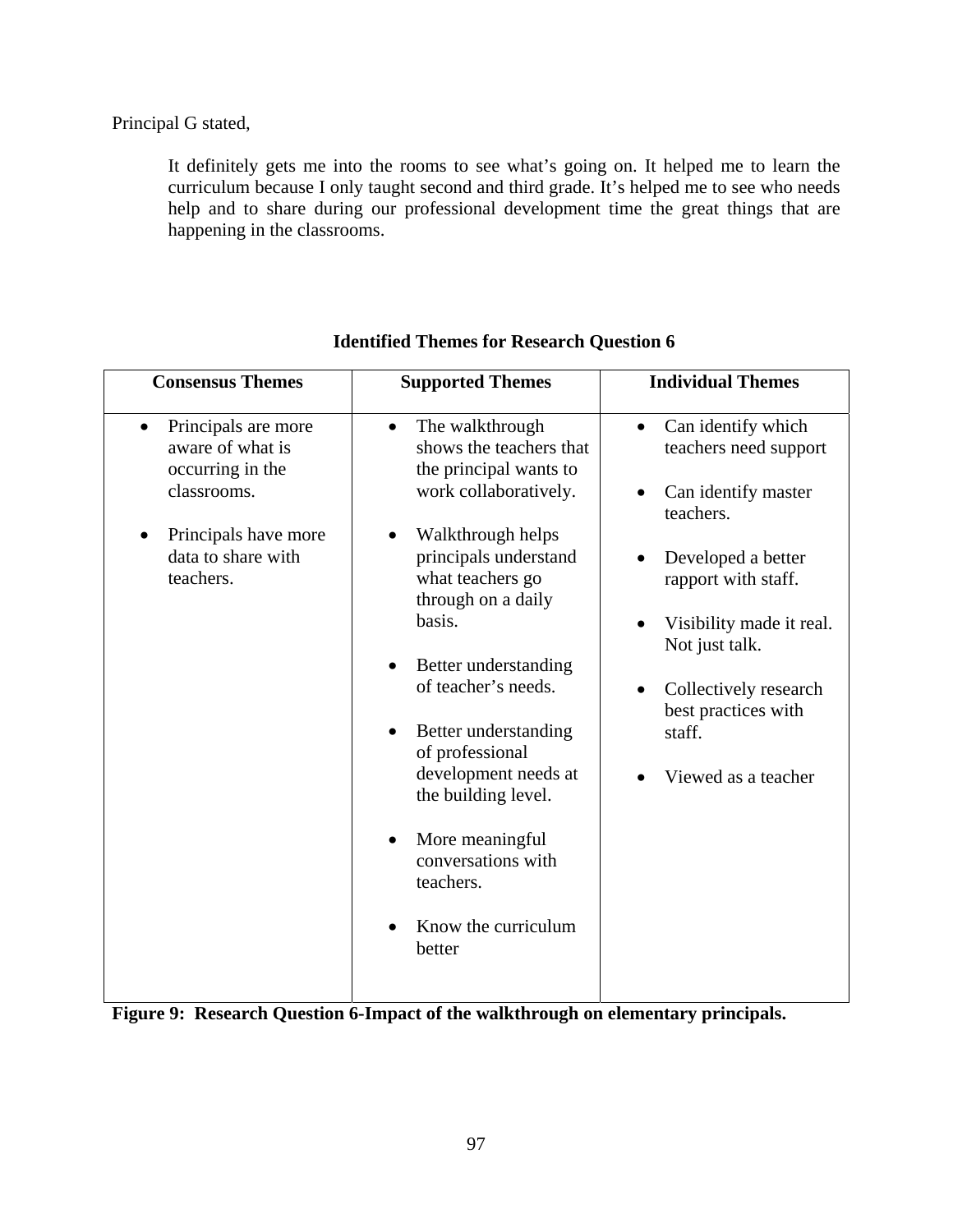## **4.3.7 Research Question 7: What is the congruence between this study of elementary principals and Keruskin's study of High School Principals?**

The researcher applied Keruskin's methodology to this study and asked the same interview questions of the participants. Keruskin's focus was on the perceptions of high school principals, whereas the researcher of this study focused on the perceptions of elementary school principals. The following sections will delineate themes between the high school principals' perceptions and the elementary principals' perceptions. The researcher addressed the following topics in comparing Keruskin's study: the walkthroughs impact on instruction, the walkthroughs impact on student achievement, the walkthroughs impact on principals as instructional leaders, the most important steps or procedures for successful implementation, the look-fors, the feedback given to teachers, and the amount of time spent in classrooms.

#### **4.3.7.1 A Comparison: The Walkthroughs Impact on Instruction**

The high school principals in Keruskin's study primarily focused on the importance of the lookfors and its impact on instruction. A consensus theme for the high school principals was, "Look fors improve instruction--walkthroughs are a tool to make sure teachers are focusing on the lookfors" (Keruskin, 2006, p. 66).The elementary principals in this study had two supported themes: Teachers share best practices and principals are more aware of what is happening in the classroom.

 There were two similar themes from high school principals and the elementary principals. The first similar theme dealt with professional development. Keruskin reported a supported theme that data collected during the walkthrough provides a focus on professional development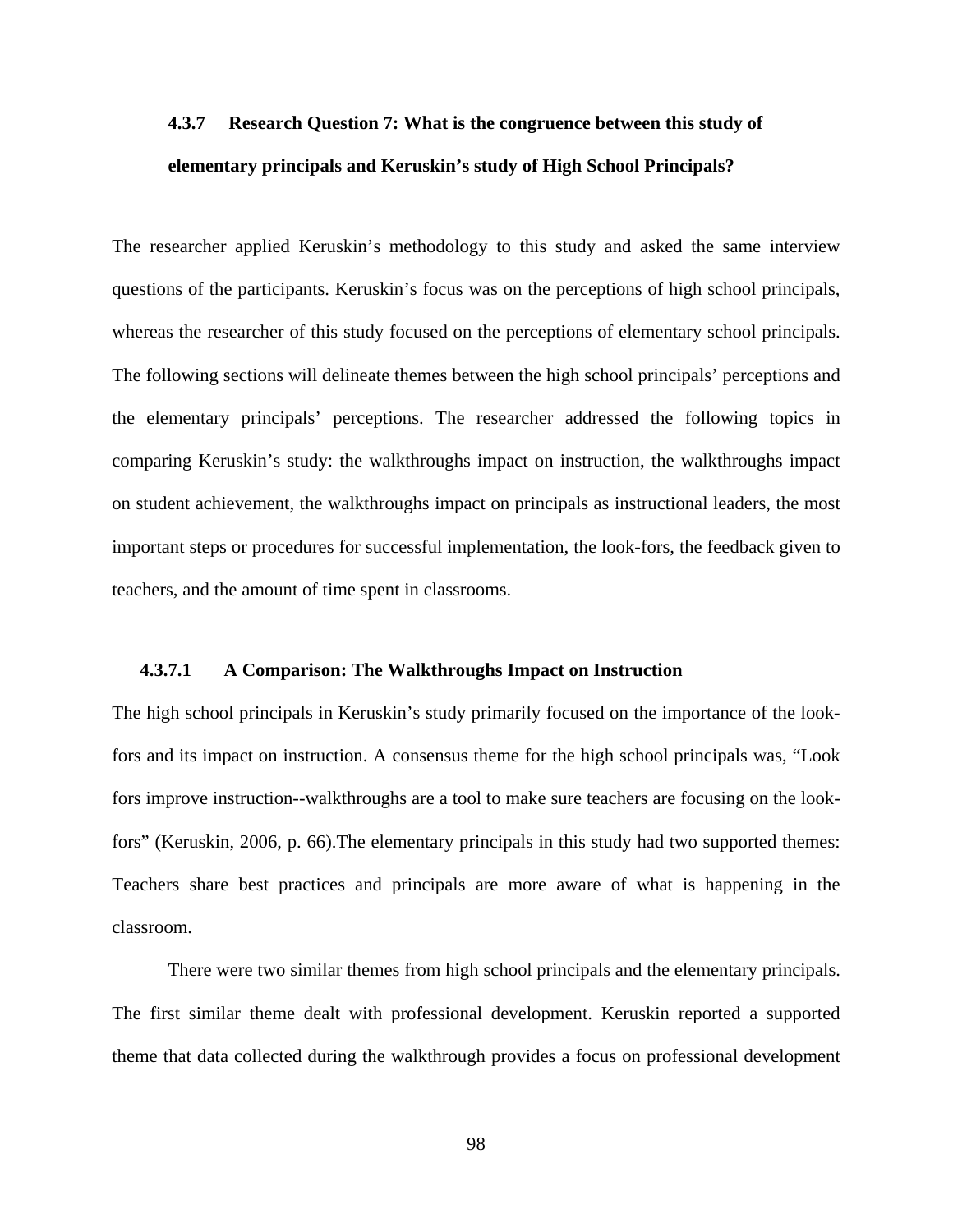days. Similarly, the elementary principals indicated that they have a better understanding of professional development needs (supported theme).

 The second similar theme between the high school and elementary principals was collaboration around best practices. Keruskin reported, "There is a collaboration of best practices and observing those practices throughout the school" (p. 67). The elementary principals reported that teachers share best practices with one another (consensus theme). Refer to Figure 12 for a delineation of the similarities and differences between the high school and elementary principals' perceptions of the impact of the walkthrough on instruction.

| <b>HIGH SCHOOL</b><br><b>PRINCIPALS</b>                                                                 |                                                                                             | <b>ELEMENTARY</b><br><b>PRINCIPALS</b>                                                               |
|---------------------------------------------------------------------------------------------------------|---------------------------------------------------------------------------------------------|------------------------------------------------------------------------------------------------------|
| <b>DIFFERENCES</b>                                                                                      | <b>SIMILARITIES</b>                                                                         | <b>DIFFERENCES</b>                                                                                   |
| "Look-fors improve"<br>instruction" (p. 66).                                                            | Collected data from the<br>$\bullet$<br>walkthroughs assist<br>principals with professional | Teacher time on task has<br>increased.                                                               |
| The habit (look-fors) starts to<br>permeate throughout the<br>classrooms and the school"<br>$(p. 66)$ . | development needs.<br>Collaboration and sharing of<br>٠<br>best practices.                  | Principal has a better<br>٠<br>understanding of curricular<br>gaps and inconsistencies.              |
| "Teachers are practicing the<br>look-fors defined at the<br>beginning of the year" (p.<br>66).          |                                                                                             | Improvement in the quality<br>of student work.<br>Developed a common<br>language around instruction. |
| "Last years look-fors are old<br>news; they are simply a<br>habit" (p. 66).<br>Keruskin (2005)          |                                                                                             |                                                                                                      |

**Figure 10: Research Question 7 A: A comparison of the perceptions of high school and elementary principals on the walkthrough's impact on instruction.**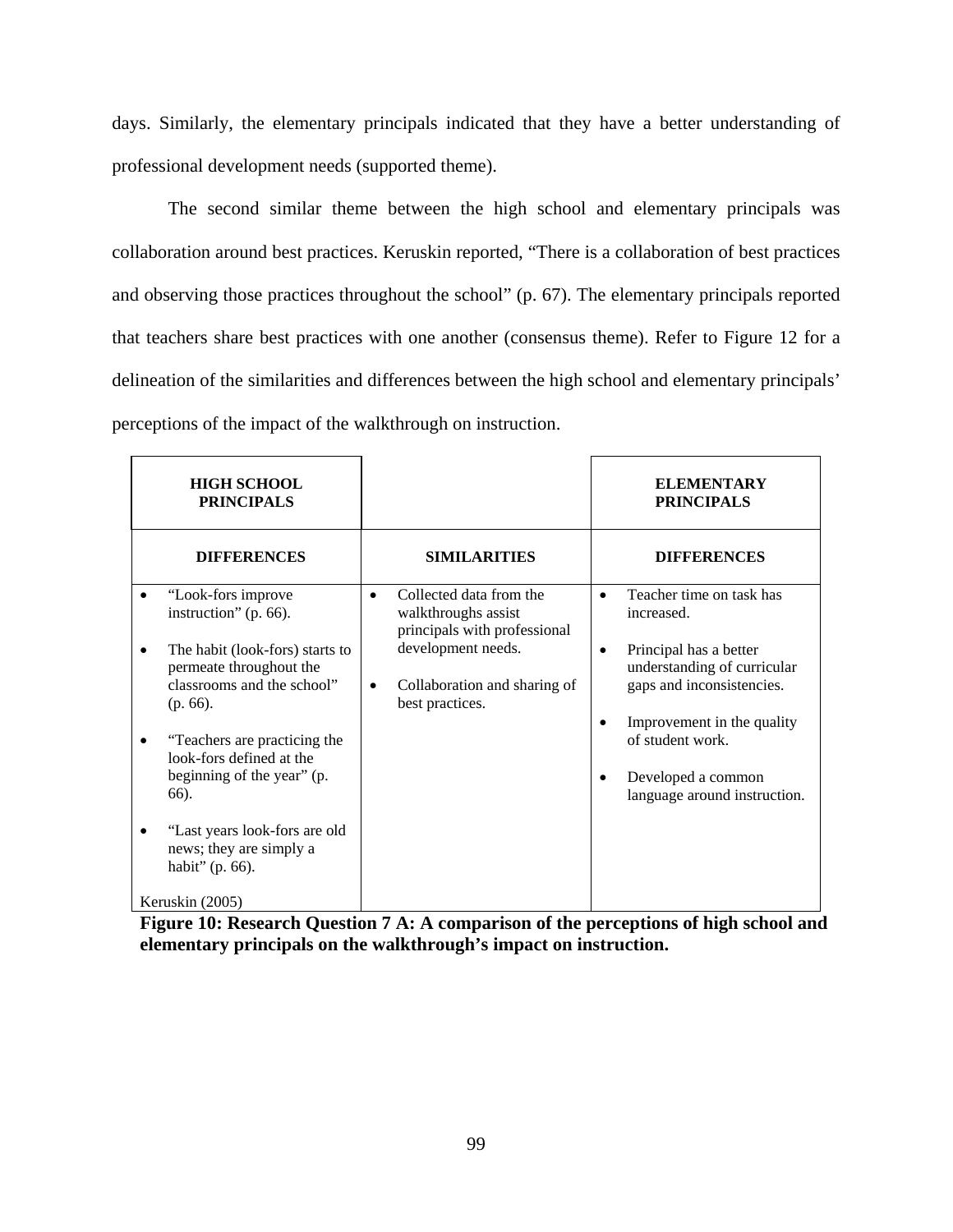## **4.3.7.2 A Comparison: The Walkthroughs Impact on Student Achievement.**

Keruskin found an increase in test scores as a consensus theme from the high school principals. Similarly, the elementary principals' responses indicated a supported theme in regards to an improvement in test scores (Figure 11). This was the extent of the similarities between the high school principals and elementary principals. The high school principals reported an increase in SAT scores and less students failing courses, thus reflecting secondary education issues. Refer to Figure 15 for a delineation of the similarities and differences between the high school and elementary principals' perceptions on the impact of the walkthrough on student achievement.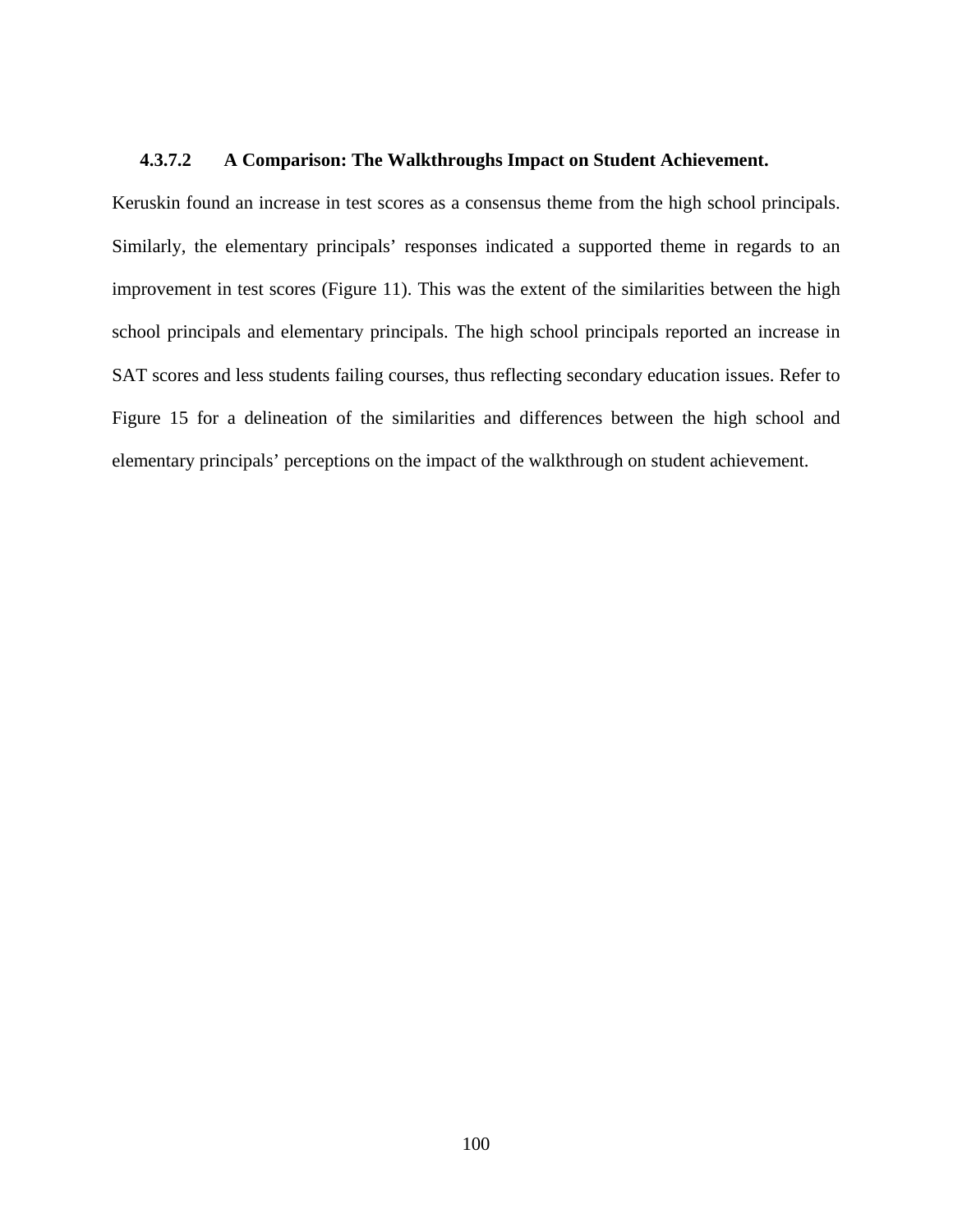| <b>HIGH SCHOOL</b><br><b>PRINCIPALS</b>                                   |                                       |           | <b>ELEMENTARY</b><br><b>PRINCIPALS</b>                                                                   |
|---------------------------------------------------------------------------|---------------------------------------|-----------|----------------------------------------------------------------------------------------------------------|
| <b>DIFFERENCES</b>                                                        | <b>SIMILARITIES</b>                   |           | <b>DIFFERENCES</b>                                                                                       |
| "Fully accredited by the<br>Virginia Department of<br>education" (p. 68). | Increase in test scores.<br>$\bullet$ | $\bullet$ | Test scores have<br>improved.                                                                            |
| "Increase in SOL scores"<br>$(p. 68)$ .                                   |                                       |           | Teachers are more<br>focused on best<br>practices.                                                       |
| "Less students being<br>recycled" $(p. 68)$ .                             |                                       |           | Student time on task<br>increased.                                                                       |
| "Less students failing<br>courses" (p. 68).                               |                                       |           | Quality of student work<br>has improved.                                                                 |
| "Increase of students"<br>attending 2 or 4 year<br>colleges" (p. 68).     |                                       |           | Teachers are more<br>focused on the look-<br>fors.                                                       |
| "Increase in SAT scores"<br>$(p. 68)$ .                                   |                                       | $\bullet$ | More dialogue between<br>teachers and principals<br>regarding instruction<br>and student<br>achievement. |
| Keruskin (2005)                                                           |                                       |           | Improved teacher<br>practices.                                                                           |

**Figure 11: Research Question 7B: A comparison of the perceptions of high school and elementary principals on the walkthrough's impact on student achievement.** 

### **4.3.7.3 A Comparison: The Walkthroughs Impact on Principals as Instructional**

### **Leaders.**

The high school principals and the elementary principals each had one consensus theme; however, the themes were not similar (Figure 12). The high school principals in Keruskin's study indicated that the walkthrough forces them to get into classrooms, whereas, the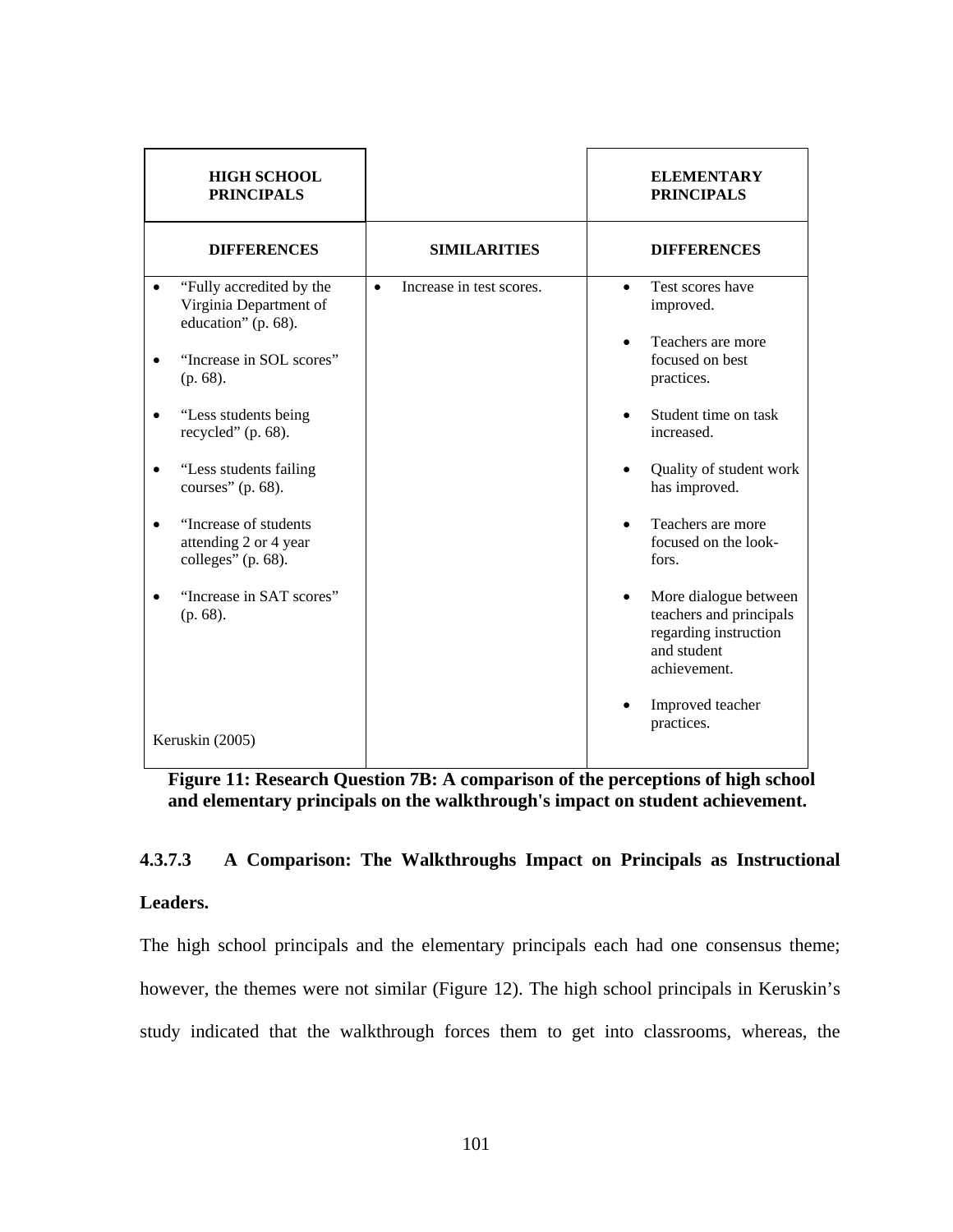elementary principals in this study reported that the walkthrough allows them to have a better understanding of what is occurring in the classroom (consensus theme).

 The researcher noted an implicit theme between the two studies. Keruskin found that the walkthroughs enabled the high school principals to gather data and use it to assist teachers (supported theme). The elementary principals indicated that the walkthrough enables them to have a better understanding of the teacher's needs (supported theme) and a better understanding of the professional development needs in the building (supported theme).

| <b>HIGH SCHOOL</b><br><b>PRINCIPALS</b>                                                                                                                                                                                                                                                                      |                                                                                                                           | <b>ELEMENTARY</b><br><b>PRINCIPALS</b>                                                                                                                                                                                                                                                                                                                                                                                       |
|--------------------------------------------------------------------------------------------------------------------------------------------------------------------------------------------------------------------------------------------------------------------------------------------------------------|---------------------------------------------------------------------------------------------------------------------------|------------------------------------------------------------------------------------------------------------------------------------------------------------------------------------------------------------------------------------------------------------------------------------------------------------------------------------------------------------------------------------------------------------------------------|
| <b>DIFFERENCES</b>                                                                                                                                                                                                                                                                                           | <b>SIMILARITIES</b>                                                                                                       | <b>DIFFERENCES</b>                                                                                                                                                                                                                                                                                                                                                                                                           |
| "It forces or pressures you<br>to get into classrooms" (p.<br>70).<br>"The look-fors help me<br>focus on the school's needs<br>which puts me into an<br>instructional leader<br>position" (p. 70).<br>Listening to debriefing<br>sessions results in more<br>tools in my box to assist<br>teachers" (p. 70). | The walkthrough enables<br>$\bullet$<br>principals to use data to<br>assist teachers with<br>informing their instruction. | The walkthrough shows the<br>$\bullet$<br>teachers that the principal<br>wants to work<br>collaboratively.<br>Walkthrough helps<br>$\bullet$<br>principals understand what<br>teachers go through on a<br>daily basis.<br>Better understanding of<br>teacher's needs.<br>Better understanding of<br>$\bullet$<br>professional development<br>needs at the building level.<br>More meaningful<br>conversations with teachers. |
| Keruskin (2005)                                                                                                                                                                                                                                                                                              |                                                                                                                           | Know the curriculum<br>better.                                                                                                                                                                                                                                                                                                                                                                                               |

**Figure 12: Research Question 7C: A comparison of the perceptions of high school and elementary principals on the walkthrough's impact on principals as instructional leaders.**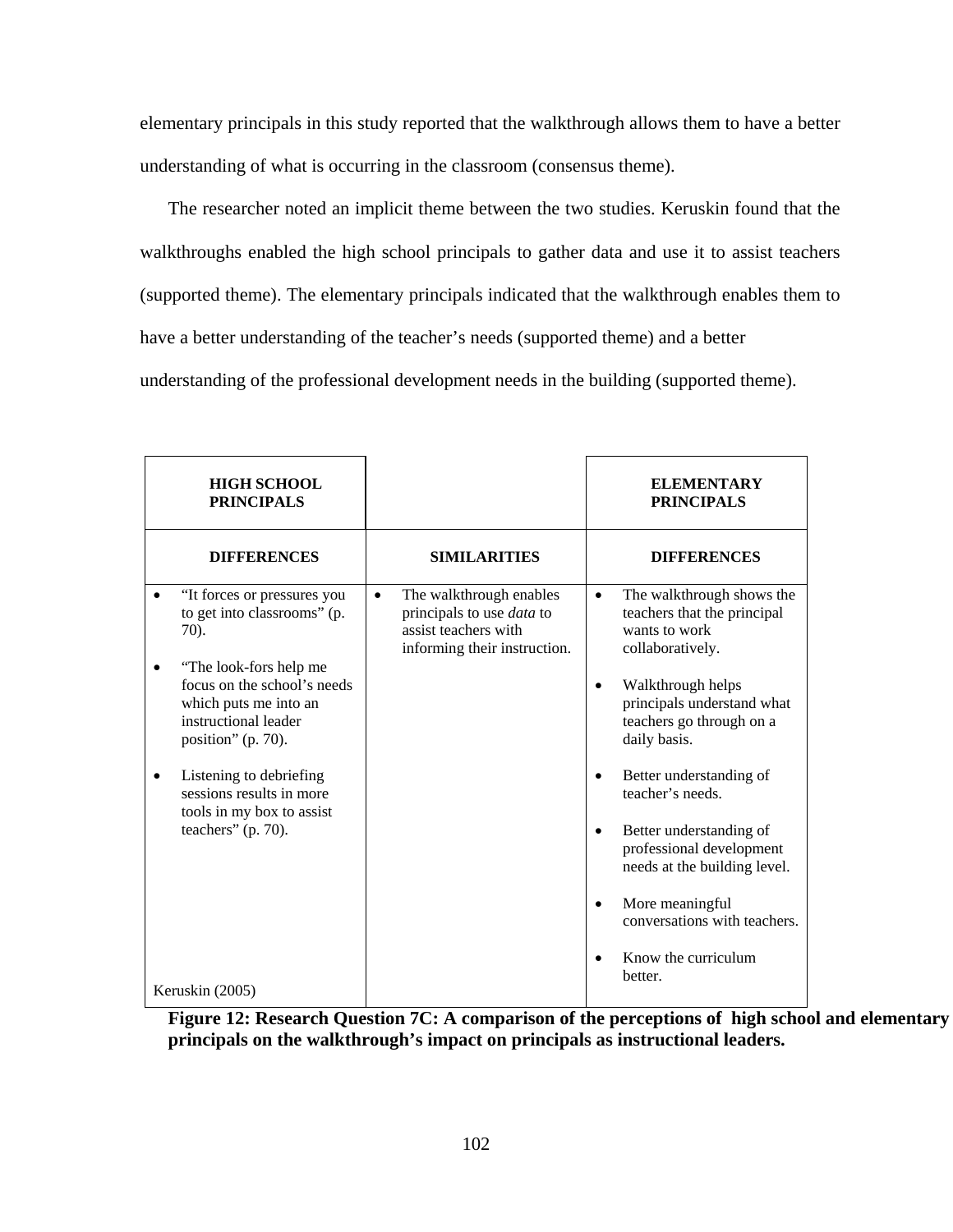## **4.3.7.4 A Comparison: The Most Important Steps of the Walkthrough for Successful Implementation.**

The researcher analyzed Keruskin's themes with the themes that emerged from this study (Figure 13). No themes were explicitly determined, however, there was some correlation around lookfors and dealing with staff, and educating staff about the walkthrough process. In Keruskin's study, the high school principals indicated that the teachers collectively create the look-fors for the walkthrough (consensus theme). The elementary principals in this study reported that having a focus, the look-fors, is vitally important for successful implementation (supported theme). Keruskin's second theme reported that principals must educate the staff about the walkthrough (supported). Similarly, in this study, the elementary principals indicated three supported themes that implicitly correlate with Keruskin's findings: consistency, trust, and communication.

| <b>HIGH SCHOOL</b><br><b>PRINCIPALS</b>                     |                                                       | <b>ELEMENTARY</b><br><b>PRINCIPALS</b> |
|-------------------------------------------------------------|-------------------------------------------------------|----------------------------------------|
| <b>DIFFERENCES</b>                                          | <b>SIMILARITIES</b>                                   | <b>DIFFERENCES</b>                     |
| "Teachers collectively create<br>٠<br>the look-fors for the | Look-fors are important.<br>$\bullet$                 | Focus on the positive.<br>٠            |
| walkthrough too" (p. 56).                                   | Educate and establish a<br>٠<br>walkthrough protocol. | Establish look fors.                   |
|                                                             |                                                       | Consistency.                           |
|                                                             |                                                       | Provide feedback.                      |
|                                                             |                                                       | Build trust                            |
|                                                             |                                                       | Validate effective teaching.           |
| Keruskin (2005)                                             |                                                       | Be clear.                              |

**Figure 13: Research Question 7D: A comparison of the most important steps for successful implementation.**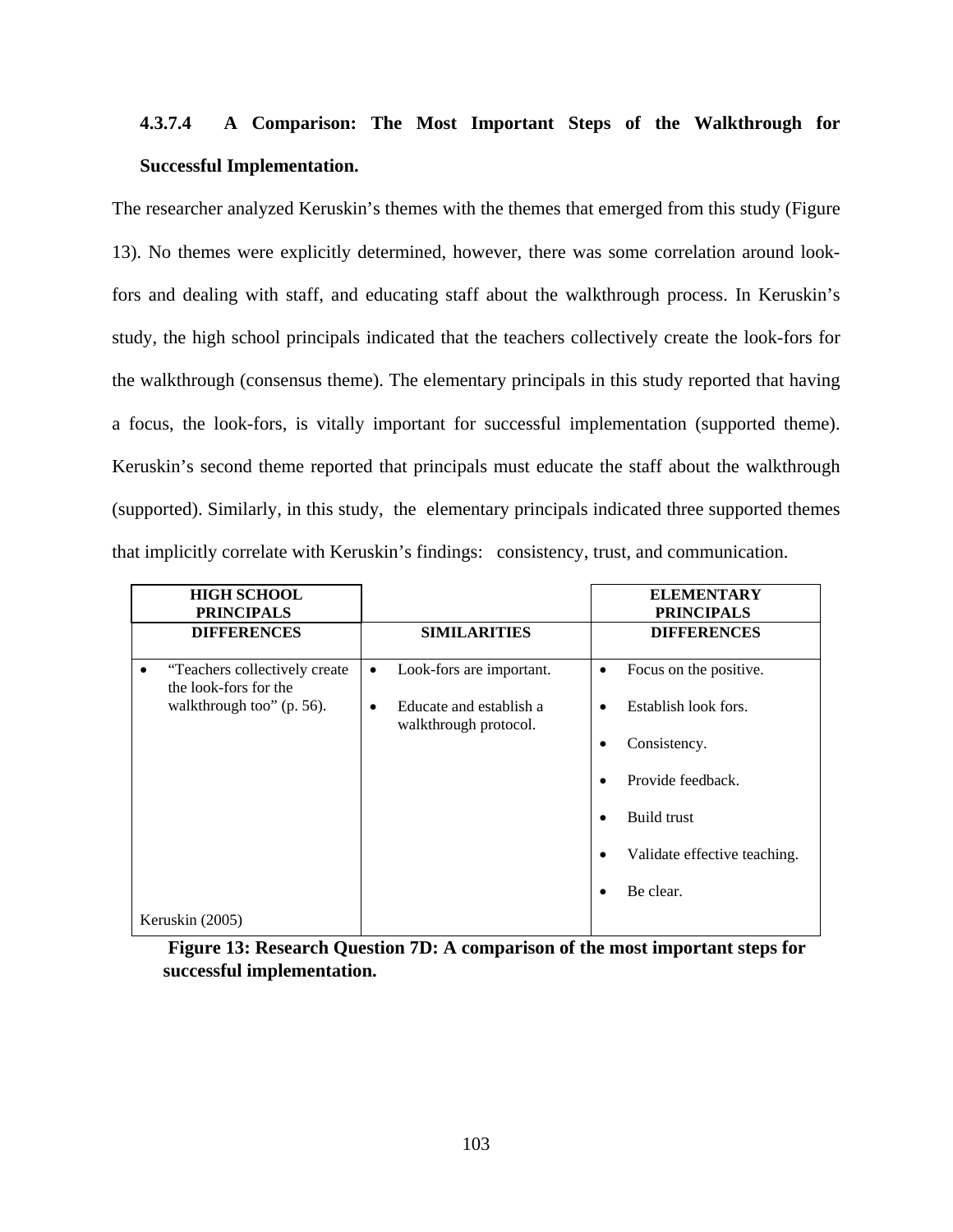## **4.3.7.5 A Comparison: The Look-fors.**

Upon analysis of Keruskin's themes and the themes that emerged form this study, two similarities were revealed: clear expectations and student engagement. These themes were labeled as supported themes in both studies (Figure 14). Additionally, Keruskin reported no consensus themes, whereas, the researcher in this study reported one consensus themeclassroom management.

| <b>HIGH SCHOOL</b><br><b>PRINCIPALS</b>                                                                             |                                                         | <b>ELEMENTARY</b><br><b>PRINCIPALS</b>                                                                     |
|---------------------------------------------------------------------------------------------------------------------|---------------------------------------------------------|------------------------------------------------------------------------------------------------------------|
| <b>DIFFERENCES</b>                                                                                                  | <b>SIMILARITIES</b>                                     | <b>DIFFERENCES</b>                                                                                         |
| "Written objective or<br>٠<br>measurable goal" (p. 59).<br>"Higher order thinking"<br>$\bullet$<br>skills" (p. 59). | Student engagement.<br>$\bullet$<br>Clear expectations. | Time on task<br>Instructional strategies<br>Curriculum issues.<br>Academic rigor.<br>Classroom management. |
| Keruskin (2005)                                                                                                     |                                                         |                                                                                                            |

**Figure 14: Research Question 7E: A comparison of the high school and elementary principals' look-fors.**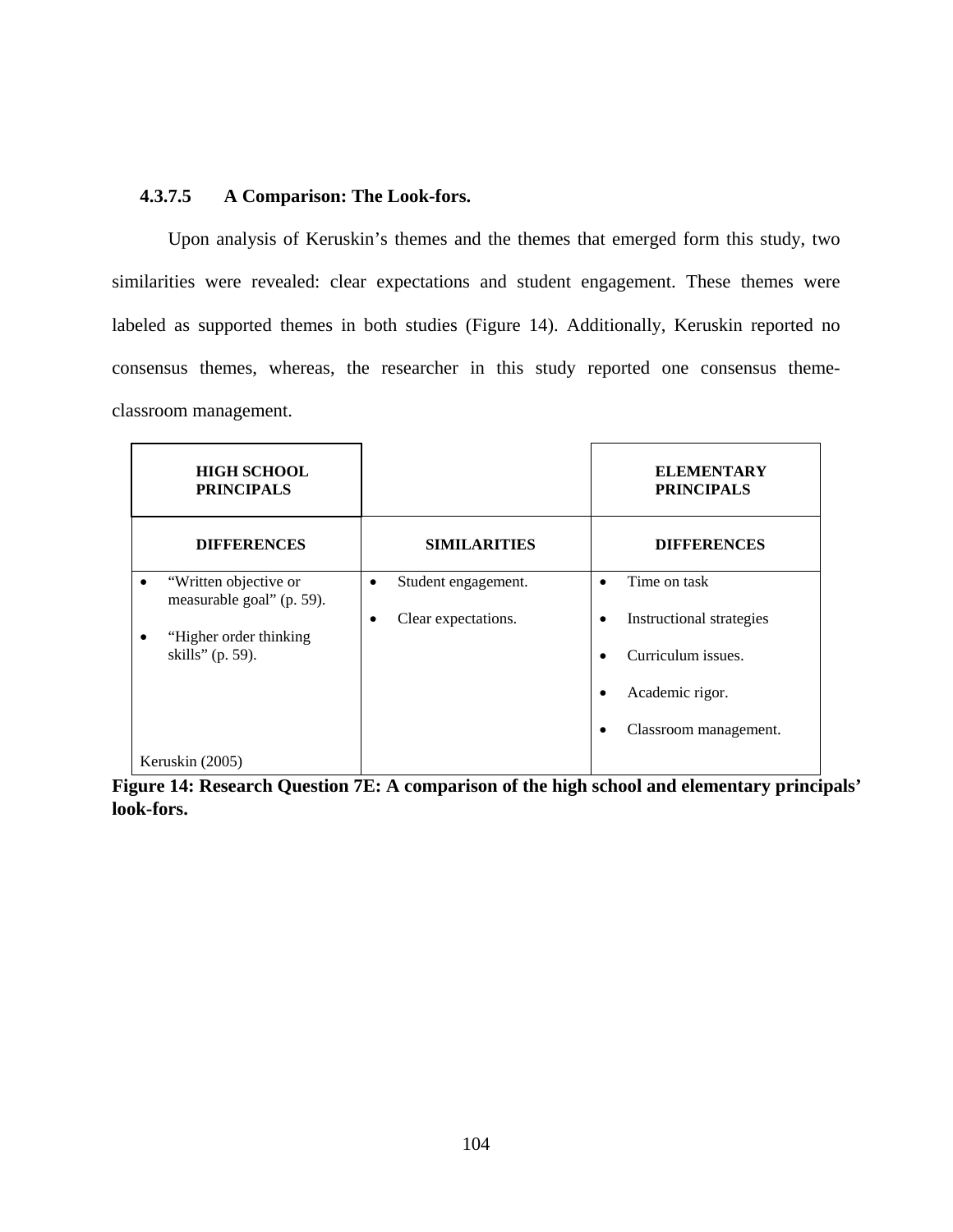### **4.3.7.6 A Comparison: Feedback Given to Teachers.**

After analyzing the consensus and supported themes from Keruskin's study and this study, the researcher found similarities in the way principals provide feedback (Figure 15). Keruskin identified two consensus themes. Principals distribute a look-for sheet to each teacher upon completion of the walkthrough, and secondly, debriefing round table discussions are held. The elementary principals collectively provide written and verbal feedback to teachers (consensus theme). Keruskin reported that the high school teachers also email, debrief with lead teachers, distribute the results of the walkthrough in the weekly newsletter, and conduct walkthroughs and debriefings with new teachers.

| <b>HIGH SCHOOL</b><br><b>PRINCIPALS</b>                                                                                                                 |                                                                                  | <b>ELEMENTARY</b><br><b>PRINCIPALS</b>                                  |
|---------------------------------------------------------------------------------------------------------------------------------------------------------|----------------------------------------------------------------------------------|-------------------------------------------------------------------------|
| <b>DIFFERENCES</b>                                                                                                                                      | <b>SIMILARITIES</b>                                                              | <b>DIFFERENCES</b>                                                      |
| "Debriefing roundtable"<br>discussion" $(p. 61)$ .<br>"Results of the walkthroughs"<br>posted on weekly newsletter"<br>$(p. 61)$ .<br>"New teachers"    | Verbal<br>$\bullet$<br>Written-Look-for sheet<br>$\bullet$<br>Email<br>$\bullet$ | *Note-Elementary principals<br>responded verbal, written, and<br>email. |
| walkthroughs and<br>debriefings" $(p. 61)$ .<br>"Debriefing by lead teachers<br>on what was observed in<br>their visits" $(p. 61)$ .<br>Keruskin (2005) |                                                                                  |                                                                         |

**Figure 15:Research Question 7F: Type of feedback given to teachers.**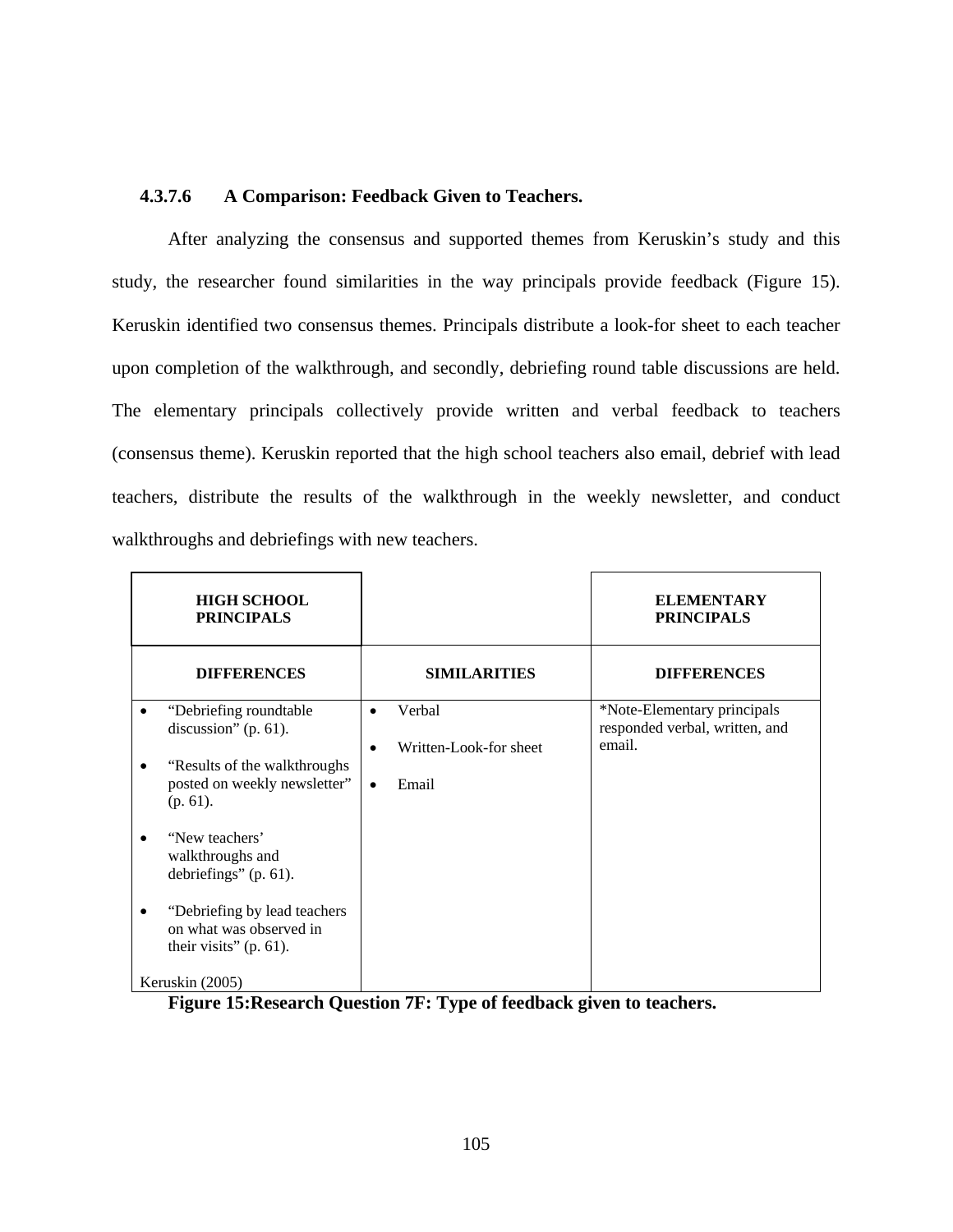### **4.3.7.7 A Comparison: Time Spent in Classrooms**

Upon analysis of the Keruskin's study involving high school principals and the elementary principals in this study, some similarities exist. Neither study reported a consensus theme and most responses consisted of a time range, not a specific amount of time (Figure 16). For instance, Keruskin indicated the high school principals spend 5-10 minutes and 10 minutes in each classroom (supported themes). The elementary principals reported that they spend 10-15 minutes in each classroom (supported theme). However, several individual themes emerged from the elementary principals: 20 minutes, 5-10 minutes, 15-20 minutes, 20-25 minutes, and 20 minutes.

| <b>HIGH SCHOOL</b><br><b>PRINCIPALS</b>               |                     | <b>ELEMENTARY</b><br><b>PRINCIPALS</b> |
|-------------------------------------------------------|---------------------|----------------------------------------|
| <b>DIFFERENCES</b>                                    | <b>SIMILARITIES</b> | <b>DIFFERENCES</b>                     |
| 10 minutes.<br>$\bullet$<br>5-10 minutes<br>$\bullet$ |                     | 10-15 minutes<br>$\bullet$             |
| Keruskin (2005)                                       |                     |                                        |

**Figure 16: Research Question 7G: Time spent in classrooms with each walkthrough.**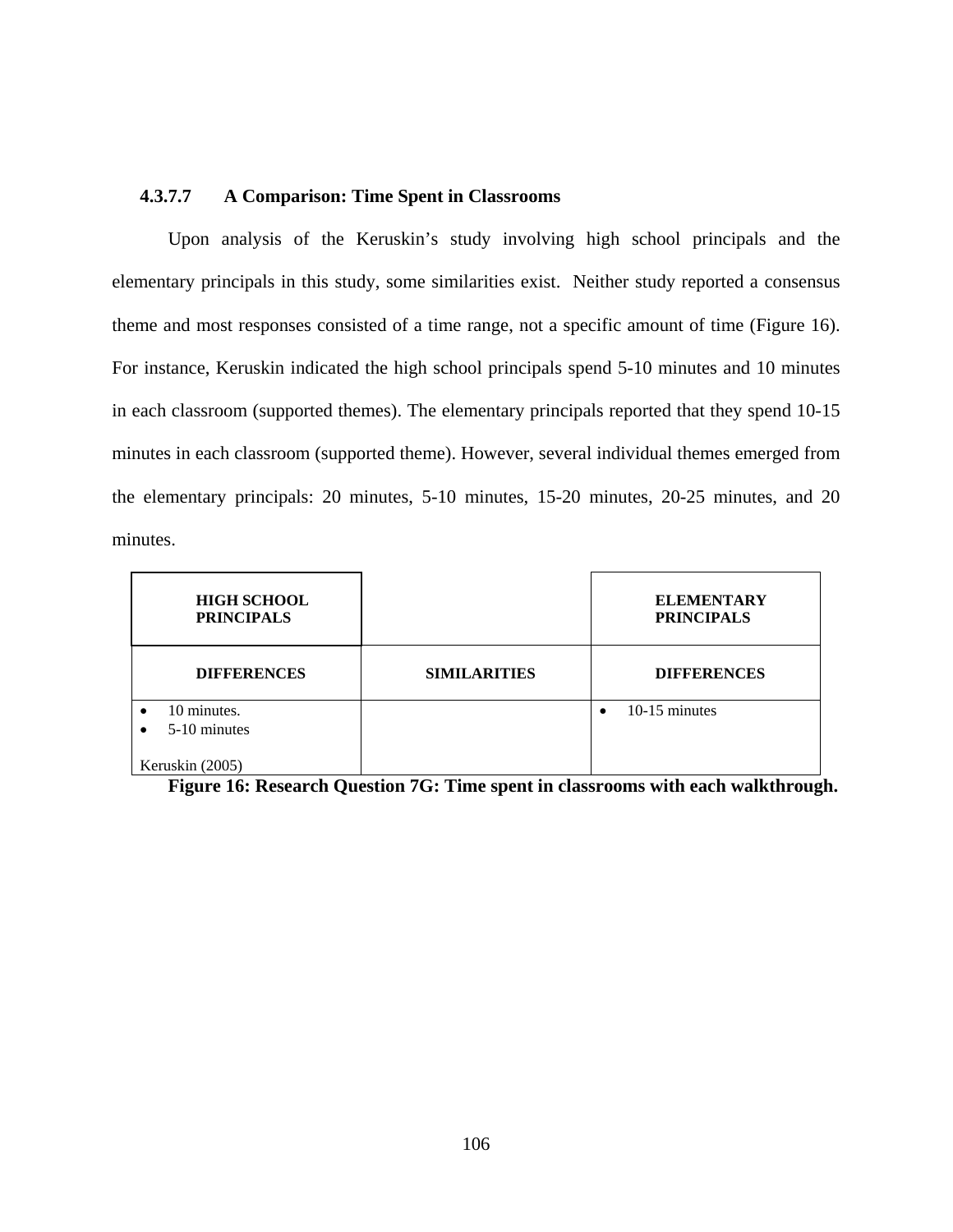#### **5.0 CHAPTER 5**

### **CONCLUSIONS, PERSONAL REFLECTIONS, AND RECOMMENDATIONS**

Chapter Five of this dissertation restates the problem statement and reviews the major methods used in the study. Subsequent sections will summarize the results of each research question, discuss the results, include a personal reflection from the researcher, provide recommendations for elementary principals, and include recommendations for further research.

The researcher contacted Joseph Werlinich and Otto Graf, Co-directors of the Western Pennsylvania Principals Academy for names of principals to invite for participation in this study. Werlinich and Graf had firsthand knowledge of principals who conduct walkthrough in Western Pennsylvania. The researcher has been a member of the Western Pennsylvania Principals Academy since 2002. The researcher has attended several walkthrough seminars facilitated by Joseph Werlinich and Otto Graf. As a result, the researcher was able to participate in a group walkthrough and a debriefing in a suburban Western Pennsylvania School. Additionally, the researcher participated in a yearlong group walkthrough facilitated by Joseph Werlinich and the superintendent of the researcher's district. Finally, in order to prepare for this study, the researcher participated in a walkthrough with one of the participants of this study.

As stated in Chapter 1, the purpose of this study was to focus on elementary principals using the walkthrough model and to evaluate how the walkthrough model improves student learning. The goal was to identify the key indicators of success from elementary school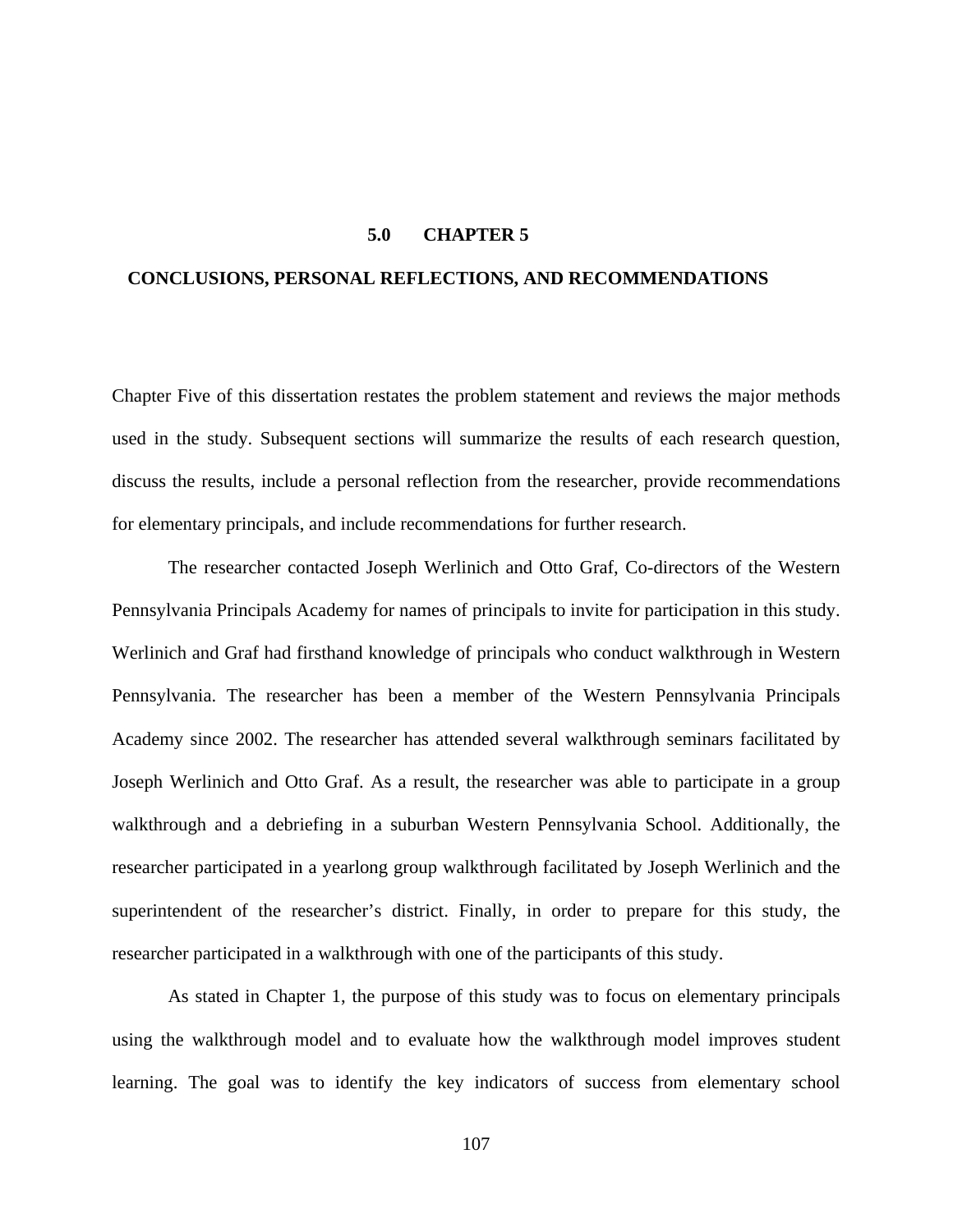principals that use the Walkthrough Observation Tool from the Principals Academy of Western Pennsylvania. This study was a replication of Todd Keruskin's 2006 study entitled, The Perceptions of High School Principals on Student Achievement by Conducting Walkthroughs. According to Best & Kahn (2003), "Replication, a combination of terms, repetition, and duplication, is an important method of challenging or verifying the conclusions of previous studies" (p. 137).

For this study, the researcher utilized a qualitative design. Qualitative research allows the researcher to explore and analyze individual and collective beliefs, values, and perceptions (McMillan & Schumacher, 2006). The researcher utilized semi-structured interviews because it was the most appropriate way to analyze the beliefs, values, and perceptions of the participants.

To acquire the data, the study relied on face-to-face interviews of principals and teachers. The researcher interviewed seven principals and five teachers over a three-month period. The principals and teachers' responses were taped, transcribed, and then were coded. The researcher used content analysis to analyze the data. Lincoln and Guba (1985) identify three ways to code themes: consensus themes- when the majority of the participants state the same theme, supported themes- when approximately half of the participants state a theme, and individual themes- when only one or two participants state a theme.

The following section addresses each research question with regard to the elementary principal interviews and the related literature. The literature, Keruskin's study, and similar studies support the findings of this study.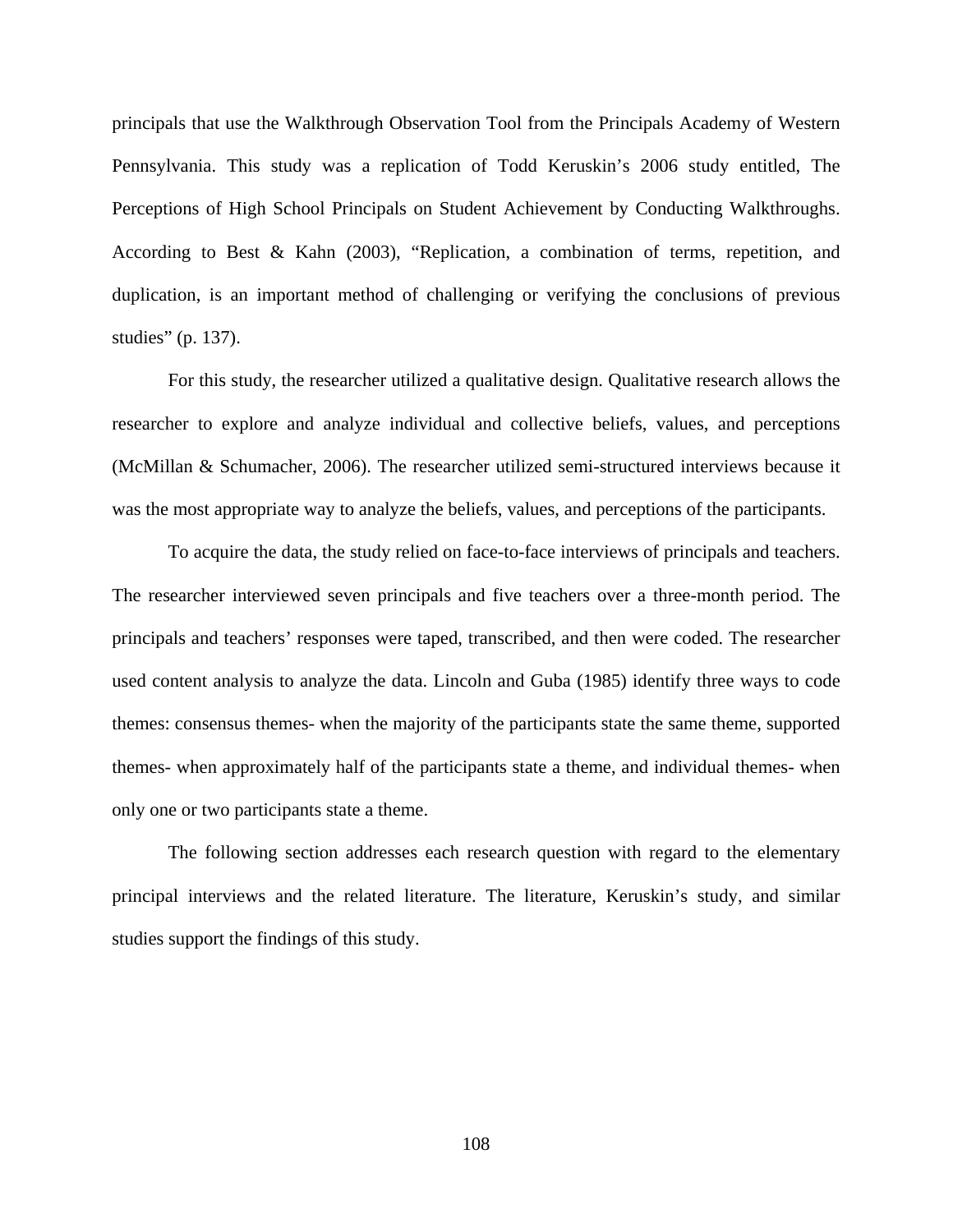#### **5.1 The Walkthrough**

Although there are various approaches to the classroom walkthrough, the literature review reveals that commonalities exist. Essentially, walkthroughs are frequent, brief, focused visits that allow the principal to gather observational data about curricular issues, instructional methods, and assessment strategies. The walkthrough enables principals to promote teaching and learning and to become instructional leaders within their respective schools. The walkthrough is collaborative in nature and reduces isolation of teachers by actively engaging them in the process. In fact, Blasé and Blasé (2000) asked teachers to describe principals who have had a positive impact on student learning. They identified two themes: talking with teachers and promoting professional development, as the behaviors that support student learning. In addition, Stiggins & Duke's (2000) case study indicated that teachers want their principals to be more visible in the classrooms, conducting informal and formal observations and providing feedback to the staff.

As explained in Chapter 2 of this study, different walkthrough models exist, however, several common elements can be identified between them: visits are brief and focused, observations examine effective instructional practices, observers gather data about teaching and learning, and debriefings or follow-ups occur. This study focused on the Western Pennsylvania Principals Academy's Walkthrough model designed by Otto Graf and Joseph Werlinich of the University of Pittsburgh. The following section will address each research question.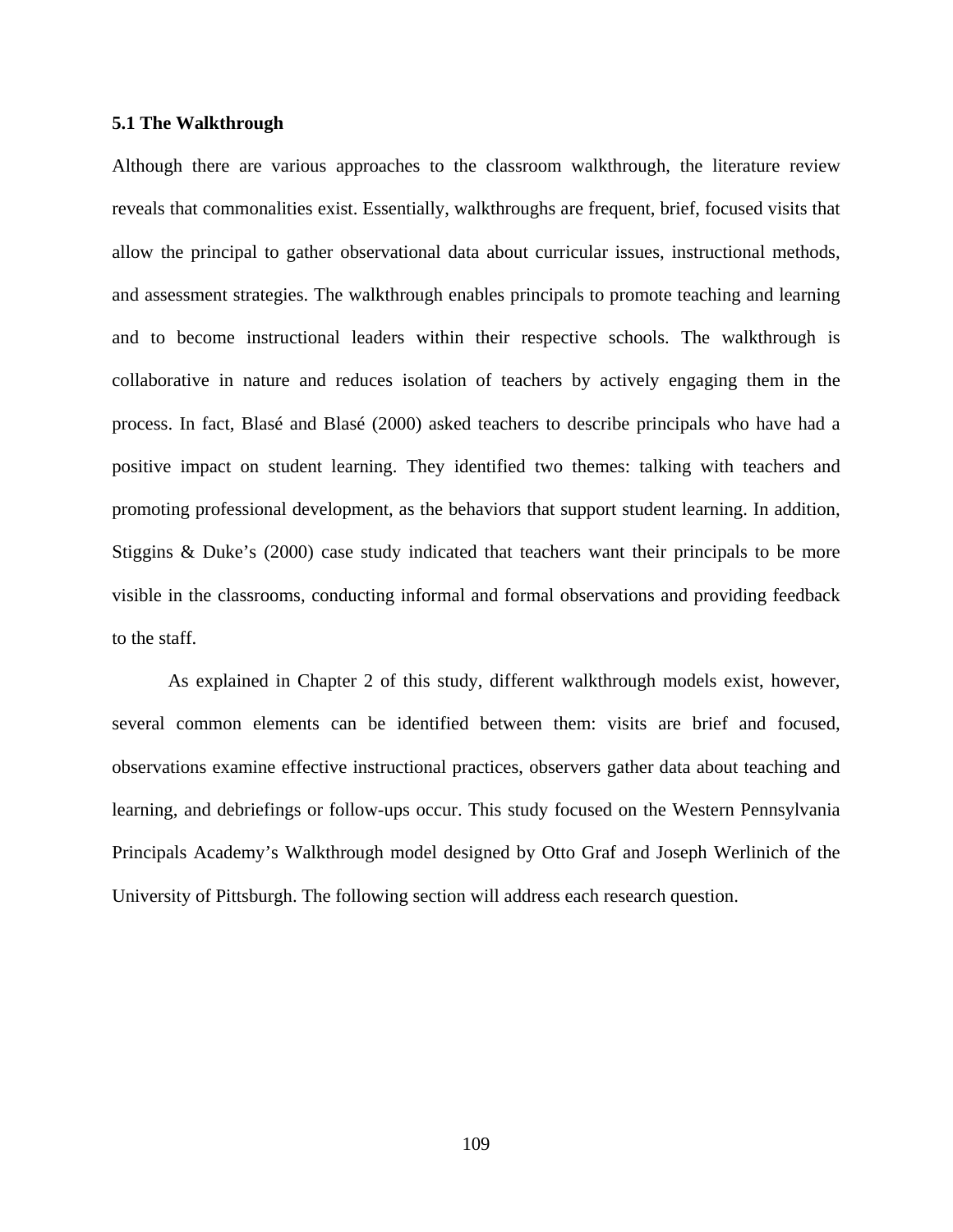## **5.1.1 Addressing the First Research Question: What are the key elements and procedures of walkthroughs that are identified by the elementary school principals?**

The classroom walkthrough is a tool principals can use to gather important data about instruction, curriculum, and the performance of the students. However, there needs to be a process in place to implement the walkthrough to ensure understanding of the purpose and to create a collaborative learning community. Without proper planning and lack of teacher understanding, the walkthroughs full potential will not be realized. The principal may just become more visible, thus not taking full advantage of the power of the walkthrough. To avoid this pitfall, Graf and Werlinich (2004) insist on a 14-step process for implementation. They contend that principals must conduct walkthroughs on a consistent basis in order for it to be truly effective. Furthermore, Graf and Werlinich posit that validating effective practice, establishing look-fors, communicating to staff, setting guidelines and expectations, and collecting data are key elements and procedures of walkthroughs.

 As indicated in Chapter 4, the interviewed principals support the key points of Graf and Werlinich's walkthrough process. The principals identified six consensus, two supported, and seven individual themes that are congruent with the Principals Academy's model.

Consensus themes included:

- Focus on the positive
- Establish look-fors
- Be consistent
- Build trust
- Establish expectations and guidelines for the walkthrough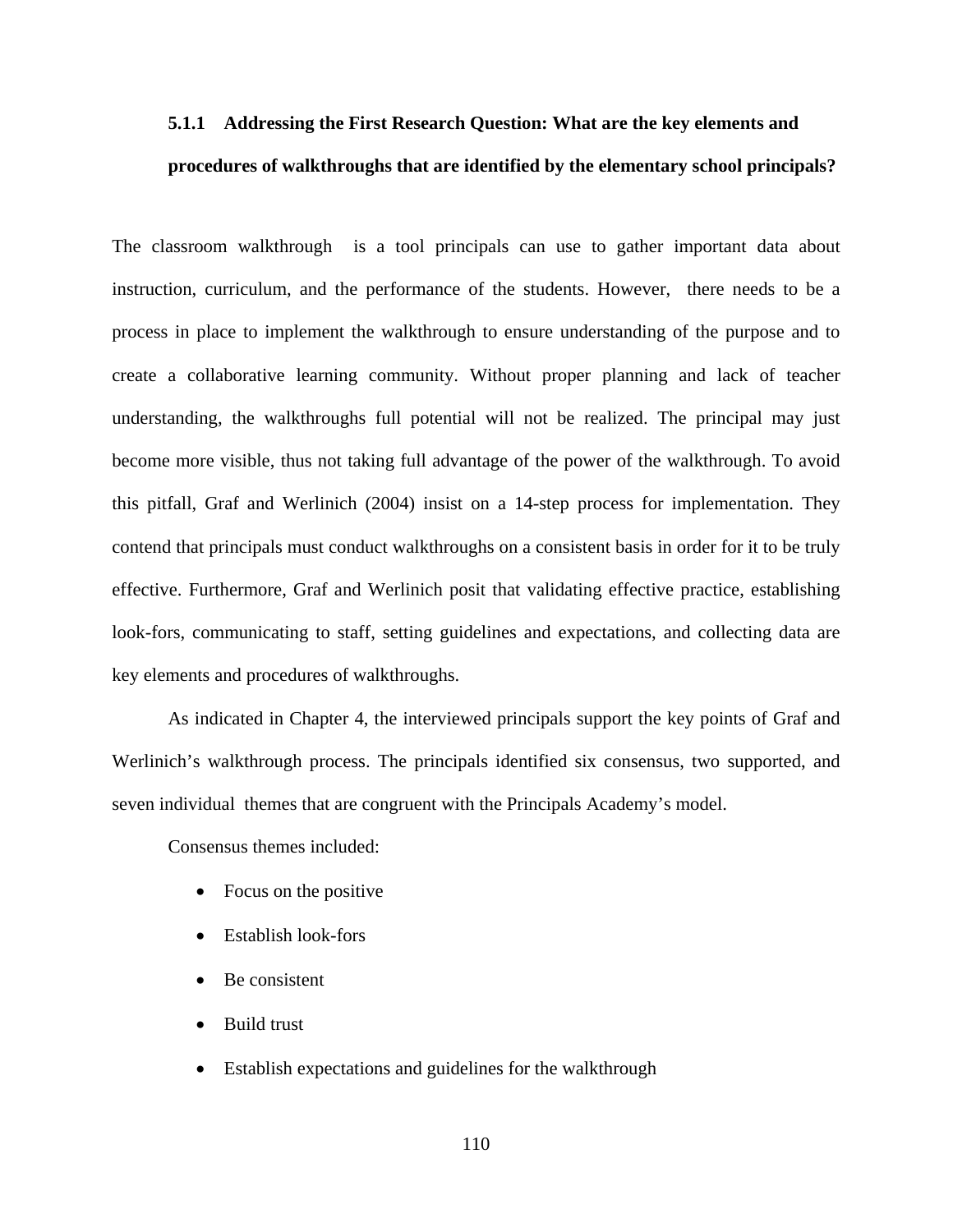Supported themes included:

- Validate effective teaching
- Be clear

Individual themes included:

- Conduct in a non-threatening manner
- Build rapport
- Conduct walkthrough meetings
- Look at the data
- Discuss the walkthrough process with the union
- Discuss the walkthrough process as an administrative team
- Don't make assumptions

It was evident that all of the elementary principals understood the key elements and procedures of the walkthrough. The five consensus and two supported themes substantiate this assertion. Additionally, the researcher conducted separate interviews and yet the elementary principals used the same language when they were describing their walkthrough process.

Upon reflecting on research question 1 and the key elements and procedures of walkthroughs, the researcher asserts that the walkthrough is a process that requires collaboration and collegiality from its participants. Each theme listed above, whether consensus, supported, or individual, made sense to me. Any principal wanting to implement the classroom walkthrough could learn a great deal of information by reading the themes that were identified by the elementary principals.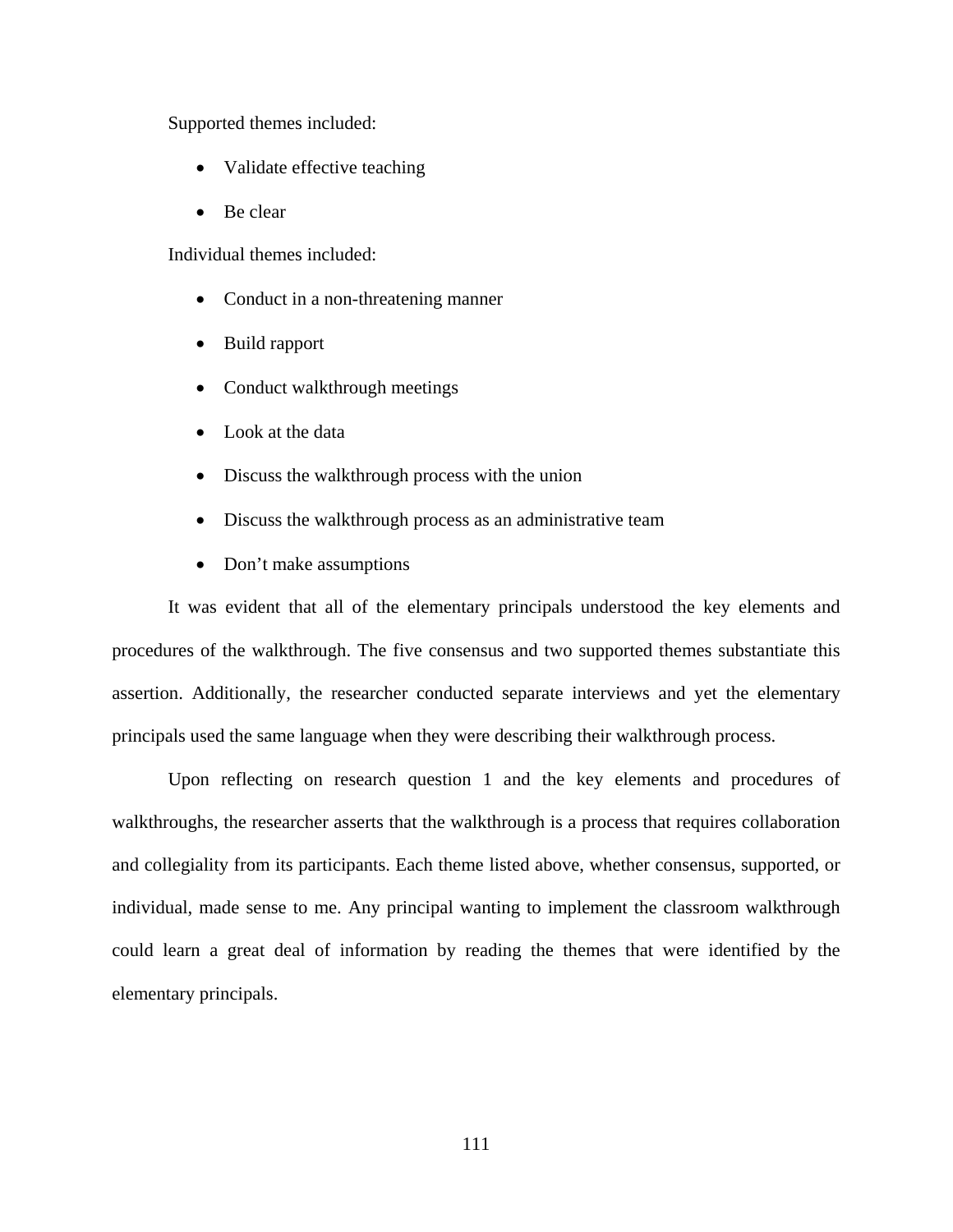# **5.1.2 Addressing the Second Research Question: What elements and procedures appear in the Principals Academy walkthrough protocol but do not appear in the elementary principals' walkthrough?**

Graf and Werlinich advocate a 14-step process for implementing their walkthrough model. These steps are explained in detail in Chapter 2. In addition to the 14 steps, Graf and Werlinich also established seven objectives of the walkthrough:

- 1. To learn more about instruction and learning.
- 2. To validate effective practice.
- 3. To create a community of learners.
- 4. To open the school and classroom to all staff.
- 5. To focus teachers and the principal on student work and the learning process.
- 6. To improve decision-making about instruction and learning.
- 7. To design more useful professional growth opportunities.

These seven objectives pave the way for the implementation of the 14 steps and clearly articulate the purpose for the walkthrough.

 The elementary principals' implementation of the walkthrough varied little from Graf and Werlinich's process. All of the 14-steps either were a consensus or a supported theme, indicating to the researcher that the elementary principals did stay true to the process for implementation. However, certain principals did have more well-established and formal procedures than others. For instance, Principal D conducts focused walkthrough grade level meetings to establish procedures and look-fors, while Principal E's district established look-for meetings with staff. Conversely, Principal C keeps the walkthrough as informal as possible.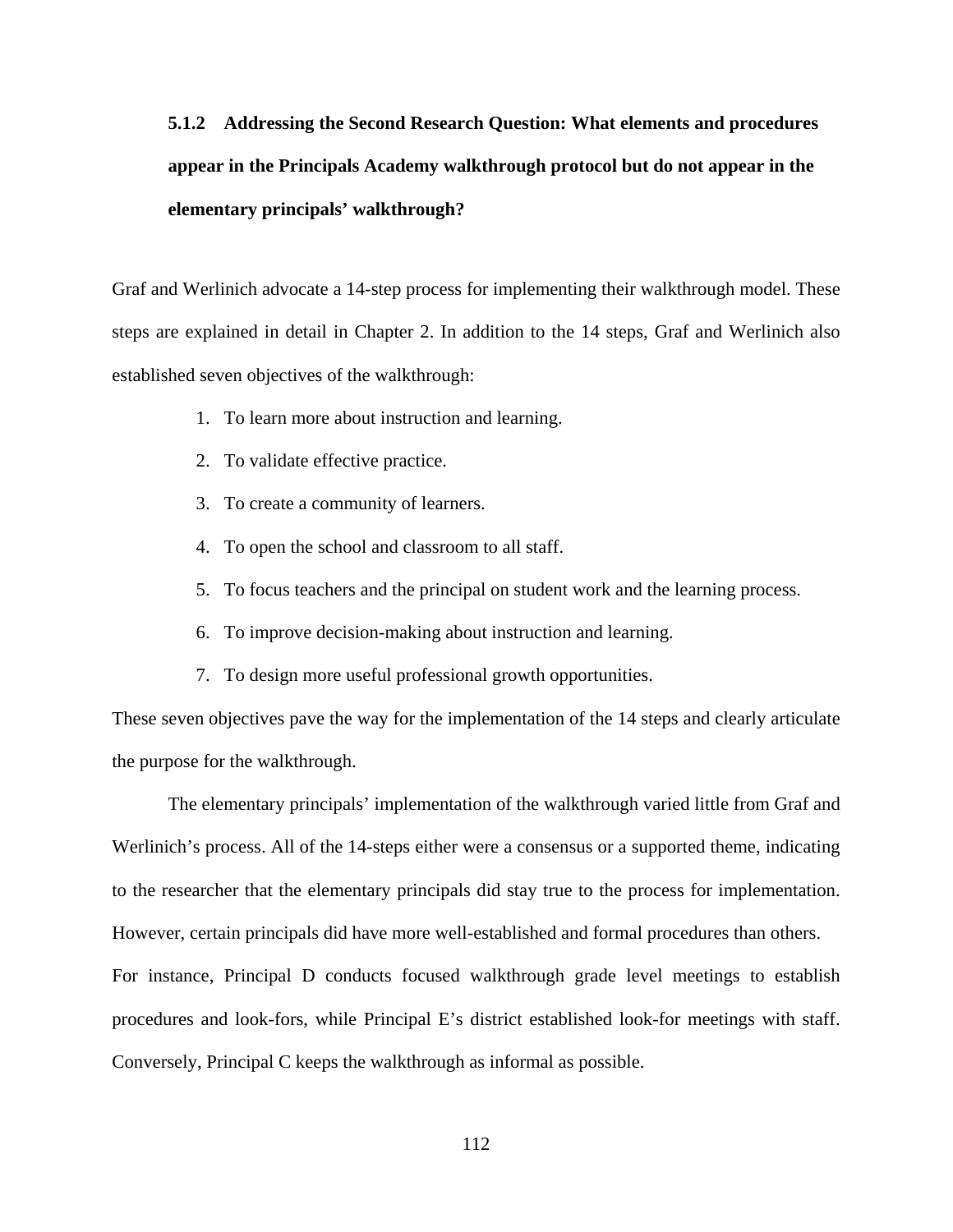The following steps were identified by the elementary principals as consensus themes:

- Establish a focus for subsequent visits (step 4)
- Connect the look-fors with established standards (step 5)
- Identify the type of data to be collected (step 7)
- Collect the data (step 8)
- Observe student behaviors (step 9)
- Validate effective practice (step 10)
- Create a culture embedded in improving teaching and learning (step 14)

The following steps were identified as supported themes :

- Conduct a preliminary walkthrough (step 1)
- Conduct a walkthrough meeting with staff (step 2)
- Establish guidelines for all participants (step 3)
- Schedule the walkthrough (step 6)
- Debrief with teachers (step 11)
- Utilize a variety of strategies to debrief (step 12)
- Coach each other (step 13)

No individual themes emerged.

In summary, the Western Pennsylvania Principals Academy advocates using a 14-step process to implement the classroom walkthrough. Upon analysis of the data, it was clear that the elementary principals support the Academy's process for implementation of the walkthrough. The consensus and supported themes outlined above corroborate the academy's process.

As I reflect on research question 2 and the 14-step process identified by the Principals Academy of Western Pennsylvania, I realized that principals adapted the Academy's process to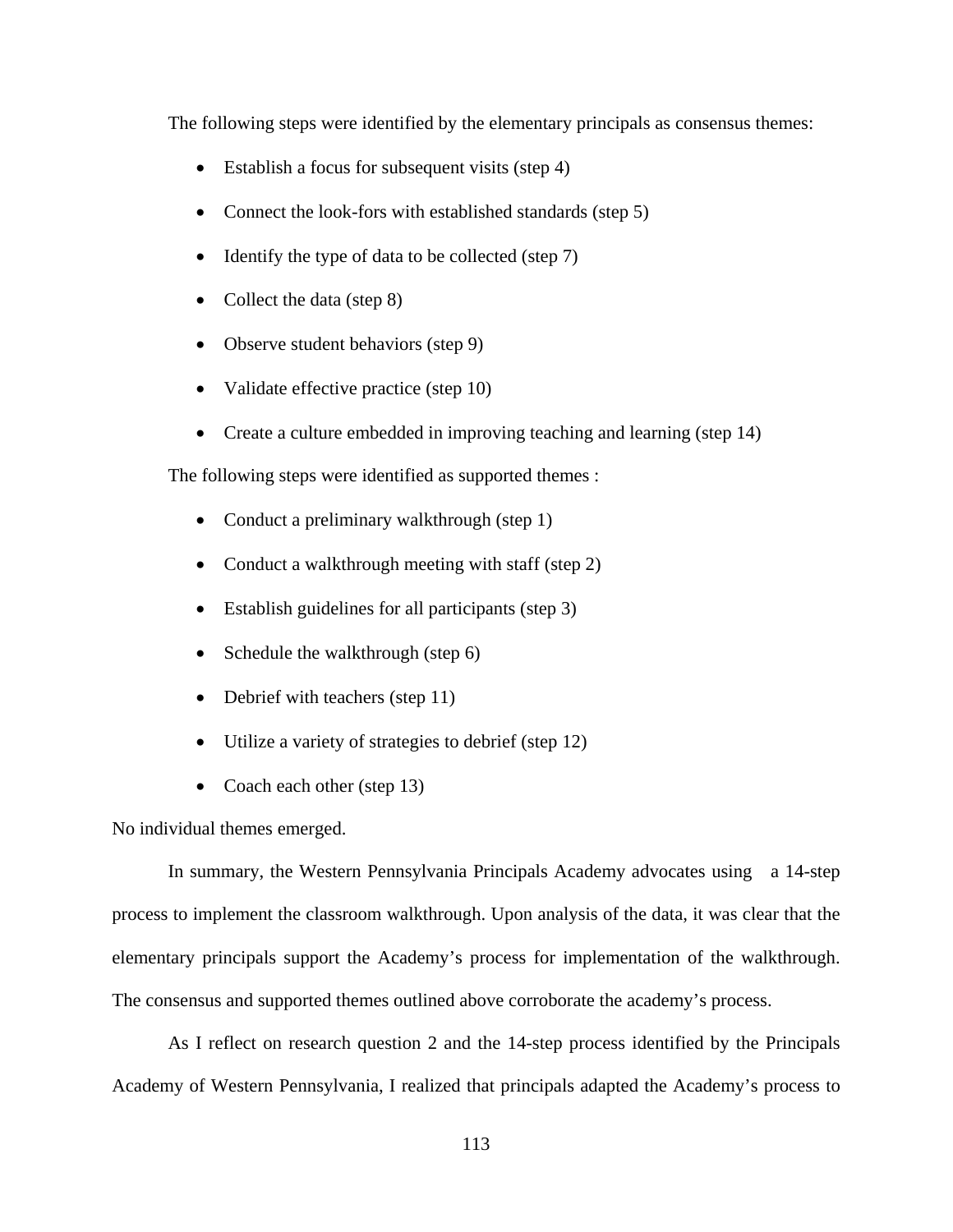meet their individual school and district needs. Not one of the principals used the entire 14-step process and there are at least three reasons for this: time, teachers' union, and district supervision model. This researcher feels that principals should try to maintain the spirit of the Academy's process to try to avoid the many pitfalls and obstacles that can accompany any new initiative.

## **5.1.3 Addressing the Third Research Question: What are the indicators identified by the elementary principals of how the walkthrough impacts student achievement?**

There is not much literature regarding the impact of the walkthrough on student achievement. However, there is relevant literature on the walkthroughs impact on things that can affect student achievement. For instance, Cambron-McCabe, et al, (2005) assert that strong building leadership is the catalyst for improving student achievement. Furthermore, Waters, Marzano, and McNulty (2003) found a relationship between leadership and student achievement. The authors describe several leadership qualities that promote student learning. Of the twenty-one leadership qualities they report, six of them correspond to the classroom walkthrough:

- 1. *Situational awareness*-principal is aware of what is happening in the classroom; insightful, proactive.
- 2. *Intellectual stimulation* principal engages teachers in substantive dialogue around current trends and best practices.
- 3. *Monitors and Evaluates* principal can effectively monitor and supervise instructional practices and its impact on student achievement.
- 4. *Visibility* principals visit classrooms regularly and maintain sincere and meaningful interactions with staff.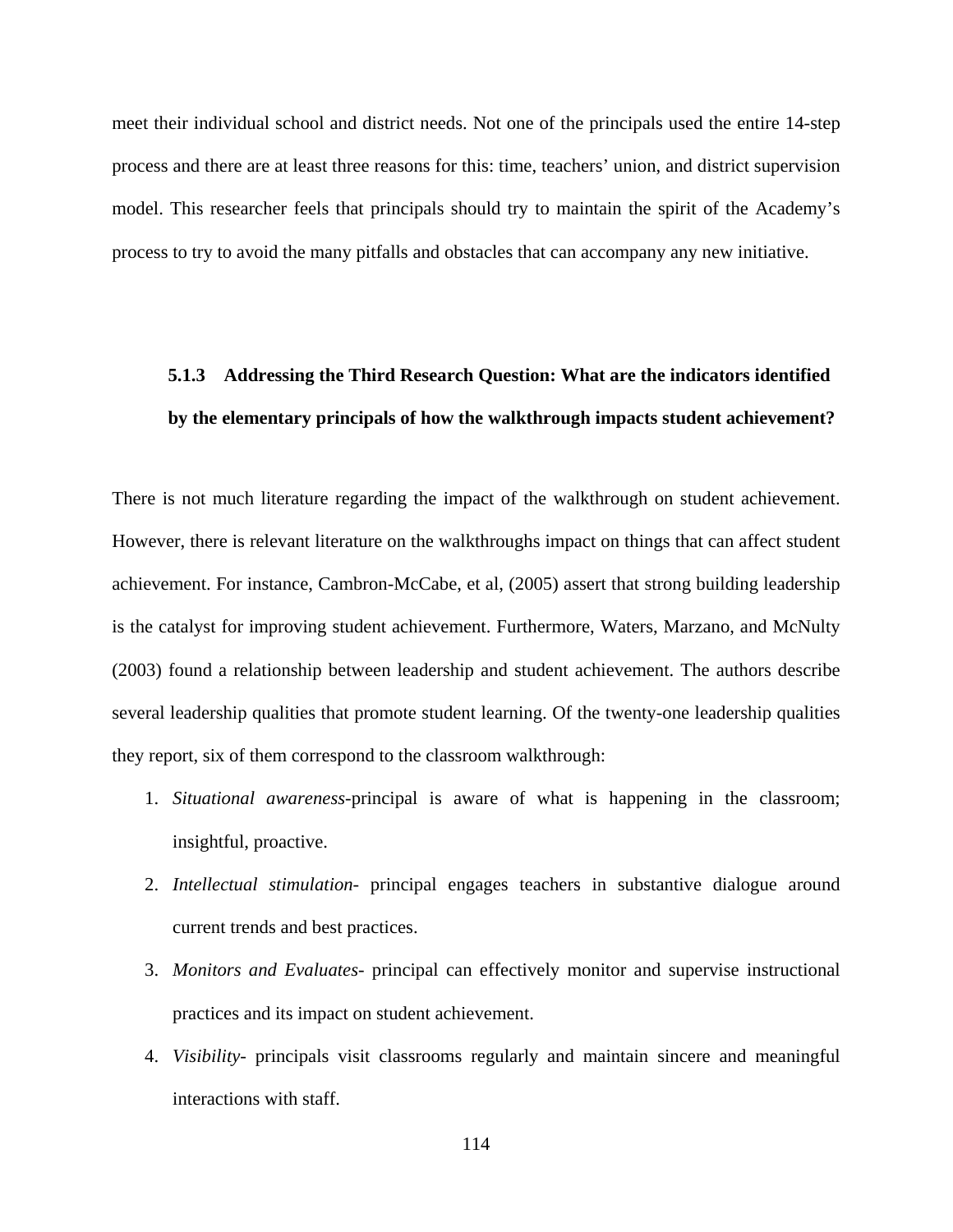- 5. *Input*-principals solicit and involve teachers in planning, implementation, and evaluation of programs.
- *6. Curriculum, Instruction, and Assessment* principals are actively engaged in the teaching and learning process.

While there were no consensus themes found in this research question, seven supported themes emerged: test scores have improved, teachers are more aware of best practices, student time on task increased, quality of student work improved, teachers are more focused on the lookfors, more dialogue between teachers and principals, and improved teacher practices. The majority of the principals supported the idea that teacher practices affect student achievement. Principal B stated that, "good teacher practices directly relates to higher student achievement." Principals E, F, and G reported that the walkthrough enables them to work through and with the teachers to impact student achievement. Although an improvement in test scores was a supported theme, the principals could not unequivocally conclude if the walkthrough was the sole reason for this improvement.

In summary, the data analysis reveals, implicitly in some case, that the walkthrough can have a positive impact on student learning. The seven supported themes listed above substantiate this assertion.

After reflecting upon the walkthroughs impact on student achievement, this researcher realizes that the walkthrough makes a difference. Although "hard data" was not available to the researcher from the principals, they all felt that the walkthrough impacted student achievement. This particular research question kept me thinking about Waters, Marzano, and McNulty's 2003 study of leadership qualities and student achievement. To me, the walkthrough is a natural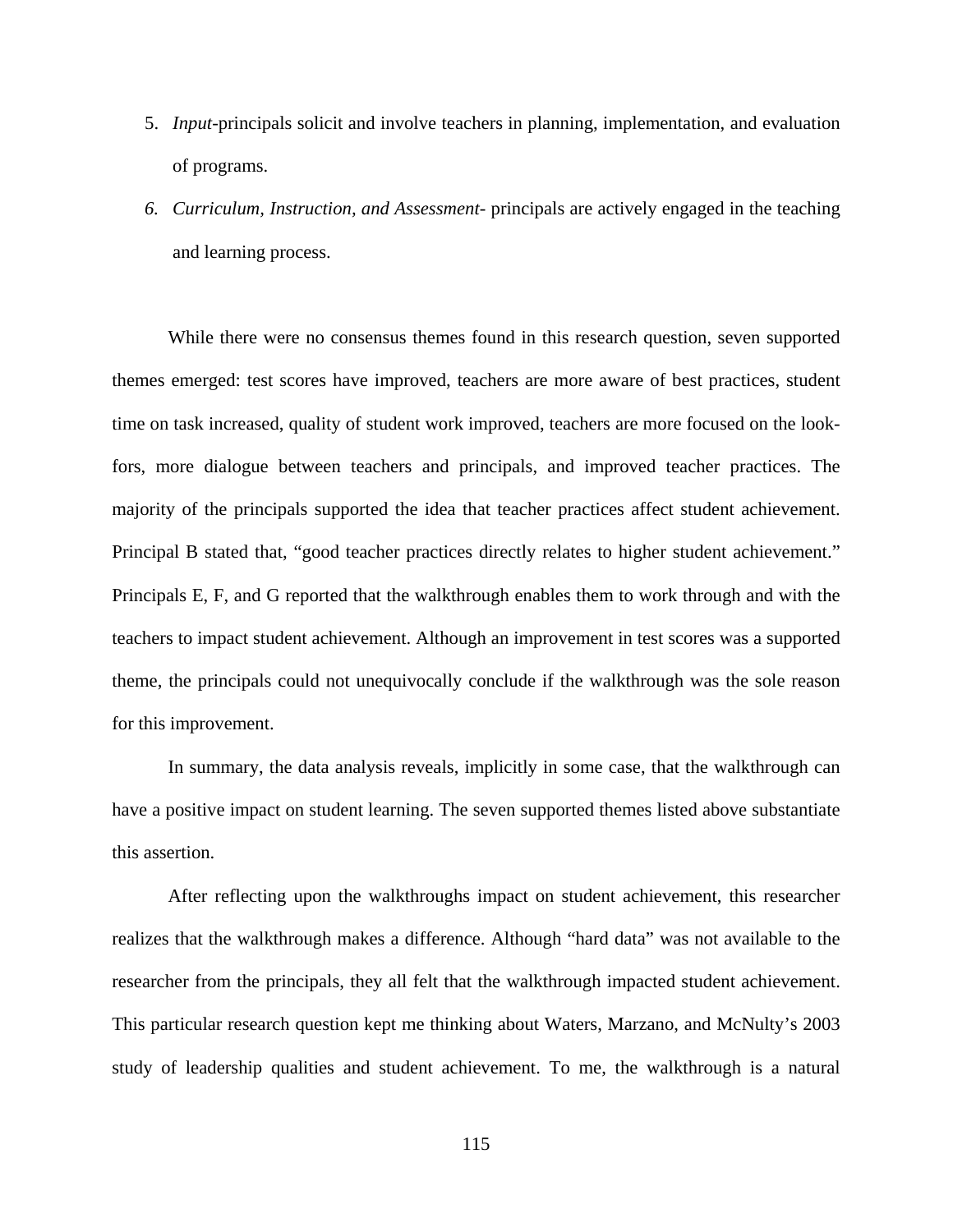complement to the aforementioned study. For instance, when principals conduct walkthroughs, they have situational awareness, they can create an environment of intellectual stimulation, they can effectively monitor and supervise instructional practices, they are more visible and maintain meaningful interaction with teachers, they solicit input and involve teachers, and finally, they are engaged in the teaching and learning process.

## **5.1.4 Addressing the Fourth Research Question: What are the indicators of how the walkthrough impact instruction?**

The research indicates that teacher effectiveness has a profound impact on student achievement (Waters, Marzano, & McNulty 2003; Frase, 2005; English, 2005; Sergiovanni, 2005). More specifically, Sanders and Rivers (1997) contend that nothing is more important to student achievement than the quality of the teacher. Many research studies support the belief that the quality of instruction and student achievement are highly connected (Ferguson and Ladd, 1996; Darling-Hammond, 1997; Sanders and Rivers, 1997, and Haycock, 1998). The classroom walkthrough serves as a means for principals to observe firsthand the instruction that is occurring in the classrooms. By visiting classrooms consistently and in a structured manner, principals are communicating to staff that instruction is important.

 In terms of addressing this research question and the walkthroughs impact on instruction, the data suggest that principals are more aware of the actual teaching that is occurring in the classrooms and that teachers are sharing best practices with one another. Both were identified as consensus themes. Principal B adamantly reported that the walkthrough does impact instruction. "…teachers have a chance to talk with one another, to share best practices, to help support each other-those are indicators, people are talking more about instruction, they are talking more about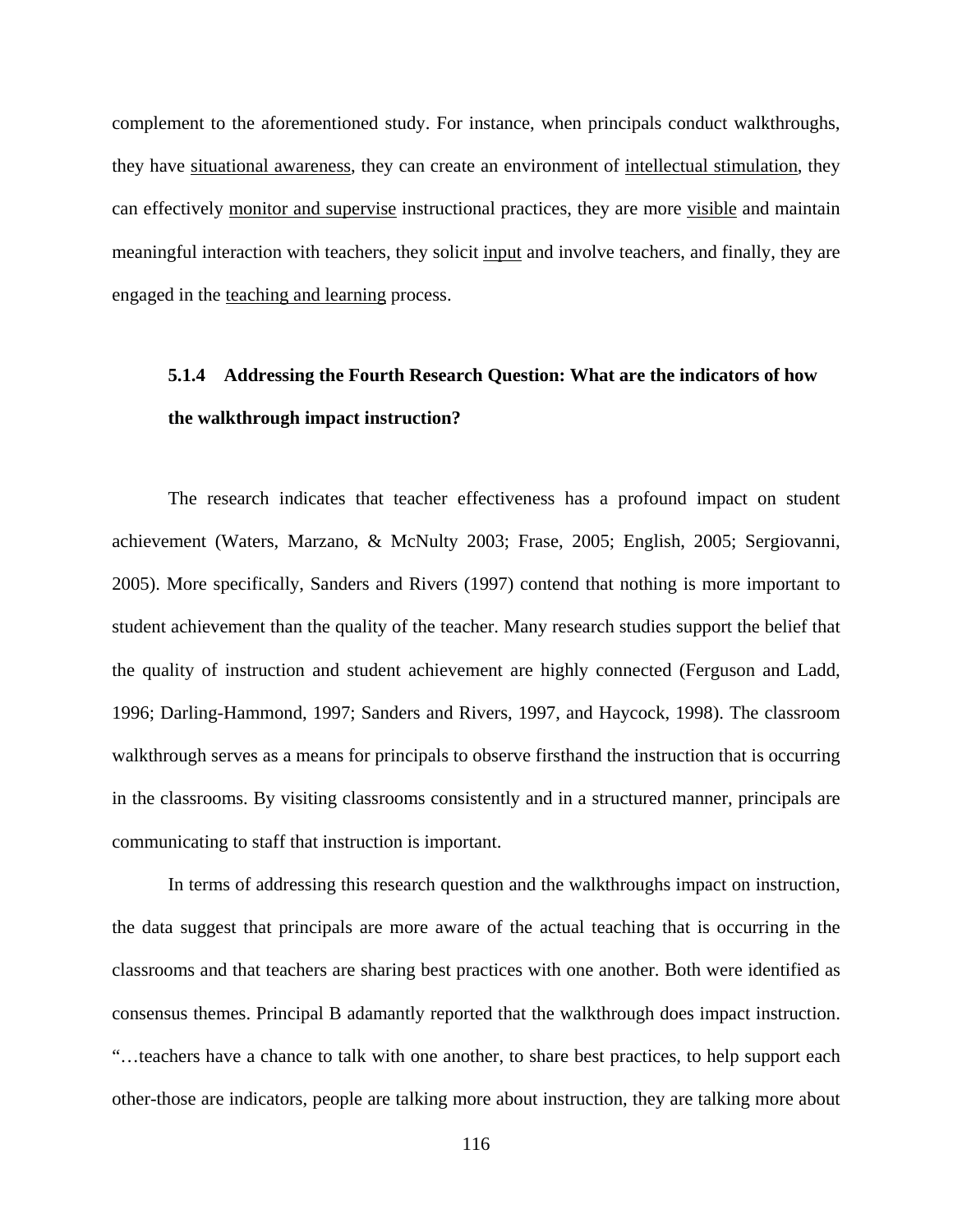good practice." The principal went on to remark that the walkthrough provides her with specific information that she can talk with teachers about and that the collegiality with the staff has improved. Principal C asserts that the walkthrough has improved her ability to communicate with staff because it has given her a common language around instruction. She reports that the quality of conversation about instructional has improved because of the walkthrough. Principal E provides an example of how the walkthrough made a positive impact on a teacher. The principal reported that during her walkthrough she noticed that one of her novice teachers was not effectively teaching the writing process to the students. Principal E reported that the teacher was, "way, way, way off target." Through the debriefing, the principal was able to share some strategies for teaching writing and to have her observe other teachers . Principal E reported that after a month of coaching and dialoguing, the teacher's approach to teaching writing improved dramatically. Principal E stated that the walkthrough enabled her to have firsthand information to share with this teacher. Principal F had similar things to share in regards to the walkthroughs impact on instruction. Through the walkthroughs, he observed inconsistencies in the way the teachers were using the school's writing framework. He was able to create grade level teams to address this issue. Principal F ardently reported, "I would have never picked up on it, on the writing especially. There is no question about it. I would never have been able to pick up on it." The following steps were identified by the elementary principals as consensus themes:

- Teachers are sharing best practices.
- Principals are more aware of what is happening in the classroom.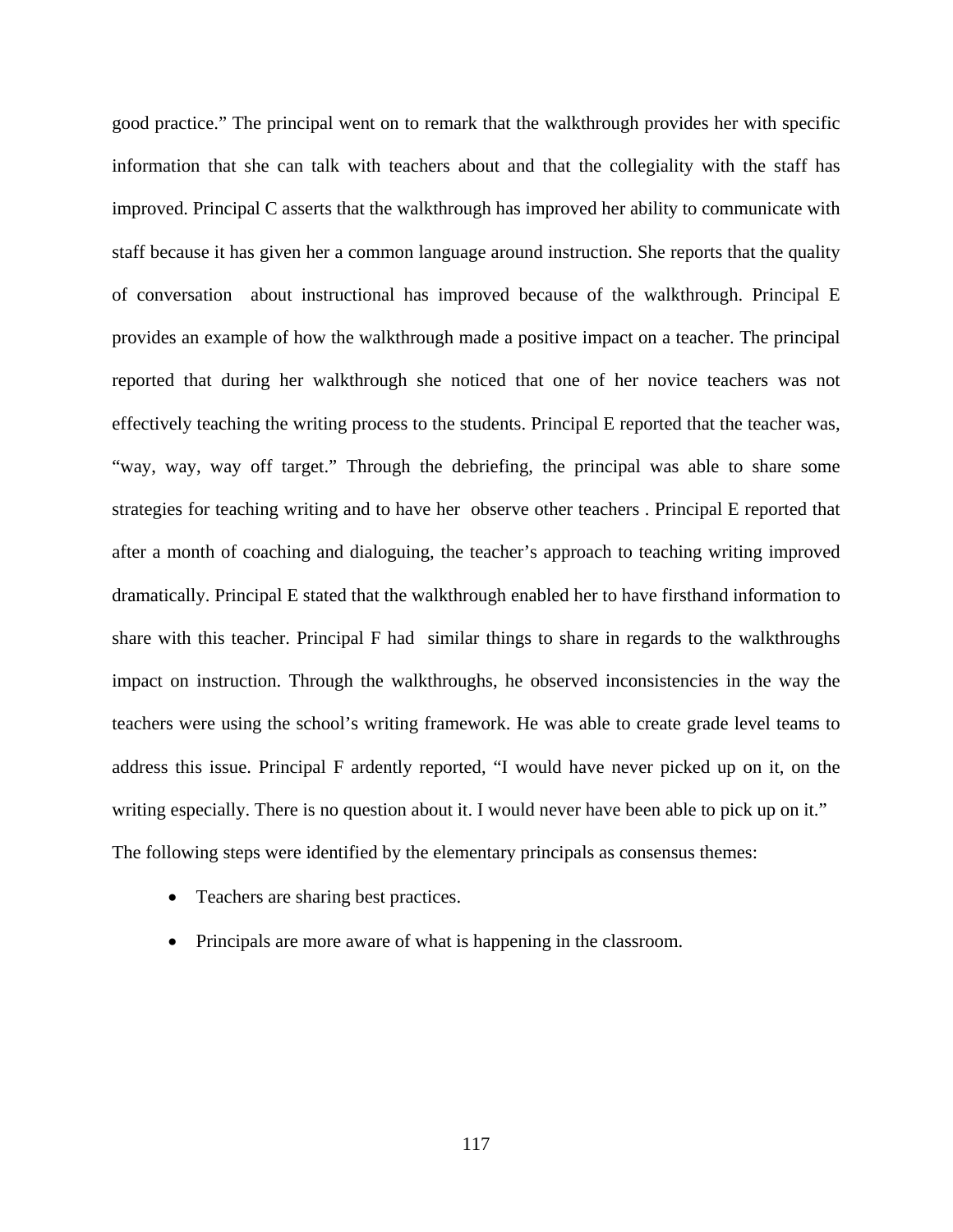The following steps were identified by the elementary principals as supported themes:

- Teacher time on task has increased.
- Principals have a better understanding of curriculum gaps and inconsistencies.
- Principals have a better understanding of professional development needs.
- Improvement in the quality of student work.
- Better quality of conversations about instruction.
- Developed a common language around instruction.

The following steps were identified by the elementary principals as individual themes:

- More differentiated lessons.
- More integration of technology.
- Principals are better able to pair teachers for coaching and mentoring opportunities.
- Better follow through with building initiatives.
- Pennsylvania Academic Standards are more obvious in the classroom.

In summary, the walkthroughs impact on instruction is apparent. Teachers are sharing best practices and principals are definitely more aware of what is happening in the classrooms. In addition, the walkthrough has enabled principals to have better conversations with teachers, professional development needs have been addressed, time on task has increased, and principals are better suited to identify curricular inconsistencies.

Upon reflection of research question 4, this researcher wonders why more principals do not conduct walkthroughs, and why more school districts do not adopt a differentiated supervision models that includes the classroom walkthrough. This researcher realizes that more and more school districts are moving towards a differentiated model if supervision and that the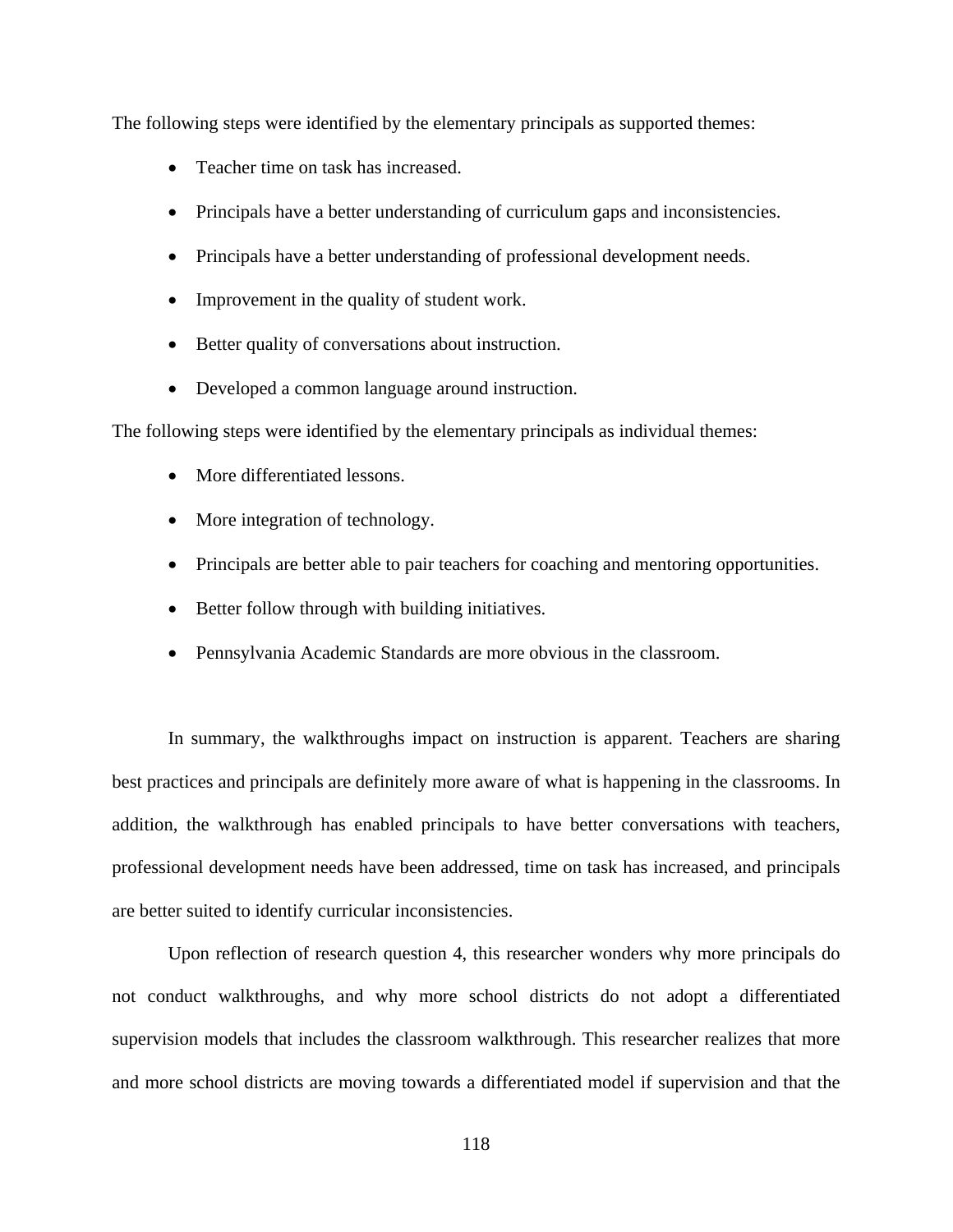walkthrough is gaining popularity. Is there a better way to observe teaching and learning? Team meetings, formal classroom observations, and individual teacher conferences are all worthwhile endeavors, but this researcher contends that they cannot substitute for firsthand observational data that the walkthrough provides.

# **5.1.5 Addressing the Fifth Research Question: What is the congruence between the principals' perspective and the teachers' perspective with respect to the walkthroughs impact on teaching and learning?**

The congruence between the principals' perspectives and the teachers' perspectives with respect to the walkthroughs impact on student achievement was limited. The principals identified seven supported themes while the teachers identified one supported theme. None of the themes were congruent.

The principals identified the following supported themes:

- Test scores improved
- Teachers focused on best practices
- Student time on task increased
- Quality if student work
- Teachers focused on the look-fors
- More dialogue between principals and teachers
- Improved teacher practices

The teachers identified the following supported theme:

• More aware of the Pennsylvania Academic Standards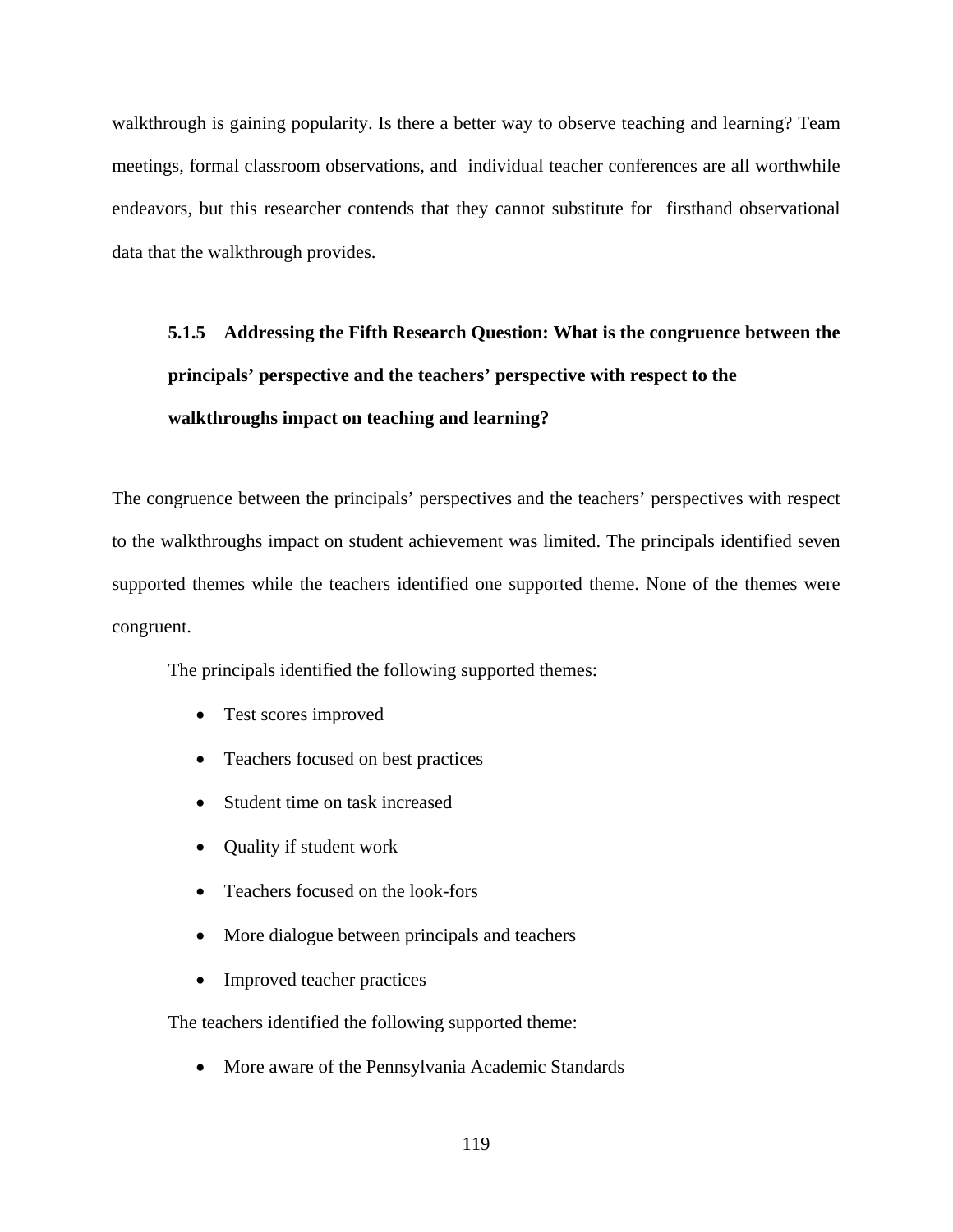Three noteworthy individual themes emerged from the teachers:

- Validation of effective practices
- Student behavior has improved
- Principals and teachers are looking more closely at the curriculum

It is interesting to note the differences in the principals and teachers' perceptions of the walkthroughs impact on student achievement. The data indicate that principals place more credence on the classroom walkthroughs impact on student learning than do the teachers.

In addressing the research question in regards to the congruence of the principals and teachers' perspectives of the walkthroughs impact on instruction, three themes emerged: curriculum, time on task, and principal awareness of classroom practices. The teachers and principals agreed that *curriculum* and *time on task* were outcomes of the walkthrough and impacted instruction. Both were identified as supported themes. In regards to the third theme, *principals are more aware of classroom practice,* principals indicated it as a consensus theme, while the teachers identified it as a supported theme.

In summary, the impact of the classroom walkthrough on student achievement and instruction was limited when the data were compared and contrasted to the responses from principals and teachers. Although some commonalities exist, the principals identified several more themes than the teachers did. The teachers' responses were limited.

Upon reflection of research question 5, the researcher would have liked to have had more of a broad based sample of teachers. Since the principals selected the teachers, the researcher really had no input into the selection process. The researcher sensed that the teachers' understanding of the walkthrough differed from that of the principals. The principals used term like "best practices," "increase in test scores," "increase in time on task," "improvement in the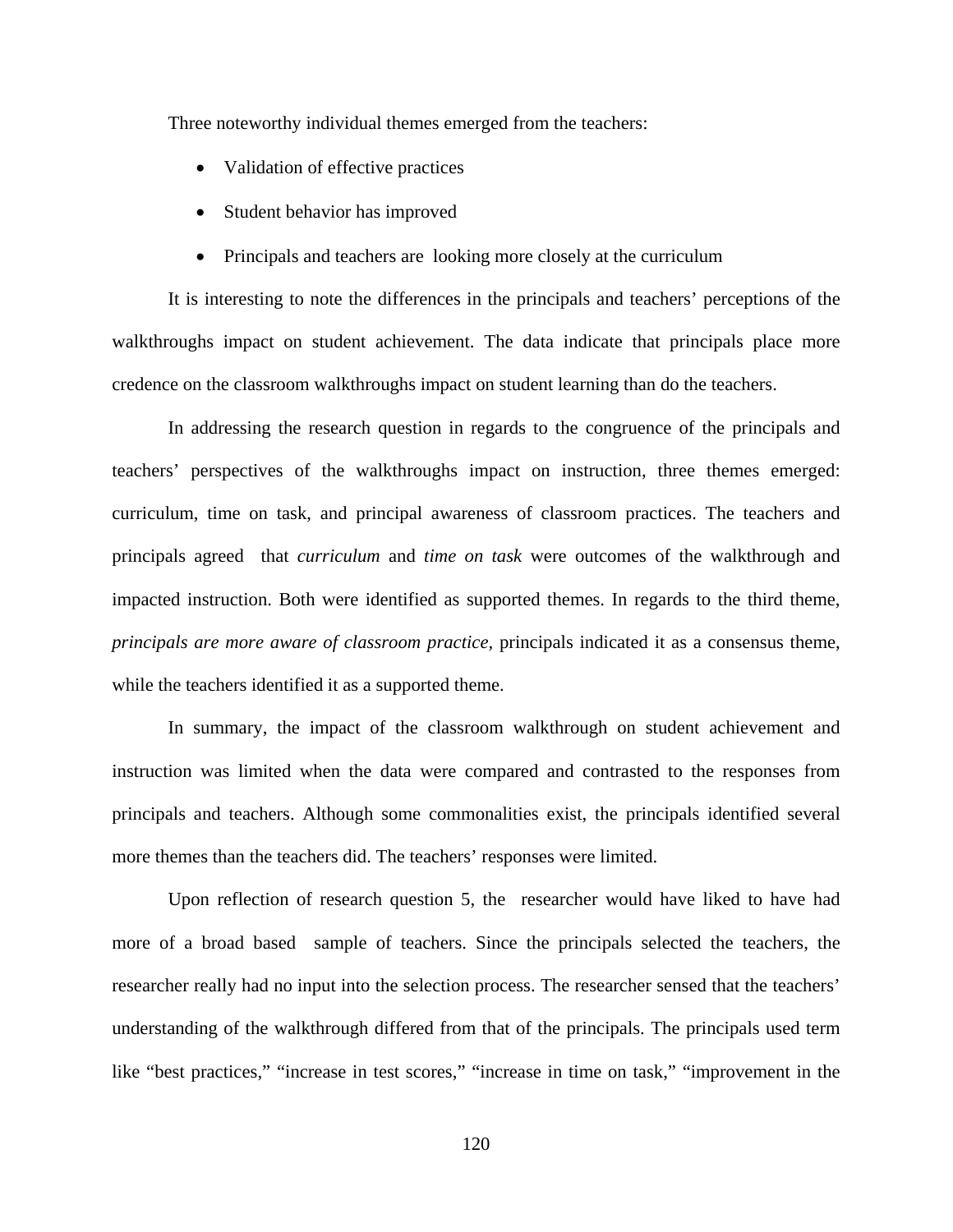quality of student work," and "more dialogue." This researcher wonders why the teachers did not indicate any of these. From the researcher's perspective, it seems like the teachers were intensely focused on the Pennsylvania Academic Standards and being better prepared for lessons.

## **5.1.6 Addressing the Sixth Research Question: How has the walkthrough affected elementary principals as instructional leaders?**

Instructional leaders need to ensure that high quality instruction is taking place in classrooms. Principals can accomplish this by modeling best practices, monitoring the implementation of the curriculum, providing resources to teachers, examining data, and being visible in classrooms. More specifically, Smith and Andrews (1989) assert that there are four areas of instructional leadership that can impact student achievement:

- 1. Principals being a resources provider
- 2. Principal being an instructional resources
- 3. Principals being a communicator
- 4. Principals being a visible presence in the classroom

The data suggest that the walkthrough impacts principals as instructional leaders. A total of 14 themes emerged: 2 consensus, 6 supported, and 6 individual.

The two consensus themes identified by the principals included:

- Principals are more aware of what is occurring in the classrooms
- Principals have more specific data to share with teachers.

Principal B passionately remarked,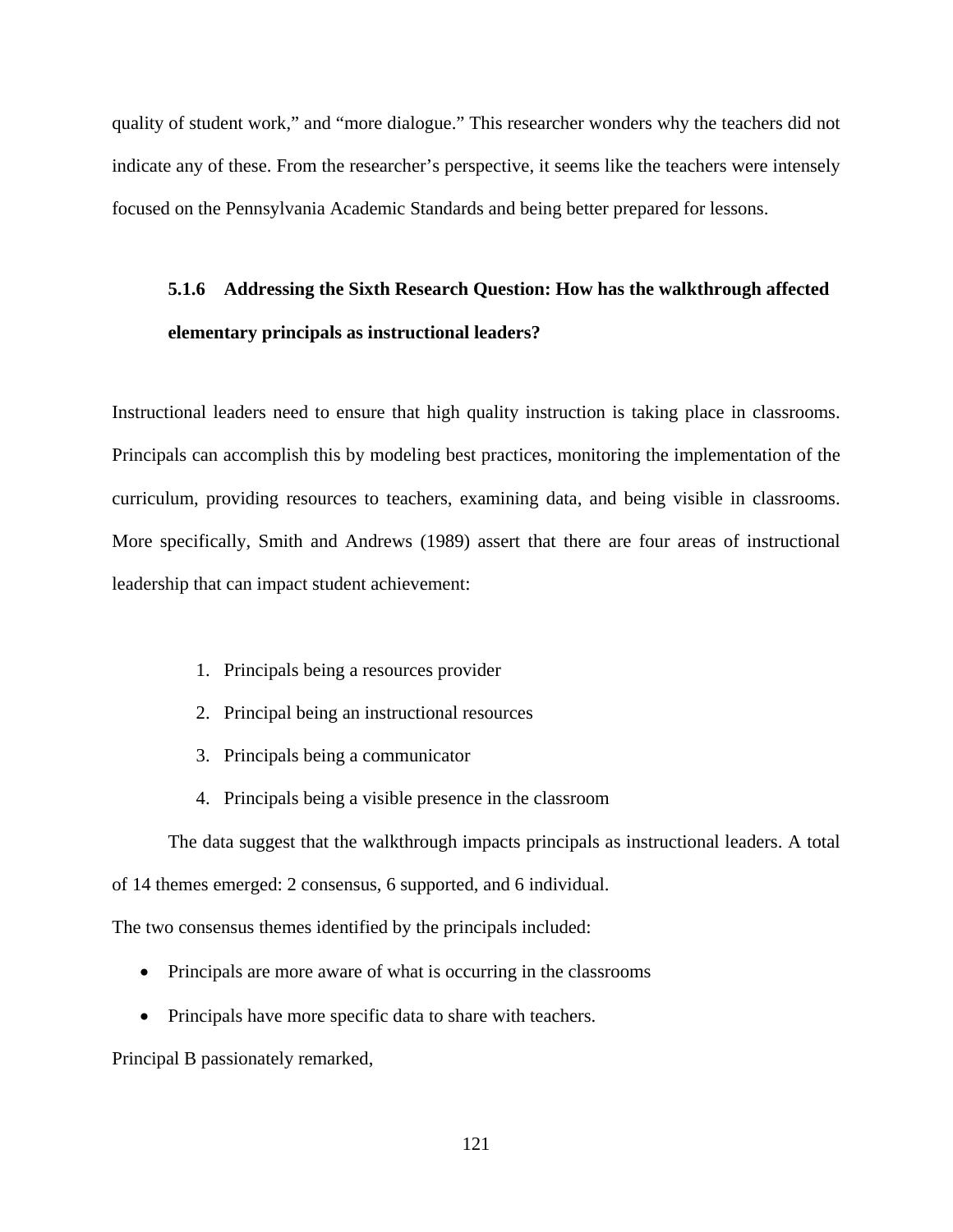The more opportunities I have to get into classrooms, the more information I have to talk with teachers about, the more that we collectively research good practices and talk about good practice and tap into each other's experiences... They see me as a teacher. I'll always be a teacher…when people see you as a teacher too… that impacts your role as an instructional leader.

The six consensus themes identified by the principals included:

- Shows the teachers that the principal wants to work collaboratively.
- Helps the principal understand what teachers go through on a daily basis.
- The principal has a better understanding of teachers' needs.
- The principal has a better understanding of professional development needs.
- The principal has better and more meaningful conversations with teachers.
- The principal knows the curriculum better.

Principal E stated that it was about the conversations that she was having with teachers that made the biggest impact on her as an instructional leader. Principal C commented that the walkthrough made it real for her faculty. She identified that the walkthrough forced her to reexamine how she was organizing things and worked from the standpoint of, "...we are in this together, we have to do it collaboratively… it's just not you, it's us.

Finally, six significant individual themes emerged from the data:

- Principals were able to identify which teachers needed support.
- Principals were able to identify master teachers.
- Principals were able to develop a better rapport with staff
- Principals were able to be more visible which made it real for the teachers.
- Principals were able to research best practices with staff.
- Principals were able to be viewed as a teacher too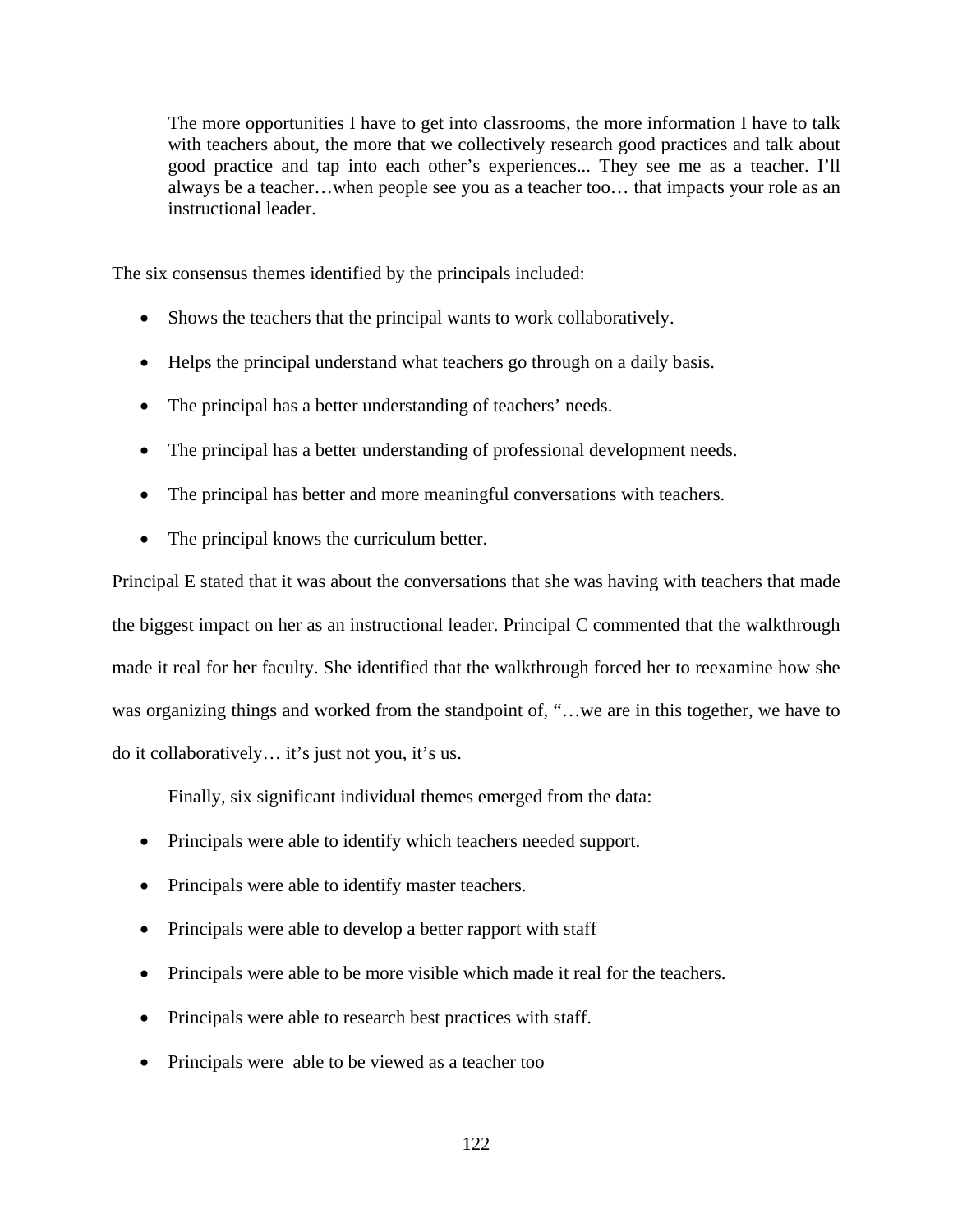Upon reflection of research question 6, the researcher understands the importance of the walkthrough on instructional leadership. The researcher wonders how principals can be seen as instructional leaders if they are not visiting classrooms on a regular basis and providing meaningful feedback to teachers. During the interviews, each principal provided a specific example of how the walkthrough allowed them to see things that they otherwise would have missed. The researcher wonders how principals can accurately determine instructional inconsistencies and curriculum gaps if they do not conduct walkthroughs.

# **5.1.7 Addressing the Seventh Research Question: What is the congruence between the perceptions of high school principals (Keruskin's study) and the perceptions of elementary principals?**

Since this is a replication of Keruskin's study, the researcher analyzed the results of his study with the results of this study. Keruskin focused on high school principals using the walkthrough, while the researcher of this study focused on elementary principals using the walkthrough. Keruskin interviewed five principals and the Assistant Superintendent from the Newport News Public Schools in Virginia. The researcher of this study interviewed seven principals from six school districts in Western Pennsylvania. Two of the elementary principals interviewed were from the same school district, but were principals of different schools.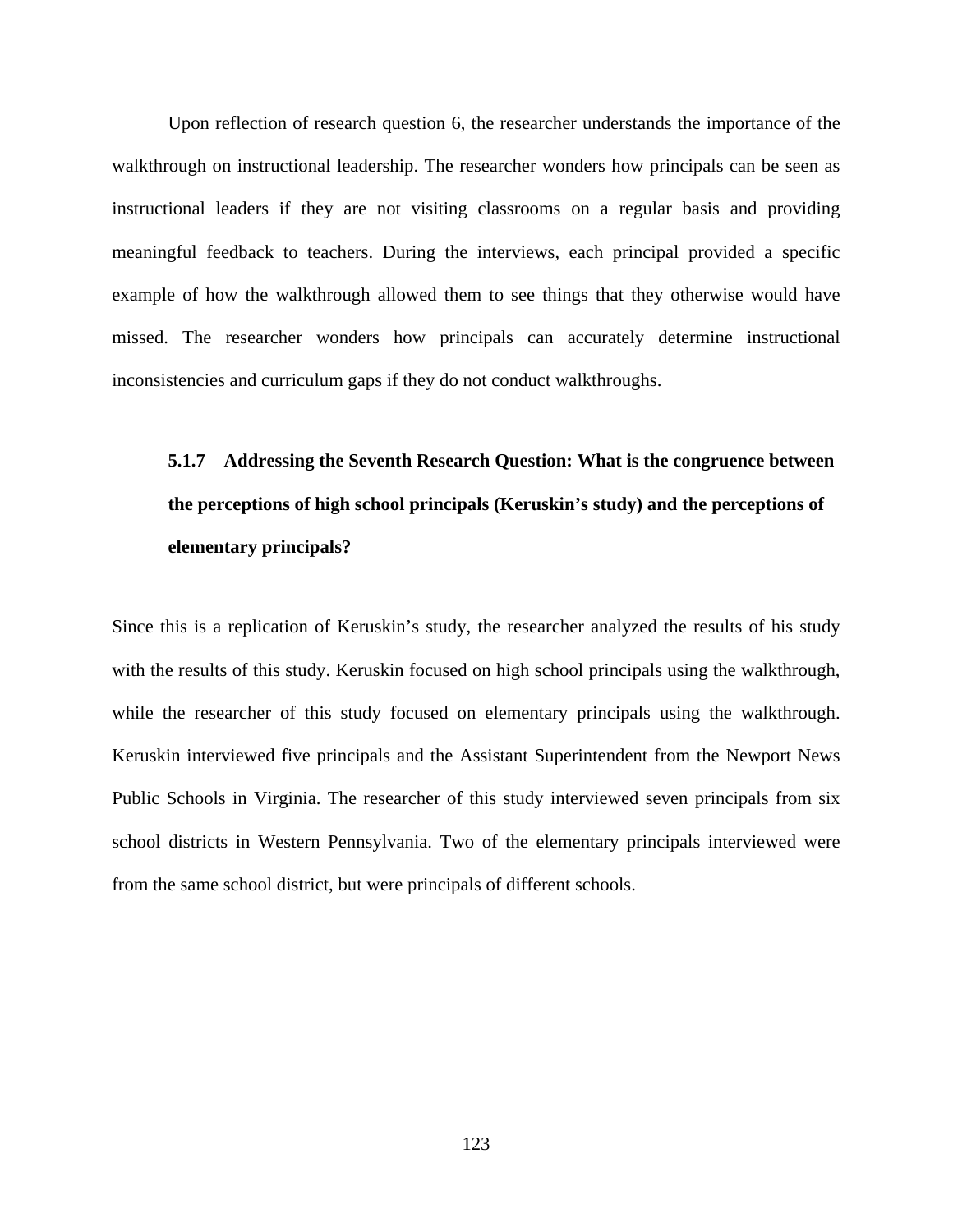The researcher analyzed seven topics to determine the congruence between the high school principals and elementary principals. The seven topics included:

- 1. The walkthroughs impact on student achievement
- 2. The walkthroughs impact on instruction
- 3. The walkthroughs impact on principals as instructional leader
- 4. The most important steps or procedures for successful implementation
- 5. The look-fors identified by the principals
- 6. The type of feedback given to teachers
- 7. The amount of time spent in classrooms

The researcher identified one similarity between the high school principals and elementary principals regarding the walkthroughs impact on student achievement: an increase in test scores. The remaining themes from the high school principals focused primarily on secondary issues such as, fewer students being recycled, less students failing, an increase of students attending 2 or 4 year colleges, and an increase in SAT scores. Conversely, the elementary principals identified more classroom specific items such as: teachers are more focused on best practices, student time on task increased, quality of student work improved, teachers are more focused on the look fors, more dialogue between teachers and principals, and improved teacher practices.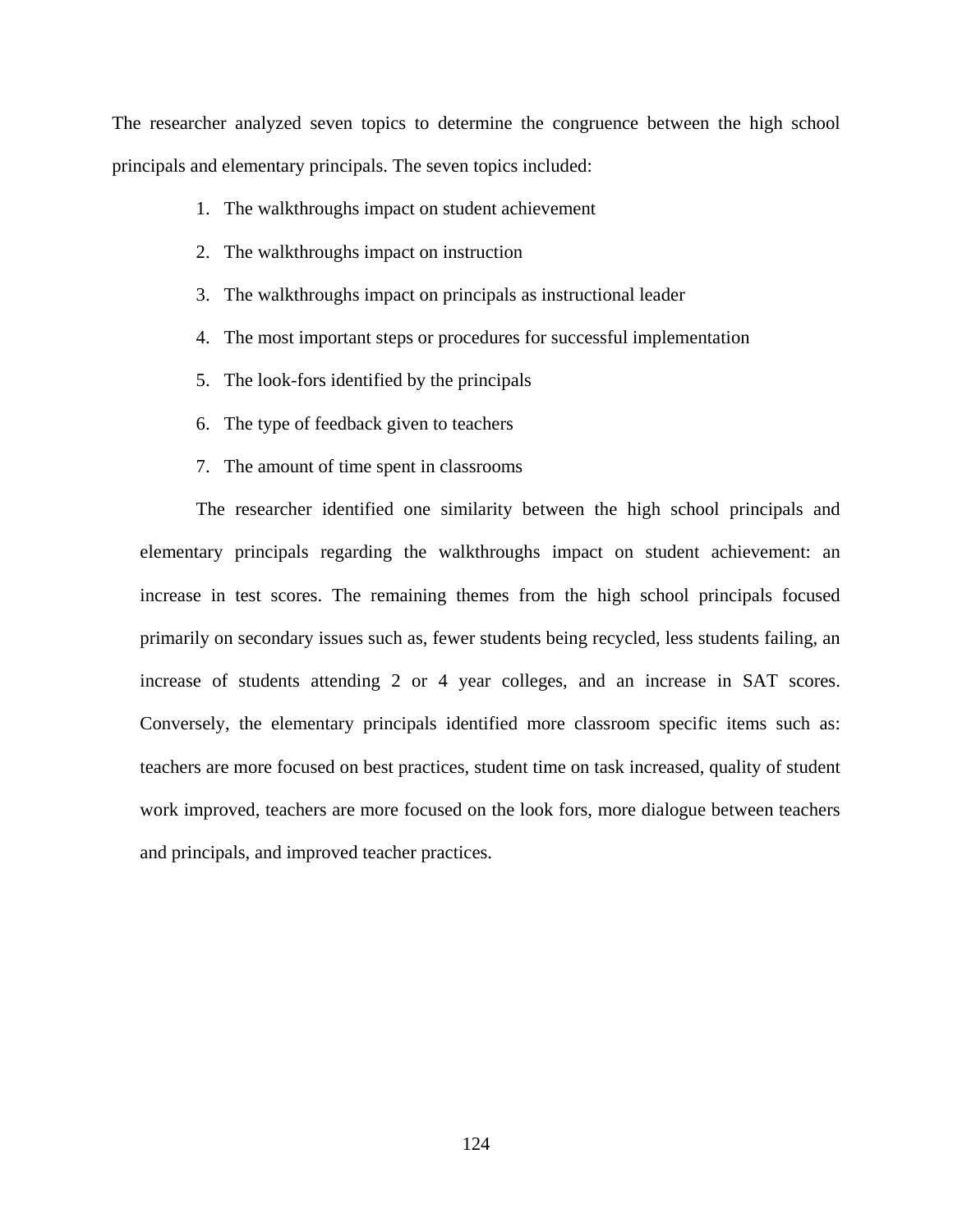The second topic analyzed was the walkthroughs impact on instruction. The researcher identified two similarities between the high school principals and the elementary principals:

- 1. Collected data from the walkthrough assist principals with professional development needs.
- 2. Collaboration between principals and teachers and the sharing of best practices.

There were several differences between the high school principals and elementary principals. The high school principals focused primarily on the impact of the look-fors. They identified four themes: Look-fors improve instruction, the look-fors permeate throughout the school, teachers are practicing the look-fors defined at the beginning of the year, and the previous year's look-fors are habit. The elementary principals identified four themes as well: teacher time on task increased, principal has a better understanding of curriculum, student work has improved, and a common language around instruction was developed.

The third topic analyzed by the researcher was the walkthroughs impact on principals as instructional leaders. The data suggest one similar theme between the high school and elementary principals: the walkthrough enables principals to use data to assist teachers with informing their instruction. There were several dissimilar themes as well:

The high school principal themes:

- It forces principals to get into the classrooms.
- The look-fors help focus on the school's needs.
- Debriefing sessions result in more tools to assist staff.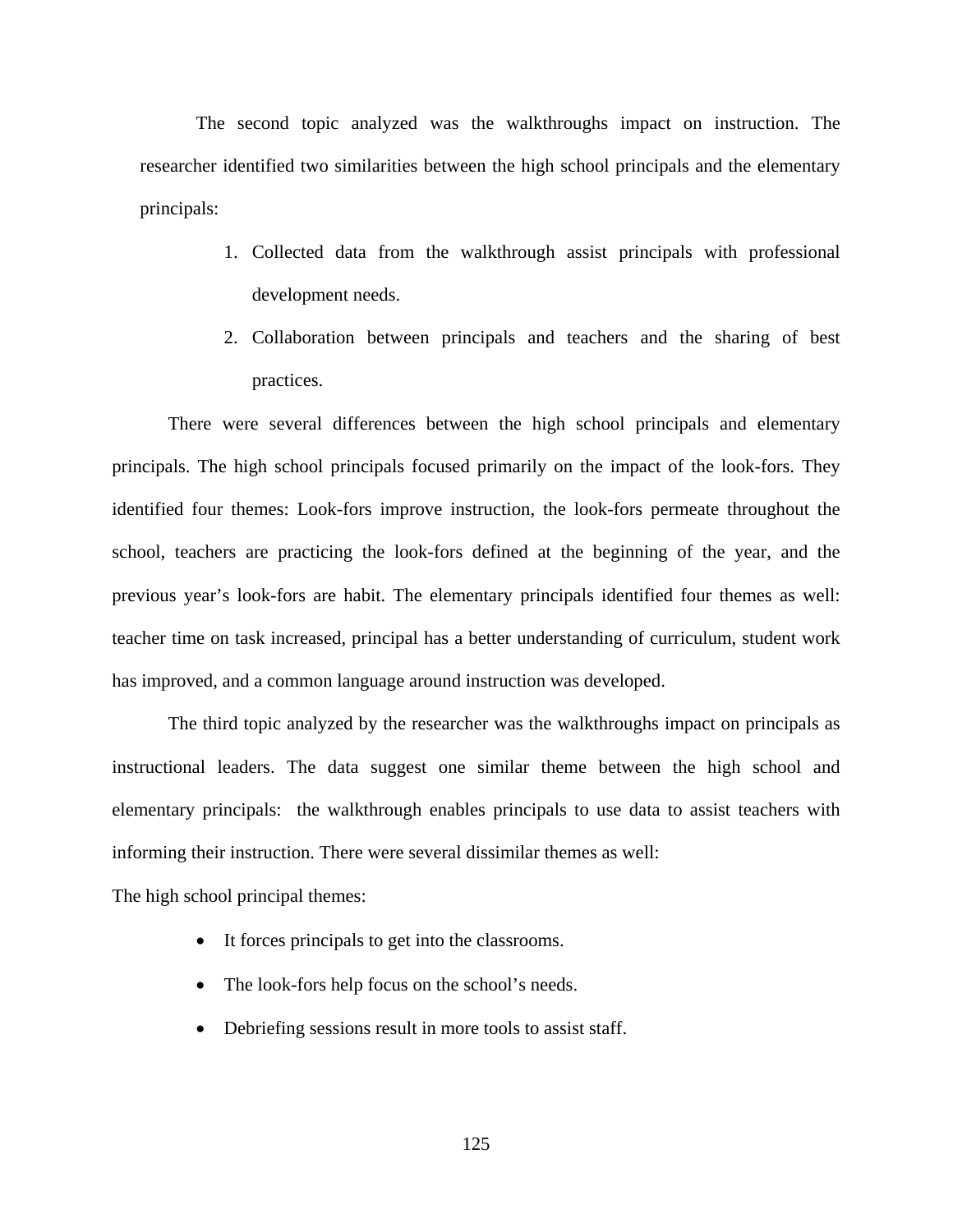The elementary principals themes:

- Walkthroughs show teachers that the principals want to work collaboratively.
- Walkthroughs help principals understand what teachers go through.
- Principals have a better understanding of teacher needs.
- Principals have a better understanding of professional development needs.
- Principals are having more meaningful conversations with teachers.
- Principals know the curriculum better.

The fourth topic analyzed by the researcher was a comparison of the principals' perceptions regarding the most important steps for successful implementation of the walkthrough. The data indicate that both the elementary principals and high school principals agree that the look-fors are critical for successful implementation. In addition, the principals concur that it is vitally important to educate staff and establish a walkthrough protocol before implementation. The dissimilar themes identified by the high school principals was that teachers need to collectively create the look fors, whereas, the elementary principals indicated that principals should focus on the positive, remain consistent, provide feedback, build trust, validate effective teaching, and be clear with the expectations.

The fifth topic analyzed what the principals were looking for during their walkthroughs. The data suggest two similar themes: student engagement and clear expectations. The high school principals were also looking for a written objective and higher order thinking skills. The elementary principals focused their look-fors on time on task, instructional strategies, curriculum issues, academic rigor, and classroom management.

Type of feedback given to teacher was the sixth topic analyzed by the researcher. Three common themes were found: verbal, written look-for sheet, and email. The high school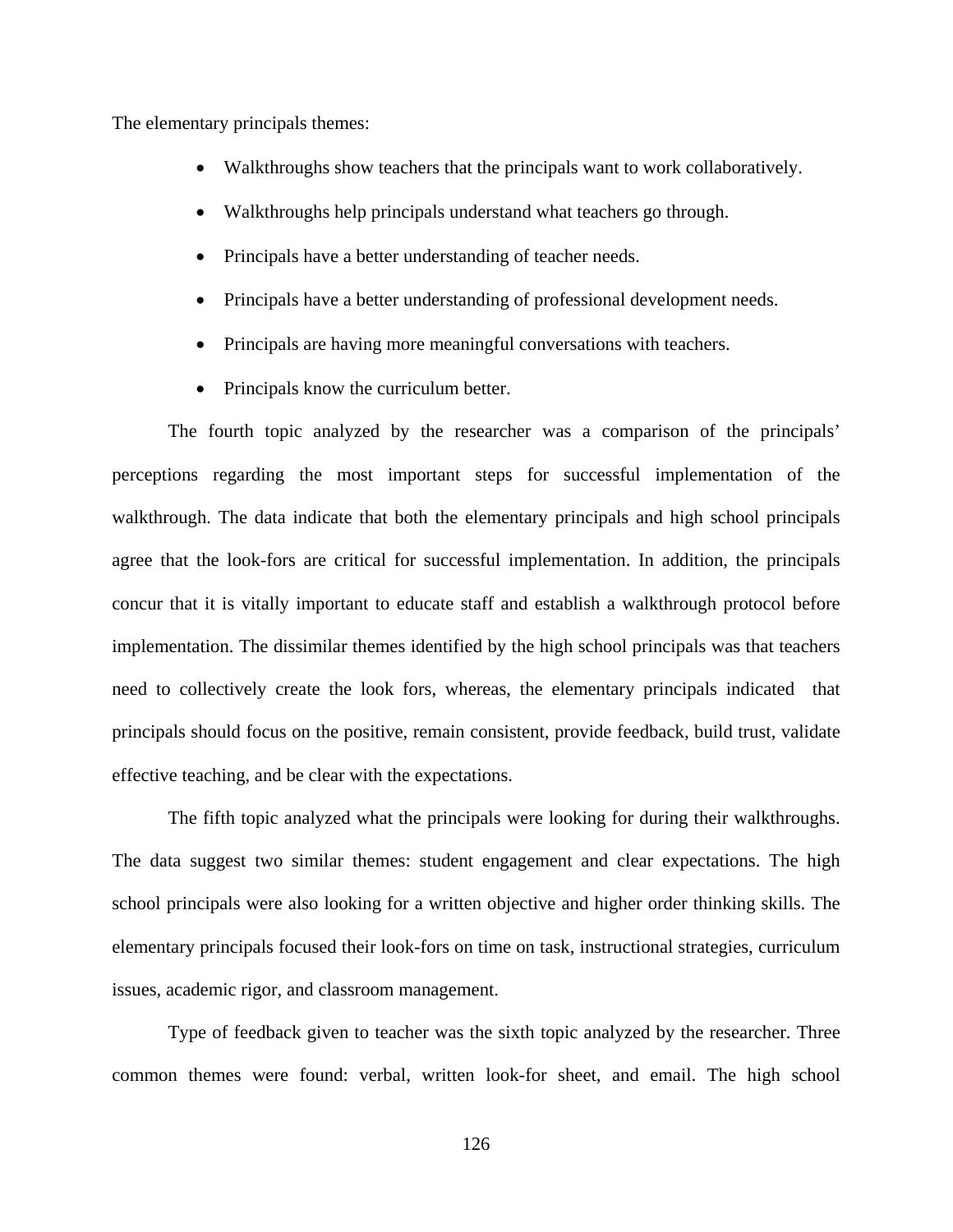principals seemed to take it a step further than the elementary principals did. The high school principals' data indicated that they use a variety of ways to provide feedback to teachers: debriefing round table sessions, weekly newsletters, new teacher walkthrough debriefings, and debriefings with lead teachers.

The final topic analyzed the time spent in classrooms. No similar themes emerged. Many of the principals responded within a range of time, therefore, identifying themes became difficult to accomplish. The high school principals had two themes: 10 minutes and 5-10 minutes. The elementary principals' theme was 10-15 minutes.

After reflecting upon research question 7, the researcher realizes that the walkthrough has an impact on high school and elementary school principals. Although the principals indicated themes specific to their level, secondary and elementary, the researcher realizes that the walkthrough has made a significant impact on student achievement, instruction, and leadership. The researcher wonders about the impact the walkthrough could have on a single school district if it were implemented K-12. This researcher cannot help wondering how this type of initiative would affect curriculum, instruction, assessment, student achievement, and leadership practices.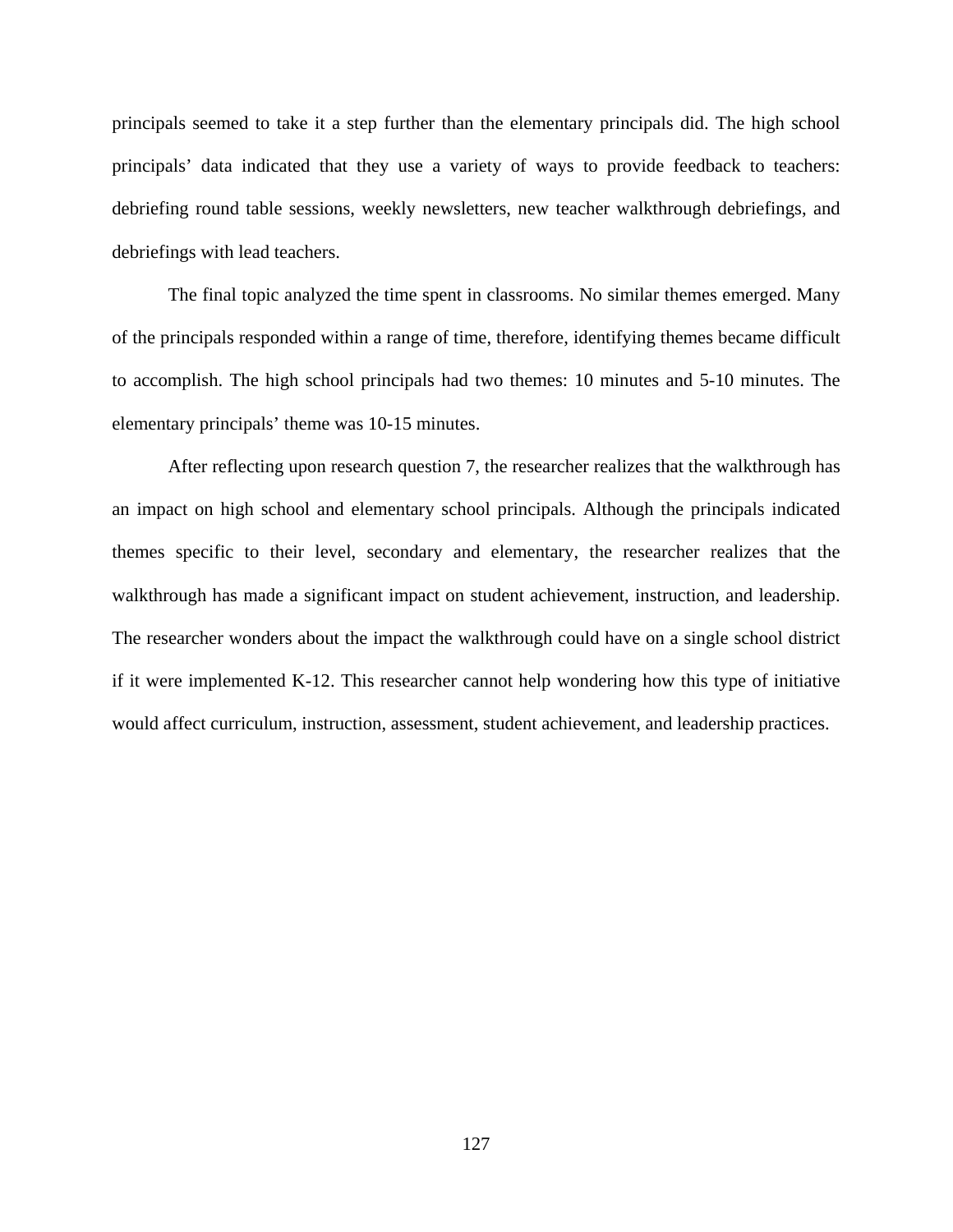#### **5.1.8 Concluding Remarks**

The results of this study reveal that the walkthrough has made a significant impact on elementary principals. The principals reported that the walkthrough positively influenced student achievement, instruction, and leadership.

This study revealed that the walkthrough did impact student achievement. The principals believed the walkthrough has influenced test scores, improved teacher practices, and increased time on task. Additionally, principals posited that the walkthrough encouraged teachers to focus more on best practices and that the quality of student work improved. The teachers appreciate that the walkthrough has made them focus more on the Pennsylvania Academic Standards in reading and math, which they attribute to an improvement in student achievement.

This study revealed that the walkthrough impacted instruction. The principals and teachers believed the walkthrough has played a significant role in improving instructional practices. The principals stated that the walkthrough allows them to be more aware of what is happening in the classrooms. Principals also believed that the walkthrough could be used as a vehicle to promote the sharing of best practices among teachers. As a result of the walkthrough, principals believed that the walkthroughs have allowed them to develop a common language around instruction and that they are having more meaningful conversation with teachers. Consequently, principals have a better understanding of the professional development needs of the staff.

This study revealed that the walkthrough has had an impact on principals as instructional leaders. The principals identified two significant themes: principals are more aware of what is happening in the classroom and they have better data to share with teachers. Additionally, the principals identified a number of indicators of how the walkthrough has impacted them as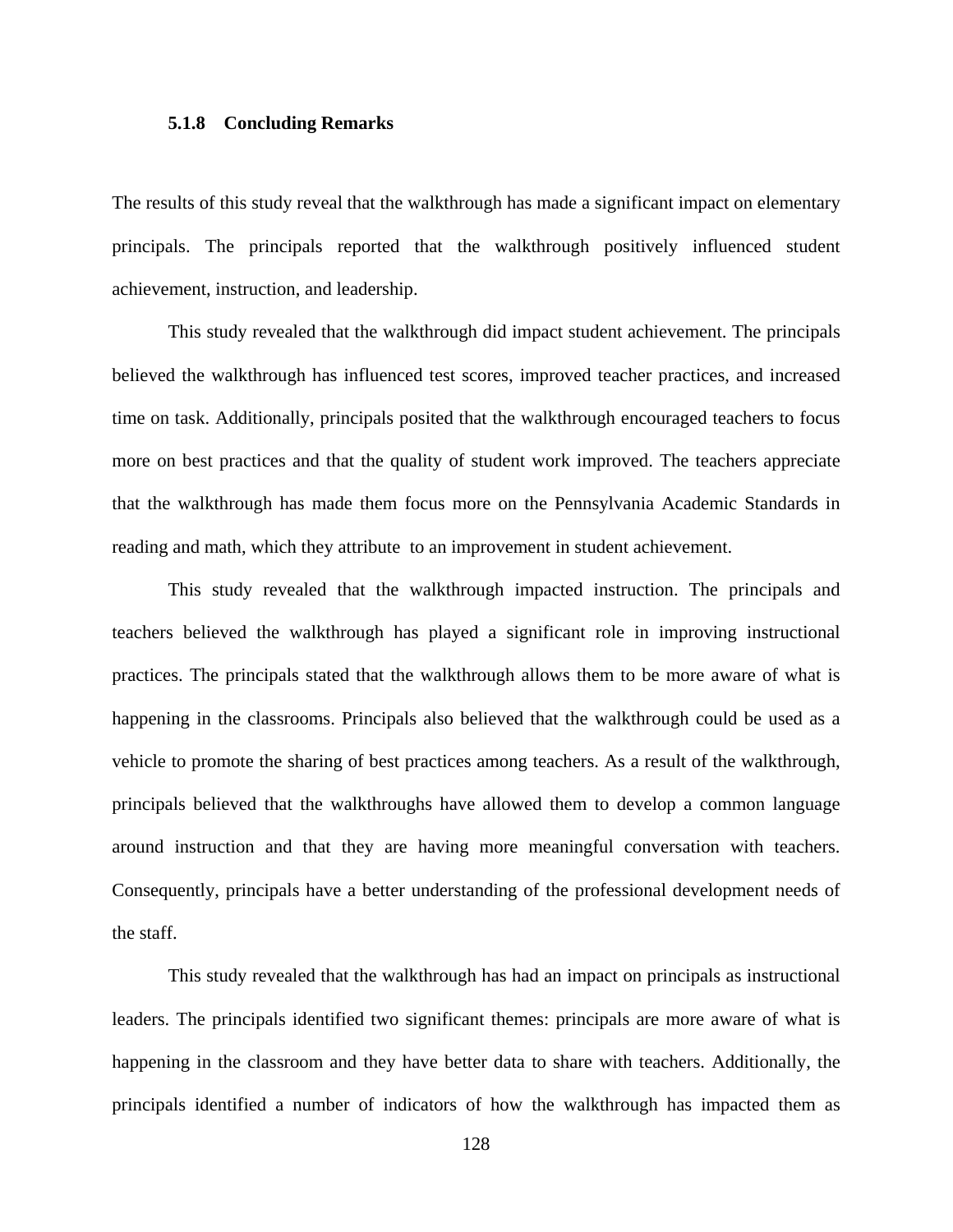instructional leaders. Principals understand the curriculum better, know the needs of teachers, have better conversations, and create and foster an environment of collegiality and collaboration.

#### **5.1.9 Personal Reflection & Lessons Learned**

In preparation for identifying a topic for this dissertation, I reflected on my career as a teacher and administrator. I knew that I wanted this study to have an impact on me professionally. I wanted it to be meaningful and useful. Because I kept coming back to the topics of teaching and learning, the walkthrough was the answer for me. The research supports my belief that quality teaching is one of the most important things we can do to improve student achievement. If quality teaching is essential for student learning, then it deserves my full attention. The walkthrough allows principals to focus their efforts with what matters most: quality instruction.

I admire the principals in this study who have made it their business to visit classrooms on a regular basis. These principals have proven to me that the walkthrough works. The lessons they learned by conducting walkthroughs was insightful. Each principal had a keen sense of what was happening in classrooms. If it were not for the walkthrough, this would not be the case. Inconsistencies would remain, curriculum gaps would widen, best practices would not be shared as effectively, and teachers would remain isolated form their principals.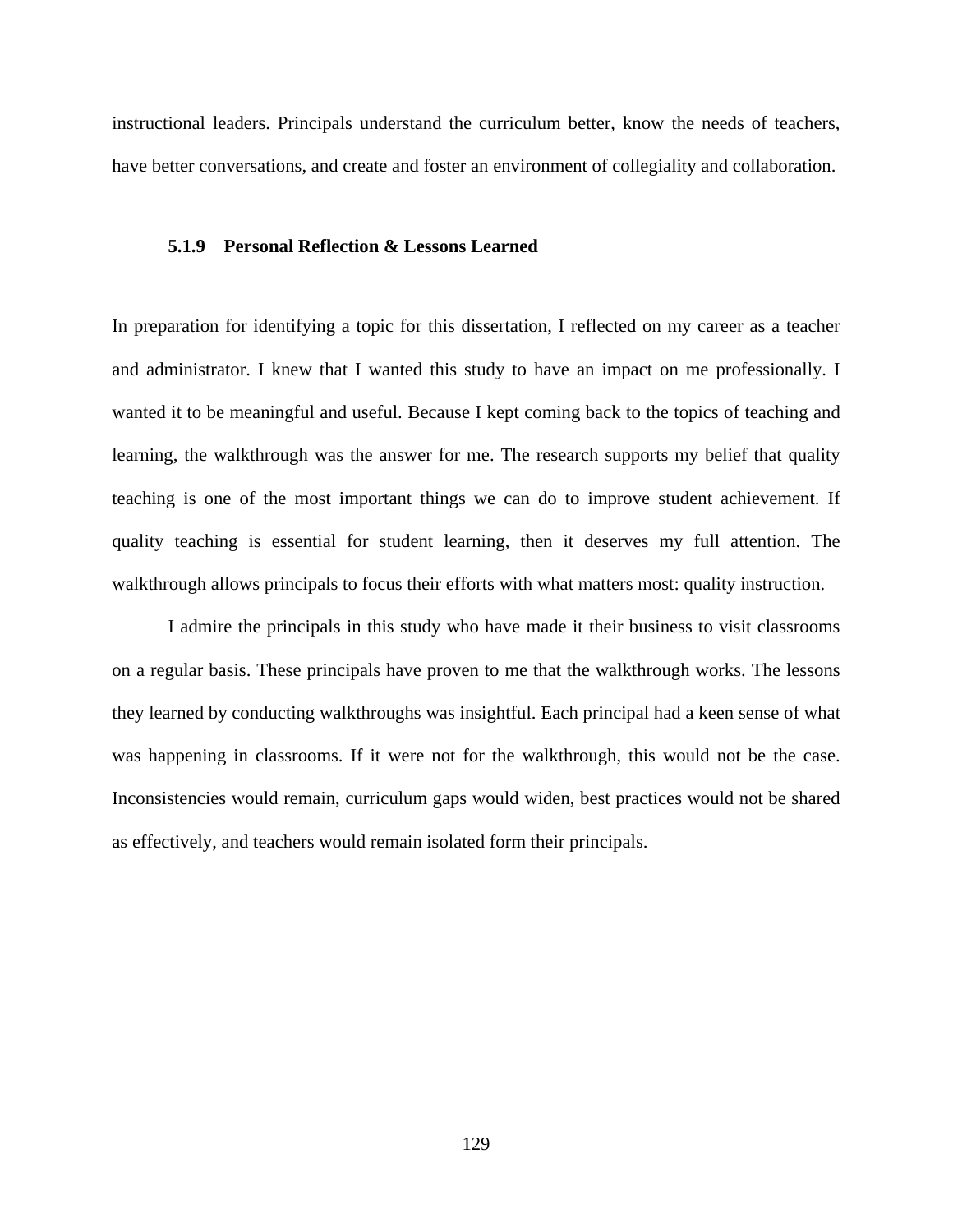In summary, listed below are the valuable lessons that the researcher learned from conducting this study:

- Teacher supervisory practices need to be reviewed and revised to meet the needs of teachers.
- The walkthrough is a process; not an isolated, single event.
- The walkthrough is embedded professional development for principals and teachers.
- Time does not have to be an issue; schedule it.
- The walkthrough is collaborative.
- Because of the walkthrough, principals gain valuable information about teaching and learning. If not for the walkthrough, many issues would go unnoticed.

### **5.1.10 Recommendations for Elementary School Principals**

- Validate effective practices.
- Do not use the walkthrough as an "I Gotcha."
- Be consistent and provide feedback.
- Schedule your walkthroughs in your calendar.
- Identify the look-fors collaboratively and make sure they are congruent with your school's mission and vision.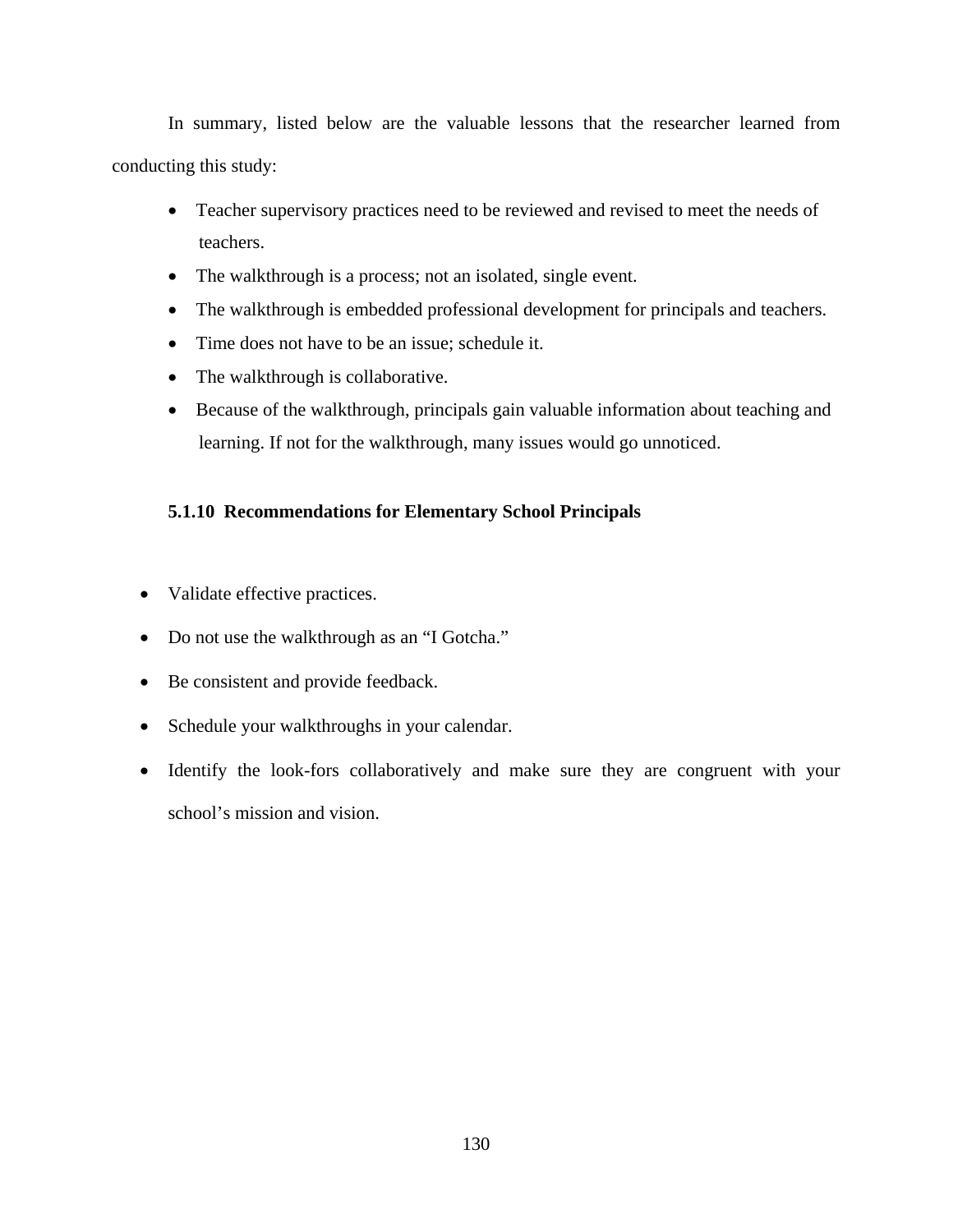### **5.1.11 Recommendations for Further Research**

- Initiate a study that depicts the affect of the walkthrough on students.
- Conduct a similar study of elementary principals that is specific to the impact of the walkthrough on instruction.
- Use quantitative measures to identify the affect of the walkthrough on instructional improvements.
- Replicate this study with Middle School Principals.
- Conduct a study of elementary principals and teachers that is specific to the walkthroughs impact on professional development.
- Conduct a study of a district that has implemented the walkthrough K-12.
- Conduct a similar study of elementary principals that is specific to the walkthroughs impact on instructional leadership,
- Conduct a similar study where the principal engages the teachers in the walkthrough process and creates a learning community within the school.

I found that replicating a study gave me insights into the walkthrough I would not have experienced otherwise. It allowed me to examine the walkthrough from a K-12 perspective. Prior to this study, I thought the walkthrough was a beneficial tool for school administrators to use with their teachers. However, upon conclusion of this replicated study, I now know that the walkthrough is a powerful tool for principals to promote quality teaching and improve student learning.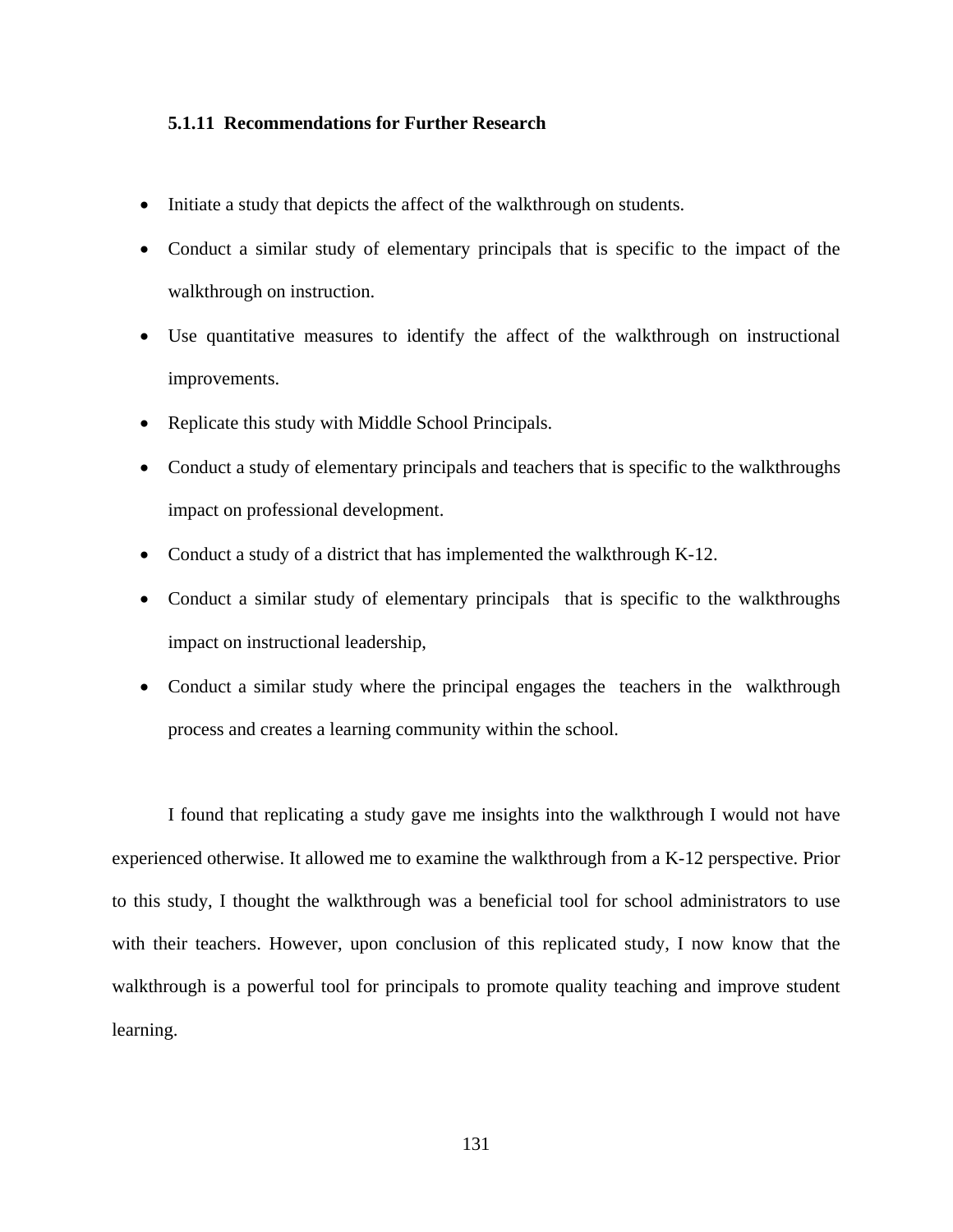## **APPENDIX A**

### **RESEARCH QUESTION 1: INTERVIEW DATA TABLES**

| <b>Consensus Themes</b> | <b>Supported Themes</b> | <b>Individual Themes</b>           |
|-------------------------|-------------------------|------------------------------------|
| Yes                     |                         | • No Barriers-kept it<br>informal. |

**Figure A17: Research Question 1B: Were there any internal barriers when implementing the walkthrough model?** 

| <b>Consensus Themes</b> | <b>Supported Themes</b>   | <b>Individual Themes</b> |
|-------------------------|---------------------------|--------------------------|
|                         | $\bullet$ 10 -15 minutes. | $\bullet$ 20 minutes     |
|                         |                           | $\bullet$ 5-10 minutes   |
|                         |                           | $\bullet$ 15-20 minutes  |
|                         |                           | $\bullet$ 20-25 minutes  |
|                         |                           | 20 minutes<br>$\bullet$  |

**Figure A18: Research Question 1D: How much time do you spend in each walkthrough?**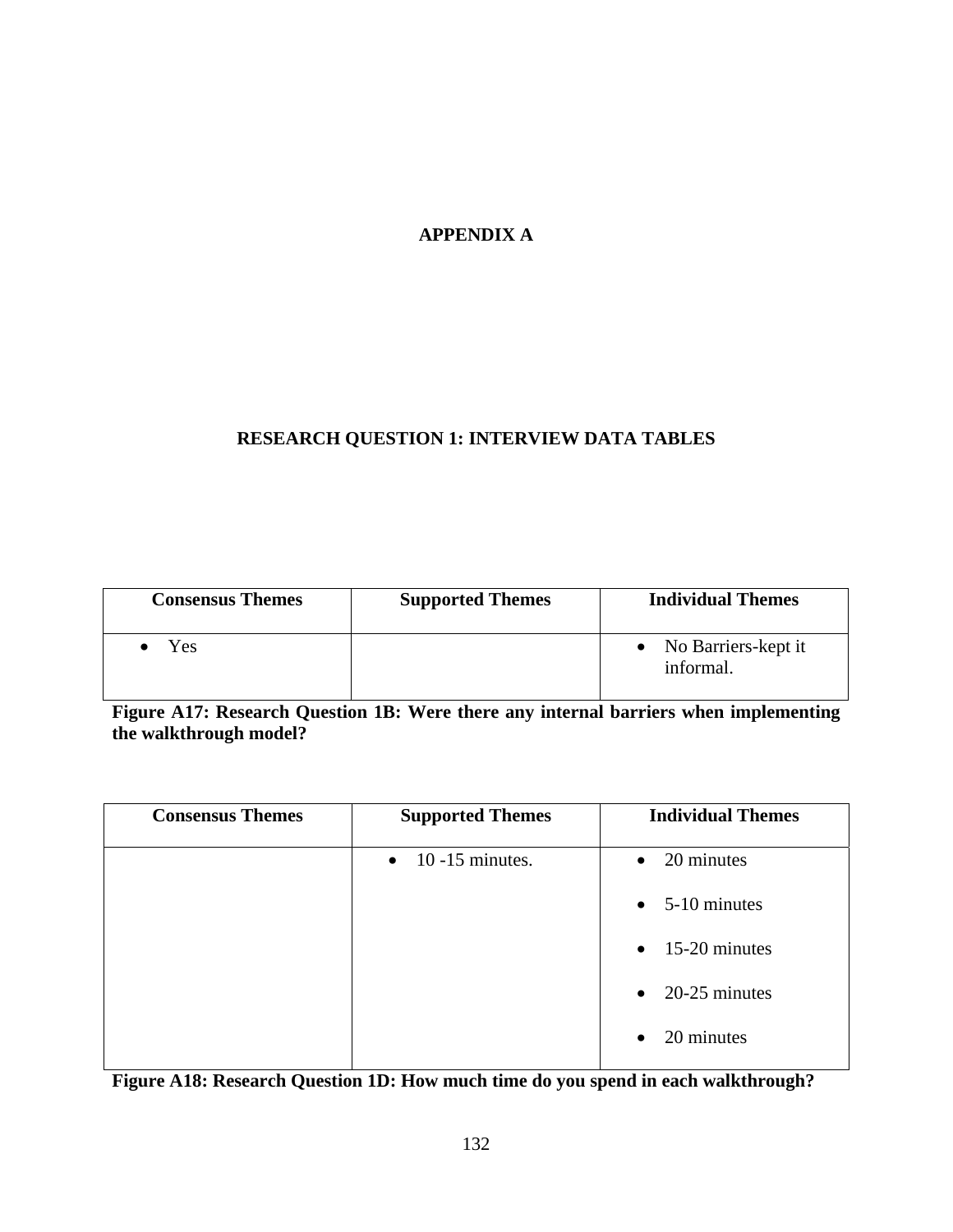| <b>Consensus Themes</b> | <b>Supported Themes</b>     | <b>Individual Themes</b>                                 |
|-------------------------|-----------------------------|----------------------------------------------------------|
|                         | Consistency                 | Teacher understanding<br>$\bullet$                       |
|                         | Build trust                 | Bring in experts to<br>$\bullet$<br>assist with planning |
|                         | Communicate<br>effectively. | and implementation.                                      |
|                         | • Have a focus (look-       | No surprises to staff.<br>$\bullet$                      |
|                         | fors).                      | Provide feedback to<br>staff.                            |

**Figure A19: Research Question 1C:What are the most important procedures for successful implementation?**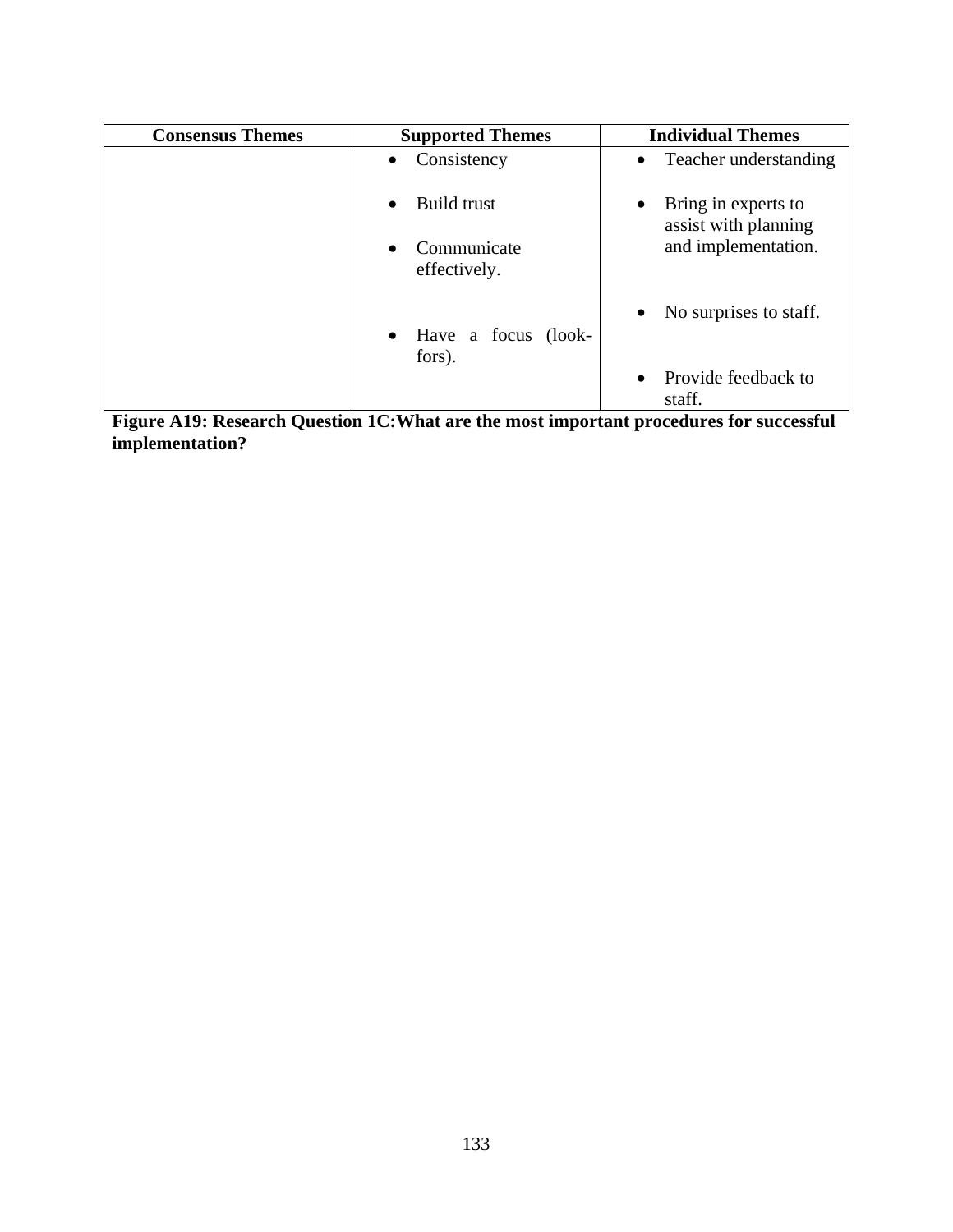| <b>Consensus Themes</b> | <b>Supported Themes</b>                                                                                                                      | <b>Individual Themes</b>                                                                                                                                                                                                                                         |
|-------------------------|----------------------------------------------------------------------------------------------------------------------------------------------|------------------------------------------------------------------------------------------------------------------------------------------------------------------------------------------------------------------------------------------------------------------|
| Classroom<br>management | Student time on task.<br>Clear expectations.<br>Instructional<br>strategies.<br>Curriculum issues.<br>Academic rigor.<br>Student engagement. | Writing<br>$\bullet$<br>Evidence of planning<br>and preparation.<br>Professionalism<br>Dialogue between<br>$\bullet$<br>student and teacher.<br>Student work.<br>Closure to a lesson.<br>Clear objectives.<br>Pennsylvania<br>$\bullet$<br>Standards in lessons. |

# **Figure A20: Research Question 1E: What are you looking for during your walkthroughs?**

| <b>Consensus Themes</b>                     | <b>Supported Themes</b> | <b>Individual Themes</b> |
|---------------------------------------------|-------------------------|--------------------------|
| Verbal                                      |                         |                          |
| Written (includes hard)<br>copy and email). |                         |                          |

**Figure A21: What kind of feedback do you give to teachers?**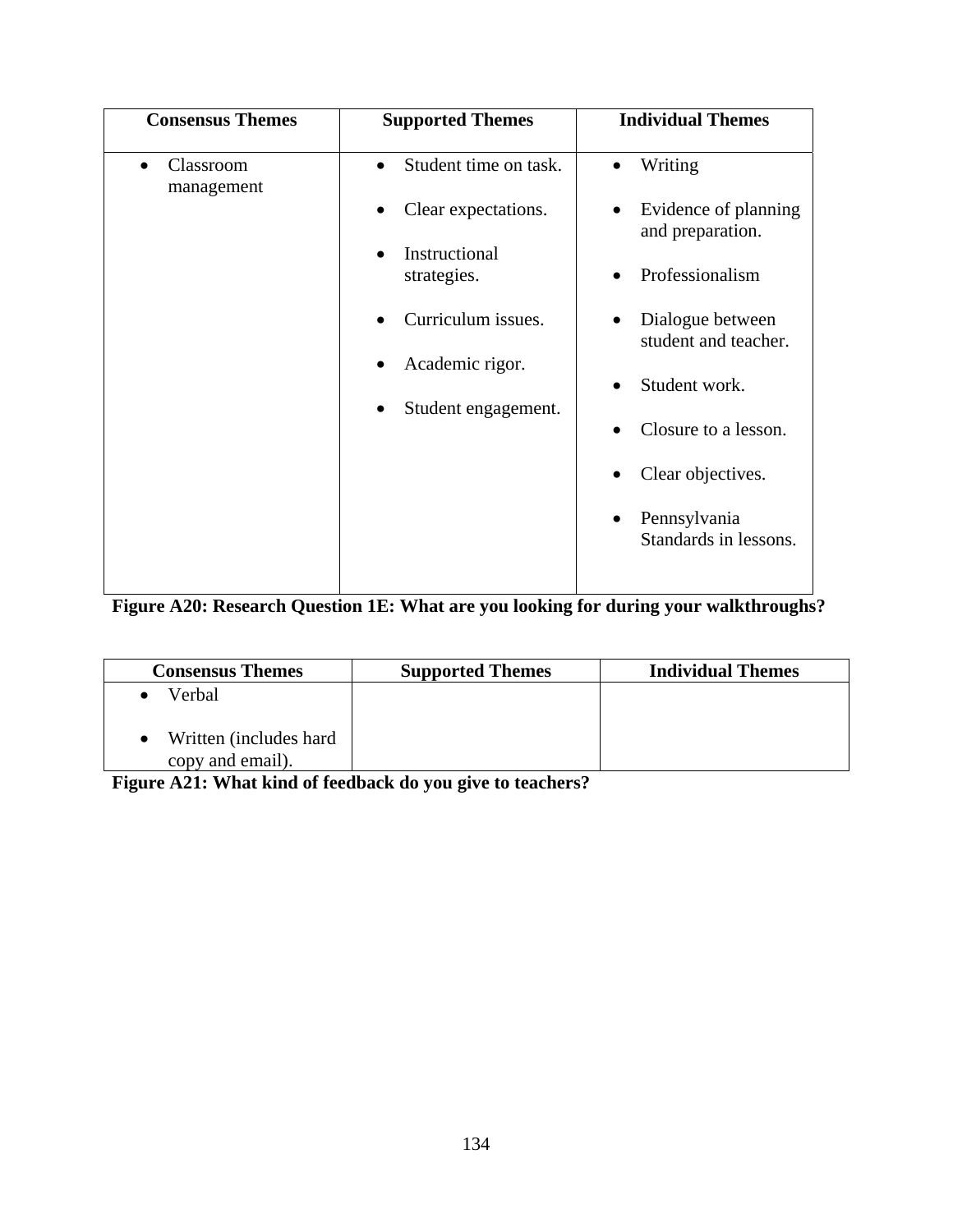### **APPENDIX B**

September 15, 2006

Dear Educator:

I am graduate student under the direction of Joseph Werlinich at the University of Pittsburgh. I am conducting a research study to focus on elementary principals using the classroom walkthrough model and its influences on student achievement.

I am inviting your participation, which will involve a face-to-face interview. Interviews will be scheduled sometime during the next 6 weeks and will be arranged around your schedule. The interview will last no longer than one hour and will be tape-recorded; however, it will not be recorded without your permission. You have the right not to answer any questions, and to stop the interview at any time.

The information obtained from the taped interviews will be strictly confidential and will be destroyed upon completion of the study. If you participate in this study, you will not be identified by name or school building.

Your participation in this study is voluntary. Participating or withdrawing from this study will not have an influence on your employment. Upon completion of the study, I will share the findings with you at your request. If you have any questions, please feel free to contact me by phone or email.

Sincerely,

Guy A. Rossi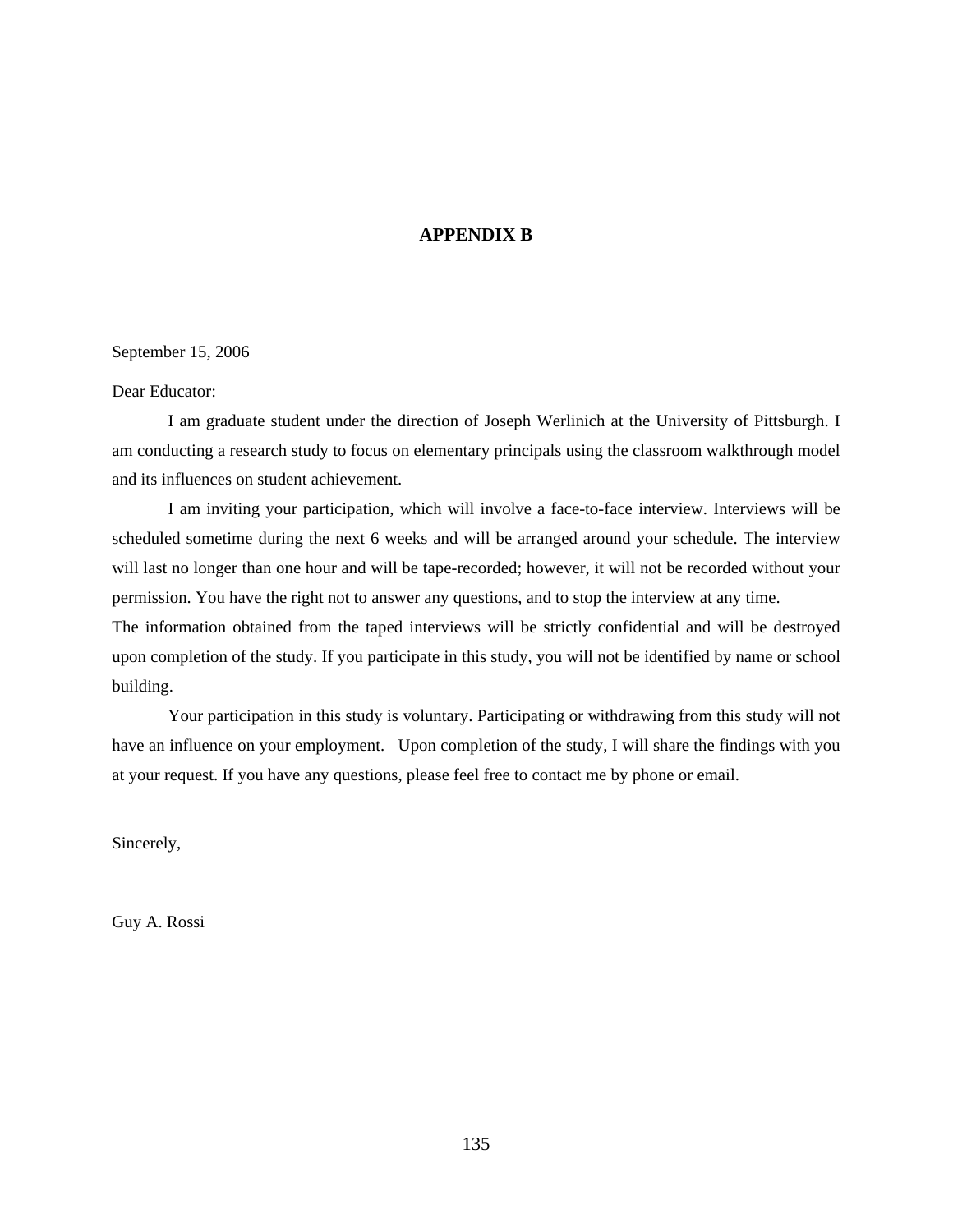### **BIBLIOGRAPHY**

- Acheson, K., & Gall, M. (1997). *Techniques in the clinical supervision of teachers.* New York: Longman.
- Anderson, R. (1993). Clinical Supervision: It's history and current context. In R. S. Anderson, K. (Ed.), *Clinical Supervision: Coaching for higher performance*. Lancaster: Technomic.
- Anderson, R., & Snyder, K. (Ed.). (1993). *Clinical Supervision: Coaching for Higher Performance*. Lancaster, PA: Technomic Publications.
- Andrews, R., & Soder, R. (1987). Principal Leadership and Student Achievement. *Educational Leadership, 44*(6), 9-11.
- Alfonso, R., Firth, G., & Neville, R. (1981). *Instructional Supervision: A behavior system*. Boston: MA: Allyn and Bacon.
- Ashton, P., & Webb, R. *Making a difference: Teachers' sense of efficacy and student achievement.* New York: Longman.
- Ashkanasy, N., & Gallois, C. (1987). Locus of control and attributions for academic performance of self and others. *Australian Journal of Psychology,* 32: 391-397.
- Bandura, A. (1993). Perceived self-efficacy in cognitive development and functioning. Educational Psychologist, 28, 117-148. Bibliographic Link Library Holdings.
- Basom, M., & Frase, L. (2004). Creating optimal work environments: exploring teacher flow experiences. *Mentoring and Tutoring: Partnership and Learning, 12*(2), 243-258.
- Best, J., & Kahn, J. (2003). *Research In Education* (Ninth Edition ed.). Boston: Pearson Education Inc.
- Bickers, P. (1988). *Teacher evaluation.* Educational Research Services, Arlington, VA.
- Blase, J. & Blase., J. (2000). Effective instructional leadership: Teachers' perspectives on how principals promote teaching and learning in schools. *Journal of Educational Administration, 38*: 130-141.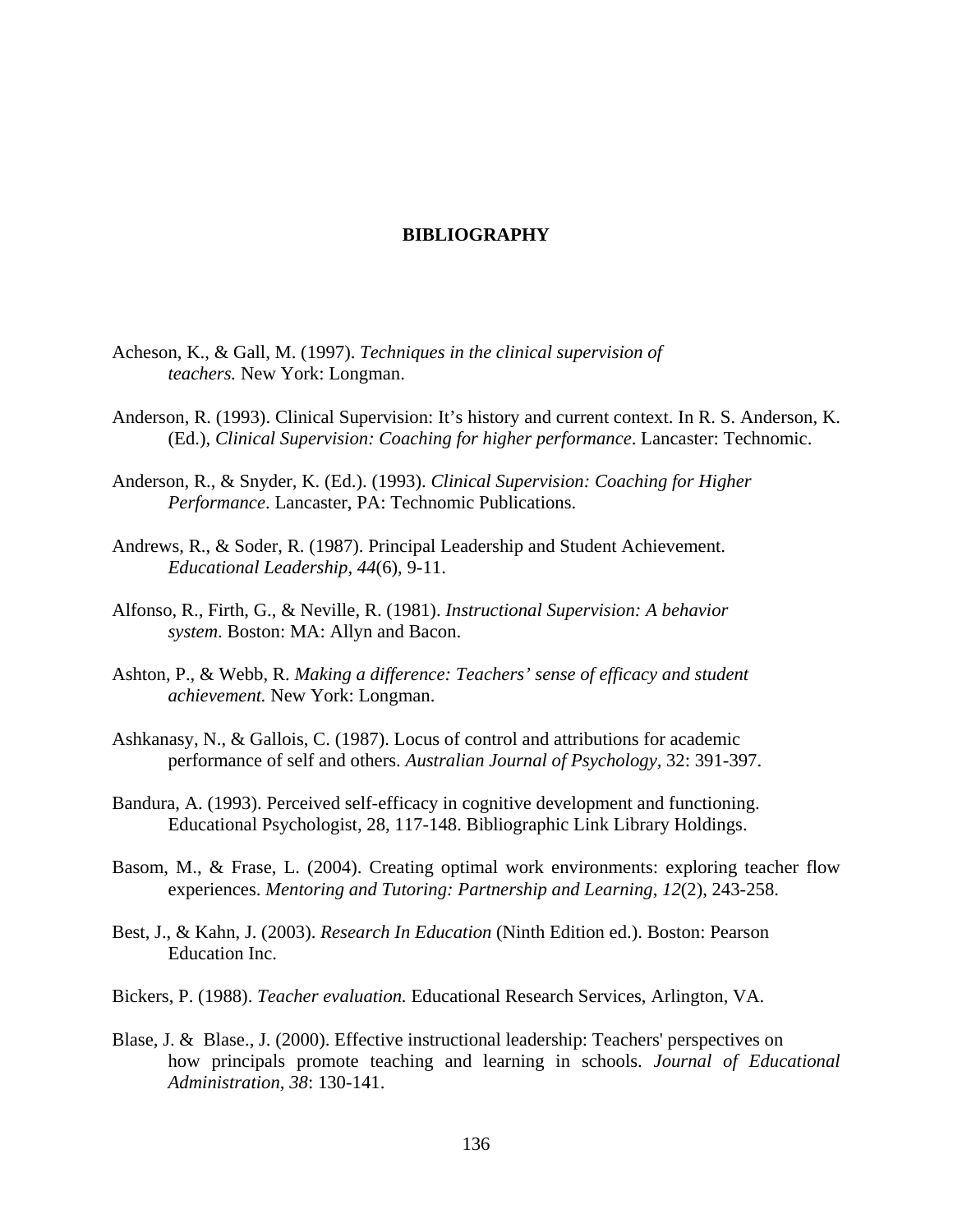- Blase, J., Blase, J. (2001). *Empowering teachers: What successful principals do*. Thousands Oaks, California: Corwin Press.
- Blase, J., & Blase, J. (2004). *Handbook of Instructional Leadership: How successful principals promote teaching and learning.* Thousand Oaks, CA, Corwin Press.
- Bogdan, R., & Biklen, S. (1998). *Qualitative Research for Education* (3rd ed.). Boston: Allyn & Bacon.
- Cambron-McCabe, N. Cunningham, L., Harvey, J., & Koff, R. (2005). *The superintendent's fieldbook.* Thousands Oaks, CA: Corwin Press
- Chester, M., & Beaudin, B. (1996). Efficacy beliefs of newly hired teachers in urban schools. *American Educational Research Journal,* 33,133-257.
- Cogan, M. (1972). *Clinical Supervision*. Boston: MA: Houghton Mifflin.
- Cooper, G. (1983). *Collegial supervision*: *The feasibility of implementation and particular effectiveness on teacher attitudes and job satisfaction.* Unpublished Doctoral dissertation, University of Pennsylvania.
- Creswall, J. (2002). *Educational Research: Planning, Conducting, and Evaluating Quantitative and Qualitative Research*. Columbus, OH: Merril Prentice Hall.
- Csikszentmihalyi, M. (1990). *Flow: The psychology of optimal experience.* New York: Harper & Row.
- Danielson, C., & McGreal., T. (2000). *Teacher Evaluation to Enhance Professional Practice*. Alexandria: VA: Association for Supervision and Curriculum Development.
- Darling-Hammond, L. (1990). *Teacher evaluation in transition: Emerging roles and evolving methods.* In J. Millman, & L. Darling-Hammond, The *New Handbook of Teacher Evaluation: Assessing Elementary and Secondary School Teachers*. Newbury Park, CA: SAGE Publications
- Darling-Hammond, L., & McClauglin, M. (1995). Policies that support professional development in an era of reform. *Phi Delta Kappan, 76*(8), 597.
- Darling-Hammond, L. (1996). What Matters Most: A Competent Teacher for Every Child. *Phi Delta Kappa, 78*(3), 193.
- Darling-Hammond, L. (1997). *Doing What Matters Most: Investing in Quality Teaching*. Kutztown, PA: National Commission on Teaching and America's Future.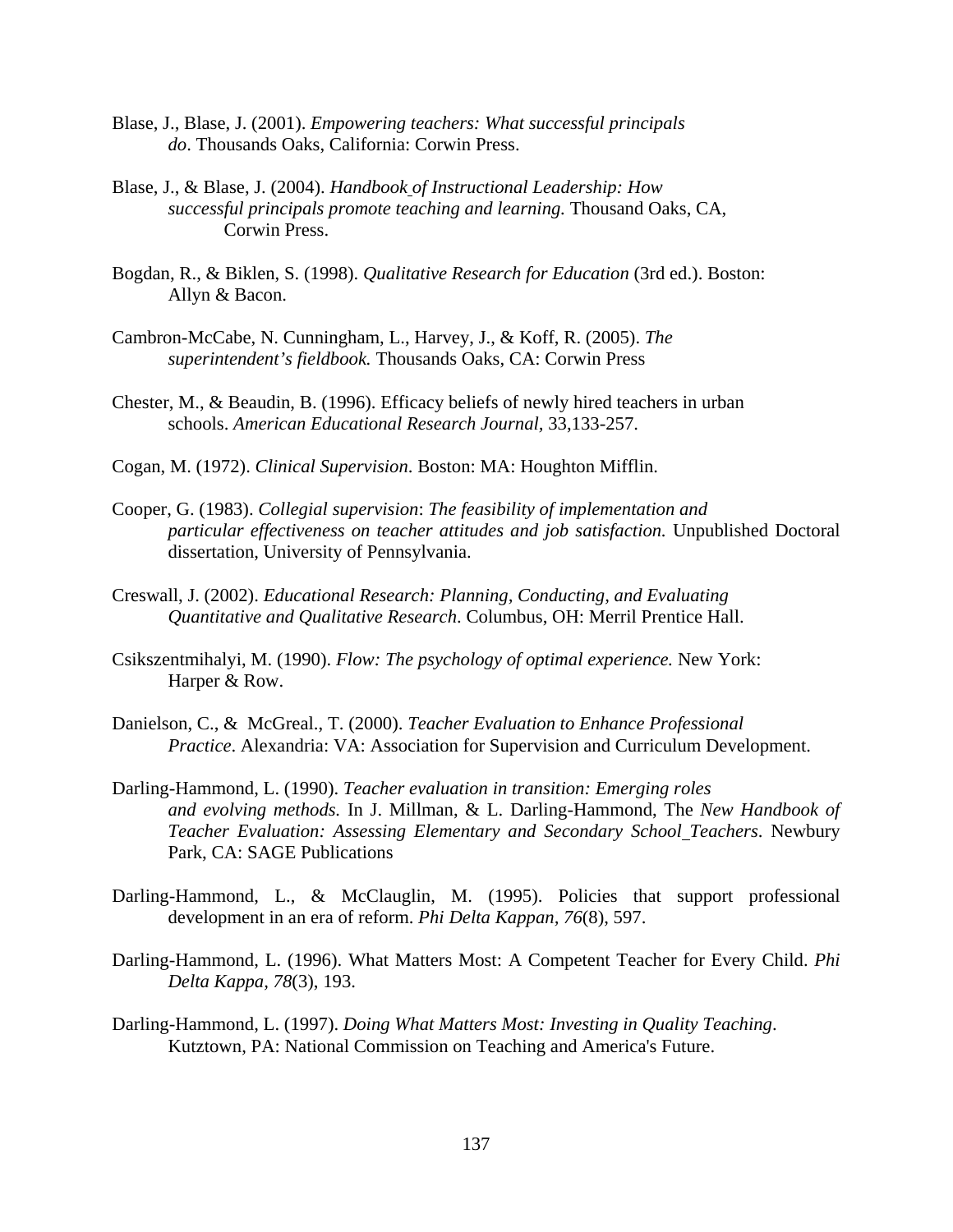- Denzin, N., & Lincoln, Y. (1994). *Handbook of Qualitative Research*. Thousand Oaks: SAGE Publications.
- Downey, C., Steffy, B., English, F., Frase, L., & Poston, W. (2004) *Three minute classroom walkthrough.* Thousands Oaks, CA: Corwin Press.
- Dufour, R., & Berkey, T. (1995). The Principal as Staff Developer. *Journal of Staff Development, 16*(4).
- Eisner, E. (2002). The Kind of Schools We Need. *Phi Delta Kappa*
- Ellett, C. (2003). Teacher Evaluation, teacher effectiveness and school effectiveness: Perspectives from the USA. *Journal of Personnel Evaluation in Education* 17, 101-128.
- Elmore, R. (2000). *Building a new Structure for school leadership*. Washington, DC: Albert Shanker Institute.
- Elmore, R. (2002). *Bridging the Gap Between Standards and Achievement*. Washington, DC: Albert Shanker Institute.
- Elmore, R. (2004). *School reform from the inside out: Policy, practice, and performance.* Cambridge, MA: Harvard Education Press.
- English, F., Ed. (2005). *The SAGE handbook of educational leadership: Advances in theory, research, and practice.* Thousands Oaks, CA: SAGE Publications.
- Estacion, A., McMahon, T., Quint, J. (2004). Conducting classroom observations in first things first schools. Retrieved January 10, 2006, from www.mdrc.org/publications/3901full.pdf.
- Ferguson, R. & Ladd, H. (1996). How and Why Money Matters: An Analysis of Alabama Schools. Holding Schools Accountable Performance based reform in Education, Brookings Institute: Washington, DC.
- Fink, E., Resnick, L. (2001). Developing principals as instructional leaders. *Phi Delta Kappa*, 8, 598-606.
- Frase, L. (1992). Constructive feedback on teaching is missing, *Education*.
- Frase, L. (2001). *A confirming study of the perspective power of principal classroom visits on efficacy and teacher flow experiences.* Paper presented at the annual meeting of the American Educational Research Association, Seattle, WA.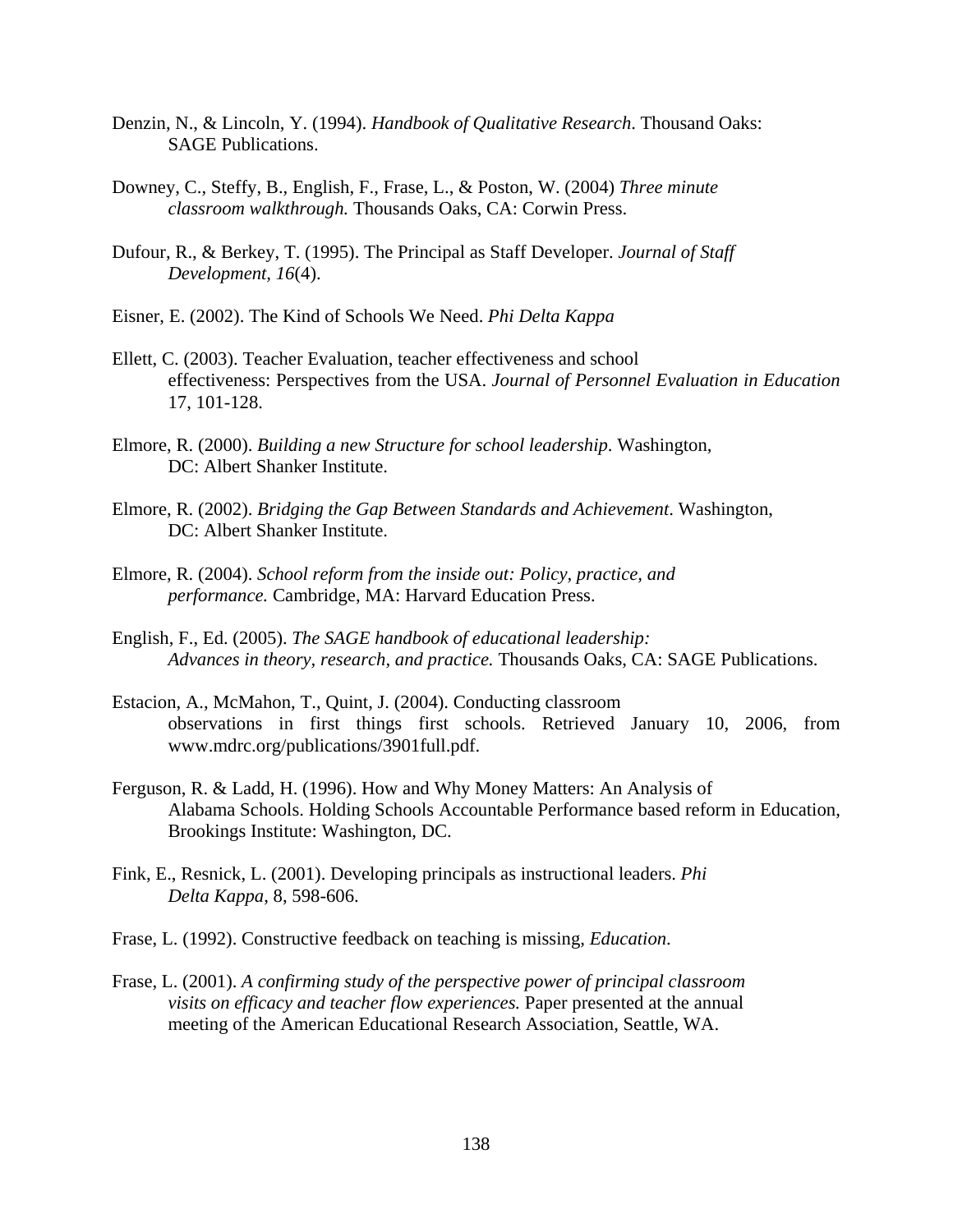- Frase, L. (2005). Refocusing the purpose of teacher supervision. In F. English (Ed.), *The SAGE handbook of educational leadership: Advances in theory, research, and practice.* Thousands Oaks, California, SAGE Publications**:** 432-433.
- Frase, L., Downey, C., & Canciamilla, L. (1999). Putting Principals in Their Place: The Classroom. *Thrust for Educational Leadership, 28*(5), 36.
- Fuhrman, S. (2003). Riding Waves, Trading Horses: The Twenty-Year Effort to Reform Education. In D. Gordon (Ed.), *A Nation Reformed?* Cambridge, MA: Harvard Education Press.
- Glanz, J. (2000). Supervision for the millennium: A retrospective and prospective*. Focus on Education.* Fall edition.
- Glanz, J. (1994). *History of educational supervision: Proposals and prospectus*. Paper presented at the Council of Professors of Instructional Supervision, Chicago, IL.
- Glatthorn, A. (1984). *Differentiated supervision*. Alexandria, VA: Association for Supervision and Curriculum Development.
- Glatthorn, A. (1987). Cooperative Professional Development: Peer-Centered Options for Teacher Growth. *Educational Leadership, 45*(3), 31-36.
- Glatthorn, A., & Holler, R. (1987). Differentiated Teacher Evaluation. *Educational Leadership, 44*(7), 56-59.
- Glickman, C., Gordon, S., Ross-Gordon, J. (2004). *SuperVision and instructional leadership: A developmental approach*. New York: Pearson.
- Goddard, R. (2001). Collective efficacy: A neglected construct in the study of schools and student achievement. *Journal of educational psychology,*  93, 467-476.
- Goddard, R., Hoy, W., & Hoy, A. (2000). Collective teacher efficacy: Its meaning, measure, and impact on student achievement. *American Educational Research Journal,* 37, 479-507.
- Goldhammer, R. (1969). *Clinical supervision: Special methods for the supervision of teachers.* New York, N.Y.: Holt, Rinehart & Winston
- Gupton, S. (2003*). The instructional leadership toolbox: A handbook for improving practice.* Thousands Oaks, California: Corwin Press.
- Haefele, D. (1993). Evaluating teachers: A call for change. *Journal of Personnel Evaluation in Education* 7, 21-31.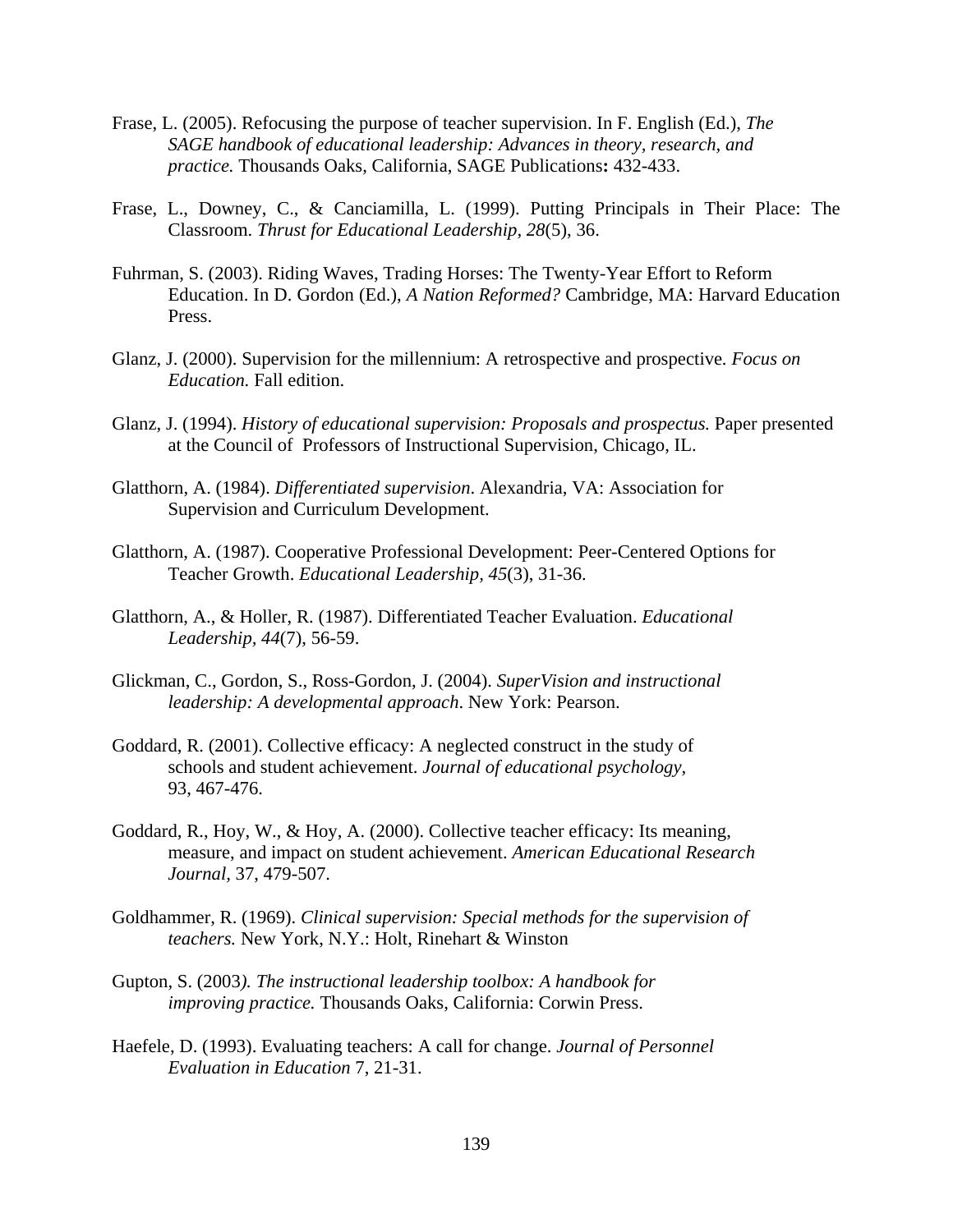- Haycock, K. (1998). Good teaching matters…..a lot. *Thinking K-16*. The Education Trust: Washington, DC
- Hoetr, T. (2005). *The art of school leadership.* Alexandria, VA: Association for Supervision and Curriculum Development.
- Hoy, A., & Hoy, W. (2006). *Instructional leadership: A research-based guide to learning in schools.* Boston, MA: Pearson.
- Hoy, W., & Forsyth, P. (1986). *Effective supervision: Theory into practice*. New York, NY: Random House.
- Hoy, W. & Miskel, C. (1989). *Educational administration: Theory research and practice*. New York, NY: Random House
- Hunter, M. (1988). *Create rather than await your fate in teacher evaluation*. In S. Stanley, & J. Popham. *Teacher evaluation: Six prescriptions for success*. Alexandria, Virginia: Association for Supervision and Curriculum Development.
- Institute for Learning (n.d.) *The LearningWalksm*. Retrieved March 1, 2006, from http://www.institutefor learning.org/howwk.html
- Iwanicki, E. (2001). Focusing teacher evaluations on student learning. *Educational Leadership.* 58, 57-59.
- Keruskin, T. (2005). *The perceptions of high school principals on student achievement by conducting walkthroughs.* Doctoral dissertation, University of Pittsburgh, PA.
- Lefcourt, H., Hugg, E., Struthers, S., & Holmes, C. (1975). Casual attributes as a function of locus of control: Initial confidence and performance outcomes. *Journal of Personality and School Psychology,* 32: 391-397.
- Leithwood, K., Louis, K., Anderson, S., & Wahlstrom, K. (2004).How leadership influences student learning. New York, NY: Wallace Foundation.
- Lincoln, Y., & Guba, E. (1985). *Naturalistic Inquiry.* Beverly Hills, CA: Sage Publications.
- McBride, M., & Skau, K. (1995). Trust , empowerment, and reflection: Essentials of supervision. *Journal of Curriculum and Supervision,* 10, 262-277.
- McColl-Kennedy, J., & Anderson, R. (2002). Impact of leadership style & emotions on subordibnate performance. *The Leadership Quarterly,* 13: 545-559.
- McLaughlin, M., & Pfiefer, S. (1988). *Teacher evaluation: Improvement, accountability, and effective learning.* New York, N.Y.: Teachers College Press.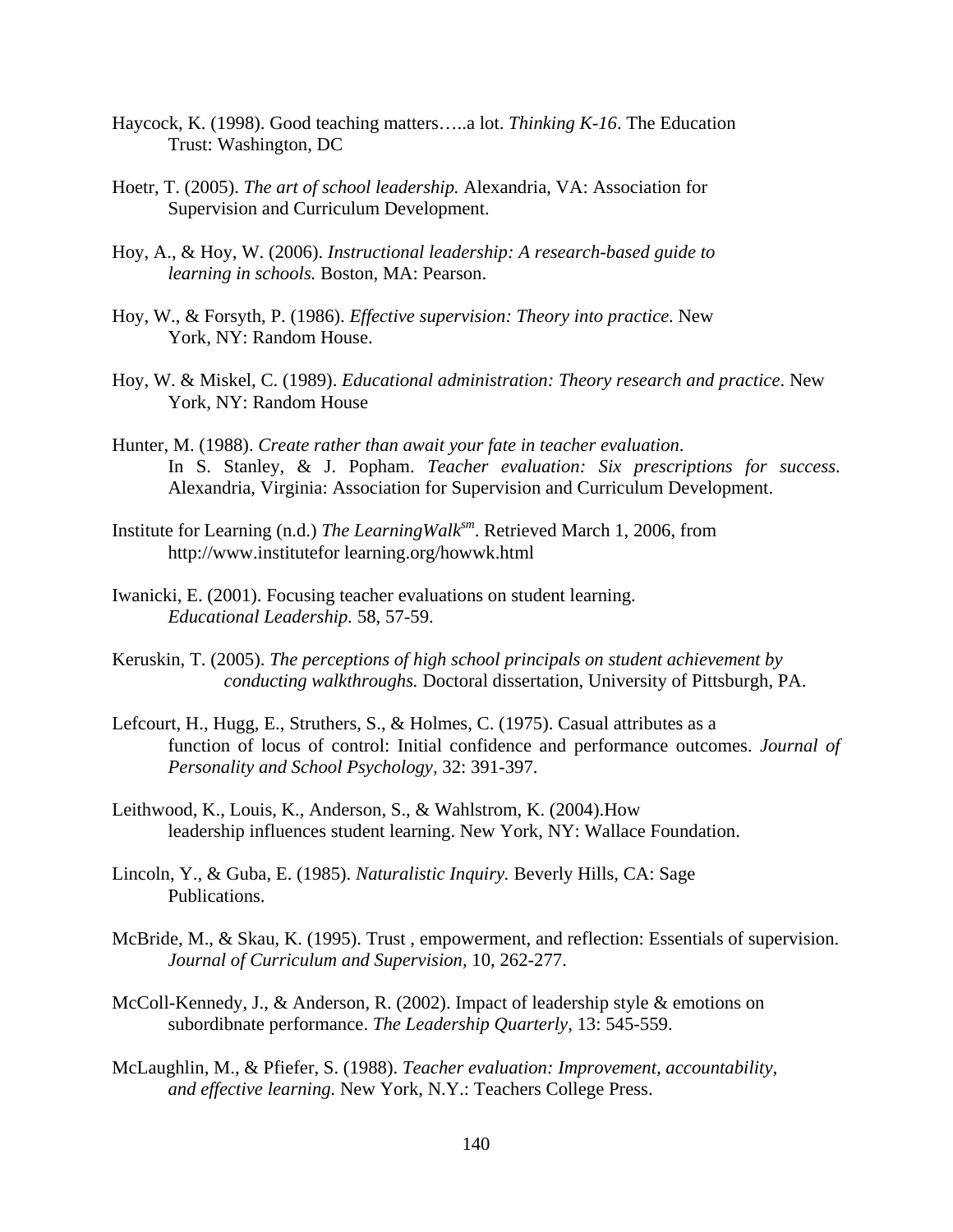- McMillan, J., & Schumacher, S. (2006). Research *in education: Evidence-based inquiry.* Boston, MA: Allyn & Bacon.
- Millar, R., Irving, P. (1995). Academic locus of control in British undergraduate students. *The British Journal of Educational Psychology,* 65 (3): 331-340.
- National Commission on Excellence in Education. (April 1, 1983). *A nation at risk: The imperative for educational reform*. Retrieved November 16, 2005 from http://www.ed.gov/pubs/NatAtRisk/index.html
- National Commission on Mathematics and Science Teaching for the 21<sup>st</sup> Century. (September 27, 2000). Retrieved November 16, 2005 from <http://www.ed.gov/inits/Math/glenn/report.pdf>
- National Education Summit. (1999). Retrieved November 16, 2005 from [http://achieve.org/dstore.nsf/Lookup/1999SummitBriefBook/\\$file/1999SummitbriefBook](http://achieve.org/dstore.nsf/Lookup/1999SummitBriefBook/$file/1999SummitbriefBook.pdf) [.pdf](http://achieve.org/dstore.nsf/Lookup/1999SummitBriefBook/$file/1999SummitbriefBook.pdf)
- National Commission on Teaching and America's Future. (September, 1996). *What matters most: Teaching for America's future.* Retrieved November 16, 2005 from <http://www.nctaf.org/documents/WhatMattersMost.pdf>
- Nevo, D. (1994). How can teachers benefit from teacher evaluation? *Journal of Personnel Evaluation in Education.* 8, 109-117.
- No Child Left Behind Act of 2001. (January 8, 2002). Retrieved November 16, 2005 from http://www.ed.gov/legislation/ESEA021
- Olivia, P. & Pawlas, G. (2004). *Supervision for today's schools.* Hoboken, NJ: Wiley Publishing.
- Patton, M. (1980). *Qualitative Evaluation Methods*. Beverly Hills: SAGE Publications. Peters, T., & Waterman, R. (1984). *In search of excellence: Lessons from America's best run companies.* New York, N.Y.: Warner.
- Rees, J. (2001). *Frederick Taylor in the classroom: Standardized testing and scientific management.* Retrieved January 10, 2007 from http://radicalpedagogy.icaap.org/content/issues3\_2/rees.html
- Sanders, W. & Rivers, J. (1996). *Cumulative and Residual Effects of Teachers on Future Student Academic Achievement.* Knoxville: University of Tennessee Value Added Research and Assessment Center.
- Schon, D. (1988). *Coaching reflective teaching*. In P. Grimmette, & G. Erickson (Ed.). New York: Teacher College Press.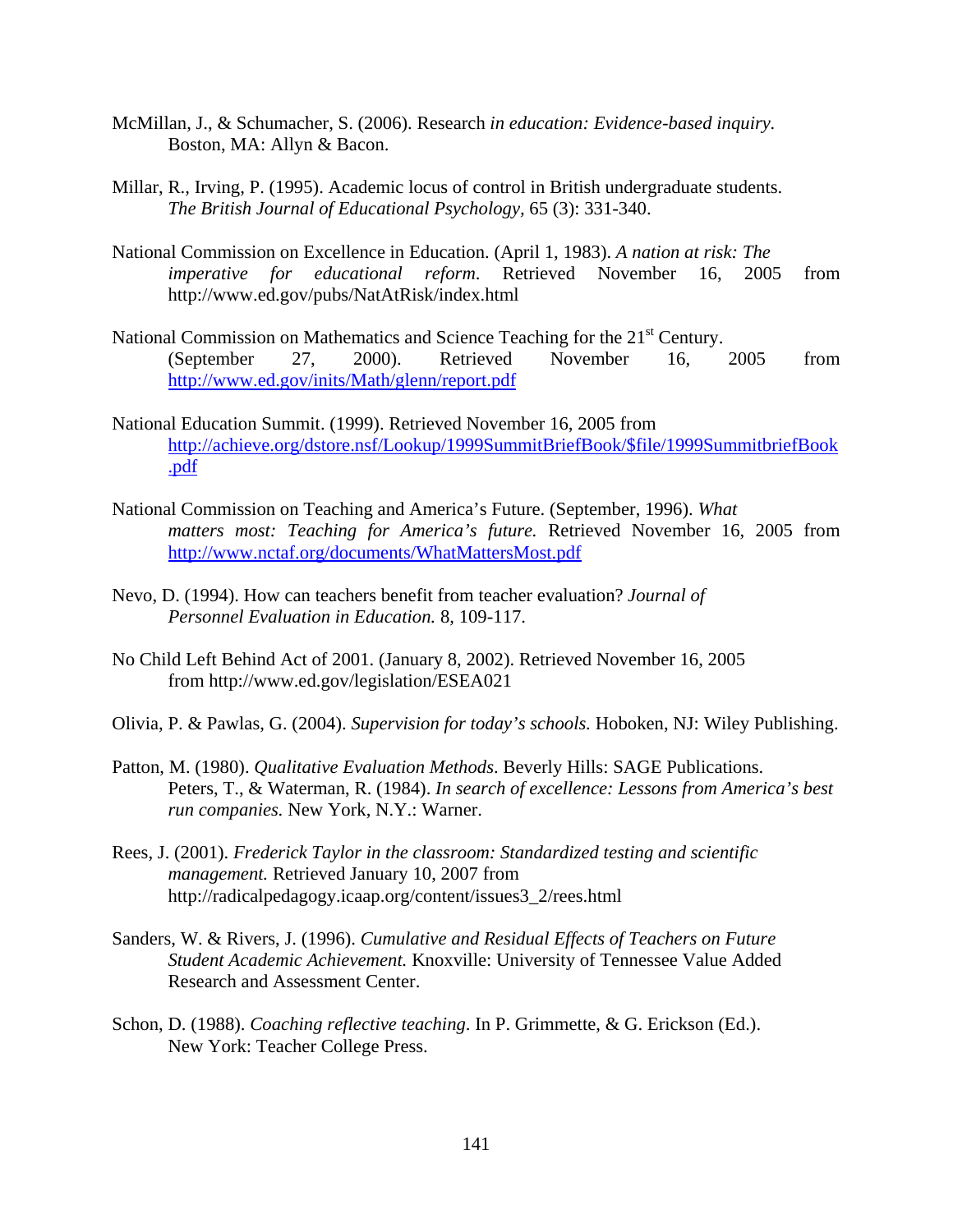- Scriven, M. (1988). *Evaluating teachers as professionals.* Nedlands, Western Australia: University of Western Australia.
- Sergiovanni, T. (1991). The principalship: A reflective practice perspective. San Antonio, TX: Allyn and Bacon.
- Sergiovanni, T. (2005). Strengthening the heartbeat. San Francisco, CA: Josey-Bass.
- Smith, W., & Andrews, R. (1989). *Instructional leadership: How principals make a difference.* Alexandria, VA: Association for Supervision and Curriculum Development.
- Soar, R., Medley, D., & Coker, H. (1983). Teacher evaluation: A critique of currently used methods. *Phi Delta Kappan, 65 (4): 239-246.*
- Spain, C., Drummond, H., & Goodlad, C. (1956). *Educational leadership and the elementary school principal*. New York, N.Y.: Rinehard & Company.
- Stiggins, R. D., D. (1988). The case for commitment to teacher growth. Albany, N.Y.: State University of New York.
- Strong, J. (1997). *Evaluating teaching: A guide to current thinking and best practice.*  Thousand Oaks, CA: Sage Publications.
- Stufflebeam, D., McKenna, B., & Nevo, D. (1994). *The school professionals guide to improving teacher evaluation systems.* Center for Research on Educational Accountability and Teacher Evaluation (CREATE).
- Teddlie, C., Kirby, P., & Stringfield, S. (1989). Effective versus ineffective schools: Observable differences in the classroom. *American Journal of Education*, 97, 221-236.
- Waters, T., Marzano, R., McNulty, B. (2003). *Balanced leadership: What 30 years of research tells us about the effect of leadership on student achievement.* Mid-continent Research for Education and Learning (McRel).
- Whitaker, B. (1997). Instructional leadership and principal visibility. *Clearing House, 70*(2), 155-157.
- White, B. & Daniel, L. (1996). *Views of instructional supervision: What do the textbooks say?* Paper presented at the annual meeting of the Mid-South Educational Research Association, Tuscaloosa, AL, November.
- Wiles, J., & Bondi, J. (1980). Supervision: A guide to practice. Columbus, OH: Merrill Publishing.